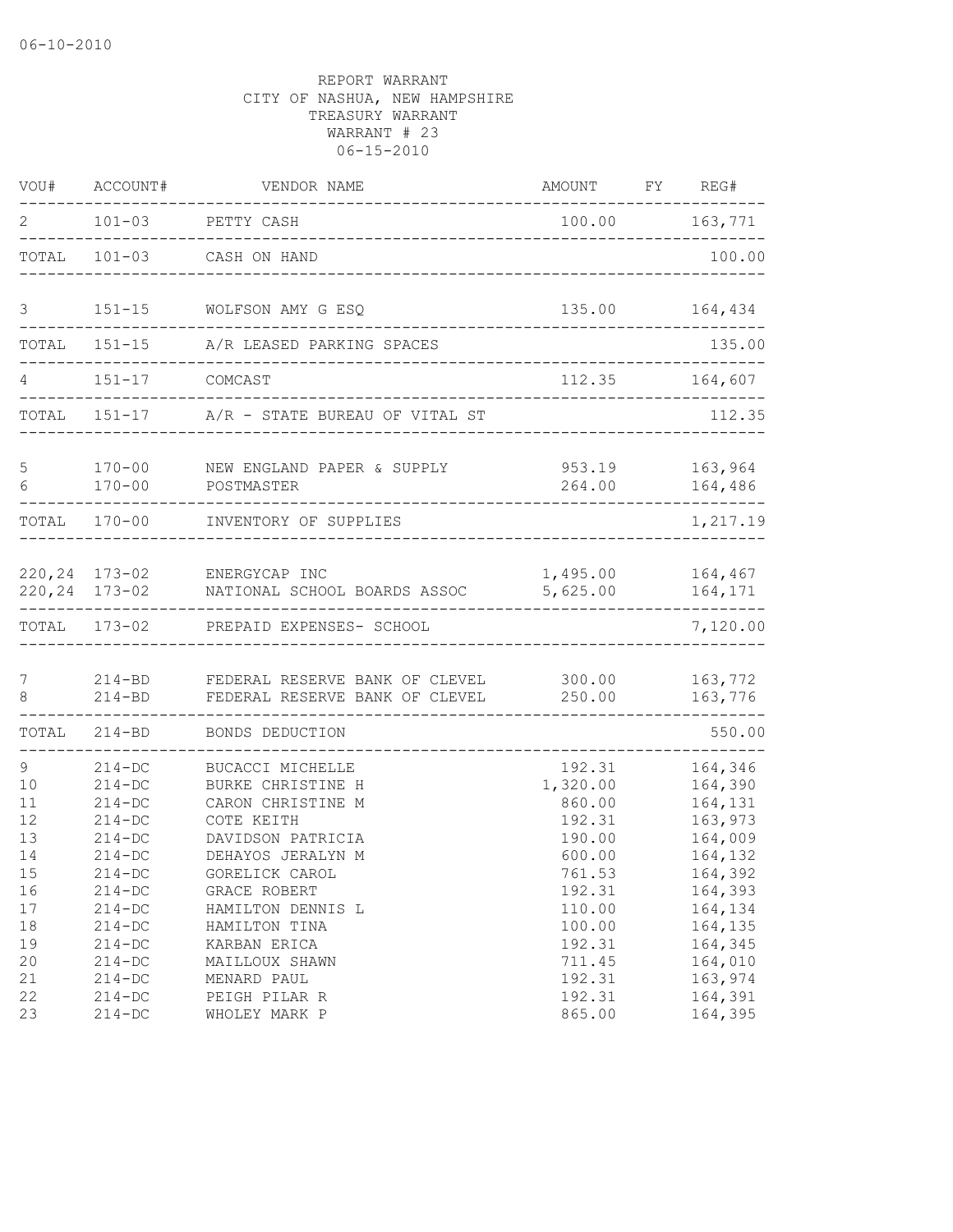| WOU#                                               | ACCOUNT#                                                                                                                   | VENDOR NAME                                                                                                                                                    | AMOUNT                                                                                                              | FY | REG#                                                        |
|----------------------------------------------------|----------------------------------------------------------------------------------------------------------------------------|----------------------------------------------------------------------------------------------------------------------------------------------------------------|---------------------------------------------------------------------------------------------------------------------|----|-------------------------------------------------------------|
| TOTAL                                              | $214-DC$                                                                                                                   | DEPENDENT CARE DEDUCTION                                                                                                                                       |                                                                                                                     |    | 6,671.84                                                    |
| 24                                                 | $214 - K$                                                                                                                  | PROTECTIVE LIFE INSURANCE COMP                                                                                                                                 | 82.76                                                                                                               |    | 653                                                         |
|                                                    | ------------------                                                                                                         | TOTAL 214-K KEMPER TERM LIFE INSURANCE                                                                                                                         | _____________________________________<br>. _ _ _ _ _ _ _ _ _ _ _ _ _ _ _ _ _ _                                      |    | 82.76                                                       |
| 25                                                 |                                                                                                                            | 214-W BOSTON MUTUAL LIFE INSURANCE 12,911.78<br>------------------------------------                                                                           |                                                                                                                     |    | 654                                                         |
|                                                    | TOTAL 214-W                                                                                                                | WHOLE LIFE DEDUCTION                                                                                                                                           |                                                                                                                     |    | 12,911.78                                                   |
| 26<br>27<br>28<br>29<br>30<br>31<br>32<br>33<br>34 | $255 - 00$<br>$255 - 00$<br>$255 - 00$<br>$255 - 00$<br>$255 - 00$<br>$255 - 00$<br>$255 - 00$<br>$255 - 00$<br>$255 - 00$ | STATE OF NH-MV<br>STATE OF NH-MV<br>STATE OF NH-MV<br>STATE OF NH-MV<br>STATE OF NH-MV<br>STATE OF NH-MV<br>STATE OF NH-MV<br>STATE OF NH-MV<br>STATE OF NH-MV | 32, 362.92<br>33, 287.22<br>30,449.06<br>30,965.00<br>38,982.01<br>33,500.66<br>31,928.76<br>29,896.11<br>22,848.48 |    | 640<br>641<br>642<br>643<br>644<br>645<br>646<br>647<br>655 |
| 35                                                 | $255 - 00$                                                                                                                 | STATE OF NH-MV                                                                                                                                                 | 22,107.02                                                                                                           |    | 656                                                         |
|                                                    | TOTAL 255-00                                                                                                               | STATE MVR<br>__________________________                                                                                                                        |                                                                                                                     |    | 306, 327.24                                                 |
| 36                                                 | $257 - 00$<br>$37$ $257 - 00$                                                                                              | JANGEL CONSTANCE<br>WINGATE GARY B                                                                                                                             | 44.00<br>186.20                                                                                                     |    | 163,966<br>163,983                                          |
|                                                    | TOTAL 257-00                                                                                                               | MV REFUND PENDING                                                                                                                                              |                                                                                                                     |    | 230.20                                                      |
| 38                                                 |                                                                                                                            | 279-00 TAKACS ELIZABETH TREASURER 875.00                                                                                                                       |                                                                                                                     |    | 164,487                                                     |
|                                                    |                                                                                                                            | TOTAL 279-00 DUE TO FRIENDS OF THE HUNT                                                                                                                        |                                                                                                                     |    | 875.00                                                      |
| 39                                                 |                                                                                                                            | 291-02 WATTS W FRANKLYN                                                                                                                                        |                                                                                                                     |    | 101.88    164,452                                           |
|                                                    | TOTAL 291-02                                                                                                               | CONTINGENCY-PROPERTY TAXES                                                                                                                                     |                                                                                                                     |    | 101.88                                                      |
|                                                    |                                                                                                                            |                                                                                                                                                                |                                                                                                                     |    |                                                             |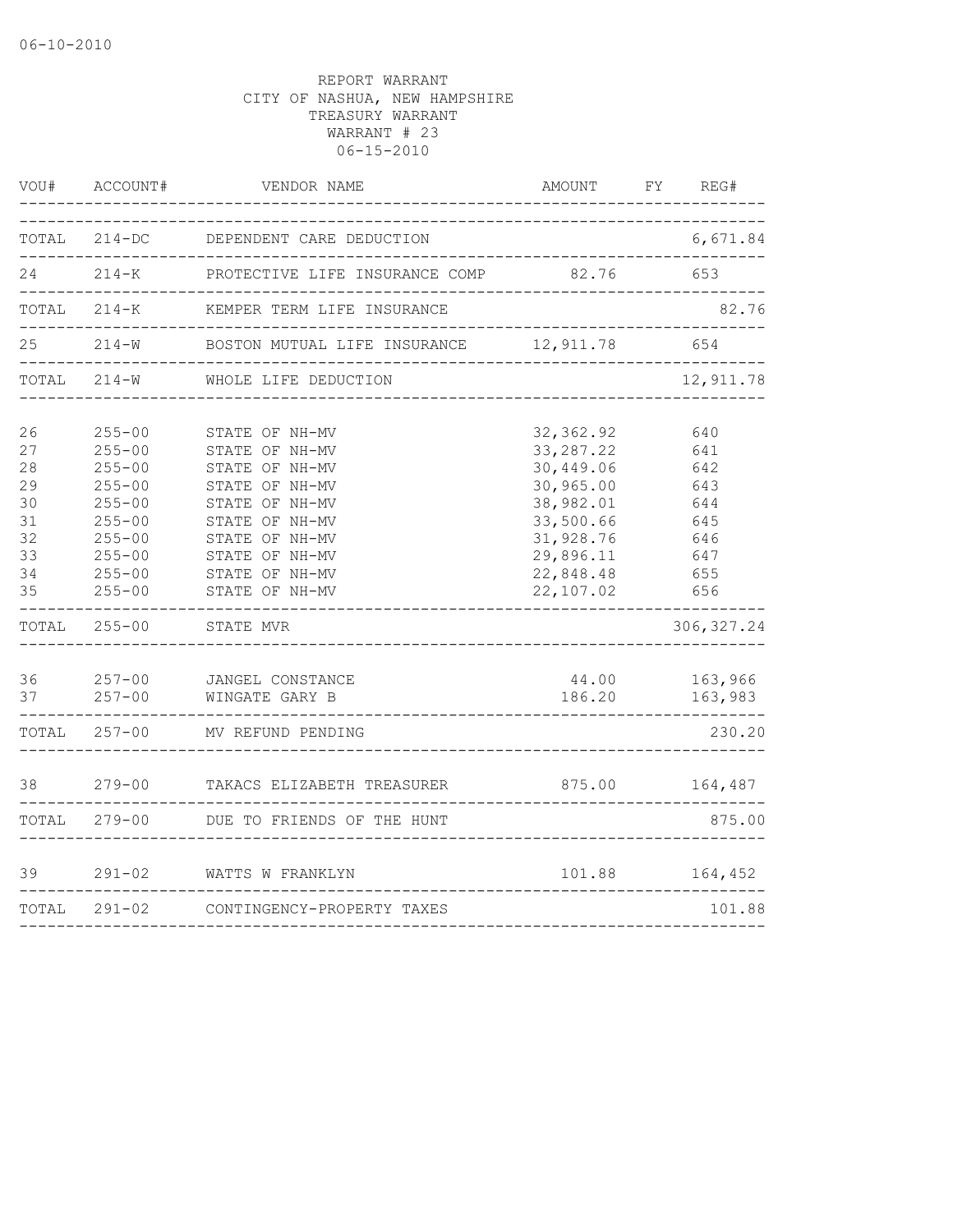|          | VOU# ACCOUNT#                | VENDOR NAME                                                                    | AMOUNT FY REG# |     |                |
|----------|------------------------------|--------------------------------------------------------------------------------|----------------|-----|----------------|
|          |                              | 220, 243 3047-55020 FIRST STUDENT INC                                          |                |     |                |
|          |                              | TOTAL 304 ALTERNATIVE SCHOOL                                                   |                |     | 224.59         |
| 40       | 305-18061                    | GRAHAM DONNA                                                                   | 30.00          |     | 164,384        |
| 41       | 305-31050                    | NEXTEL COMMUNICATIONS                                                          | 38.57          |     | 164,583        |
| 42       | 305-32005                    | PUBLIC SERVICE OF NH                                                           | 214.92         |     | 164,649        |
| 43       | 305-33005                    | PENNICHUCK WATER                                                               | 27.81          |     | 164,594        |
| 44       | 305-34015                    | NATIONAL GRID                                                                  | 3.55           |     | 164,615        |
| 45       | 305-49075                    | STAPLES BUSINESS ADVANTAGE 73.90                                               |                |     | 164,117        |
| 46       | 305-59100                    | COLLINS JOHN                                                                   | 200.00         |     | 164,014        |
| 47       | 305-59100                    | <b>JEYNES MIKE</b>                                                             | 200.00         |     | 164,141        |
| 48       | 305-59100                    | KING TOM                                                                       | 150.00         |     | 164,113        |
| 49       | 305-59100                    | MCLEAN JIM                                                                     | 275.00         |     | 163,979        |
| 50       | 305-59100                    | O'NEIL TIM                                                                     | 150.00         |     | 163,984        |
| 51       | 305-59100                    | WALLENT FRANK J                                                                | 100.00         |     | 163,851        |
| 52       | ---------------------------- | 305-59100 WELLIVER RON                                                         |                |     | ______________ |
|          |                              | TOTAL 305 SRF - CIVIC & COMM ACTIVITIES<br>----------------------------------- |                |     | 1,563.75       |
|          |                              |                                                                                |                |     |                |
| 53       | 308-31050                    | NEXTEL COMMUNICATIONS                                                          | 33.11          |     | 164,583        |
| 54       | 308-41015                    | BARNES & NOBLE INC                                                             | 79.95          |     | 163,780        |
| 55       | 308-83010                    | ANTHEM BLUE CROSS BLUE SHIELD 41,898.00                                        |                |     | 651<br>651     |
| 55<br>55 | 308-83011<br>308-83012       | ANTHEM BLUE CROSS BLUE SHIELD<br>ANTHEM BLUE CROSS BLUE SHIELD 70,128.08 651   | 170.81         |     |                |
| 55       | 308-83013                    | ANTHEM BLUE CROSS BLUE SHIELD                                                  | 169, 415.61    | 651 |                |
| 56       | 308-83016                    | HARVARD PILGRIM HEALTH CARE                                                    | 128,290.48     | 652 |                |
| 56       | 308-83017                    | HARVARD PILGRIM HEALTH CARE                                                    | 40,751.89      |     | 652            |
| 57       | 308-83018                    | ANTHEM BLUE CROSS BLUE SHIELD                                                  | 81,211.09      |     | 651            |
| 57       | 308-83019                    | ANTHEM BLUE CROSS BLUE SHIELD                                                  | 40,928.52      |     | 651            |
| 58       | 308-83020                    | NORTHEAST DELTA                                                                | 24,452.74      |     | 648            |
| 58       | 308-83021                    | NORTHEAST DELTA                                                                | 7,850.60       |     | 648            |
| 58       | 308-83022                    | NORTHEAST DELTA                                                                | 170,503.59     |     | 648            |
| 59       | 308-83023                    | SURPLUS OFFICE EQUIPMENT INC                                                   | 179.00         |     | 164,082        |
| 60       | 308-83023                    | THE HOLISTIC HEALTH CARE CENTE                                                 | 250.00         |     | 164,126        |
| 61       | 308-83026                    | NORTHERN NEW ENGLAND BENEFIT T 32,468.70                                       |                |     | 649            |
| 62       | 308-83030                    | ITT HARTFORD                                                                   | 15,546.03      |     | 650            |
| 62       | 308-83031                    | ITT HARTFORD                                                                   | 18,886.24      |     | 650            |
| 63       | 308-83040                    | CONNECTICUT UNDERWRITERS INC                                                   | 123.00         |     | 164,614        |
| 64       | 308-83041                    | COLLIMORE CULLEN PLLC                                                          | 930.70         |     | 164,096        |
| 65       | 308-83053                    | APPLE NASHUA LLC                                                               | 623.00         |     | 164,635        |
| 66       | 308-83053                    | APPLE SERVICES NASHUA                                                          | 2,048.00       |     | 163,835        |
| 67       | 308-83053                    | FOUR SEASONS ORTHOPEDIC                                                        | 298.00         |     | 164,663        |
| 68       | 308-83053                    | GREATER NASHUA EMERGENCY PHYS                                                  | 138.00         |     | 164,029        |
| 69       | 308-83053                    | NASHUA ANESTHESIA PARTNERS<br>W                                                | 1,000.00       |     | 164,054        |
| 70       | 308-83053                    | OCCUPATIONAL HEALTH CTRS SOUTH                                                 | 721.45         |     | 163,920        |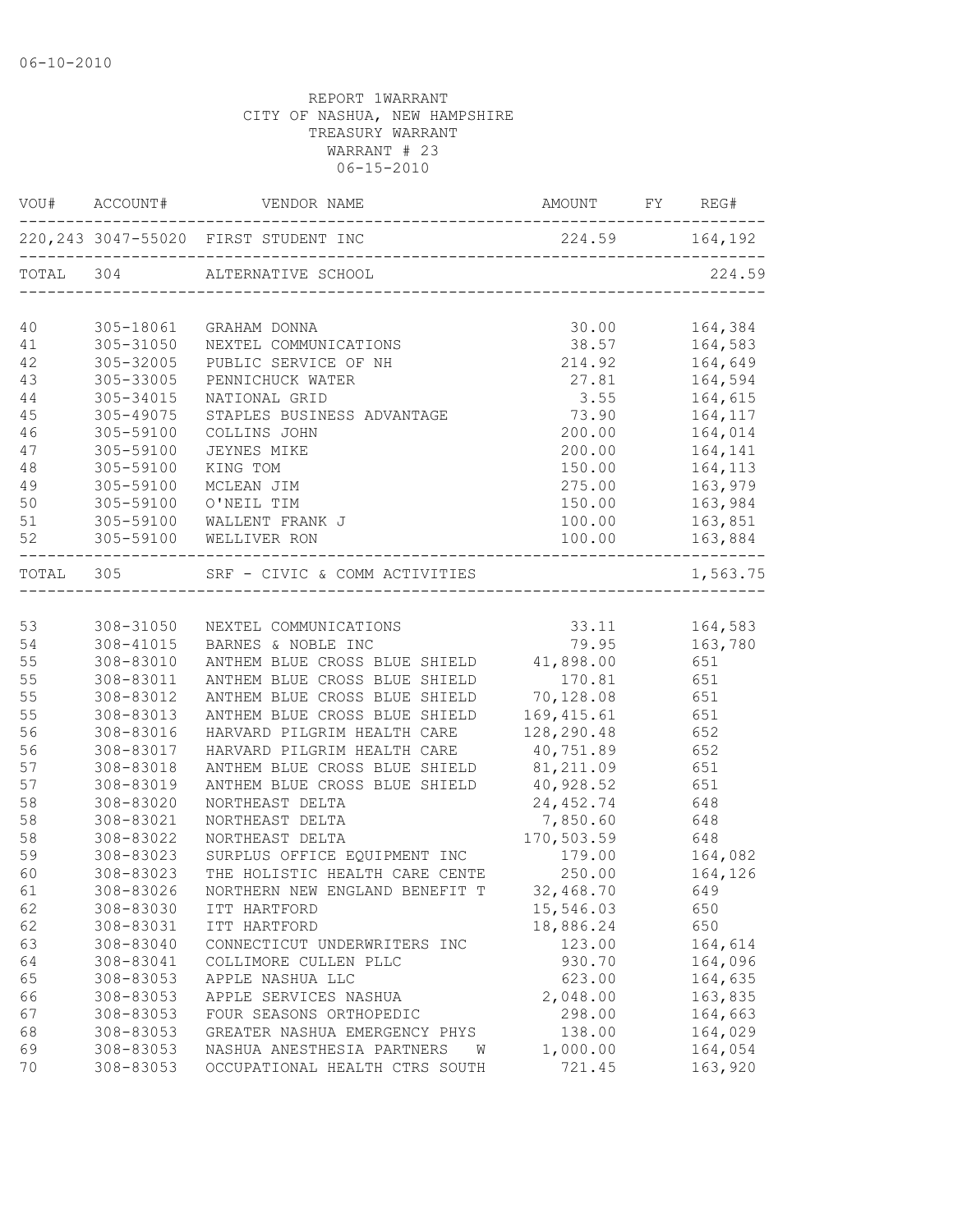| VOU#   | ACCOUNT#            | VENDOR NAME                       | AMOUNT           | FΥ | REG#       |
|--------|---------------------|-----------------------------------|------------------|----|------------|
| 71     | 308-83053           | PERFORMANCE REHAB INC             | 295.00           |    | 163,860    |
| 72     | 308-83053           | ST JOSEPH'S HOSPITAL              | 5,473.00         |    | 163,832    |
| 73     | 308-83054           | ANAESTHESIA ASSOC OF MASS         | 1,680.00         |    | 163,866    |
| 74     | 308-83054           | APPLE SERVICES NASHUA             | 1,009.00         |    | 163,835    |
| 75     | 308-83054           | ASSOCIATED RADIOLOGISTS PA<br>W/  | 160.00           |    | 164,016    |
| 76     | 308-83054           | BEALS DOUGLAS E                   | 650.50           |    | 164,408    |
| 77     | 308-83054           | DARTMOUTH-HITCHCOCK CLINIC        | 337.00           |    | 164,068    |
| 78     | 308-83054           | FOUR SEASONS ORTHOPAEDIC CTR      | 407.00           |    | 164,050    |
| 79     | 308-83054           | HONIG HOWARD S MD                 | 150.00           |    | 164,406    |
| $80\,$ | 308-83054           | LEVINE JACQUELINE                 | 69.05            |    | 164,421    |
| 81     | 308-83054           | MASSACHUSETTS EYE & EAR ASSOCI    | 496.00           |    | 164,427    |
| 82     | 308-83054           | MORIARTY KEVIN S DC               | 178.00           |    | 164,024    |
| 83     | 308-83054           | NASHUA RADIOLOGY PA               | 45.00            |    | 164,017    |
| 84     | 308-83054           | NEB RADIOLOGY PC<br>W/C           | 117.00           |    | 164,037    |
| 85     | 308-83054           | OCCUPATIONAL HEALTH CTRS SOUTH    | 1,569.64         |    | 163,920    |
| 86     | 308-83054           | PARNELL CHIROPRACTIC/WELLNESS     | 224.00           |    | 163,881    |
| $8\,7$ | 308-83054           | PERFORMANCE REHAB INC             | 570.00           |    | 163,860    |
| $8\,8$ | 308-83054           | SO NH REGIONAL MEDICAL CENTER     | 2,220.53         |    | 164,018    |
| 89     | 308-83054           | ST JOSEPH BUSINESS & HEALTH       | 123.00           |    | 163,905    |
| 90     | 308-83054           | ST JOSEPH HOME & HOSPICE CARE     | 250.00           |    | 164,450    |
| 91     | 308-83054           | ST JOSEPH'S HOSPITAL              | 2,425.95         |    | 163,832    |
| 92     | 308-83054           | ST MARY'S MANAGED PRESCRIPTION    | 10.70            |    | 164,429    |
| 93     | 308-83054           | STONE MONIKA                      | 32.50            |    | 164,402    |
| 94     | 308-83054           | STONERIVER PHARMACY SOLUTIONS     | 1,960.97         |    | 164,036    |
| 95     | 308-83054           | WOLF RALPH R MD<br>W/C            | 225.00           |    | 164,021    |
| 96     | 308-83054           | YORK HOSPITAL                     | 655.00           |    | 164,414    |
| 97     | 308-83055           | COMP-SIGMA LTD                    | 1,162.30         |    | 164,002    |
| 98     | 308-83055           | DEVINE MILLIMET & BRANCH PA       | 5,627.19         |    | 164,019    |
| 99     | 308-83055           | KATZENBERG JOHN P MD              | 55.00            |    | 164,413    |
| 100    |                     |                                   |                  |    |            |
|        | 308-83055           | WALKER LINDA                      | 9.26             |    | 164,407    |
| 101    | 308-83063           | DUNWELL ELECTRIC                  | 975.00           |    | 163,799    |
| 102    | 308-83063           | GLACIER WELDING                   | 1,400.00         |    | 164,039    |
| 103    | 308-83063           | M E O'BRIEN & SONS INC            | 840.00           |    | 164,412    |
| 104    | 308-83063           | MARVELL PLATE GLASS INC           | 1,342.00         |    | 164,045    |
| 105    | 308-83064           | JUBERT ROSS                       | 693.50           |    | 164,417    |
| 106    | 308-83064           | MAC MULKIN CHEVROLET INC          | 293.02           |    | 164,352    |
| 107    | 308-83070           | TREASURER STATE OF NH             | 200.00           |    | 164,650    |
| 108    | 308-83084           | JACKSON LEWIS LLP                 | 1,761.50         |    | 164,410    |
| 109    |                     | 308-83199 STANLEY ELEVATOR CO INC | 3,736.37 163,982 |    |            |
|        |                     | TOTAL 308 SRF - INSURANCE         |                  |    | 888,355.57 |
|        |                     |                                   |                  |    |            |
|        | 220, 244 3097-41015 | STAPLES BUSINESS ADVANTAGE        | 378.54           |    | 164,078    |
|        | 220, 245 3097-44005 | ACE PRINTING COMPANY              | 455.00           |    | 164,043    |
|        | 220, 246 3097-49075 | CLEAN SOURCE                      | 595.50           |    | 164,299    |
|        | 220, 247 3097-49075 | MANSFIELD PAPER CO INC            | 8,121.71         |    | 164,356    |
|        | 220, 248 3097-49085 | BIMBO FOODS BAKERIES INC          | 3,852.07         |    | 164,354    |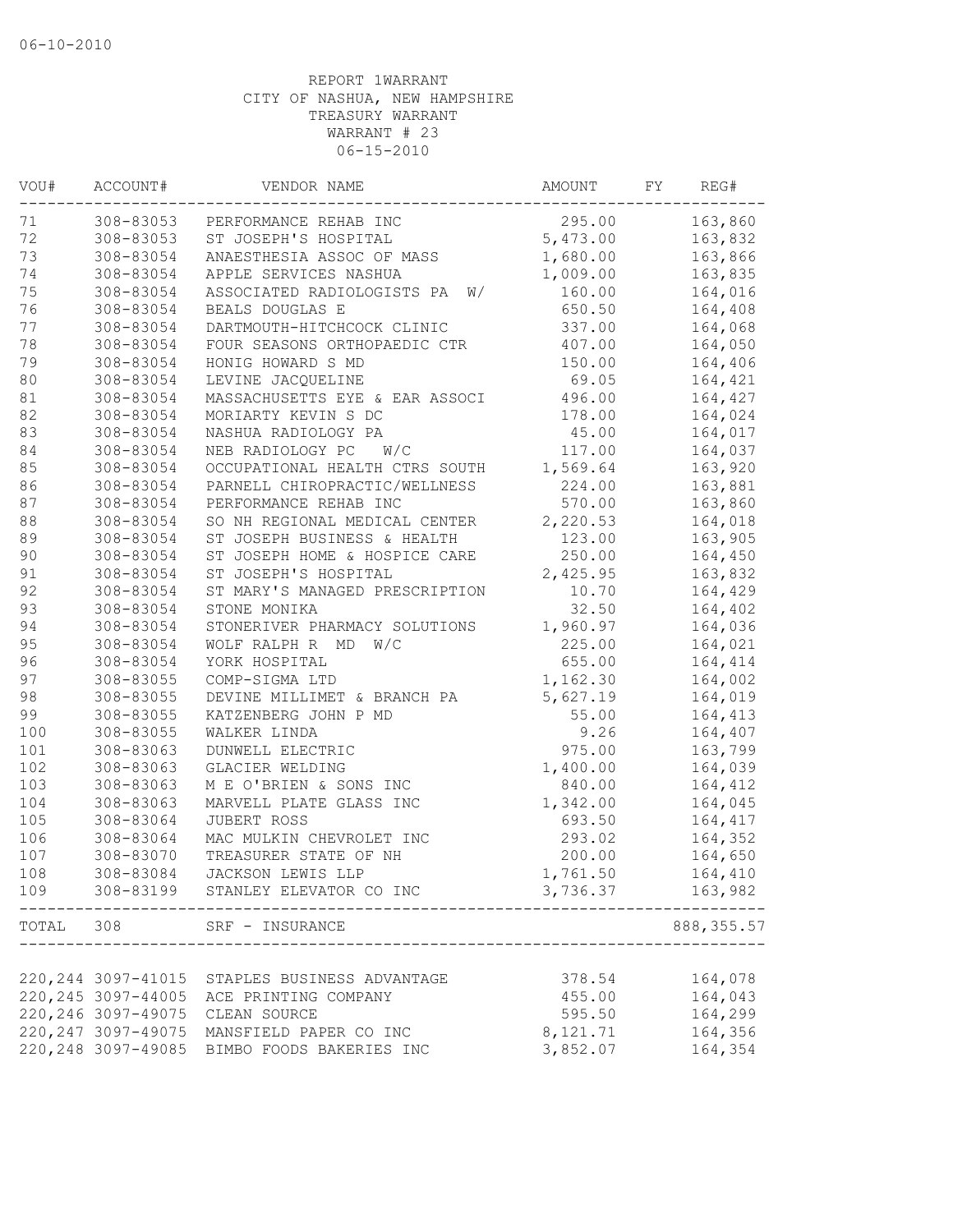| VOU#      | ACCOUNT#            | VENDOR NAME                                               | AMOUNT    | FY | REG#        |
|-----------|---------------------|-----------------------------------------------------------|-----------|----|-------------|
|           | 220, 248 3097-49085 | BIMBO FOODS BAKERIES INC                                  | 1,300.11  |    | 164,355     |
|           | 220, 249 3097-49085 | BOSTON PIE INC                                            | 4,067.20  |    | 164,366     |
|           | 220, 250 3097-49085 | COCA-COLA BOTTLING COMPANY                                | 2,709.25  |    | 164,165     |
|           | 220, 251 3097-49085 | COSTA FRUIT & PRODUCE CO INC                              | 32,487.88 |    | 164,431     |
|           | 220, 252 3097-49085 | GARELICK FARMS-LYNN                                       | 32,099.91 |    | 164,007     |
|           | 220, 252 3097-49085 | GARELICK FARMS-LYNN                                       | 6,369.75  |    | 164,008     |
|           | 220, 253 3097-49085 | GILL'S PIZZA CO.                                          | 6,814.00  |    | 164,234     |
|           | 220, 254 3097-49085 | GREAT STATE BEVERAGES INC                                 | 902.75    |    | 164,206     |
|           | 220, 255 3097-49085 | M SAUNDERS INC                                            | 4,973.69  |    | 164,221     |
|           | 220, 255 3097-49085 | M SAUNDERS INC                                            | 2,973.81  |    | 164,222     |
|           | 220, 256 3097-49085 | MCKEE FOODS CORP                                          | 254.72    |    | 163,924     |
|           | 220, 257 3097-49085 | NARDONE BROS. BAKING CO. INC                              | 4,279.68  |    | 164,307     |
|           | 220, 258 3097-49085 | NEW ENGLAND ICE CREAM                                     | 2,670.97  |    | 164,244     |
|           | 220, 259 3097-49085 | NUTRITION PLUS VENDING                                    | 141.12    |    | 164,459     |
|           | 220,260 3097-49085  | OTIS SPUNKMEYER INC                                       | 2,037.18  |    | 164,159     |
|           | 220, 261 3097-49085 | RALPH PAULE                                               | 34.65     |    | 164,145     |
|           | 220, 262 3097-49085 | SURPLUS DISTRIBUTION SECTION                              | 423.50    |    | 163,987     |
|           | 220, 263 3097-64335 | NORTHEAST FOOD SVC EQUIPMENT &                            | 3,300.01  |    | 163,825     |
|           | 220, 264 3097-707   | RAPSIS DEBRA                                              | 22.50     |    | 164,483     |
|           | 220, 265 3097-74092 | AFFILIATED HVAC SERVICES LLC                              | 3,929.61  |    | 164,188     |
|           | 220, 266 3097-74092 | BASSETT SERVICES CORPORATION                              | 728.14    |    | 164,190     |
|           | 220, 267 3097-91005 | KIMBELL JEANETTE                                          | 75.13     |    | 164,167     |
|           | 220, 268 3097-91005 | REARDON JHOSEY                                            | 56.00     |    | 164,313     |
|           | 220, 269 3097-91005 | SLOSEK ODETTE                                             | 89.00     |    | 164,158     |
| TOTAL 309 |                     | SRF - FOOD SERVICES                                       |           |    | 126, 143.38 |
|           |                     | 220, 270 3098-49075 MANSFIELD PAPER CO INC                | 47.72     |    | 164,356     |
|           |                     | 220, 271 3098-49085 M SAUNDERS INC                        | 5,867.61  |    | 164,222     |
|           |                     |                                                           |           |    |             |
| TOTAL     | 309                 | FRESH FRUIT & VEGETABLE GRANT                             |           |    | 5, 915.33   |
|           |                     | 220,272 3110-53102 EDWARDS EDUCATIONAL SERVICES, 6,100.00 |           |    | 164,305     |
| TOTAL 311 |                     | TITLE I LEDGE ST FOLLOW CHILD                             |           |    | 6,100.00    |
|           |                     |                                                           |           |    |             |
| 110       |                     | 312-705 D & R TOWING INC                                  | 265.00    |    | 164,351     |
| 111       |                     | 312-705 DECELLES AUTO CLINIC INC                          | 95.00     |    | 164,063     |
| 112       | 312-705             | SMITH JEFFREY                                             | 210.00    |    | 164,428     |
| TOTAL 312 |                     | SRF - FINANCIAL SERVICES                                  |           |    | 570.00      |
|           |                     | 220, 273 3122-49050 ACADEMUS CAP & GOWN CO.               | 1,020.00  |    | 164,281     |
|           |                     | 220, 274 3122-64192 UNICOM DIV/CUSTOM COMPUTER SPE        | 796.44    |    | 164,099     |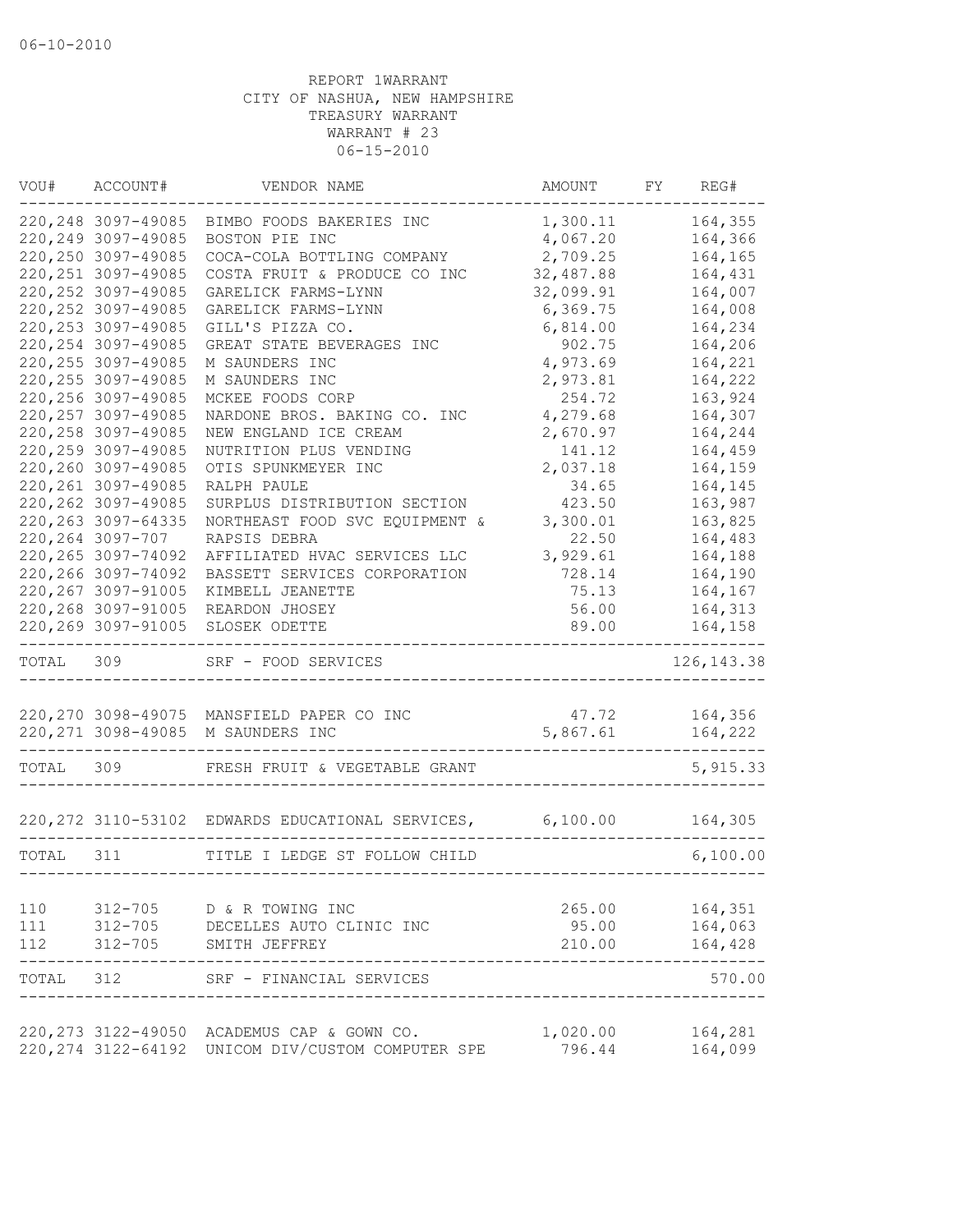|                                               | VOU# ACCOUNT#                                                                             | VENDOR NAME                                                                                                                                                          | AMOUNT FY REG#                                                         |                                                                           |
|-----------------------------------------------|-------------------------------------------------------------------------------------------|----------------------------------------------------------------------------------------------------------------------------------------------------------------------|------------------------------------------------------------------------|---------------------------------------------------------------------------|
|                                               |                                                                                           | TOTAL 312 ADULT ED/CONTINUING ED                                                                                                                                     | _____________________                                                  | 1,816.44                                                                  |
| 113                                           |                                                                                           | 313-701 STATE OF NH                                                                                                                                                  |                                                                        | 264.26 164,636                                                            |
| TOTAL                                         |                                                                                           | 313 SRF - CITY CLERK'S OFFICE                                                                                                                                        |                                                                        | 264.26                                                                    |
| 114                                           |                                                                                           | 320-53075 BARTLETT AVE PRODUCTIONS INC 600.00 163,913                                                                                                                |                                                                        |                                                                           |
| TOTAL 320                                     |                                                                                           | SRF - HUNT BUILDING                                                                                                                                                  | ______________________________                                         | 600.00                                                                    |
|                                               |                                                                                           | 220, 275 3240-53103 YOUTH COUNCIL (THE)                                                                                                                              | 1,814.76 164,211                                                       |                                                                           |
| TOTAL 324                                     |                                                                                           | ARRA MCKINNEY-VENTO HOMELESS                                                                                                                                         |                                                                        | 1,814.76                                                                  |
|                                               |                                                                                           | 220, 276 3247-49075 HUDSON TROPHY COMPANY                                                                                                                            | 495.00 163,946                                                         |                                                                           |
| TOTAL 324                                     |                                                                                           | ATHLETICS-ENTERPRISE FUND                                                                                                                                            |                                                                        | 495.00                                                                    |
|                                               |                                                                                           | 220, 277 3250-49075 CHISHOLM DEB<br>220,278 3250-49075 EDUCATIONAL OUTFITTERS                                                                                        | 445.00                                                                 | 599.70 164,303<br>164,476<br>. _ _ _ _ _ _ _ .                            |
|                                               |                                                                                           | TOTAL 325 SAFE ROUTES TO SCHOOL                                                                                                                                      |                                                                        | 1,044.70                                                                  |
|                                               | 220, 279 3260-91040 COTE MARIE                                                            |                                                                                                                                                                      |                                                                        | 175.40    164,195                                                         |
| TOTAL                                         |                                                                                           | 326 NH ALTERNATE ASSESS COACH                                                                                                                                        |                                                                        | 175.40                                                                    |
| 115<br>116<br>117<br>118<br>119<br>120<br>121 | 331-01500<br>331-01500<br>331-01663<br>$331 - 309$<br>331-31050<br>331-46030<br>331-59100 | LAW REALTY CO INC<br>RAPID REAL ESTATE LLC<br>THE CHILD ADVOCACY CENTER<br>EARL THOMA<br>VERIZON WIRELESS<br>RILEY'S SPORT SHOP INC<br>LEXISNEXIS RISK DATA MGMT INC | 416.67<br>1,500.00<br>1,125.00<br>98.50<br>431.96<br>2,412.40<br>50.00 | 164,647<br>164,602<br>163,997<br>164,616<br>164,622<br>163,792<br>164,621 |
| 122<br>123<br>124<br>125<br>126               | 331-64030<br>331-64030<br>331-64192<br>331-94005<br>331-94005                             | TOWN OF HUDSON<br>TOWN OF MILFORD<br>B & H PHOTO VIDEO PRO AUDIO<br>GREENE JENNIFER<br>TOWN OF MILFORD                                                               | 11,786.00<br>9,880.00<br>344.68<br>801.39<br>1,292.08                  | 164,632<br>164,608<br>163,789<br>164,488<br>164,608                       |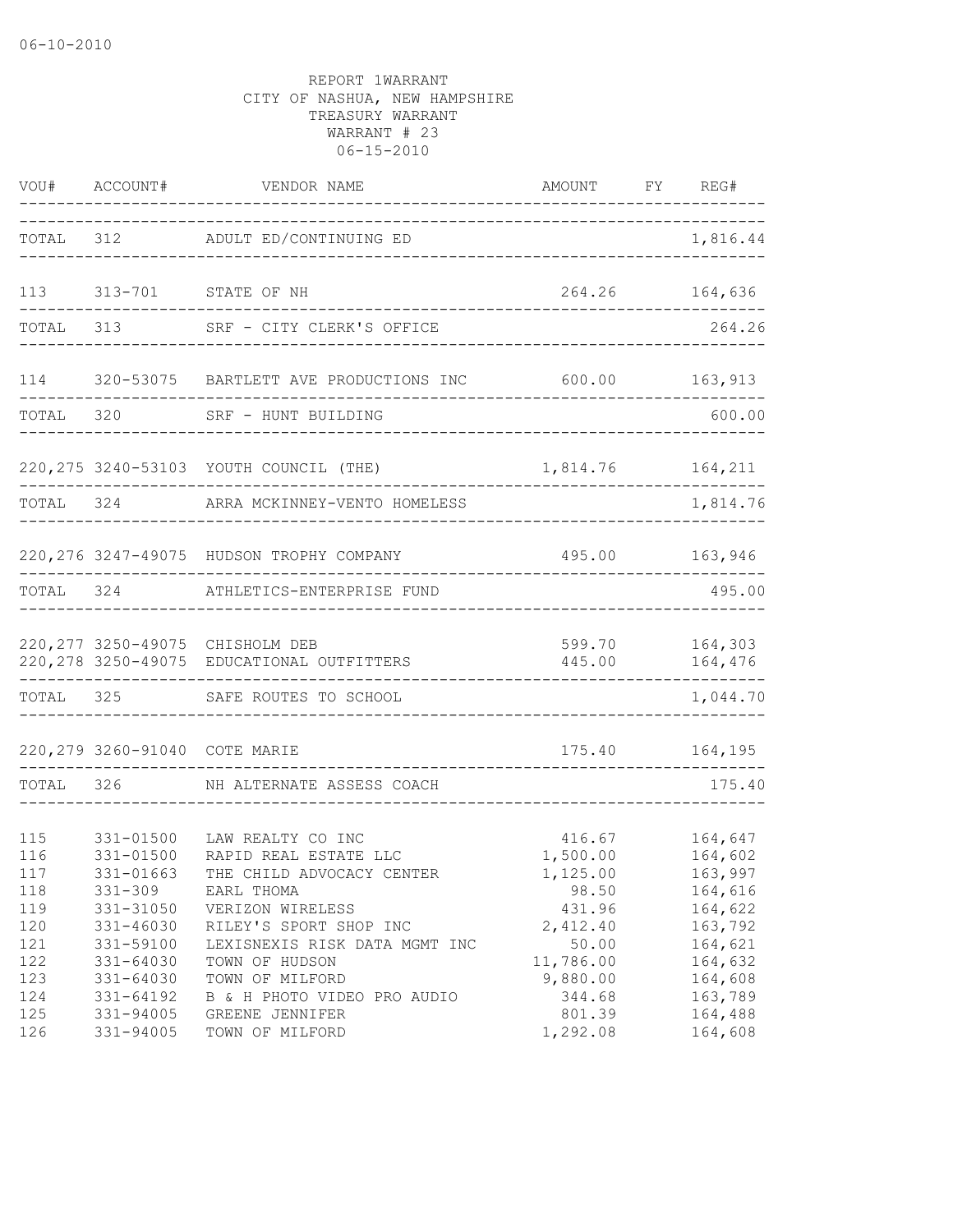| VOU#                                                                                                                              | ACCOUNT#                                                                                                                                                                                                                                            | VENDOR NAME<br>_________________                                                                                                                                                                                                                                                                                                                                               | AMOUNT                                                                                                                                                                                          | FY | REG#                                                                                                                                                                                                          |
|-----------------------------------------------------------------------------------------------------------------------------------|-----------------------------------------------------------------------------------------------------------------------------------------------------------------------------------------------------------------------------------------------------|--------------------------------------------------------------------------------------------------------------------------------------------------------------------------------------------------------------------------------------------------------------------------------------------------------------------------------------------------------------------------------|-------------------------------------------------------------------------------------------------------------------------------------------------------------------------------------------------|----|---------------------------------------------------------------------------------------------------------------------------------------------------------------------------------------------------------------|
|                                                                                                                                   |                                                                                                                                                                                                                                                     |                                                                                                                                                                                                                                                                                                                                                                                |                                                                                                                                                                                                 |    | 30,138.68                                                                                                                                                                                                     |
|                                                                                                                                   |                                                                                                                                                                                                                                                     | 220,280 3310-49035 TOADSTOOL BOOKSHOP                                                                                                                                                                                                                                                                                                                                          | 134.78                                                                                                                                                                                          |    | 163,887                                                                                                                                                                                                       |
| TOTAL 331                                                                                                                         |                                                                                                                                                                                                                                                     | ARRA TITLE I SINI-FAIRGROUNDS                                                                                                                                                                                                                                                                                                                                                  |                                                                                                                                                                                                 |    | 134.78                                                                                                                                                                                                        |
|                                                                                                                                   |                                                                                                                                                                                                                                                     | 220, 281 3380-53102 APPELSTEIN CHARLES<br>220,282 3380-53102 WEBER MICHAEL<br>220, 283 3380-53103 YOUTH COUNCIL (THE)<br>220, 284 3380-56020 RIVIER COLLEGE                                                                                                                                                                                                                    | 213.97<br>600.00<br>6,500.00<br>500.00                                                                                                                                                          |    | 164,277<br>164,210<br>164,211<br>163,781                                                                                                                                                                      |
| TOTAL 338                                                                                                                         |                                                                                                                                                                                                                                                     | TITLE IV SDF YOUTH COUNCIL                                                                                                                                                                                                                                                                                                                                                     |                                                                                                                                                                                                 |    | 7,813.97                                                                                                                                                                                                      |
| 127<br>127<br>128<br>128<br>128<br>129<br>130<br>131<br>132<br>133<br>134<br>135<br>136<br>137<br>138<br>139<br>140<br>141<br>142 | 341-01340<br>341-01954<br>341-01962<br>341-01968<br>341-01969<br>341-31045<br>341-41015<br>341-47010<br>341-53018<br>341-53018<br>341-53025<br>341-64030<br>341-91025<br>341-91025<br>341-91025<br>341-91025<br>341-94014<br>341-94025<br>341-98076 | VILLA BANCA<br>VILLA BANCA<br>HARBOR HOMES INC<br>HARBOR HOMES INC<br>HARBOR HOMES INC<br>NEXTEL COMMUNICATIONS<br>STAPLES BUSINESS ADVANTAGE<br>MCKESSON MEDICAL-SURGICAL<br>FORTIN GAGE LTD<br>MULCAHY SANDY<br>PETTY CASH<br>STANLEY CONVERGENT SECURITY SO<br>CONLEY ASHLEY<br>CROOKER PATRICIA<br>MULCAHY SANDY<br>PETTY CASH<br>RIVIER COLLEGE<br>NHCRA<br>MULCAHY SANDY | 150.00<br>411.10<br>3,016.00<br>24,136.00<br>1,900.64<br>142.20<br>443.44<br>7,647.32<br>69.00<br>15.49<br>100.00<br>140.00<br>102.60<br>201.80<br>66.86<br>46.00<br>1,093.00<br>125.00<br>5.00 |    | 163,962<br>163,962<br>163,960<br>163,960<br>163,960<br>164,583<br>164,117<br>164,322<br>163,980<br>164,115<br>164,489<br>164,624<br>164,121<br>164,100<br>164,115<br>164,489<br>164,646<br>164,597<br>164,115 |
| TOTAL                                                                                                                             | 341                                                                                                                                                                                                                                                 | SRF - COMMUNITY SERVICES                                                                                                                                                                                                                                                                                                                                                       |                                                                                                                                                                                                 |    | 39,811.45                                                                                                                                                                                                     |
| 143<br>144<br>145<br>146<br>147<br>147<br>148<br>149                                                                              | 342-01940<br>342-01966<br>342-31045<br>342-43005<br>342-47010<br>342-49070<br>342-54036<br>342-91025                                                                                                                                                | IJAZ FOQIA<br>NH MINORITY HEALTH COALITION<br>NEXTEL COMMUNICATIONS<br>BISSELL NANCY<br>NH MEDICAL/DENTAL SUPPLY LLC/D<br>NH MEDICAL/DENTAL SUPPLY LLC/D<br>BAGLEY BOBBIE<br>BISSELL NANCY                                                                                                                                                                                     | 145.77<br>1,600.00<br>32.11<br>5.90<br>76.50<br>136.51<br>11.99<br>26.50                                                                                                                        |    | 164,119<br>164,209<br>164,583<br>164,080<br>163,935<br>163,935<br>163,949<br>164,080                                                                                                                          |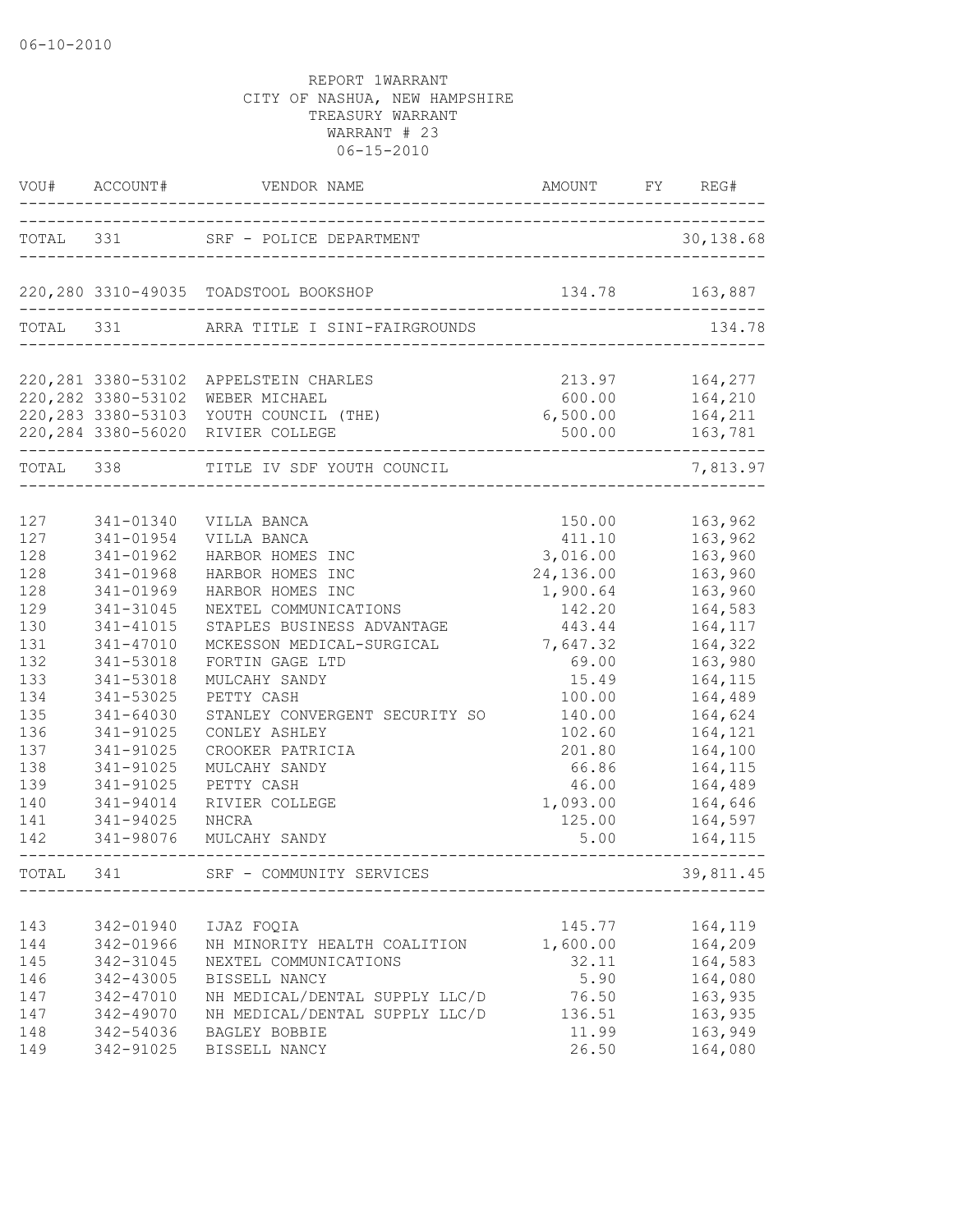| VOU#      | ACCOUNT#                    | VENDOR NAME                                                                    | AMOUNT FY REG# |                            |
|-----------|-----------------------------|--------------------------------------------------------------------------------|----------------|----------------------------|
|           |                             | 150 342-91025 CALOPE THERESA                                                   |                | 4.25 164,403               |
| 151       |                             | 342-91025 PORRES LUIS                                                          | 15.76          | 163,957                    |
| 152       |                             | 342-91025 WENDT BETTY                                                          | 36.50          | 164,085<br>--------------- |
|           |                             | TOTAL 342 SRF - COMMUNITY HEALTH<br>----------------------------------         |                | 2,091.79                   |
|           |                             | 220, 285 3440-31005 NEXTEL COMMUNICATIONS                                      | 264.44         | 164,576                    |
|           | 220, 286 3440-49075         | AC MOORE INC                                                                   | 44.02          | 164,204                    |
|           | 220, 287 3440-49075         | CARON CYNTHIA                                                                  | 41.08          | 164,325                    |
|           | 220, 288 3440-49075         | COGSWELL CATHERINE                                                             | 88.60          | 164,199                    |
|           | 220, 289 3440-49075         | DITOLLA MARIE                                                                  | 37.83          | 164,478                    |
|           | 220, 290 3440-49075         | GARELICK FARMS-LYNN                                                            | 794.88         | 164,008                    |
|           | 220, 291 3440-49075         | M SAUNDERS INC                                                                 | 82.85          | 164,222                    |
|           | 220, 292 3440-49075         | MARKET BASKET                                                                  | 322.56         | 163,952                    |
|           | 220, 293 3440-49075         | NEW ENGLAND ICE CREAM                                                          | 868.50         | 164,244                    |
|           | 220, 294 3440-49075         | ROHAN BARBARA                                                                  | 88.54          | 164,361                    |
|           | 220, 295 3440-49075         | TOPP MICHAELA                                                                  | 22.65          | 164,460                    |
|           |                             | 220, 296 3440-49075 WALMART COMMUNITY                                          | 24.08          | 164,122                    |
|           |                             | 220, 297 3440-55020 FIRST STUDENT INC<br>------------------------------------- | 3,779.81       | 164,192<br>-------         |
|           |                             | TOTAL 344 AFTER SCHOOL PROGRAM<br>____________________                         |                | 6,459.84                   |
|           |                             |                                                                                |                |                            |
|           |                             | 220,298 3460-49075 AC MOORE INC                                                | 9.06           | 164,204                    |
|           |                             | 220,299 3460-49075 MARKET BASKET                                               | 117.32         | 163,952                    |
|           |                             | 220,300 3460-49075 SAM'S CLUB                                                  | 176.00         | 164,665                    |
|           |                             | 220,301 3460-49075 WALMART COMMUNITY                                           | 42.56          | 164, 122                   |
| TOTAL 346 |                             | 21 ST CENTURY AFTER SCH MIDDLE                                                 |                | 344.94                     |
|           | 220,302 3468-49075          |                                                                                | 266.00         |                            |
|           | 220,303 3468-53102          | SCHOOL PUBLICATION CO<br>MEASURED PROGRESS INC                                 | 4,187.00       | 164,333<br>164,247         |
|           | 220,304 3468-91040          | BENZEKRI KAREN                                                                 | 343.89         | 164,240                    |
|           | 220,305 3468-91040          | BRODEUR ESTHER                                                                 | 44.00          | 164,146                    |
|           | 220,306 3468-91040          | GREAT SCHOOLS PARTNERSHIP INC                                                  | 75.00          | 164,469                    |
|           | 220,307 3468-91040          | HOWARD KELLEY                                                                  | 260.26         | 164,321                    |
|           |                             | 220,308 3468-91040 KARBAN ERICA                                                | 16.00          | 164,345                    |
|           |                             | 220,309 3468-91040 SWANN CHERRIE                                               |                | 160.00    164,289          |
|           |                             | TOTAL 346 SMALLER LEARNING COMMUNITY                                           |                | 5,352.15                   |
|           |                             |                                                                                |                |                            |
|           |                             | 220,310 3509-49035 BARNES & NOBLE INC                                          | 921.96         | 163,780                    |
|           |                             | 220,311 3509-53102 EDWARDS EDUCATIONAL SERVICES,                               | 5,933.47       | 164,305                    |
|           | 220,312 3509-91040 MEDS-PDN |                                                                                | 219.00         | 164,231                    |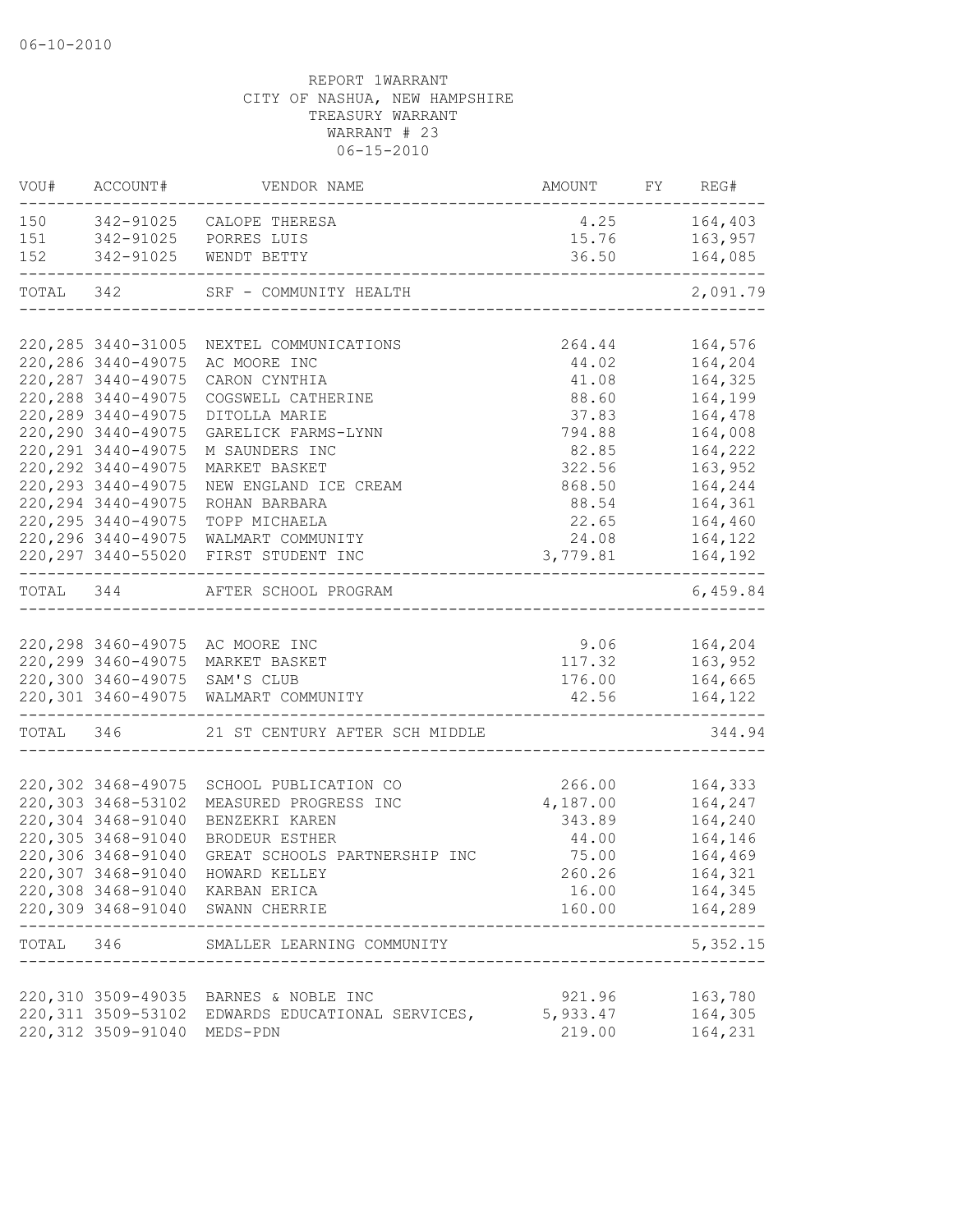| VOU#       | ACCOUNT#               | VENDOR NAME                                                               | AMOUNT                | FY | REG#               |
|------------|------------------------|---------------------------------------------------------------------------|-----------------------|----|--------------------|
| TOTAL      | 350                    | TITLE 11A TEACHER QUALITY                                                 |                       |    | 7,074.43           |
| 154<br>153 | 352-59020<br>352-59020 | HOLIDAY INN HARMON MEADOW<br>HOLIDAY INN HARMON MEADOW                    | 2,947.22<br>32.10     |    | 163,774<br>164,634 |
| 155        | $352 - 705$            | GENTILE JUDY                                                              | 270.00                |    | 164,338            |
| 156        | $352 - 705$            | KARLSON ANNE                                                              | 180.00                |    | 164,424            |
| 157        | $352 - 705$            | MCDOUGAL SCOTT                                                            | 85.00                 |    | 163,903            |
| 158        | $352 - 705$            | SMITH LEISEL                                                              | 140.00                |    | 164,433            |
| TOTAL      | 352 357                | SRF - PARKS AND RECREATION                                                |                       |    | 3,654.32           |
|            |                        | 220,313 3530-49075 WB MASON COMPANY INC                                   | 210.00                |    | 163,824            |
| TOTAL 353  |                        | ADULT BASIC ED DIPLOMA PROGRAM                                            |                       |    | 210.00             |
|            |                        | 220,314 3550-53100 HEZEL ASSOCIATES LLC                                   | 37,500.00             |    | 164,675            |
| TOTAL      | 355                    | TITLE IID TECH EVALUATION                                                 |                       |    | 37,500.00          |
|            |                        |                                                                           |                       |    |                    |
|            |                        | 220,315 3600-49050 WB MASON COMPANY INC<br>220,316 3600-64192 BELNICK INC | 236.25<br>1,539.86    |    | 163,824<br>164,479 |
|            |                        | 220,317 3600-64192 UNICOM DIV/CUSTOM COMPUTER SPE                         | 1,160.00              |    | 164,099            |
| TOTAL      | 360                    | DROP OUT PREVENTION/ADULT ED                                              |                       |    | 2,936.11           |
| 159        |                        | 371-59100 SHEA CONCRETE PRODUCTS INC                                      | 7,693.60              |    | 164,048            |
| TOTAL      | 371                    | SRF - COMMUNITY DEVELOPMENT                                               |                       |    | 7,693.60           |
|            |                        |                                                                           |                       |    |                    |
| 160<br>161 | 372-01043<br>372-01045 | NASHUA RIVER WATERSHED ASSN<br>SOCIETY FOR THE PROTECTION OF              | 3,000.00<br>2,671.00  |    | 164,592<br>163,955 |
|            |                        | TOTAL 372 SRF - PLANNING & BUILDING DEPT                                  |                       |    | 5,671.00           |
|            |                        |                                                                           |                       |    |                    |
| 162<br>163 | 374-07090<br>374-07265 | NASHUA SOUP KITCHEN & SHELTER<br>HARBOR HOMES INC                         | 5,250.00<br>34,800.00 |    | 163,896<br>163,960 |
| 164        | 374-07284              | MICROCREDIT-NH                                                            | 3,272.80              |    | 164,072            |
| 165        | 374-07285              | LOAN PACKAGING LLC                                                        | 640.00                |    | 163,992            |
| 166        | 374-07286              | JOHN L CARTER SPRINKLER CO &                                              | 14,400.00             |    | 164,492            |
| 167        | 374-07340              | HILLSBOROUGH COUNTY TREASURER                                             | 5.00                  |    | 164,371            |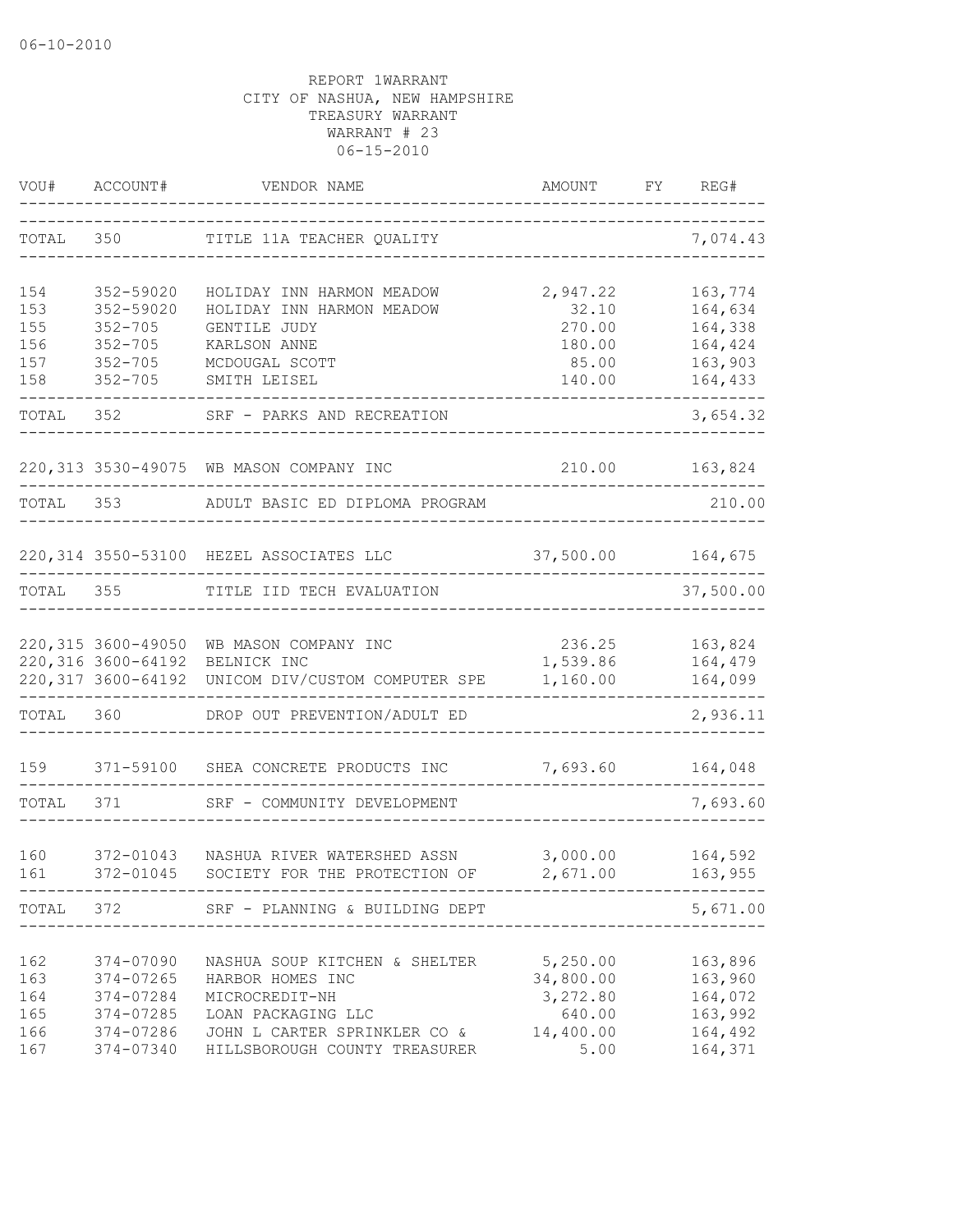| VOU# | ACCOUNT#      | VENDOR NAME                    | AMOUNT     | FY. | REG#     |
|------|---------------|--------------------------------|------------|-----|----------|
| 168  | 374-07340     | HURD SANDRA                    | 67.40      |     | 164,491  |
| 169  | 374-07600     | 133-135 WEST HOLLIS ST LLC & A | 10,000.00  |     | 164,496  |
| 170  | $374 - 07600$ | 18-24 ASH STREET LLC & DAD'S A | 22,634.00  |     | 164,493  |
| 171  | 374-07600     | BYRD MARCIE/DAD'S ABATEMENT    | 20,000.00  |     | 163,775  |
| 172  | $374 - 07600$ | INSTITUTE FOR ENVIRONMENTAL ED | 832.00     |     | 164,092  |
| 173  | 374-07600     | LOMBARD GREGORY AND CNC CONTRA | 12,190.00  |     | 164,494  |
| 174  | 374-07600     | NELSON HEATHER L & NELSON R SI | 10,620.00  |     | 164,495  |
| 175  | 374-07620     | PETTY CASH                     | 2.31       |     | 163,773  |
| 176  | 374-09023     | CARD TECH INC                  | 597.49     |     | 163,995  |
| 177  | 374-09031     | LOOMIS FARGO & CO              | 217.92     |     | 163,888  |
| 178  | 374-09061     | ARAMARK UNIFORM SERVICES       | 260.44     |     | 163,882  |
| 179  | 374-09061     | NEXTEL COMMUNICATIONS          | 589.64     |     | 164,583  |
| 180  | 374-09061     | OVERHEAD DOOR CO OF MANCHESTER | 165.00     |     | 164,042  |
| 181  | 374-09061     | SAFETY KLEEN INC               | 416.03     |     | 163,971  |
| 182  | 374-09061     | UNITED PARCEL SERVICE          | 7.40       |     | 164,658  |
| 183  | 374-09071     | CITY OF NASHUA/TAX COLLECTOR'S | 102.54     |     | 164,490  |
| 184  | 374-09073     | PETRO-CANADA AMERICA           | 1,244.25   |     | 164,105  |
| 185  | 374-09081     | MAYNARD & LESIEUR INCORPORATED | 30.00      |     | 164,362  |
| 186  | 374-09081     | STRATEGIC TIRE SOLUTIONS LLC   | 1,112.00   |     | 164,104  |
| 187  | 374-09091     | CENTRAL PAPER PRODUCTS CO      | 176.96     |     | 164,103  |
| 188  | 374-09091     | DEPENDABLE LOCK SERVICE INC    | 7.00       |     | 164,076  |
| 189  | 374-09091     | FASTENAL CO                    | 29.70      |     | 163,817  |
| 190  | 374-09091     | GILLIG LLC                     | 2,467.97   |     | 164,022  |
| 191  | 374-09091     | GRAINGER                       | 76.94      |     | 163,846  |
| 192  | 374-09091     | HOME DEPOT CREDIT SERVICES     | 338.98     |     | 164,588  |
| 193  | 374-09091     | NAPA AUTO PARTS                | 78.21      |     | 164,055  |
| 194  | 374-09091     | NORTHERN BUS SALES INC         | 1,271.96   |     | 163,918  |
| 195  | 374-09091     | OVERHEAD DOOR CO OF MANCHESTER | 28.95      |     | 164,042  |
| 196  | 374-09091     | STAPLES BUSINESS ADVANTAGE     | 334.98     |     | 164, 117 |
| 197  | 374-09101     | PSNH                           | 1,419.78   |     | 164,642  |
| 198  | 374-09102     | PUBLIC SERVICE OF NH           | 795.19     |     | 164,649  |
| 199  | 374-09112     | NATIONAL GRID                  | 13.13      |     | 164,615  |
| 199  | 374-09114     | NATIONAL GRID                  | 38.99      |     | 164,615  |
| 200  | 374-09120     | PENNICHUCK WATER               | 178.04     |     | 164,594  |
| 200  | 374-09124     | PENNICHUCK WATER               | 46.46      |     | 164,594  |
| 200  | 374-09125     | PENNICHUCK WATER               | 101.98     |     | 164,594  |
| 201  | 374-09133     | FAIRPOINT COMMUNICATIONS       | 50.00      |     | 164,628  |
| 202  | 374-09133     | NEXTEL COMMUNICATIONS          | 175.92     |     | 164,583  |
| 203  | 374-09230     | FIRST TRANSIT INC              | 103,851.83 |     | 164,581  |
| 204  | 374-09261     | PURE WATERS OF NEW ENGLAND LLC | 31.50      |     | 164,006  |
| 205  | 374-45230     | NEXTEL COMMUNICATIONS          | 27.50      |     | 164,583  |
| 206  | 374-53063     | NASHUA REGIONAL PLANNING COMMI | 3,489.28   |     | 164,388  |
| 207  | 374-53095     | VANASSE HANGEN BRUSTLIN INC    | 1,701.87   |     | 163,786  |
| 208  | 374-53098     | SULLIVAN CREATIVE              | 4,500.00   |     | 163,841  |
| 209  | 374-59188     | INSTITUTE FOR ENVIRONMENTAL ED | 3,445.00   |     | 164,092  |
| 210  | 374-64192     | GATE CITY MONUMENT INC         | 610.00     |     | 163,868  |
| 211  | 374-78120     | CAMEROTA TRUCK PARTS           | 13,860.19  |     | 163,898  |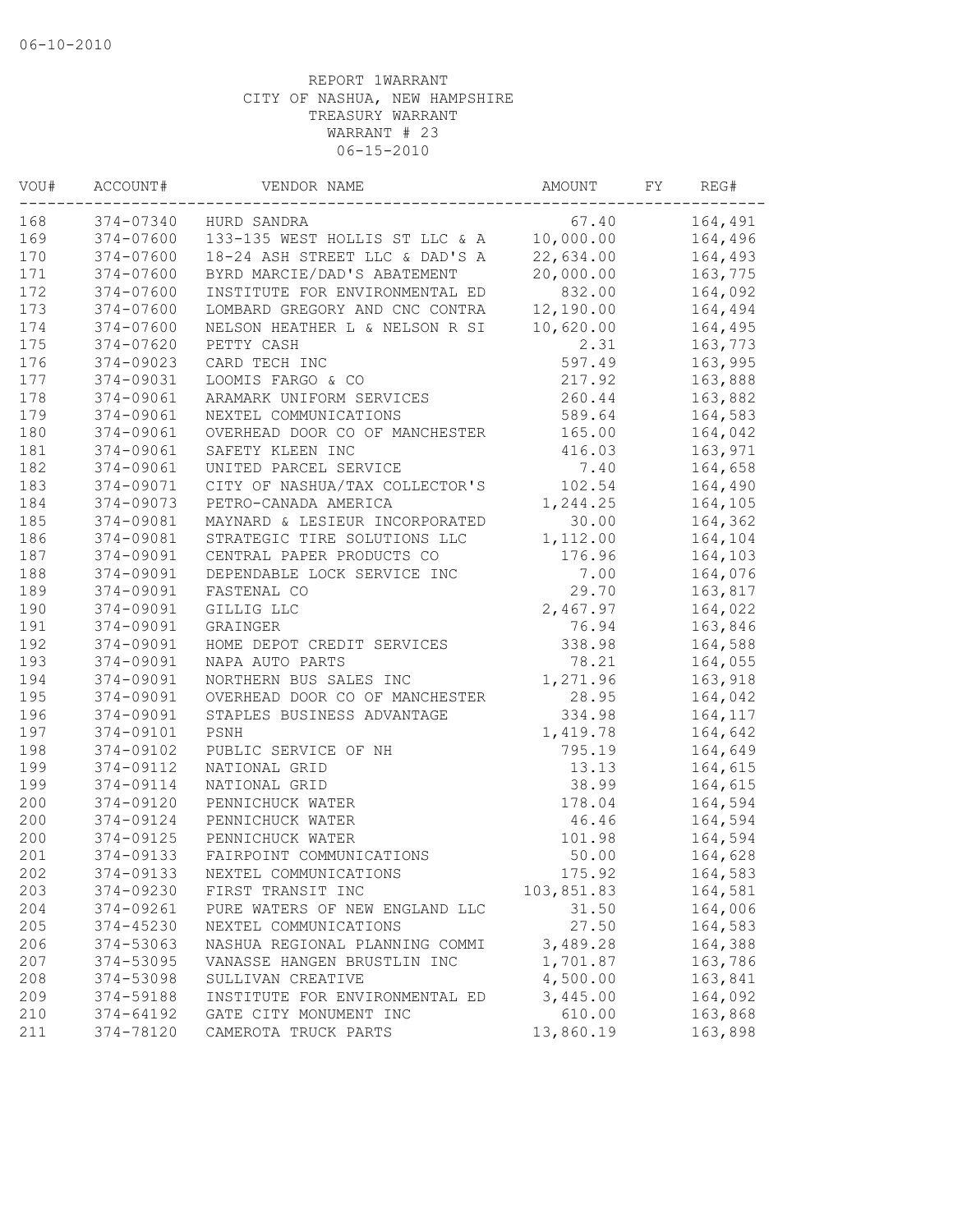|           | VOU# ACCOUNT#                                            |                                                   |           |                     |
|-----------|----------------------------------------------------------|---------------------------------------------------|-----------|---------------------|
|           |                                                          |                                                   |           | 278,604.53          |
|           |                                                          | 220,318 3750-49050 COMPUTER HUT OF N E INC        | 194.97    | 164,383             |
|           | 220,319 3750-49050                                       | ERIC ARMIN INC                                    | 49.90     | 164,184             |
|           | 220,320 3750-49050                                       | SCHOLASTIC LIBRARY PUBLISHING                     | 747.41    | 164,215             |
|           | 220, 321 3750-53101                                      | EDWARDS EDUCATIONAL SERVICES,                     | 3,276.37  | 164,305             |
|           | 220, 322 3750-53101                                      | RENO JENNIFER                                     | 500.00    | 164,326             |
|           | 220, 323 3750-53101                                      | SERESC                                            | 2,126.40  | 164,317             |
|           | 220, 324 3750-53101                                      | SHEA DENISE C                                     | 675.00    | 164,288             |
|           | 220,325 3750-53101                                       | TORTORELLO NARISA M                               | 500.00    | 164,369             |
| TOTAL 375 |                                                          | TITLE I ARRA GRANT<br>___________________________ |           | 8,070.05            |
|           |                                                          |                                                   |           |                     |
|           | 220,326 3760-44005                                       | BURNS PATRICIA                                    | 108.78    | 164,144             |
|           | 220, 327 3760-49035                                      | BARNES & NOBLE INC                                | 964.90    | 163,780             |
|           | 220,328 3760-49035                                       | CAMBIUM LEARNING INC                              | 191.66    | 164,242             |
|           | 220,329 3760-49035                                       | ROCCA SUSAN                                       | 129.15    | 164,147             |
|           | 220,330 3760-49035                                       | SOLUTION TREE INC                                 | 939.10    | 164,347             |
|           | 220,331 3760-49050                                       | CROWDER LUCIE                                     | 59.74     | 164,201             |
|           | 220,332 3760-49050                                       | GOT INK 4 U                                       | 647.90    | 164,472             |
|           | 220,333 3760-49050                                       | HEINEMANN                                         | 2,673.00  | 164,164             |
|           | 220,334 3760-49050                                       | INTEGRATED OFFICE SOLUTIONS                       | 532.00    | 164,304             |
|           | 220,335 3760-49050                                       | MCINTIRE BUSINESS PRODUCTS INC                    | 196.82    | 164,401             |
|           | 220,336 3760-49050                                       | STAPLES BUSINESS ADVANTAGE                        | 11.55     | 164,033             |
|           | 220,337 3760-49050                                       | WB MASON COMPANY INC                              | 1,155.00  | 163,824             |
|           | 220,338 3760-49075                                       | JEAN KATHY                                        | 263.95    | 164,246             |
|           | 220,339 3760-49075                                       | REALLY GOOD STUFF INC                             | 452.12    | 164,148             |
|           | 220,340 3760-49075                                       | SCHOOL SPECIALTY INC                              | 1,423.98  | 164,163             |
|           | 220, 341 3760-49075                                      | STOKES PUBLISHING CO                              | 137.90    | 164,187             |
|           | 220,342 3760-53101                                       | ALPHA ACADEMIC SERVICES INC                       | 6, 277.88 | 164,454             |
|           | 220, 343 3760-53101                                      | BLUNT STEVE                                       | 200.00    | 164,203             |
|           | 220,344 3760-53101                                       | BUSTEAD BRYN                                      | 2,250.00  | 164,458             |
|           | 220, 345 3760-53101                                      | CHADWELL GARY                                     | 4,320.00  | 164,232             |
|           | 220,346 3760-53101                                       | CROWDER LUCIE L                                   | 470.16    | 164,139             |
|           | 220,347 3760-53101                                       | SYLVAN LEARNING CENTER                            | 1,080.00  | 164,457             |
|           |                                                          | 220,348 3760-94030 ABODEELY ROBERTA               | 135.00    | 164,153             |
|           |                                                          | 220,349 3760-94030 BURNS PATRICIA                 | 45.00     | 164,144             |
|           |                                                          | 220,350 3760-94030 DR JEAN & FRIENDS LLC          | 897.00    | 164,468<br>-------- |
|           | TOTAL 376 TITLE I<br>. _ _ _ _ _ _ _ _ _ _ _ _ _ _ _ _ _ | _____________________________________             |           | 25,562.59           |
|           |                                                          | 220,351 3900-55035 FIRST STUDENT INC              | 316.93    | 164,192             |
|           |                                                          | 220,352 3900-91040 CAPUTO DIANA                   | 45.00     | 164,332             |
|           |                                                          | 220,353 3900-91040 LEONE SUZANNE                  | 45.00     | 163,919             |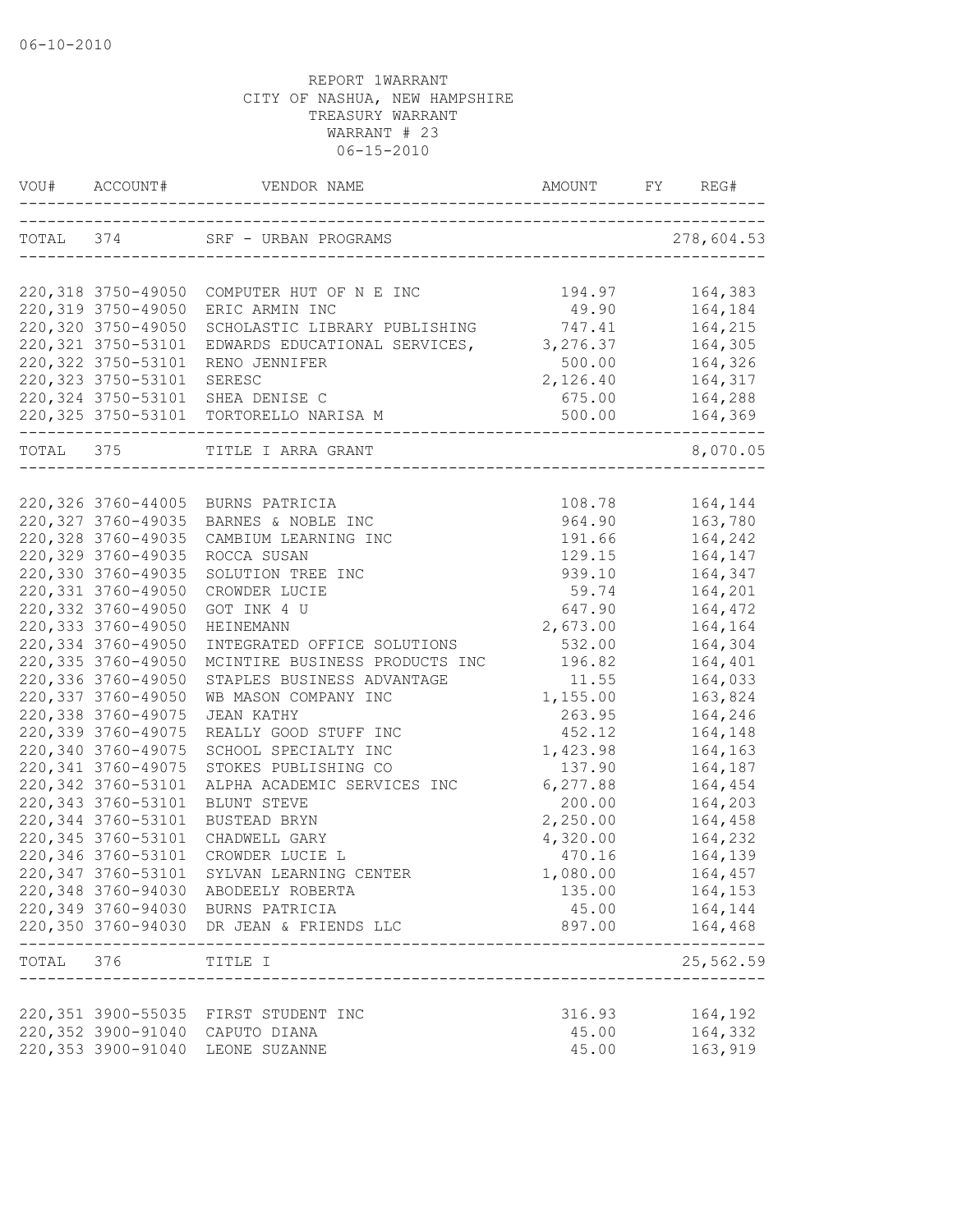| 220,354 3900-91040<br>164,263<br>63.00<br>ROZUMEK ADAM<br>220,355 3900-91040<br>164,070<br>150.00<br>SNHMC<br>220,356 3900-91040<br>45.00<br>164,349<br>VERLEY ALAN<br>TOTAL<br>390<br>664.93<br>VOC ED SECONDARY PERKINS<br>220,357 3927-49050<br>164,008<br>282.70<br>GARELICK FARMS-LYNN<br>164,094<br>220,358 3927-49050<br>138.08<br>HANNAFORD<br>220,359 3927-49050<br>163,952<br>MARKET BASKET<br>315.30<br>220,360 3927-49050<br>164,189<br>1,496.34<br>NORTHCENTER FOODSERVICE<br>2,232.42<br>TOTAL<br>392<br>CULINARY ARTS<br>220,361 3940-49035<br>356.41<br>164,033<br>STAPLES BUSINESS ADVANTAGE<br>220,362 3940-49035<br>164,225<br>WESTERN PSYCHOLOGICAL SERVICES<br>114.66<br>220,363 3940-49075<br>PHONAK, INC<br>164,229<br>257.19<br>220,364 3940-49075<br>STAPLES BUSINESS ADVANTAGE<br>284.19<br>164,033 |  |
|-------------------------------------------------------------------------------------------------------------------------------------------------------------------------------------------------------------------------------------------------------------------------------------------------------------------------------------------------------------------------------------------------------------------------------------------------------------------------------------------------------------------------------------------------------------------------------------------------------------------------------------------------------------------------------------------------------------------------------------------------------------------------------------------------------------------------------|--|
|                                                                                                                                                                                                                                                                                                                                                                                                                                                                                                                                                                                                                                                                                                                                                                                                                               |  |
|                                                                                                                                                                                                                                                                                                                                                                                                                                                                                                                                                                                                                                                                                                                                                                                                                               |  |
|                                                                                                                                                                                                                                                                                                                                                                                                                                                                                                                                                                                                                                                                                                                                                                                                                               |  |
|                                                                                                                                                                                                                                                                                                                                                                                                                                                                                                                                                                                                                                                                                                                                                                                                                               |  |
|                                                                                                                                                                                                                                                                                                                                                                                                                                                                                                                                                                                                                                                                                                                                                                                                                               |  |
| 1,012.45<br>TOTAL<br>394<br>ARRA IDEA SPEC ED                                                                                                                                                                                                                                                                                                                                                                                                                                                                                                                                                                                                                                                                                                                                                                                 |  |
| 220,365 3950-53109<br>164,243<br>CARROLL CENTER FOR THE BLIND (<br>1,370.04<br>220,366 3950-53109<br>MCGURK, CAROL ANN<br>340.00<br>164,485<br>220,367 3950-91040<br>ARCARO JANICE<br>200.00<br>164,149                                                                                                                                                                                                                                                                                                                                                                                                                                                                                                                                                                                                                       |  |
| TOTAL<br>395<br>IDEA B SPECIAL EDUCATION<br>1,910.04                                                                                                                                                                                                                                                                                                                                                                                                                                                                                                                                                                                                                                                                                                                                                                          |  |
| 220,368 3977-53100<br>PROGRESSUS THERAPY LLC<br>6,717.00<br>164,330<br>3977-53103<br>CLARK ASSOCIATES/DEBBIE CLARK<br>29,954.00<br>163,777<br>220,369 3977-53103<br>CLARK ASSOCIATES/DEBBIE CLARK<br>33,264.00<br>163,833<br>220,370 3977-53103<br>164,291<br>MCCARTNEY AMY<br>648.05                                                                                                                                                                                                                                                                                                                                                                                                                                                                                                                                         |  |
| 70,583.05<br>397<br>TOTAL<br>SPECIAL ED LOCAL                                                                                                                                                                                                                                                                                                                                                                                                                                                                                                                                                                                                                                                                                                                                                                                 |  |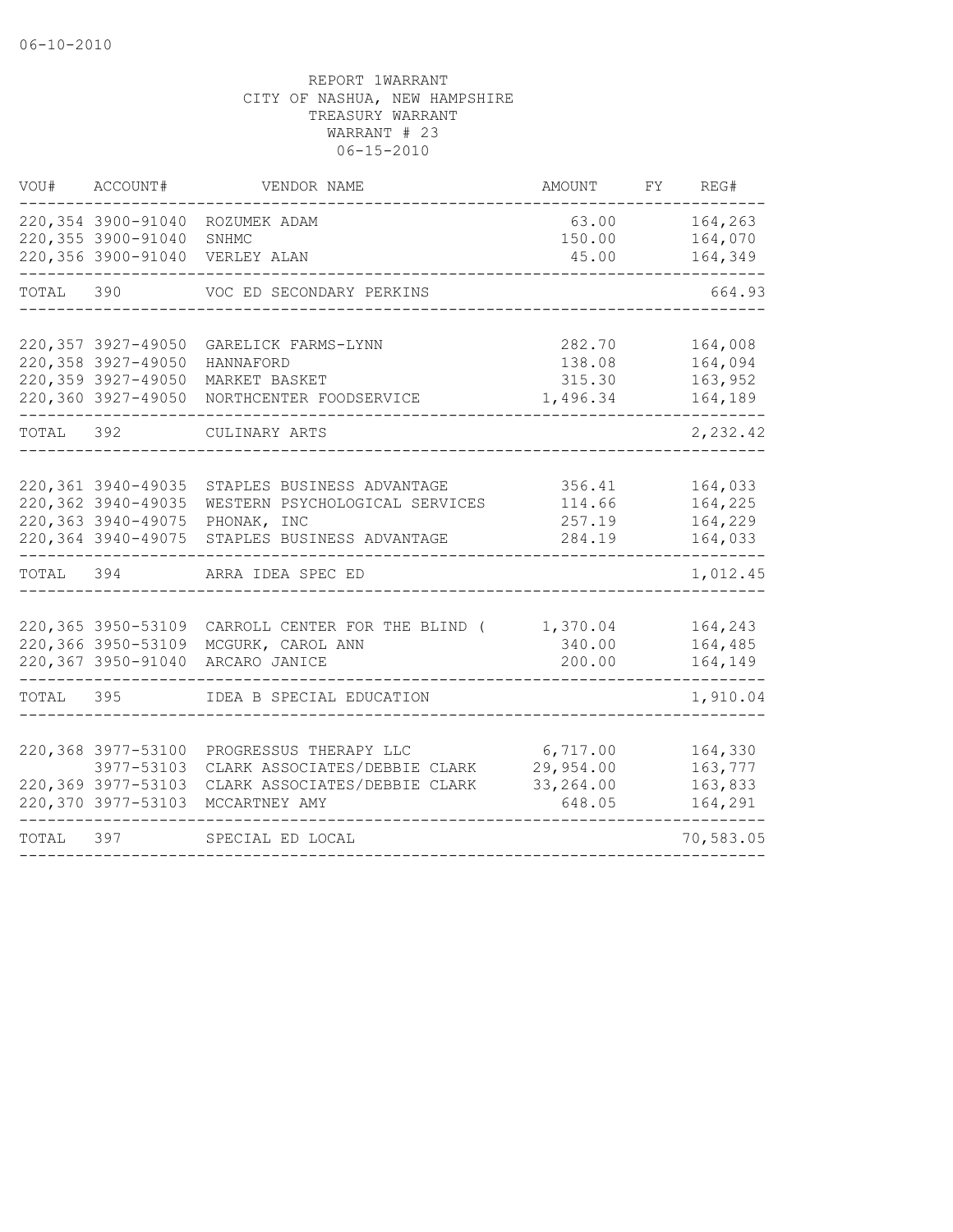| VOU# ACCOUNT# |                              |                                                                                                                                                                                                                                                                                                                                                                                                    |                                                                                                                                                                                  |
|---------------|------------------------------|----------------------------------------------------------------------------------------------------------------------------------------------------------------------------------------------------------------------------------------------------------------------------------------------------------------------------------------------------------------------------------------------------|----------------------------------------------------------------------------------------------------------------------------------------------------------------------------------|
|               |                              |                                                                                                                                                                                                                                                                                                                                                                                                    |                                                                                                                                                                                  |
|               |                              |                                                                                                                                                                                                                                                                                                                                                                                                    | 1,558.66                                                                                                                                                                         |
|               |                              |                                                                                                                                                                                                                                                                                                                                                                                                    |                                                                                                                                                                                  |
|               |                              |                                                                                                                                                                                                                                                                                                                                                                                                    | 65.00                                                                                                                                                                            |
|               |                              |                                                                                                                                                                                                                                                                                                                                                                                                    | 164,425                                                                                                                                                                          |
|               |                              |                                                                                                                                                                                                                                                                                                                                                                                                    | 40.00                                                                                                                                                                            |
|               |                              |                                                                                                                                                                                                                                                                                                                                                                                                    | 164,422                                                                                                                                                                          |
|               | SWIMMING CLASSES/LOCKER FEES |                                                                                                                                                                                                                                                                                                                                                                                                    | 80.00                                                                                                                                                                            |
|               |                              | VENDOR NAME<br>TOTAL 412-16 FINANCIAL SERVICES<br>INT & COST ON REDEMPTION<br>214 412-180 LAWRENCE PIZZA<br>TOTAL 412-18 FINANCIAL SERVICES<br>AUTO PERMITS<br>215  452-579  KARLSON ANNE<br>216  452-579  PRATIBA CHATURVEDI<br>---------------<br>TOTAL 452-57 PARKS AND RECREATION<br>GARDEN LOTS<br>217 452-583 CHEA LINDA<br>218  452-583  LONGAN ANJALI<br>TOTAL 452-58 PARKS AND RECREATION | AMOUNT FY REG#<br>--------------------<br>213  412-162  HILLSBOROUGH COUNTY TREASURER  1,558.66  164,371<br>65.00 164,405<br>20.00    164,424<br>20.00<br>40.00 164,426<br>40.00 |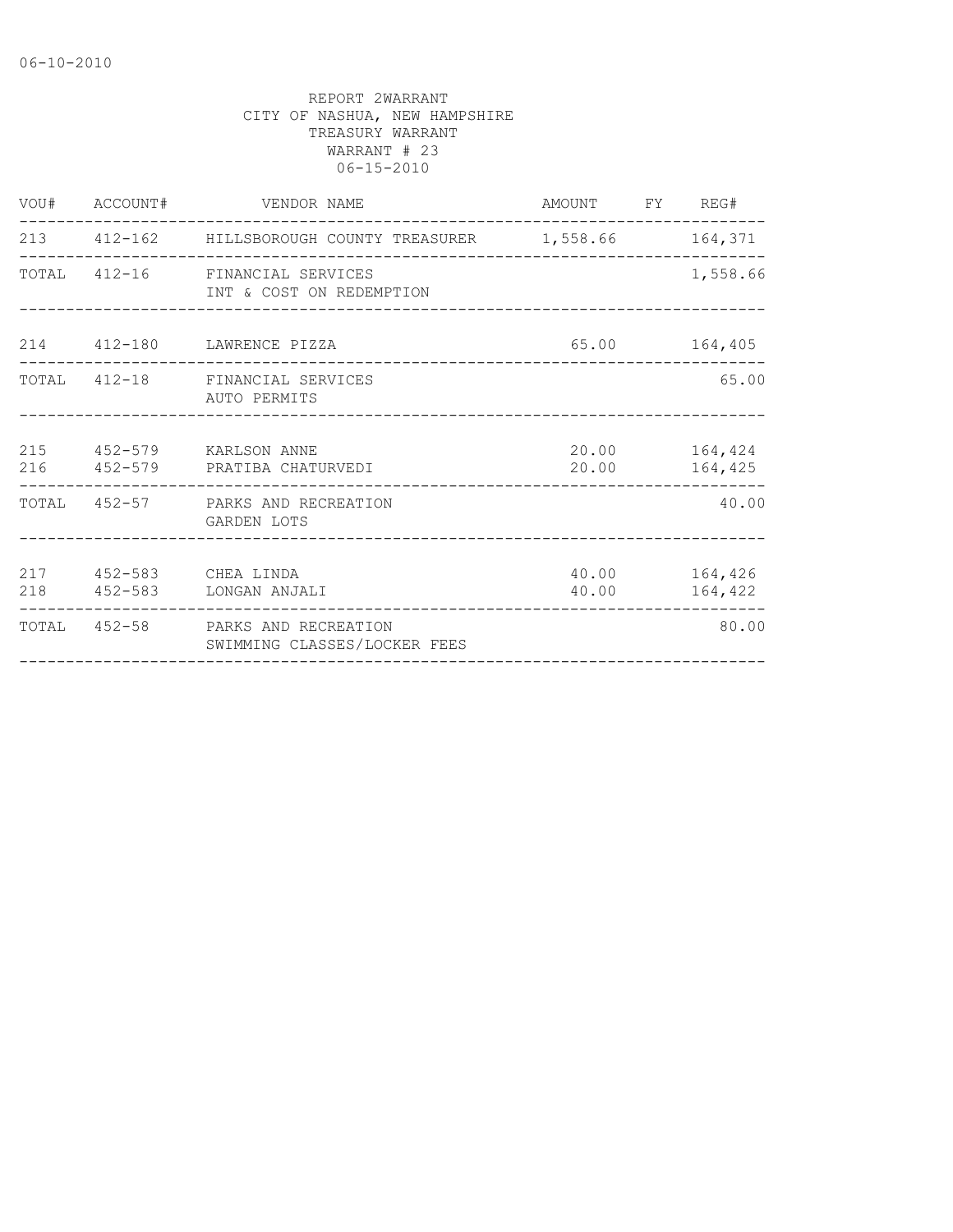| VOU#  | ACCOUNT#      | VENDOR NAME                                        | AMOUNT   | FΥ | REG#                         |
|-------|---------------|----------------------------------------------------|----------|----|------------------------------|
| 219   | $502 - 95005$ | AMERICAN BAR ASSOCIATION                           | 225.00   |    | 164,584                      |
| 220   | $502 - 51010$ | HILLSBOROUGH COUNTY TREASURER                      | 110.00   |    | 164,371                      |
| 221   | 502-95005     | NEW HAMPSHIRE BAR ASSOCIATION                      | 310.00   |    | 164,596                      |
| 222   | 502-95005     | NEW HAMPSHIRE BAR ASSOCIATION                      | 350.00   |    | 164,603                      |
| 223   | $502 - 95005$ | NEW HAMPSHIRE BAR ASSOCIATION                      | 310.00   |    | 164,605                      |
| 224   | $502 - 95005$ | NHBA COURT FEES SERVICE                            | 210.00   |    | 164,620                      |
| 225   | $502 - 95005$ | NHBA COURT FEES SERVICE                            | 210.00   |    | 164,640                      |
| 226   | $502 - 95005$ | NHBA COURT FEES SERVICE                            | 210.00   |    | 164,641                      |
| 227   | $502 - 31050$ | VERIZON WIRELESS                                   | 65.07    |    | 164,610                      |
| TOTAL | 502           | LEGAL DEPARTMENT                                   |          |    | 2,000.07                     |
|       |               |                                                    |          |    |                              |
| 228   | 505-81118     | CHILD ADVOCACY CENTER                              | 2,000.00 |    | 163,994                      |
| 229   | 505-81039     | HUMANE SOCIETY OF NEW ENGLAND                      | 8,256.75 |    | 163,891                      |
| TOTAL | 505           | CIVIC & COMM. ACTIVITIES                           |          |    | 10,256.75                    |
|       |               |                                                    |          |    |                              |
| 230   | 506-31005     | AMERICAN TELECOM SERVICES LLC                      | 1,800.00 |    | 163,981                      |
| 231   | 506-31005     | BAYRING COMMUNICATIONS                             | 2,324.41 |    | 164,623                      |
| 232   | 506-31005     | FAIRPOINT COMMUNICATIONS                           | 506.78   |    | 164,628                      |
| 233   | 506-31005     | LOVERING SUE                                       | 33.00    |    | 164,497                      |
| 234   | 506-31005     | PAETEC COMMUNICATIONS INC                          | 4,476.58 |    | 164,577                      |
| TOTAL | 506           | TELECOMMUNICATIONS                                 |          |    | 9,140.77                     |
|       |               |                                                    |          |    |                              |
| 235   | 508-83100     | STATE OF NH UC                                     | 6,064.36 |    | 164,652                      |
| 235   | 508-83101     | STATE OF NH UC                                     | 7,664.12 |    | 164,652                      |
| TOTAL | 508           | INSURANCE-EMPLOYEE BENEFITS                        |          |    | 13,728.48                    |
|       |               |                                                    |          |    |                              |
| 236   | 512-59095     | ANACOMP INC                                        | 493.58   |    | 163,831                      |
| 237   | 512-94005     | NASHUA COMMUNITY COLLEGE                           | 420.00   |    | 164,639                      |
| 238   | 512-49025     | PETTY CASH                                         | 8.50     |    | 163,773                      |
| 238   | 512-91015     | PETTY CASH                                         | 83.00    |    | 163,773                      |
| 239   |               | 512-41005 STAPLES BUSINESS ADVANTAGE               | 285.77   |    | 164,117                      |
| 239   |               | 512-41015 STAPLES BUSINESS ADVANTAGE               |          |    | 95.30 164,117<br>$- - - - -$ |
| TOTAL | 512           | FINANCIAL SERVICES<br>____________________________ |          |    | 1,386.15                     |
|       |               |                                                    |          |    |                              |
| 240   |               | 513-59100 BERGERON PAUL                            | 21.90    |    | 164,500                      |
| 240   | 513-91005     | BERGERON PAUL                                      | 81.00    |    | 164,500                      |
| 240   |               | 513-94005 BERGERON PAUL                            | 168.45   |    | 164,500                      |
| 241   |               | 513-59095 HUDSON MICROIMAGING                      | 1,768.27 |    | 164,083                      |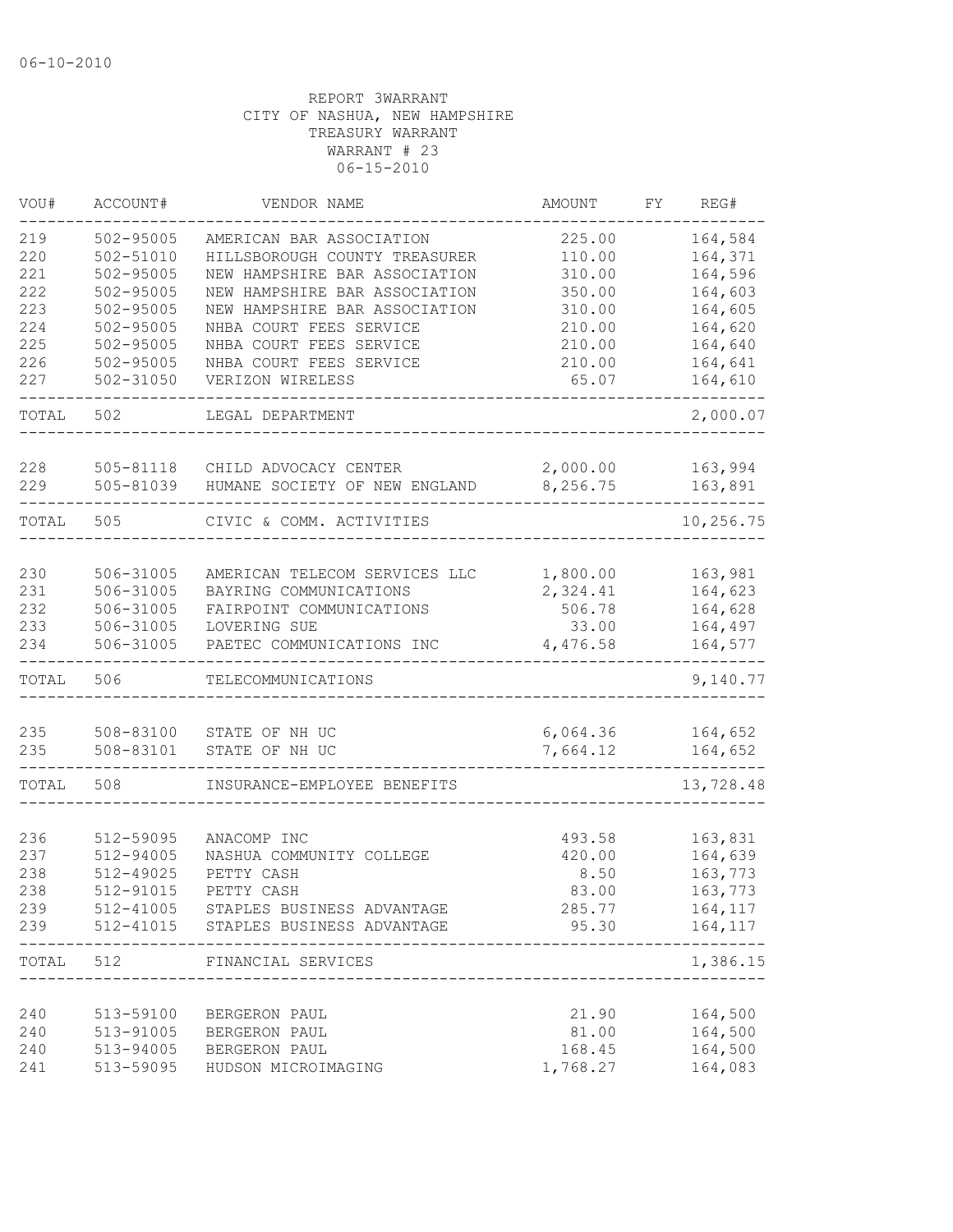| VOU#       | ACCOUNT#               | VENDOR NAME                                          | AMOUNT           | FY | REG#               |
|------------|------------------------|------------------------------------------------------|------------------|----|--------------------|
| 242        | 513-59100              | OCCUPATIONAL DRUG TESTING LLC                        | 390.00           |    | 164,011            |
| 243        | 513-91005              | PIECUCH PATRICIA                                     | 52.80            |    | 164,498            |
| 244        | 513-94005              | SOCIETY FOR AMERICAN ARCHIVIST                       | 319.00           |    | 164,638            |
| 245        | 513-59115              | STATE OF NH                                          | 1,170.00         |    | 164,585            |
| 246        | 513-59100              | TREASURER STATE OF NH                                | 75.00            |    | 164,499            |
| TOTAL      | 513                    | CITY CLERK'S OFFICE                                  |                  |    | 4,046.42           |
| 247        | 515-41015              | STAPLES BUSINESS ADVANTAGE                           | 81.31            |    | 164,117            |
| TOTAL      | 515                    | HUMAN RESOURCES                                      |                  |    | 81.31              |
| 248        | 516-54016              | EAGLE-TRIBUNE PUBLISHING CO                          | 332.10           |    | 163,991            |
| 249        | 516-54016              | MASSACHUSETTS MUNICIPAL ASSOCI                       | 160.00           |    | 164,586            |
| 250        | 516-78100              | NAPA AUTO PARTS                                      | 38.64            |    | 164,055            |
| 251        | 516-54016              | THE HARTFORD COURANT                                 | 775.00           |    | 164,445            |
| 252        | 516-54016              | UNION LEADER CORPORATION                             | 881.29           |    | 164,582            |
| TOTAL      | 516                    | PURCHASING DEPARTMENT                                |                  |    | 2,187.03           |
|            |                        |                                                      |                  |    |                    |
| 253<br>254 | 517-75901<br>517-59135 | B & S LOCKSMITH INC<br>BAIN PEST CONTROL SERVICE INC | 217.92<br>150.00 |    | 163,988<br>164,380 |
| 255        | 517-75023              | HOME DEPOT CREDIT SERVICES                           | 322.21           |    | 164,588            |
| 256        | 517-75023              | KERRY FIRE PROTECTION INC                            | 275.00           |    | 163,943            |
| 257        | 517-75105              | M & M ELECTRICAL SUPPLY CO INC                       | 2.65             |    | 164,348            |
| 258        | 517-34015              | NATIONAL GRID                                        | 360.50           |    | 164,615            |
| 259        | 517-31050              | NEXTEL COMMUNICATIONS                                | 89.46            |    | 164,583            |
| 260        | 517-33005              | PENNICHUCK WATER                                     | 535.47           |    | 164,594            |
| 261        | 517-59100              | PROTECTION ONE INC                                   | 375.00           |    | 164,604            |
| 262        | $517 - 32005$          | PSNH                                                 | 2,515.67         |    | 164,642            |
| 263        | 517-75160              | UNITED SUPPLY COMPANY INC                            | 12.22            |    | 164,373            |
| TOTAL      | 517                    | BUILDING MAINT - CITY ADMIN                          |                  |    | 4,856.10           |
| 264        | 519-91005              | GAGNE ROBERT                                         | 84.40            |    | 164,090            |
| 265        | 519-91005              | TURGISS GARY                                         | 97.00            |    | 163,876            |
| TOTAL      | 519                    | ASSESSORS                                            |                  |    | 181.40             |
| 266        | 520-59100              | ERICKSON CLEANING SERVICES LLC                       | 152.00           |    | 163,904            |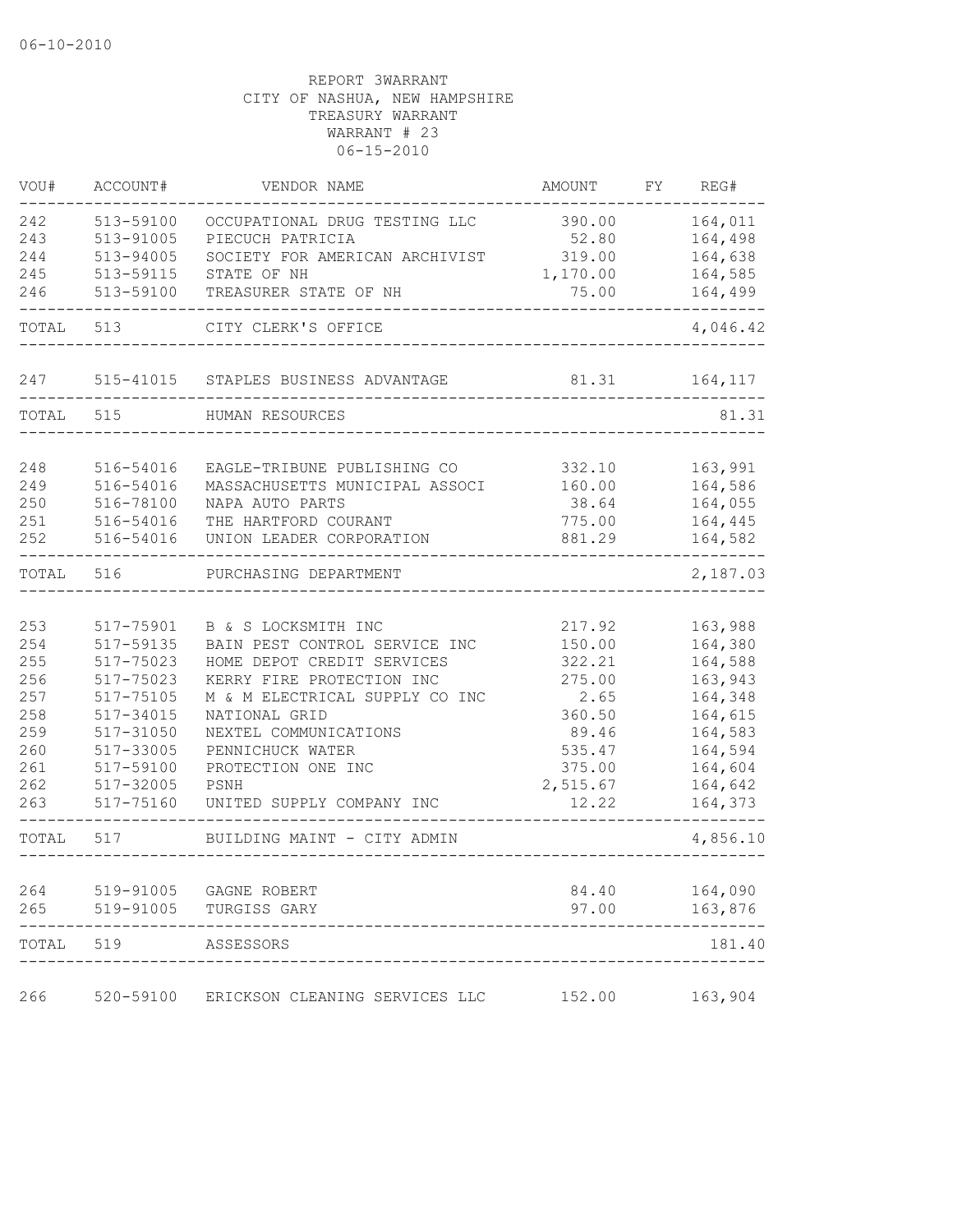|                                                                           | VOU# ACCOUNT#                                                                                                                                   | VENDOR NAME                                                                                                                                                                                                                                                                         | AMOUNT<br>---------------------------------                                                              | FY | REG#                                                                                                                  |
|---------------------------------------------------------------------------|-------------------------------------------------------------------------------------------------------------------------------------------------|-------------------------------------------------------------------------------------------------------------------------------------------------------------------------------------------------------------------------------------------------------------------------------------|----------------------------------------------------------------------------------------------------------|----|-----------------------------------------------------------------------------------------------------------------------|
|                                                                           |                                                                                                                                                 | TOTAL 520 HUNT BUILDING                                                                                                                                                                                                                                                             |                                                                                                          |    | 152.00                                                                                                                |
| 268                                                                       |                                                                                                                                                 | 267 522-31050 NEXTEL COMMUNICATIONS<br>522-64052 PC MALL GOV INC                                                                                                                                                                                                                    | 142.43<br>279.00                                                                                         |    | 164,583<br>164,169                                                                                                    |
|                                                                           | TOTAL 522                                                                                                                                       | INFORMATION TECHNOLOGY                                                                                                                                                                                                                                                              |                                                                                                          |    | 421.43                                                                                                                |
|                                                                           | 269 523-74035 ESRI                                                                                                                              | -------------------------------------                                                                                                                                                                                                                                               | 15,600.00 164,598                                                                                        |    |                                                                                                                       |
| TOTAL 523                                                                 |                                                                                                                                                 | GIS<br>--------------------------------                                                                                                                                                                                                                                             |                                                                                                          |    | 15,600.00                                                                                                             |
|                                                                           |                                                                                                                                                 | 270 524-64045 DELL MARKETING LP                                                                                                                                                                                                                                                     |                                                                                                          |    | 455.82 163,872                                                                                                        |
| TOTAL 524                                                                 |                                                                                                                                                 | COMPUTERS - CITYWIDE                                                                                                                                                                                                                                                                |                                                                                                          |    | 455.82                                                                                                                |
| 271<br>272<br>273<br>274<br>275<br>276<br>276<br>277<br>278<br>279<br>280 | 531-53056<br>531-45005<br>531-78007<br>531-46030<br>531-53070<br>531-45920<br>531-64215<br>$531 - 46040$<br>531-78007<br>531-91025<br>531-45005 | AAA CREDIT SCREENING SERV LLC<br>AAA POLICE SUPPLY<br>ADAMSON INDUSTRIES CORP<br>ALL SPORTS HEROES UNIFORMS,<br>ANIMAL HOSPITAL OF NASHUA INC<br>B & H PHOTO VIDEO PRO AUDIO<br>B & H PHOTO VIDEO PRO AUDIO<br>BELANGER AARON<br>BELLETETES INC<br>BELMONT PHILIP<br>BEN'S UNIFORMS | 50.00<br>5,700.00<br>429.95<br>144.00<br>39.90<br>491.07<br>1,299.00<br>40.09<br>7.90<br>40.00<br>457.50 |    | 163,801<br>164,040<br>163,976<br>163,880<br>164,032<br>163,789<br>163,789<br>164,506<br>163,930<br>164,526<br>164,385 |
| 280<br>280<br>281<br>282<br>283<br>284<br>285<br>286                      | 531-46030<br>$531 - 46040$<br>531-59100<br>531-78007<br>531-45125<br>531-59100<br>531-46040<br>531-78007                                        | BEN'S UNIFORMS<br>BEN'S UNIFORMS<br>BENCHMARK OFFICE SYSTEMS, INC<br>BEST FORD/BEST CYCLE<br>BLUE ICE TECHNOLOGY, INC<br>CANAL ART & FRAMING/SAMANTHA T<br>CARIGNAN MICHAEL<br>CARPARTS OF NASHUA                                                                                   | 125.98<br>3,082.91<br>253.00<br>532.23<br>656.66<br>198.00<br>329.97<br>309.09                           |    | 164,385<br>164,385<br>164,106<br>163,803<br>164,238<br>164,236<br>164,540<br>163,802                                  |
| 287<br>288<br>289<br>290<br>291<br>292<br>293<br>294<br>295               | 531-42000<br>531-46040<br>531-41015<br>531-59100<br>531-59100<br>$531 - 46040$<br>$531 - 46040$<br>531-42000<br>531-31025                       | CENTRAL PAPER PRODUCTS CO<br>COLANGELO JOHN<br>CONWAY OFFICE PRODUCTS LLC<br>D & R TOWING INC<br>DECELLES AUTO CLINIC INC<br>DICKERSON RONALD<br>DILLON WILLIAM<br>F W WEBB COMPANY<br>FAIRPOINT COMMUNICATIONS                                                                     | 677.98<br>192.43<br>545.28<br>220.00<br>728.50<br>686.00<br>424.28<br>.45<br>28.59                       |    | 164,103<br>164,530<br>163,894<br>164,351<br>164,063<br>164,519<br>164,525<br>163,859<br>164,628                       |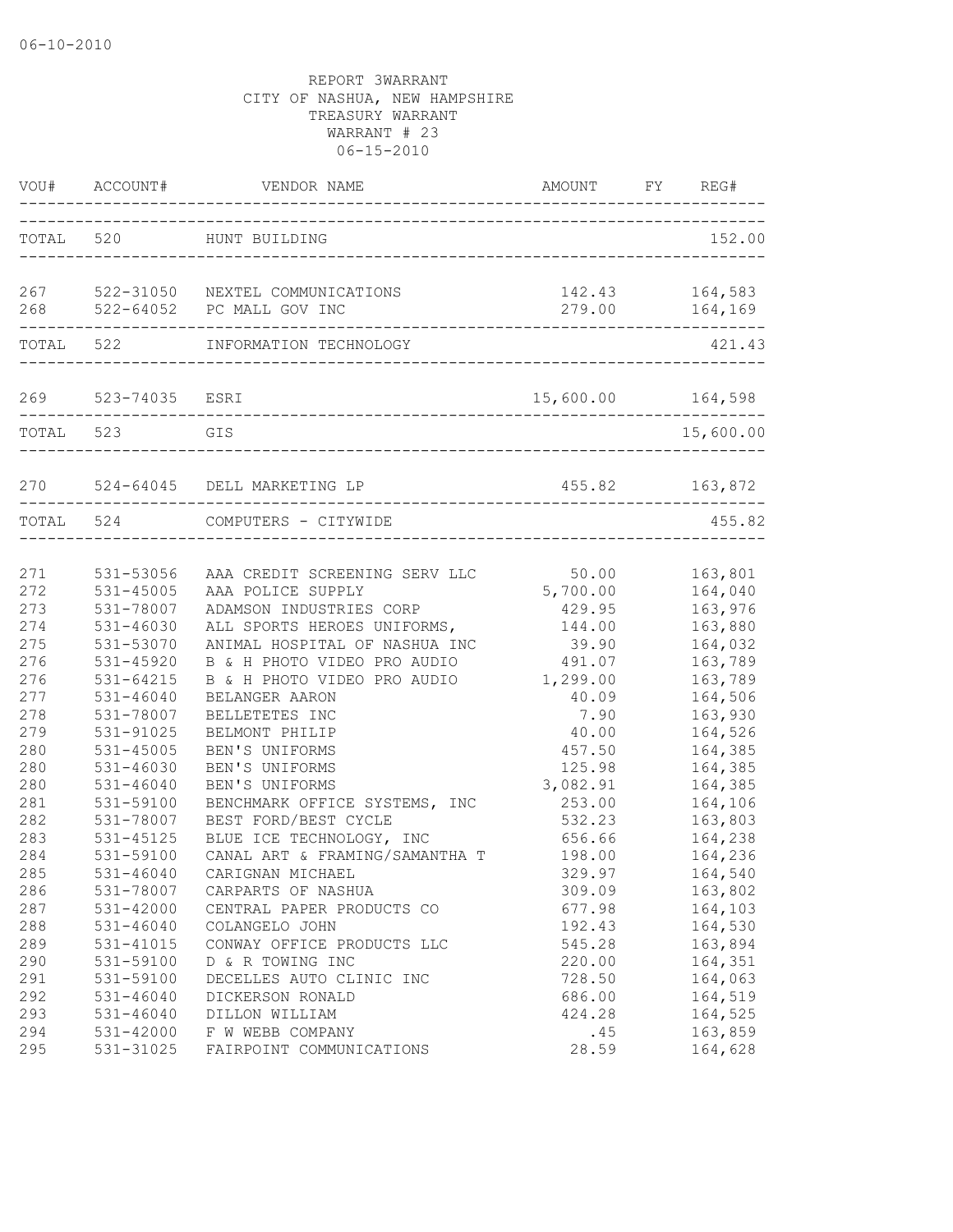| VOU# | ACCOUNT#      | VENDOR NAME                    | AMOUNT    | FY | REG#    |
|------|---------------|--------------------------------|-----------|----|---------|
| 296  |               | 531-46045 GALLS AN ARAMARK CO  | 159.98    |    | 164,662 |
| 297  | 531-66025     | GE CAPITAL INC                 | 1, 113.28 |    | 164,084 |
| 298  | 531-46040     | GOODRIDGE PATRICK              | 80.96     |    | 164,512 |
| 299  | 531-91025     | GORMAN ALEXANDER               | 40.00     |    | 164,510 |
| 300  | 531-64045     | GOVWARE LLC                    | 39,520.00 |    | 164,419 |
| 301  | 531-41015     | GRANITE STATE STAMPS INC       | 52.68     |    | 164,071 |
| 302  | $531 - 46040$ | HANNON PATRICK                 | 228.59    |    | 164,515 |
| 303  | 531-94005     | HARGREAVES JAMES               | 202.00    |    | 164,536 |
| 304  | $531 - 94005$ | HATZIPETROS MICHAEL            | 120.00    |    | 164,527 |
| 305  | 531-46040     | HILL SHAWN                     | 204.22    |    | 164,503 |
| 305  | 531-94005     | HILL SHAWN                     | 310.00    |    | 164,503 |
| 306  | $531 - 42000$ | HOME DEPOT CREDIT SERVICES     | 53.91     |    | 164,611 |
| 307  | $531 - 46040$ | HOWE SCOTT                     | 234.46    |    | 164,532 |
| 308  | 531-75130     | J LAWRENCE HALL INC            | 1,340.49  |    | 164,400 |
| 309  | 531-75023     | JOHN DEERE LANDSCAPES/LESCO    | 405.22    |    | 164,179 |
| 310  | 531-59100     | KERRY FIRE PROTECTION INC      | 200.00    |    | 163,943 |
| 311  | $531 - 46040$ | KEW ROBERT                     | 131.05    |    | 164,518 |
| 312  | 531-53125     | LAROCHE PETER                  | 200.00    |    | 164,504 |
| 312  | 531-94005     | LAROCHE PETER                  | 50.00     |    | 164,504 |
| 313  | 531-94005     | LECIUS EDWARD                  | 58.00     |    | 164,544 |
| 314  | 531-46040     | LEDOUX MICHAEL                 | 83.53     |    | 164,517 |
| 314  | 531-94005     | LEDOUX MICHAEL                 | 280.72    |    | 164,517 |
| 315  | $531 - 46040$ | LEVESQUE GLENN                 | 564.76    |    | 164,537 |
| 316  | 531-53125     | LIMA JAMES                     | 239.88    |    | 164,541 |
| 317  | $531 - 46040$ | LINEHAN DENIS                  | 159.90    |    | 164,514 |
| 318  | $531 - 46040$ | MABRY SEAN                     | 121.00    |    | 164,516 |
| 319  | 531-78007     | MAC MULKIN CHEVROLET INC       | 530.21    |    | 164,352 |
| 319  | 531-78075     | MAC MULKIN CHEVROLET INC       | 110.46    |    | 164,352 |
| 319  | 531-78100     | MAC MULKIN CHEVROLET INC       | 42.46     |    | 164,352 |
| 320  | $531 - 46040$ | MACISAAC TIMOTHY               | 111.93    |    | 164,508 |
| 321  | $531 - 46040$ | MALONEY JAMES                  | 451.29    |    | 164,542 |
| 322  | $531 - 46040$ | MARQUIS JACLYN                 | 172.75    |    | 164,529 |
| 323  | 531-78007     | MAYNARD & LESIEUR INCORPORATED | 95.00     |    | 164,362 |
| 323  | 531-78065     | MAYNARD & LESIEUR INCORPORATED | 2,187.60  |    | 164,362 |
| 324  | $531 - 46040$ | MCDANNELL RAYMOND              | 493.00    |    | 164,546 |
| 325  | 531-46040     | MEDEROS DANIEL                 | 457.84    |    | 164,509 |
| 326  | 531-45220     | MILLENNIUM OFFICE, INC         | 347.20    |    | 163,911 |
| 326  | 531-62022     | MILLENNIUM OFFICE, INC         | 475.00    |    | 163,911 |
| 327  | $531 - 46040$ | MOORE WILLIAM                  | 412.99    |    | 164,538 |
| 328  | $531 - 46040$ | MORIARTY TODD                  | 57.00     |    | 164,511 |
| 329  | $531 - 46040$ | MOUSHEGIAN MICHAEL             | 157.72    |    | 164,524 |
| 330  | 531-95000     | NASASP                         | 39.00     |    | 164,619 |
| 331  | 531-78007     | NASHUA HARLEY DAVIDSON         | 45.90     |    | 163,838 |
| 332  | 531-59100     | NASHUA MILLYARD ASSOCIATES, IN | 90.00     |    | 164,411 |
| 333  | 531-98035     | NASHUA POLICE DEPARTMENT       | 15.96     |    | 164,531 |
| 334  | 531-34015     | NATIONAL GRID                  | 639.60    |    | 164,615 |
| 335  | 531-78007     | NEW G.H. BERLIN OIL COMPANY    | 1,644.54  |    | 163,970 |
| 336  | $531 - 46040$ | NICHOLS FRED                   | 79.96     |    | 164,535 |
|      |               |                                |           |    |         |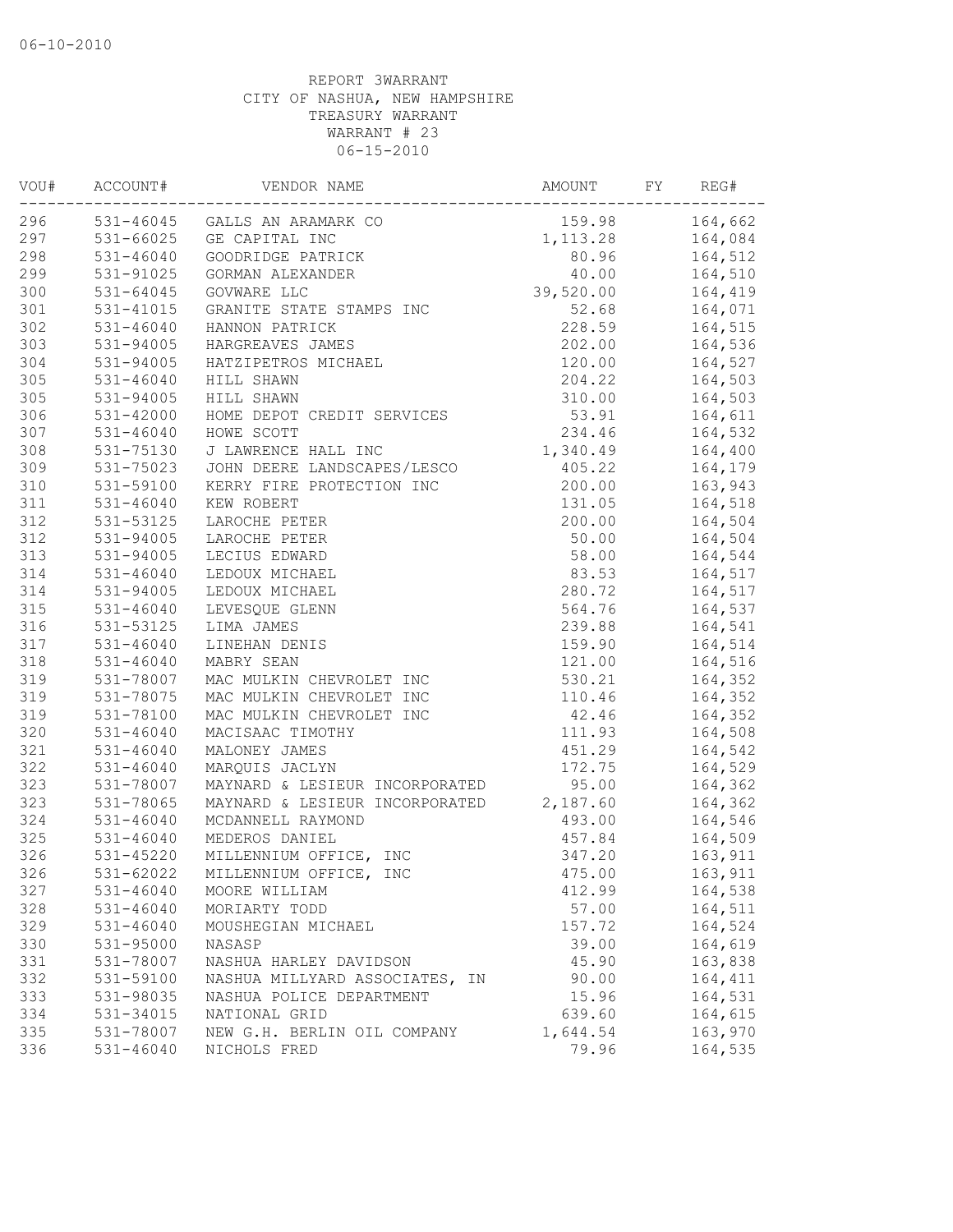| VOU#       | ACCOUNT#               | VENDOR NAME                                 | AMOUNT            | FY | REG#               |
|------------|------------------------|---------------------------------------------|-------------------|----|--------------------|
| 337        |                        | 531-91025 NICHOLS PHILLIP                   | 40.00             |    | 164,545            |
| 338        |                        | 531-78007 NORTHERN FOREIGN CAR PARTS INC    | 1,219.29          |    | 164,449            |
| 339        | 531-31040              | PAETEC COMMUNICATIONS INC                   | 307.92            |    | 164,577            |
| 340        | 531-53125              | PEACH CHRISTOPHER                           | 239.40            |    | 164,533            |
| 341        | 531-33005              | PENNICHUCK WATER                            | 665.02            |    | 164,594            |
| 342        | 531-41015              | PETTY CASH                                  | 49.96             |    | 164,520            |
| 342        | 531-48015              | PETTY CASH                                  | 64.34             |    | 164,520            |
| 342        | 531-98035              | PETTY CASH                                  | 54.94             |    | 164,520            |
| 343        | 531-59100              | PETTY CASH                                  | 15.00             |    | 164,521            |
| 343        | 531-91025              | PETTY CASH                                  | 5.00              |    | 164,521            |
| 344        |                        | 531-98035 PETTY CASH                        | 12.50             |    | 164,522            |
| 345        | $531 - 41015$          | PETTY CASH                                  | 112.79            |    | 164,523            |
| 345        | 531-42000              | PETTY CASH                                  | 7.00              |    | 164,523            |
| 345        | 531-43005              | PETTY CASH                                  | 27.68             |    | 164,523            |
| 345        | 531-94005              | PETTY CASH                                  | 30.00             |    | 164,523            |
| 346        | 531-32035              | PSNH                                        | 13.69             |    | 164,642            |
| 347        | 531-32005              | PUBLIC SERVICE OF NH                        | 16,549.50         |    | 164,649            |
| 347        |                        | 531-32035 PUBLIC SERVICE OF NH              | 365.36            |    | 164,649            |
| 348        | 531-78007              | QUIRK GM PARTS DEPOT                        | 976.24            |    | 164,005            |
| 349        | 531-78007              | ROBBINS AUTO PARTS                          | 491.85            |    | 164,324            |
| 350        | 531-46040              | SANTIAGO JOSUE                              | 394.84            |    | 164,507            |
| 351        | 531-91025              | SEERO STEVEN                                | 40.00             |    | 164,528            |
| 352        | 531-53125              | SEUSING JOHN                                | 250.00            |    | 164,534            |
| 353        | 531-69025              | SNAP ON TOOLS                               | 529.95            |    | 163,828            |
| 354        | $531 - 46040$          | SPARKS DOUGLAS                              | 609.57            |    | 164,502            |
| 355        | 531-41005              | STAPLES BUSINESS ADVANTAGE                  | 282.85            |    | 164,117            |
| 355        | $531 - 41015$          | STAPLES BUSINESS ADVANTAGE                  | 1,057.30          |    | 164,117            |
| 356        | $531 - 46040$          | STAR PACKER BADGES                          | 116.95            |    | 163,857            |
| 357        | 531-46040              | STONE JAMES                                 | 188.89            |    |                    |
| 358        | 531-46040              | SULLIVAN FRANCIS                            |                   |    | 164,513<br>164,539 |
| 359        | $531 - 46040$          |                                             | 41.41<br>23.90    |    |                    |
| 360        |                        | SWEENEY STEPHEN<br>TAMARACK LANDSCAPING INC | 550.00            |    | 164,505            |
|            | 531-59100              |                                             |                   |    | 163,926            |
| 361        | $531 - 46040$          | TESTAVERDE JAMES                            | 185.93            |    | 164,501            |
| 362        | 531-75130              | THE METRO GROUP INC                         | 138.00            |    | 163,998            |
| 363        | 531-46040              | THERIAULT PETER                             | 519.34            |    | 164,543            |
| 364        | 531-59100              | TILDEN AUTOMOTIVE & TRUCK CTRS              | 503.00            |    | 163,993            |
| 365        | 531-78007              | TOWERS MOTOR PARTS CORP                     | 15.49             |    | 164,059            |
| 366        | 531-43005              | UNITED PARCEL SERVICE                       | 24.14             |    | 164,658            |
| 367<br>367 | 531-31025<br>531-31050 | VERIZON WIRELESS<br>VERIZON WIRELESS        | 86.02<br>1,259.07 |    | 164,622<br>164,622 |
|            |                        |                                             |                   |    | -----              |
| TOTAL      | 531                    | POLICE DEPARTMENT                           |                   |    | 100,566.93         |
| 368        | 532-75023              | ALL STATE FIRE EQUIPMENT                    | 667.00            |    | 164,249            |
| 369        | 532-46015              | ALLISON JEFFREY                             | 99.95             |    | 163,788            |
| 370        | 532-78100              | BATTERIES PLUS                              | 92.16             |    | 164,087            |
| 371        | 532-78100              | BELLETETES INC                              | 5.39              |    | 163,930            |
|            |                        |                                             |                   |    |                    |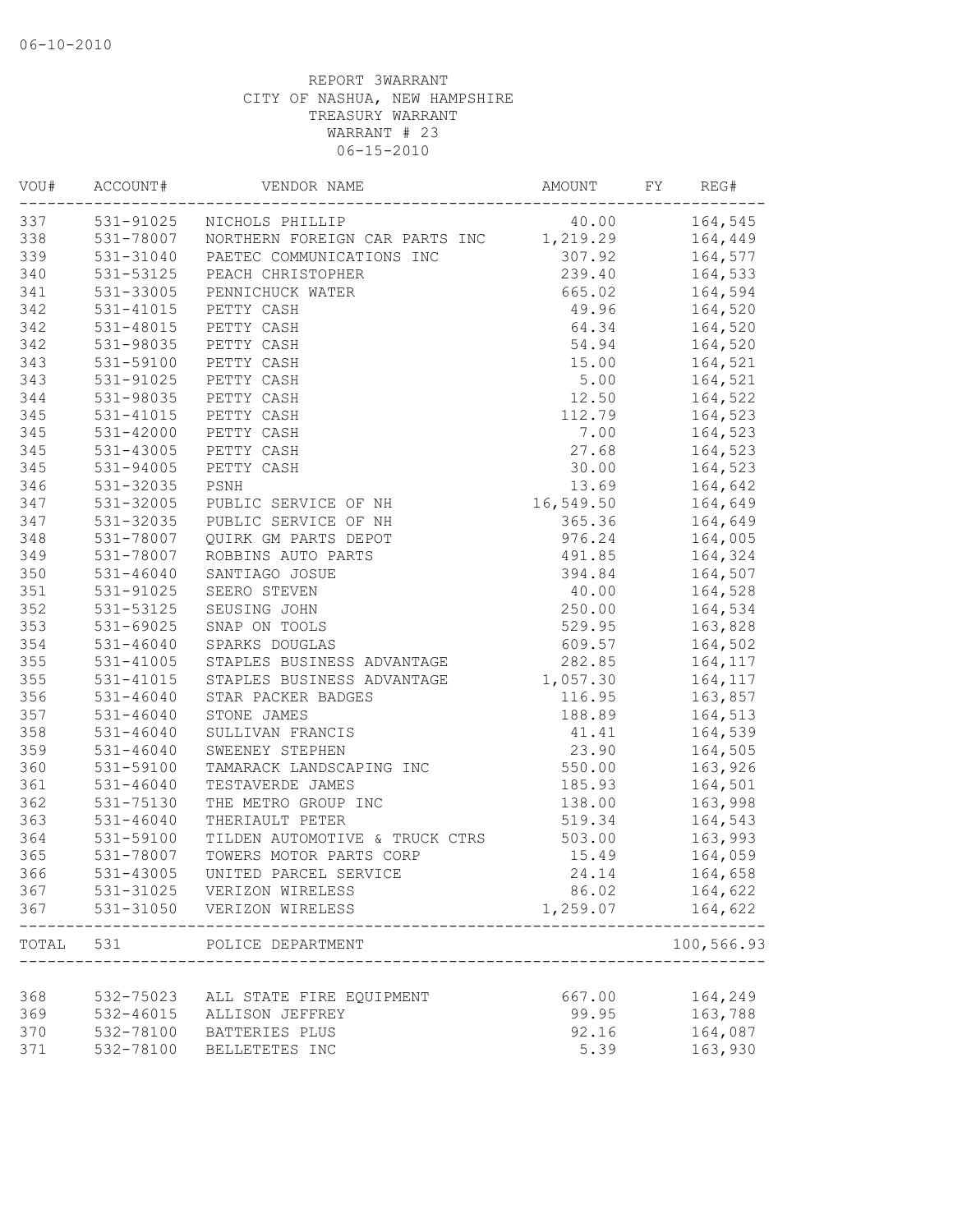| VOU#  | ACCOUNT#      | VENDOR NAME                            | AMOUNT   | FY | REG#               |
|-------|---------------|----------------------------------------|----------|----|--------------------|
| 372   |               | 532-46030 BERGERON PROTECTIVE CLOTHING | 3,003.26 |    | 164,109            |
| 373   | 532-78020     | BEST FORD/BEST CYCLE                   | 55.62    |    | 163,803            |
| 374   | 532-75050     | BOSS EQUIPMENT RENTALS & REPAI         | 70.00    |    | 164,353            |
| 375   | 532-94010     | CARRIGAN SCOTT                         | 400.00   |    | 163,782            |
| 376   | 532-78020     | CHELMSFORD AUTO ELECTRIC               | 28.00    |    | 164,053            |
| 377   | 532-75050     | COUNTRY BROOK FARMS INC                | 239.00   |    | 164,030            |
| 378   | 532-46045     | CRONIN DANIEL                          | 326.00   |    | 164,044            |
| 379   | 532-78100     | DUNN BATTERY                           | 299.90   |    | 163,878            |
| 380   | 532-75100     | FIMBEL PAUNET CORP                     | 300.00   |    | 164,069            |
| 381   | 532-63005     | FLETCHER'S APPLIANCE                   | 364.00   |    | 163,850            |
| 382   | 532-78020     | GRAPPONE AUTOMOTIVE GROUP              | 875.46   |    | 164,108            |
| 383   | 532-75902     | HARVEY CONSTRUCTION CO                 | 410.58   |    | 163,783            |
| 384   | 532-69025     | HOME DEPOT CREDIT SERVICES             | 28.86    |    | 164,588            |
| 385   | $532 - 46040$ | HUNTRESS UNIFORMS                      | 2,339.28 |    | 163,867            |
| 386   | 532-46030     | INDUSTRIAL PROTECTION SERVICES         | 6,680.00 |    | 163,837            |
| 387   | 532-59135     | J P PEST SERVICES                      | 170.00   |    | 163,978            |
| 388   | 532-75160     | KERRY FIRE PROTECTION INC              | 148.25   |    | 163,943            |
| 389   | 532-78070     | KUSSMAUL ELECTRONICS CO INC            | 214.13   |    | 163,864            |
| 390   | 532-75105     | M & M ELECTRICAL SUPPLY CO INC         | 28.64    |    | 164,348            |
| 391   | 532-59195     | MORRISSEY BRIAN                        | 250.00   |    | 164,547            |
| 392   | 532-34015     | NATIONAL GRID                          | 290.94   |    | 164,615            |
| 393   | 532-75023     | NEW ENGLAND PAPER & SUPPLY             | 299.00   |    | 163,964            |
| 394   | 532-95005     | NEW HAMPSHIRE ASSOCIATION OF F         | 75.00    |    | 164,655            |
| 395   | 532-31040     | NEXTEL COMMUNICATIONS                  | 371.30   |    | 164,583            |
| 396   | 532-31040     | PAETEC COMMUNICATIONS INC              | 20.47    |    | 164,577            |
| 397   | 532-33005     | PENNICHUCK WATER                       | 919.00   |    | 164,594            |
| 398   | 532-43005     | PETTY CASH                             | 15.34    |    | 164,548            |
| 398   | 532-75050     | PETTY CASH                             | 54.36    |    | 164,548            |
| 398   | 532-94010     | PETTY CASH                             | 30.00    |    | 164,548            |
| 399   | 532-32005     | PSNH                                   | 3,851.05 |    | 164,642            |
| 400   | 532-75050     | REGIS EARTH PRODUCTS                   | 272.00   |    | 164,448            |
| 401   | 532-78100     | REXEL CLS                              | 17.33    |    | 164,283            |
| 402   | 532-78007     | SANEL AUTO PARTS CO                    | 124.47   |    | 163,939            |
| 402   | 532-78100     | SANEL AUTO PARTS CO                    | 47.95    |    | 163,939            |
| 403   | 532-46040     | SIMONS UNIFORMS                        | 195.00   |    | 163,895            |
| 404   | 532-49025     | SOUTHWORTH-MILTON INC                  | 965.90   |    | 163,805            |
| 404   | 532-78020     | SOUTHWORTH-MILTON INC                  | 58.40    |    | 163,805            |
| 405   | 532-74092     | STANLEY IRON WORKS, INC                | 460.00   |    | 164,420            |
| 406   | 532-78100     | TOWNSEND FORD                          | 187.96   |    | 163,986            |
| 407   | 532-59100     | TRUE BLUE CLEANERS                     | 156.00   |    | 163,977            |
| 408   | 532-59195     | TURGEON CHRISTOPHER                    | 250.00   |    | 164,549            |
| 409   | 532-46045     | WALKER GEORGE                          | 222.01   |    | 163,795            |
| 410   | 532-46045     | WOOD RICHARD                           | 267.96   |    | 164,023            |
| 411   | 532-74092     | YANKEE EQUIPMENT SYSTEMS INC           | 120.00   |    | 163,816<br>------- |
| TOTAL | 532           | FIRE DEPARTMENT                        |          |    | 26,366.92          |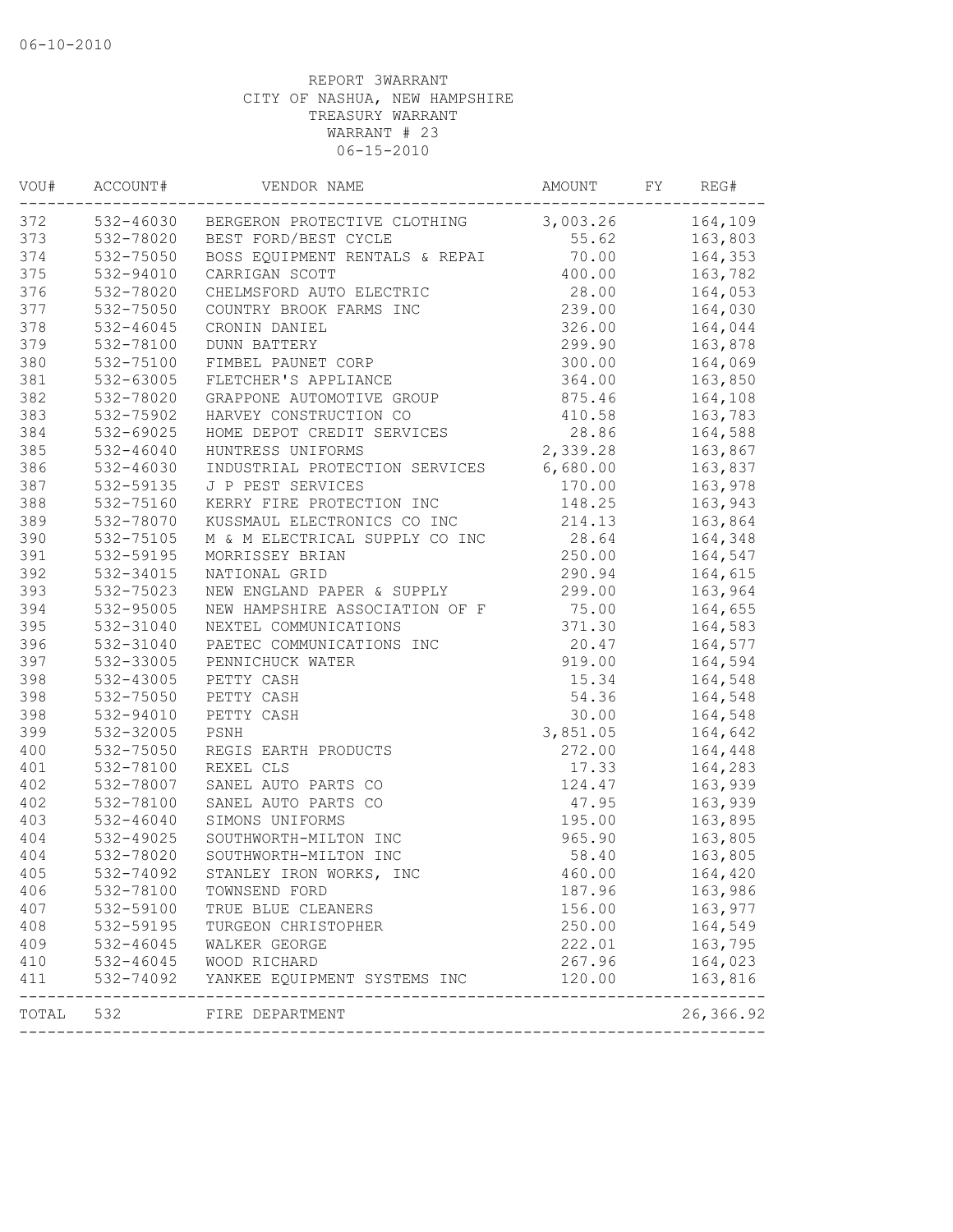| VOU#                                                        | ACCOUNT#                                                                                | VENDOR NAME                                                                                                                                                                  | AMOUNT                                                                | FY REG#                                                                                               |       |
|-------------------------------------------------------------|-----------------------------------------------------------------------------------------|------------------------------------------------------------------------------------------------------------------------------------------------------------------------------|-----------------------------------------------------------------------|-------------------------------------------------------------------------------------------------------|-------|
| 412                                                         |                                                                                         | 533-33010 PENNICHUCK WATER                                                                                                                                                   |                                                                       | 178,824.68 164,594                                                                                    |       |
| TOTAL                                                       | 533                                                                                     | WATER SUPPLY (PUBLIC HYDRANTS)                                                                                                                                               |                                                                       | 178,824.68                                                                                            |       |
| 413<br>414                                                  | 534-32020<br>534-32020                                                                  | PSNH<br>PUBLIC SERVICE OF NH                                                                                                                                                 | 66.19<br>53,961.43                                                    | 164,642<br>164,649                                                                                    |       |
|                                                             |                                                                                         |                                                                                                                                                                              |                                                                       |                                                                                                       |       |
| TOTAL                                                       | 534                                                                                     | STREET LIGHTING                                                                                                                                                              |                                                                       | 54,027.62                                                                                             |       |
| 415                                                         | 535-31050                                                                               | NEXTEL COMMUNICATIONS                                                                                                                                                        | 34.97                                                                 | 164,583                                                                                               |       |
| TOTAL                                                       | 535                                                                                     | EMERGENCY MANAGEMENT                                                                                                                                                         |                                                                       |                                                                                                       | 34.97 |
| 416<br>417<br>418<br>419<br>420                             | 536-53065<br>536-74092<br>536-32035<br>536-31050<br>536-74092                           | MANSFIELD WILLIAM<br>PRODUCT SOURCE INTERNATIONAL D<br>PSNH<br>VERIZON WIRELESS<br>ZHONE TECHNOLOGIES, INC                                                                   | 1,130.40<br>263.14<br>439.47<br>127.68<br>675.00                      | 164,550<br>164,409<br>164,642<br>164,622<br>164,447                                                   |       |
| TOTAL                                                       | 536                                                                                     | CITYWIDE COMMUNICATIONS                                                                                                                                                      |                                                                       | 2,635.69                                                                                              |       |
| 421<br>422                                                  | 541-41015                                                                               | 541-33005 PENNICHUCK WATER<br>STAPLES BUSINESS ADVANTAGE                                                                                                                     | 222.02<br>290.03                                                      | 164,594<br>164,117                                                                                    |       |
| TOTAL                                                       | 541                                                                                     | COMMUNITY SERVICES DIVISION                                                                                                                                                  |                                                                       | 512.05                                                                                                |       |
| 423<br>424<br>425<br>426<br>426<br>427<br>428<br>429<br>430 | 542-91005<br>542-91005<br>542-91005<br>542-41015<br>542-47010<br>542-31050<br>542-91005 | BISSELL NANCY<br>CARON CHRISTINE<br>COTE JOAN<br>MARKETLAB INC<br>MARKETLAB INC<br>NEXTEL COMMUNICATIONS<br>PORRES LUIS<br>542-59100 STERICYCLE INC<br>542-91005 WENDT BETTY | 61.00<br>76.20<br>13.50<br>75.00<br>74.30<br>103.21<br>74.74<br>43.36 | 164,080<br>163,912<br>163,950<br>164,442<br>164,442<br>164,583<br>163,957<br>163,784<br>99.00 164,085 |       |
| TOTAL                                                       | 542                                                                                     | COMMUNITY HEALTH                                                                                                                                                             |                                                                       | 620.31                                                                                                |       |
| 431<br>431<br>432<br>433                                    | 543-53025<br>543-64140<br>543-31050<br>543-49070                                        | MILLIPORE CORPORATION<br>MILLIPORE CORPORATION<br>NEXTEL COMMUNICATIONS<br>VWR INTERNATIONAL INC                                                                             | 605.00<br>247.95<br>12.67<br>12.74                                    | 163,861<br>163,861<br>164,583<br>164,118                                                              |       |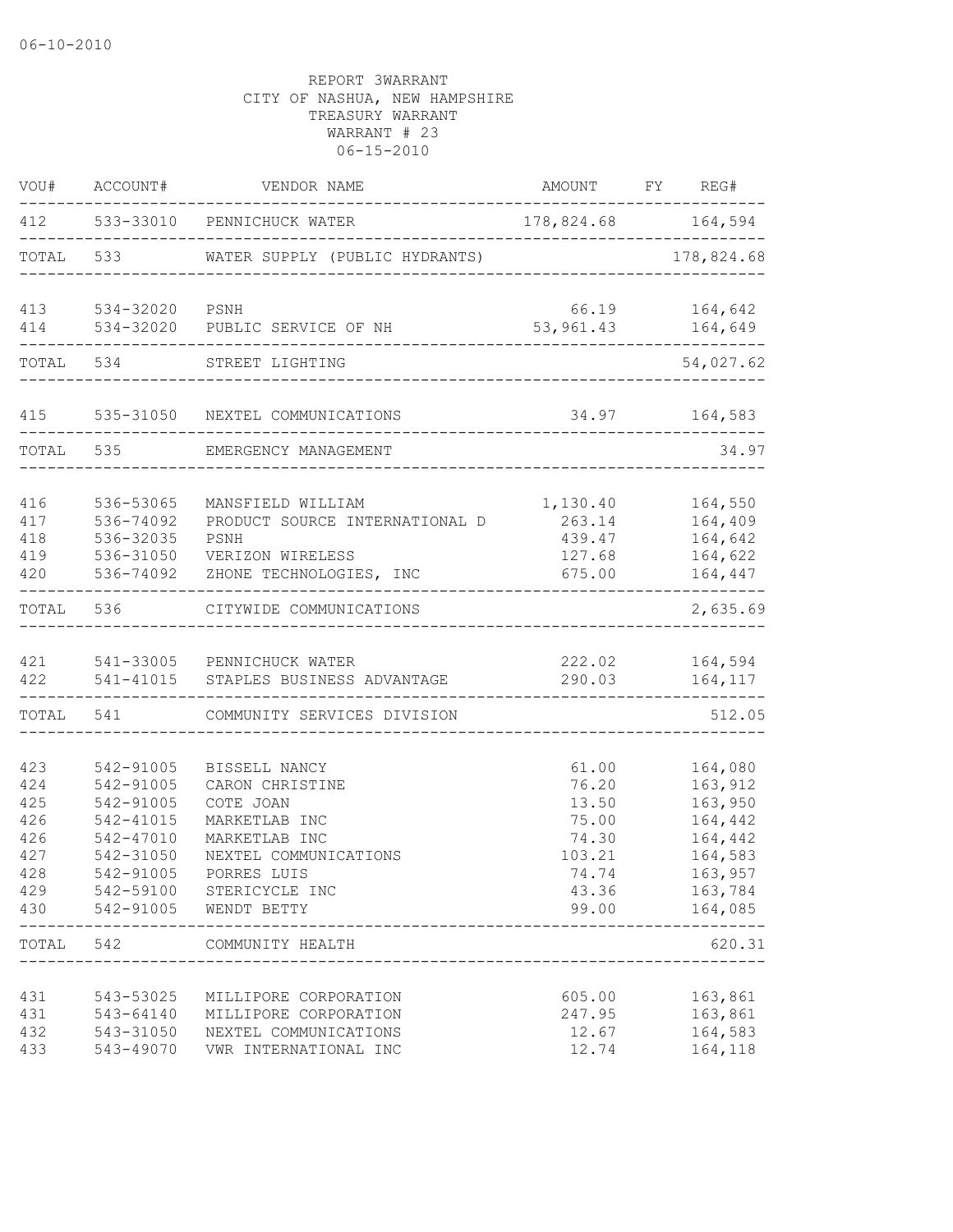|     | VOU# ACCOUNT# | VENDOR NAME                                             |          | REG#                     |
|-----|---------------|---------------------------------------------------------|----------|--------------------------|
|     |               | TOTAL 543 ENVIRONMENTAL HEALTH DEPT.                    |          | 878.36                   |
|     |               | 434 544-94005 LOCAL GOVERNMENT CENTER                   | 80.00    | 164,601                  |
|     |               |                                                         | 131.90   | 163,856                  |
|     |               |                                                         |          |                          |
|     |               |                                                         |          | $164, 617$<br>$164, 551$ |
|     |               | TOTAL 544 WELFARE ADMINISTRATION                        |          | 255.90                   |
|     |               |                                                         |          |                          |
| 438 | 545-97020     | 188 CONCORD ST LLC DBA LILLIAN 56.00 164,012            |          |                          |
| 439 | 545-97020     | AMARAL MANUEL A                                         |          |                          |
| 440 | 545-97020     | AMHERST ST ASSOCIATES                                   | 730.90   | 163,910                  |
| 441 | 545-97020     | BLANCHARD BLDG INVESTS/KENNETH                          | 842.59   | 163,858                  |
| 442 | 545-97020     | BOUCHER ANDRE                                           | 300.00   | 164,088                  |
| 443 | 545-97020     | BRANDOLINI KIMBERLY                                     | 360.00   | 163,791                  |
| 444 | 545-97020     | BURNS HILL LLC                                          | 300.00   | 163,958                  |
| 445 | 545-97020     | CANTERBURY APARTMENTS                                   | 809.00   | 163,800                  |
| 446 | 545-97020     | CHARLAND LORRAINE                                       | 800.00   | 163,836                  |
| 447 | 545-97020     | CLARK E G                                               | 700.00   | 163,889                  |
| 448 | 545-97020     | COUNTRY BARN MOTEL                                      | 219.00   | 163,932                  |
| 449 | 545-97020     | DAKIN TERRY                                             | 1,405.00 | 164,035                  |
| 450 | 545-97020     | DRURY DANA                                              | 341.30   | 163,989                  |
| 451 | 545-97020     | GAUTHIER REALTY/CONNIE GAUTHIE                          | 387.75   | 164,098                  |
| 452 | 545-97020     | JMR CONSTRUCTION INC                                    | 361.84   | 163,906                  |
| 453 | 545-97020     | LAVOIE RONALD                                           | 165.00   | 163,933                  |
| 454 | 545-97020     | LIRAN KEREN                                             | 990.50   | 164,128                  |
| 455 | 545-97020     | M325 REAL ESTATE LLC                                    | 495.00   | 164,120                  |
| 456 | 545-97020     | MOTEL 6                                                 | 735.91   | 164,056                  |
| 457 | 545-97020     | NASHUA HOUSING AUTHORITY                                | 1,308.00 | 164,064                  |
| 458 | 545-97015     | NATIONAL GRID                                           | 54.52    | 164,661                  |
| 459 | 545-97020     | NUTMEG PROPERTY GROUP LLC                               | 425.23   | 164,124                  |
| 460 | 545-97020     | OH ASH STREET HOLDINGS LLC/DAN                          | 500.00   | 164,013                  |
| 461 | 545-97015     | PENNICHUCK WATER WORKS INC                              | 122.96   | 164,591                  |
| 462 | 545-97020     | PSALEDAKIS WILLIAM                                      | 800.00   | 163,819                  |
| 463 | 545-97015     | PSNH                                                    | 2,083.61 | 164,645                  |
| 464 | 545-97020     | ROWLES JASON                                            | 750.00   | 164,127                  |
| 465 | 545-97020     | TABOR BARBARA                                           | 720.00   | 163,778                  |
| 466 | 545-97020     | TSOUKARIS PETER M                                       | 962.00   | 164,125                  |
| 467 | 545-97020     | URQUHART DIANE                                          | 750.00   | 163,847<br>--------      |
|     |               | TOTAL 545 WELFARE COSTS<br>---------------------------- |          | 18,672.58                |
| 468 |               | 551-49075 BERUBE KATHLEEN                               | 38.04    | 164,553                  |
| 469 |               | 551-49075 BICKFORD MARGARET                             | 219.58   | 164,552                  |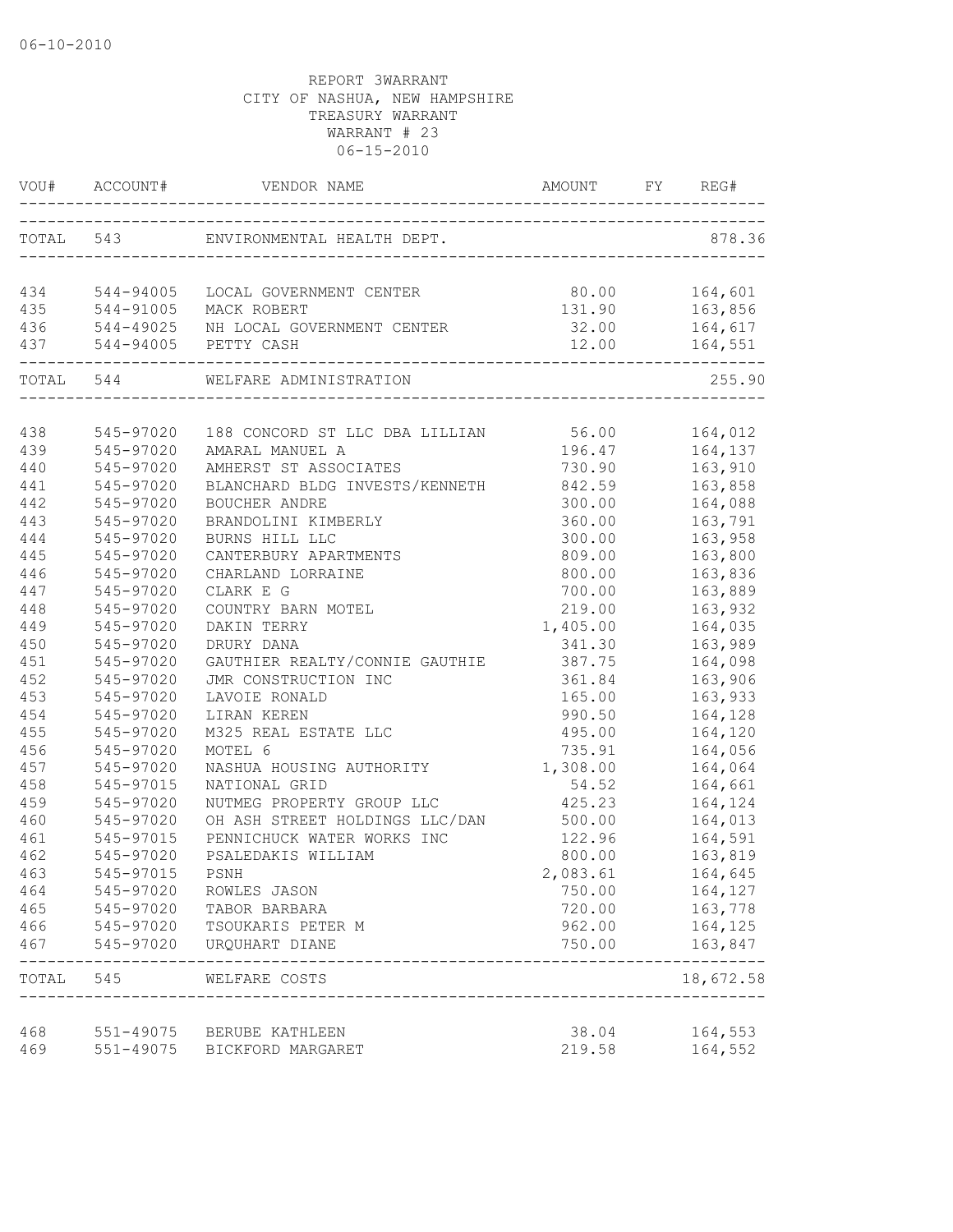| VOU#  | ACCOUNT#      | VENDOR NAME                             | AMOUNT   | FY | REG#     |
|-------|---------------|-----------------------------------------|----------|----|----------|
| 470   | 551-64040     | ESRI                                    | 249.90   |    | 164,598  |
| 471   | $551 - 46045$ | LEHIGH OUTFITTERS                       | 82.00    |    | 163,916  |
| 472   | 551-34015     | NATIONAL GRID                           | 12.77    |    | 164,615  |
| 473   | 551-41015     | NEW ENGLAND PAPER & SUPPLY              | 27.26    |    | 163,964  |
| 474   | 551-31050     | NEXTEL COMMUNICATIONS                   | 303.03   |    | 164,583  |
| 475   | 551-31040     | PAETEC COMMUNICATIONS INC               | 4.80     |    | 164,577  |
| 476   | 551-33005     | PENNICHUCK WATER                        | 101.98   |    | 164,594  |
| 477   | 551-32005     | PUBLIC SERVICE OF NH                    | 773.69   |    | 164,649  |
| 478   |               | 551-49075 SPILLERS SUPPLIES & EQUIPMENT | 490.84   |    | 164,170  |
| 479   |               | 551-41015 STAPLES BUSINESS ADVANTAGE    | 187.86   |    | 164,117  |
| TOTAL | 551           | PUBLIC WORKS DIV & ENGINEERING          |          |    | 2,491.75 |
| 480   |               | 552-75022 B & S LOCKSMITH INC           | 53.96    |    | 163,988  |
| 481   | 552-75021     | BELLETETES INC                          | 9.49     |    | 163,930  |
| 482   | 552-59050     | BOBICH RICH                             | 80.00    |    | 164,320  |
| 483   | 552-59180     | BRADLEY TREE SERVICE/TIMOTHY B          | 1,950.00 |    | 164,041  |
| 484   | 552-59050     | BROOKS RICHARD                          | 160.00   |    | 163,965  |
| 485   | 552-78007     | CARPARTS OF NASHUA                      | 123.44   |    | 163,802  |
| 486   | 552-78007     | CHAPPELL TRACTOR SALES INC              | 184.97   |    | 163,830  |
| 487   | 552-75022     | CORBETT CLEANING CO/STEPHEN CO          | 300.00   |    | 163,954  |
| 488   | 552-59050     | CORMIER MARY JANE                       | 40.00    |    | 163,907  |
| 489   | 552-75021     | CORRIVEAU ROUTHIER INC                  | 11.98    |    | 164,350  |
| 490   | 552-78100     | D & R TOWING INC                        | 95.00    |    | 164,351  |
| 491   | 552-48015     | DENNIS K BURKE INC                      | 2,845.57 |    | 164,659  |
| 492   | 552-59020     | DWANE TOM                               | 69.84    |    | 164,555  |
| 493   | $552 - 64040$ | ESRI                                    | 249.90   |    | 164,598  |
| 494   | 552-31040     | FAIRPOINT COMMUNICATIONS                | 1,104.91 |    | 164,628  |
| 495   | 552-75021     | GATE CITY FENCE CO INC                  | 695.00   |    | 163,901  |
| 496   | 552-59050     | GORSUCH JAMES                           | 160.00   |    | 163,834  |
| 497   | 552-46030     | GRAINGER                                | 152.35   |    | 163,846  |
| 498   | 552-75021     | GRAINGER                                | 190.48   |    | 163,874  |
| 499   | 552-75135     | HAMPDEN ENGINEERING CORP                | 933.40   |    | 164,202  |
| 500   | $552 - 46030$ | HOME DEPOT CREDIT SERVICES              | 9.99     |    | 164,588  |
| 500   | 552-75021     | HOME DEPOT CREDIT SERVICES              | 1,282.47 |    | 164,588  |
| 500   | 552-75135     | HOME DEPOT CREDIT SERVICES              | 95.49    |    | 164,588  |
| 500   | 552-75170     | HOME DEPOT CREDIT SERVICES              | 19.33    |    | 164,588  |
| 500   | 552-75175     | HOME DEPOT CREDIT SERVICES              | 50.32    |    | 164,588  |
| 501   | 552-74092     | HUDSON SMALL ENGINE                     | 135.00   |    | 163,923  |
| 501   | 552-75021     | HUDSON SMALL ENGINE                     | 654.00   |    | 163,923  |
| 502   | 552-75021     | JOHN DEERE LANDSCAPES/LESCO             | 489.48   |    | 164,179  |
| 503   | 552-75021     | JOHNSON'S ELECTRIC INC                  | 5,087.54 |    | 163,862  |
| 503   | 552-75135     | JOHNSON'S ELECTRIC INC                  | 352.50   |    | 163,862  |
| 504   | 552-59050     | KARKHANIS BRANDON                       | 120.00   |    | 164,423  |
| 505   | $552 - 46045$ | LAVOIE ROGER                            | 125.99   |    | 164,554  |
| 506   | 552-75135     | LOWE'S                                  | 713.94   |    | 164,612  |
| 507   | 552-75135     | MARSHALL SIGNS INC                      | 145.00   |    | 164,387  |
|       |               |                                         |          |    |          |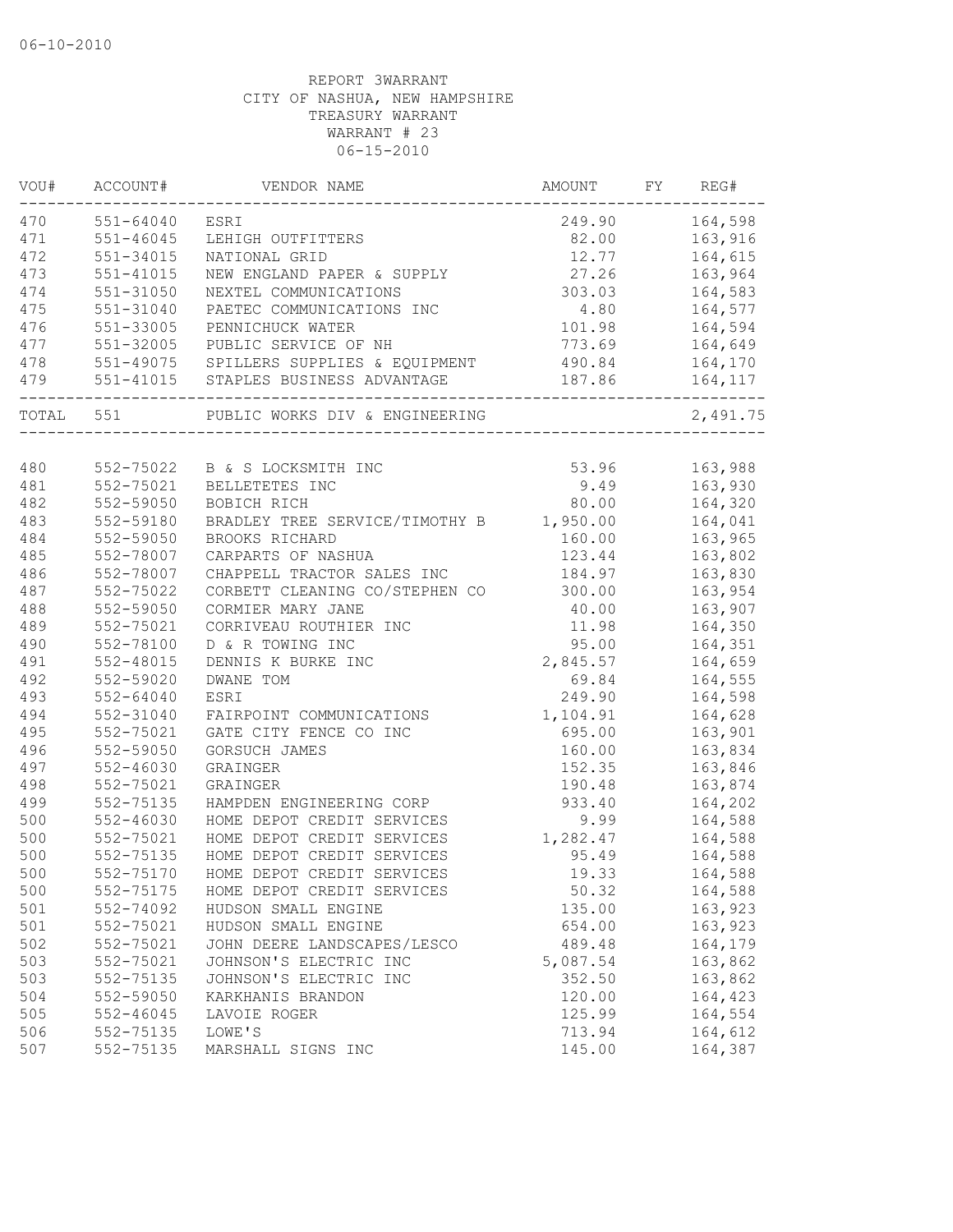| 508<br>552-78007<br>MAYNARD & LESIEUR INCORPORATED 6.50<br>164,362<br>508<br>552-78065<br>MAYNARD & LESIEUR INCORPORATED<br>112.24<br>164,362<br>509<br>552-78007<br>10.49<br>164,055<br>NAPA AUTO PARTS<br>510<br>331.52<br>552-75021<br>NASHUA FARMERS EXCHANGE INC<br>164,381<br>511<br>552-74092<br>NASHUA OUTDOOR POWER EQUIPMENT<br>690.28<br>163,947<br>512<br>552-75021<br>NASHUA WALLPAPER & PAINT CO<br>205.94<br>163,951<br>512<br>86.26<br>552-75135<br>NASHUA WALLPAPER & PAINT CO<br>163,951<br>513<br>130.00<br>164,618<br>$552 - 94005$<br>NESTMA<br>514<br>552-31050<br>NEXTEL COMMUNICATIONS<br>168.29<br>164,583<br>514<br>552-59178<br>164,583<br>NEXTEL COMMUNICATIONS<br>168.90<br>515<br>552-75021<br>OMEGA INDUSTRIAL SUPPLY INC<br>164,001<br>670.74<br>516<br>552-31040<br>PAETEC COMMUNICATIONS INC<br>21.70<br>164,577<br>517<br>80.00<br>552-59050<br>PALANGE BOB<br>164,337<br>552-33005<br>1,468.95<br>164,594<br>PENNICHUCK WATER<br>518<br>552-33005<br>1,675.04<br>164,595<br>PENNICHUCK WATER<br>518<br>552-33040<br>221.41<br>164,594<br>PENNICHUCK WATER<br>518<br>111.82<br>164,594<br>552-33050<br>PENNICHUCK WATER<br>519<br>21.98<br>164,364<br>552-78007<br>PINE MOTOR PARTS<br>520<br>552-32005<br>3,419.20<br>164,642<br>PSNH<br>520<br>552-32005<br>PSNH<br>2,104.13<br>164,643<br>520<br>552-32030<br>1,243.41<br>PSNH<br>164,642<br>520<br>552-32030<br>PSNH<br>2,119.47<br>164,643<br>521<br>552-32040<br>PUBLIC SERVICE OF NH<br>3,752.42<br>164,649<br>522<br>552-75021<br>R & B SUPPLY CO INC<br>101.95<br>164,443<br>523<br>552-78007<br>SANEL AUTO PARTS CO<br>94.84<br>163,939<br>524<br>255.00<br>163,871<br>552-59050<br>SCALZI ANTHONY<br>525<br>163,902<br>552-59050<br>SMITH BRUCE<br>480.00<br>526<br>$552 - 46045$<br>UNIFIRST CORPORATION<br>164,074<br>74.85<br>527<br>552-75165<br>UNITED SUPPLY COMPANY INC<br>145.84<br>164,373<br>528<br>552-75021<br>WILFRED MACDONALD INC<br>275.40<br>164,415<br>552<br>TOTAL<br>PARKS AND RECREATION<br>163,941<br>529<br>129.39<br>553-45175 ARCSOURCE INC<br>530<br>164,111<br>773.09<br>553-42010<br>BANNER SYSTEMS<br>531<br>553-47010<br>BASS FIRST AID SERVICE COMPANY<br>86.00<br>163,854<br>532<br>553-78100<br>BEARINGS SPECIALTY CO INC<br>68.50<br>164,416<br>533<br>553-45060<br>BELLETETES INC<br>148.03<br>163,930<br>533<br>553-49075<br>13.98<br>163,930<br>BELLETETES INC<br>533<br>553-69025<br>40.47<br>163,930<br>BELLETETES INC<br>534<br>$553 - 45015$<br>4,219.72<br>163,829<br>BROX INDUSTRIES INC<br>534<br>100.91<br>163,829<br>553-45190<br>BROX INDUSTRIES INC<br>535<br>110.00<br>164,556<br>553-46045<br>BURROWS DAVE<br>536<br>164,065<br>553-78100<br>CASEY EQUIPMENT & RENTAL CORP<br>1,962.51<br>537<br>553-49075<br>205.80<br>163,945<br>CCP INDUSTRIES INC<br>538<br>553-78100<br>CHROMATE INDUSTRIAL CORP<br>667.89<br>163,886<br>539<br>553-45015<br>CONTINENTAL PAVING INC<br>661.96<br>164,375 | VOU# | ACCOUNT# | VENDOR NAME | AMOUNT | FY | REG#      |
|-----------------------------------------------------------------------------------------------------------------------------------------------------------------------------------------------------------------------------------------------------------------------------------------------------------------------------------------------------------------------------------------------------------------------------------------------------------------------------------------------------------------------------------------------------------------------------------------------------------------------------------------------------------------------------------------------------------------------------------------------------------------------------------------------------------------------------------------------------------------------------------------------------------------------------------------------------------------------------------------------------------------------------------------------------------------------------------------------------------------------------------------------------------------------------------------------------------------------------------------------------------------------------------------------------------------------------------------------------------------------------------------------------------------------------------------------------------------------------------------------------------------------------------------------------------------------------------------------------------------------------------------------------------------------------------------------------------------------------------------------------------------------------------------------------------------------------------------------------------------------------------------------------------------------------------------------------------------------------------------------------------------------------------------------------------------------------------------------------------------------------------------------------------------------------------------------------------------------------------------------------------------------------------------------------------------------------------------------------------------------------------------------------------------------------------------------------------------------------------------------------------------------------------------------------------------------------------------------------------------------------------------------------------------------------------------------------------------------------------------------------------------------------------------------------------------------------------------------------------------------------------------------------------------------------------------------|------|----------|-------------|--------|----|-----------|
|                                                                                                                                                                                                                                                                                                                                                                                                                                                                                                                                                                                                                                                                                                                                                                                                                                                                                                                                                                                                                                                                                                                                                                                                                                                                                                                                                                                                                                                                                                                                                                                                                                                                                                                                                                                                                                                                                                                                                                                                                                                                                                                                                                                                                                                                                                                                                                                                                                                                                                                                                                                                                                                                                                                                                                                                                                                                                                                                               |      |          |             |        |    |           |
|                                                                                                                                                                                                                                                                                                                                                                                                                                                                                                                                                                                                                                                                                                                                                                                                                                                                                                                                                                                                                                                                                                                                                                                                                                                                                                                                                                                                                                                                                                                                                                                                                                                                                                                                                                                                                                                                                                                                                                                                                                                                                                                                                                                                                                                                                                                                                                                                                                                                                                                                                                                                                                                                                                                                                                                                                                                                                                                                               |      |          |             |        |    |           |
|                                                                                                                                                                                                                                                                                                                                                                                                                                                                                                                                                                                                                                                                                                                                                                                                                                                                                                                                                                                                                                                                                                                                                                                                                                                                                                                                                                                                                                                                                                                                                                                                                                                                                                                                                                                                                                                                                                                                                                                                                                                                                                                                                                                                                                                                                                                                                                                                                                                                                                                                                                                                                                                                                                                                                                                                                                                                                                                                               |      |          |             |        |    |           |
|                                                                                                                                                                                                                                                                                                                                                                                                                                                                                                                                                                                                                                                                                                                                                                                                                                                                                                                                                                                                                                                                                                                                                                                                                                                                                                                                                                                                                                                                                                                                                                                                                                                                                                                                                                                                                                                                                                                                                                                                                                                                                                                                                                                                                                                                                                                                                                                                                                                                                                                                                                                                                                                                                                                                                                                                                                                                                                                                               |      |          |             |        |    |           |
|                                                                                                                                                                                                                                                                                                                                                                                                                                                                                                                                                                                                                                                                                                                                                                                                                                                                                                                                                                                                                                                                                                                                                                                                                                                                                                                                                                                                                                                                                                                                                                                                                                                                                                                                                                                                                                                                                                                                                                                                                                                                                                                                                                                                                                                                                                                                                                                                                                                                                                                                                                                                                                                                                                                                                                                                                                                                                                                                               |      |          |             |        |    |           |
|                                                                                                                                                                                                                                                                                                                                                                                                                                                                                                                                                                                                                                                                                                                                                                                                                                                                                                                                                                                                                                                                                                                                                                                                                                                                                                                                                                                                                                                                                                                                                                                                                                                                                                                                                                                                                                                                                                                                                                                                                                                                                                                                                                                                                                                                                                                                                                                                                                                                                                                                                                                                                                                                                                                                                                                                                                                                                                                                               |      |          |             |        |    |           |
|                                                                                                                                                                                                                                                                                                                                                                                                                                                                                                                                                                                                                                                                                                                                                                                                                                                                                                                                                                                                                                                                                                                                                                                                                                                                                                                                                                                                                                                                                                                                                                                                                                                                                                                                                                                                                                                                                                                                                                                                                                                                                                                                                                                                                                                                                                                                                                                                                                                                                                                                                                                                                                                                                                                                                                                                                                                                                                                                               |      |          |             |        |    |           |
|                                                                                                                                                                                                                                                                                                                                                                                                                                                                                                                                                                                                                                                                                                                                                                                                                                                                                                                                                                                                                                                                                                                                                                                                                                                                                                                                                                                                                                                                                                                                                                                                                                                                                                                                                                                                                                                                                                                                                                                                                                                                                                                                                                                                                                                                                                                                                                                                                                                                                                                                                                                                                                                                                                                                                                                                                                                                                                                                               |      |          |             |        |    |           |
|                                                                                                                                                                                                                                                                                                                                                                                                                                                                                                                                                                                                                                                                                                                                                                                                                                                                                                                                                                                                                                                                                                                                                                                                                                                                                                                                                                                                                                                                                                                                                                                                                                                                                                                                                                                                                                                                                                                                                                                                                                                                                                                                                                                                                                                                                                                                                                                                                                                                                                                                                                                                                                                                                                                                                                                                                                                                                                                                               |      |          |             |        |    |           |
|                                                                                                                                                                                                                                                                                                                                                                                                                                                                                                                                                                                                                                                                                                                                                                                                                                                                                                                                                                                                                                                                                                                                                                                                                                                                                                                                                                                                                                                                                                                                                                                                                                                                                                                                                                                                                                                                                                                                                                                                                                                                                                                                                                                                                                                                                                                                                                                                                                                                                                                                                                                                                                                                                                                                                                                                                                                                                                                                               |      |          |             |        |    |           |
|                                                                                                                                                                                                                                                                                                                                                                                                                                                                                                                                                                                                                                                                                                                                                                                                                                                                                                                                                                                                                                                                                                                                                                                                                                                                                                                                                                                                                                                                                                                                                                                                                                                                                                                                                                                                                                                                                                                                                                                                                                                                                                                                                                                                                                                                                                                                                                                                                                                                                                                                                                                                                                                                                                                                                                                                                                                                                                                                               |      |          |             |        |    |           |
|                                                                                                                                                                                                                                                                                                                                                                                                                                                                                                                                                                                                                                                                                                                                                                                                                                                                                                                                                                                                                                                                                                                                                                                                                                                                                                                                                                                                                                                                                                                                                                                                                                                                                                                                                                                                                                                                                                                                                                                                                                                                                                                                                                                                                                                                                                                                                                                                                                                                                                                                                                                                                                                                                                                                                                                                                                                                                                                                               |      |          |             |        |    |           |
|                                                                                                                                                                                                                                                                                                                                                                                                                                                                                                                                                                                                                                                                                                                                                                                                                                                                                                                                                                                                                                                                                                                                                                                                                                                                                                                                                                                                                                                                                                                                                                                                                                                                                                                                                                                                                                                                                                                                                                                                                                                                                                                                                                                                                                                                                                                                                                                                                                                                                                                                                                                                                                                                                                                                                                                                                                                                                                                                               |      |          |             |        |    |           |
|                                                                                                                                                                                                                                                                                                                                                                                                                                                                                                                                                                                                                                                                                                                                                                                                                                                                                                                                                                                                                                                                                                                                                                                                                                                                                                                                                                                                                                                                                                                                                                                                                                                                                                                                                                                                                                                                                                                                                                                                                                                                                                                                                                                                                                                                                                                                                                                                                                                                                                                                                                                                                                                                                                                                                                                                                                                                                                                                               | 518  |          |             |        |    |           |
|                                                                                                                                                                                                                                                                                                                                                                                                                                                                                                                                                                                                                                                                                                                                                                                                                                                                                                                                                                                                                                                                                                                                                                                                                                                                                                                                                                                                                                                                                                                                                                                                                                                                                                                                                                                                                                                                                                                                                                                                                                                                                                                                                                                                                                                                                                                                                                                                                                                                                                                                                                                                                                                                                                                                                                                                                                                                                                                                               |      |          |             |        |    |           |
|                                                                                                                                                                                                                                                                                                                                                                                                                                                                                                                                                                                                                                                                                                                                                                                                                                                                                                                                                                                                                                                                                                                                                                                                                                                                                                                                                                                                                                                                                                                                                                                                                                                                                                                                                                                                                                                                                                                                                                                                                                                                                                                                                                                                                                                                                                                                                                                                                                                                                                                                                                                                                                                                                                                                                                                                                                                                                                                                               |      |          |             |        |    |           |
|                                                                                                                                                                                                                                                                                                                                                                                                                                                                                                                                                                                                                                                                                                                                                                                                                                                                                                                                                                                                                                                                                                                                                                                                                                                                                                                                                                                                                                                                                                                                                                                                                                                                                                                                                                                                                                                                                                                                                                                                                                                                                                                                                                                                                                                                                                                                                                                                                                                                                                                                                                                                                                                                                                                                                                                                                                                                                                                                               |      |          |             |        |    |           |
|                                                                                                                                                                                                                                                                                                                                                                                                                                                                                                                                                                                                                                                                                                                                                                                                                                                                                                                                                                                                                                                                                                                                                                                                                                                                                                                                                                                                                                                                                                                                                                                                                                                                                                                                                                                                                                                                                                                                                                                                                                                                                                                                                                                                                                                                                                                                                                                                                                                                                                                                                                                                                                                                                                                                                                                                                                                                                                                                               |      |          |             |        |    |           |
|                                                                                                                                                                                                                                                                                                                                                                                                                                                                                                                                                                                                                                                                                                                                                                                                                                                                                                                                                                                                                                                                                                                                                                                                                                                                                                                                                                                                                                                                                                                                                                                                                                                                                                                                                                                                                                                                                                                                                                                                                                                                                                                                                                                                                                                                                                                                                                                                                                                                                                                                                                                                                                                                                                                                                                                                                                                                                                                                               |      |          |             |        |    |           |
|                                                                                                                                                                                                                                                                                                                                                                                                                                                                                                                                                                                                                                                                                                                                                                                                                                                                                                                                                                                                                                                                                                                                                                                                                                                                                                                                                                                                                                                                                                                                                                                                                                                                                                                                                                                                                                                                                                                                                                                                                                                                                                                                                                                                                                                                                                                                                                                                                                                                                                                                                                                                                                                                                                                                                                                                                                                                                                                                               |      |          |             |        |    |           |
|                                                                                                                                                                                                                                                                                                                                                                                                                                                                                                                                                                                                                                                                                                                                                                                                                                                                                                                                                                                                                                                                                                                                                                                                                                                                                                                                                                                                                                                                                                                                                                                                                                                                                                                                                                                                                                                                                                                                                                                                                                                                                                                                                                                                                                                                                                                                                                                                                                                                                                                                                                                                                                                                                                                                                                                                                                                                                                                                               |      |          |             |        |    |           |
|                                                                                                                                                                                                                                                                                                                                                                                                                                                                                                                                                                                                                                                                                                                                                                                                                                                                                                                                                                                                                                                                                                                                                                                                                                                                                                                                                                                                                                                                                                                                                                                                                                                                                                                                                                                                                                                                                                                                                                                                                                                                                                                                                                                                                                                                                                                                                                                                                                                                                                                                                                                                                                                                                                                                                                                                                                                                                                                                               |      |          |             |        |    |           |
|                                                                                                                                                                                                                                                                                                                                                                                                                                                                                                                                                                                                                                                                                                                                                                                                                                                                                                                                                                                                                                                                                                                                                                                                                                                                                                                                                                                                                                                                                                                                                                                                                                                                                                                                                                                                                                                                                                                                                                                                                                                                                                                                                                                                                                                                                                                                                                                                                                                                                                                                                                                                                                                                                                                                                                                                                                                                                                                                               |      |          |             |        |    |           |
|                                                                                                                                                                                                                                                                                                                                                                                                                                                                                                                                                                                                                                                                                                                                                                                                                                                                                                                                                                                                                                                                                                                                                                                                                                                                                                                                                                                                                                                                                                                                                                                                                                                                                                                                                                                                                                                                                                                                                                                                                                                                                                                                                                                                                                                                                                                                                                                                                                                                                                                                                                                                                                                                                                                                                                                                                                                                                                                                               |      |          |             |        |    |           |
|                                                                                                                                                                                                                                                                                                                                                                                                                                                                                                                                                                                                                                                                                                                                                                                                                                                                                                                                                                                                                                                                                                                                                                                                                                                                                                                                                                                                                                                                                                                                                                                                                                                                                                                                                                                                                                                                                                                                                                                                                                                                                                                                                                                                                                                                                                                                                                                                                                                                                                                                                                                                                                                                                                                                                                                                                                                                                                                                               |      |          |             |        |    |           |
|                                                                                                                                                                                                                                                                                                                                                                                                                                                                                                                                                                                                                                                                                                                                                                                                                                                                                                                                                                                                                                                                                                                                                                                                                                                                                                                                                                                                                                                                                                                                                                                                                                                                                                                                                                                                                                                                                                                                                                                                                                                                                                                                                                                                                                                                                                                                                                                                                                                                                                                                                                                                                                                                                                                                                                                                                                                                                                                                               |      |          |             |        |    |           |
|                                                                                                                                                                                                                                                                                                                                                                                                                                                                                                                                                                                                                                                                                                                                                                                                                                                                                                                                                                                                                                                                                                                                                                                                                                                                                                                                                                                                                                                                                                                                                                                                                                                                                                                                                                                                                                                                                                                                                                                                                                                                                                                                                                                                                                                                                                                                                                                                                                                                                                                                                                                                                                                                                                                                                                                                                                                                                                                                               |      |          |             |        |    |           |
|                                                                                                                                                                                                                                                                                                                                                                                                                                                                                                                                                                                                                                                                                                                                                                                                                                                                                                                                                                                                                                                                                                                                                                                                                                                                                                                                                                                                                                                                                                                                                                                                                                                                                                                                                                                                                                                                                                                                                                                                                                                                                                                                                                                                                                                                                                                                                                                                                                                                                                                                                                                                                                                                                                                                                                                                                                                                                                                                               |      |          |             |        |    |           |
|                                                                                                                                                                                                                                                                                                                                                                                                                                                                                                                                                                                                                                                                                                                                                                                                                                                                                                                                                                                                                                                                                                                                                                                                                                                                                                                                                                                                                                                                                                                                                                                                                                                                                                                                                                                                                                                                                                                                                                                                                                                                                                                                                                                                                                                                                                                                                                                                                                                                                                                                                                                                                                                                                                                                                                                                                                                                                                                                               |      |          |             |        |    |           |
|                                                                                                                                                                                                                                                                                                                                                                                                                                                                                                                                                                                                                                                                                                                                                                                                                                                                                                                                                                                                                                                                                                                                                                                                                                                                                                                                                                                                                                                                                                                                                                                                                                                                                                                                                                                                                                                                                                                                                                                                                                                                                                                                                                                                                                                                                                                                                                                                                                                                                                                                                                                                                                                                                                                                                                                                                                                                                                                                               |      |          |             |        |    |           |
|                                                                                                                                                                                                                                                                                                                                                                                                                                                                                                                                                                                                                                                                                                                                                                                                                                                                                                                                                                                                                                                                                                                                                                                                                                                                                                                                                                                                                                                                                                                                                                                                                                                                                                                                                                                                                                                                                                                                                                                                                                                                                                                                                                                                                                                                                                                                                                                                                                                                                                                                                                                                                                                                                                                                                                                                                                                                                                                                               |      |          |             |        |    | 38,939.91 |
|                                                                                                                                                                                                                                                                                                                                                                                                                                                                                                                                                                                                                                                                                                                                                                                                                                                                                                                                                                                                                                                                                                                                                                                                                                                                                                                                                                                                                                                                                                                                                                                                                                                                                                                                                                                                                                                                                                                                                                                                                                                                                                                                                                                                                                                                                                                                                                                                                                                                                                                                                                                                                                                                                                                                                                                                                                                                                                                                               |      |          |             |        |    |           |
|                                                                                                                                                                                                                                                                                                                                                                                                                                                                                                                                                                                                                                                                                                                                                                                                                                                                                                                                                                                                                                                                                                                                                                                                                                                                                                                                                                                                                                                                                                                                                                                                                                                                                                                                                                                                                                                                                                                                                                                                                                                                                                                                                                                                                                                                                                                                                                                                                                                                                                                                                                                                                                                                                                                                                                                                                                                                                                                                               |      |          |             |        |    |           |
|                                                                                                                                                                                                                                                                                                                                                                                                                                                                                                                                                                                                                                                                                                                                                                                                                                                                                                                                                                                                                                                                                                                                                                                                                                                                                                                                                                                                                                                                                                                                                                                                                                                                                                                                                                                                                                                                                                                                                                                                                                                                                                                                                                                                                                                                                                                                                                                                                                                                                                                                                                                                                                                                                                                                                                                                                                                                                                                                               |      |          |             |        |    |           |
|                                                                                                                                                                                                                                                                                                                                                                                                                                                                                                                                                                                                                                                                                                                                                                                                                                                                                                                                                                                                                                                                                                                                                                                                                                                                                                                                                                                                                                                                                                                                                                                                                                                                                                                                                                                                                                                                                                                                                                                                                                                                                                                                                                                                                                                                                                                                                                                                                                                                                                                                                                                                                                                                                                                                                                                                                                                                                                                                               |      |          |             |        |    |           |
|                                                                                                                                                                                                                                                                                                                                                                                                                                                                                                                                                                                                                                                                                                                                                                                                                                                                                                                                                                                                                                                                                                                                                                                                                                                                                                                                                                                                                                                                                                                                                                                                                                                                                                                                                                                                                                                                                                                                                                                                                                                                                                                                                                                                                                                                                                                                                                                                                                                                                                                                                                                                                                                                                                                                                                                                                                                                                                                                               |      |          |             |        |    |           |
|                                                                                                                                                                                                                                                                                                                                                                                                                                                                                                                                                                                                                                                                                                                                                                                                                                                                                                                                                                                                                                                                                                                                                                                                                                                                                                                                                                                                                                                                                                                                                                                                                                                                                                                                                                                                                                                                                                                                                                                                                                                                                                                                                                                                                                                                                                                                                                                                                                                                                                                                                                                                                                                                                                                                                                                                                                                                                                                                               |      |          |             |        |    |           |
|                                                                                                                                                                                                                                                                                                                                                                                                                                                                                                                                                                                                                                                                                                                                                                                                                                                                                                                                                                                                                                                                                                                                                                                                                                                                                                                                                                                                                                                                                                                                                                                                                                                                                                                                                                                                                                                                                                                                                                                                                                                                                                                                                                                                                                                                                                                                                                                                                                                                                                                                                                                                                                                                                                                                                                                                                                                                                                                                               |      |          |             |        |    |           |
|                                                                                                                                                                                                                                                                                                                                                                                                                                                                                                                                                                                                                                                                                                                                                                                                                                                                                                                                                                                                                                                                                                                                                                                                                                                                                                                                                                                                                                                                                                                                                                                                                                                                                                                                                                                                                                                                                                                                                                                                                                                                                                                                                                                                                                                                                                                                                                                                                                                                                                                                                                                                                                                                                                                                                                                                                                                                                                                                               |      |          |             |        |    |           |
|                                                                                                                                                                                                                                                                                                                                                                                                                                                                                                                                                                                                                                                                                                                                                                                                                                                                                                                                                                                                                                                                                                                                                                                                                                                                                                                                                                                                                                                                                                                                                                                                                                                                                                                                                                                                                                                                                                                                                                                                                                                                                                                                                                                                                                                                                                                                                                                                                                                                                                                                                                                                                                                                                                                                                                                                                                                                                                                                               |      |          |             |        |    |           |
|                                                                                                                                                                                                                                                                                                                                                                                                                                                                                                                                                                                                                                                                                                                                                                                                                                                                                                                                                                                                                                                                                                                                                                                                                                                                                                                                                                                                                                                                                                                                                                                                                                                                                                                                                                                                                                                                                                                                                                                                                                                                                                                                                                                                                                                                                                                                                                                                                                                                                                                                                                                                                                                                                                                                                                                                                                                                                                                                               |      |          |             |        |    |           |
|                                                                                                                                                                                                                                                                                                                                                                                                                                                                                                                                                                                                                                                                                                                                                                                                                                                                                                                                                                                                                                                                                                                                                                                                                                                                                                                                                                                                                                                                                                                                                                                                                                                                                                                                                                                                                                                                                                                                                                                                                                                                                                                                                                                                                                                                                                                                                                                                                                                                                                                                                                                                                                                                                                                                                                                                                                                                                                                                               |      |          |             |        |    |           |
|                                                                                                                                                                                                                                                                                                                                                                                                                                                                                                                                                                                                                                                                                                                                                                                                                                                                                                                                                                                                                                                                                                                                                                                                                                                                                                                                                                                                                                                                                                                                                                                                                                                                                                                                                                                                                                                                                                                                                                                                                                                                                                                                                                                                                                                                                                                                                                                                                                                                                                                                                                                                                                                                                                                                                                                                                                                                                                                                               |      |          |             |        |    |           |
|                                                                                                                                                                                                                                                                                                                                                                                                                                                                                                                                                                                                                                                                                                                                                                                                                                                                                                                                                                                                                                                                                                                                                                                                                                                                                                                                                                                                                                                                                                                                                                                                                                                                                                                                                                                                                                                                                                                                                                                                                                                                                                                                                                                                                                                                                                                                                                                                                                                                                                                                                                                                                                                                                                                                                                                                                                                                                                                                               |      |          |             |        |    |           |
|                                                                                                                                                                                                                                                                                                                                                                                                                                                                                                                                                                                                                                                                                                                                                                                                                                                                                                                                                                                                                                                                                                                                                                                                                                                                                                                                                                                                                                                                                                                                                                                                                                                                                                                                                                                                                                                                                                                                                                                                                                                                                                                                                                                                                                                                                                                                                                                                                                                                                                                                                                                                                                                                                                                                                                                                                                                                                                                                               |      |          |             |        |    |           |
|                                                                                                                                                                                                                                                                                                                                                                                                                                                                                                                                                                                                                                                                                                                                                                                                                                                                                                                                                                                                                                                                                                                                                                                                                                                                                                                                                                                                                                                                                                                                                                                                                                                                                                                                                                                                                                                                                                                                                                                                                                                                                                                                                                                                                                                                                                                                                                                                                                                                                                                                                                                                                                                                                                                                                                                                                                                                                                                                               |      |          |             |        |    |           |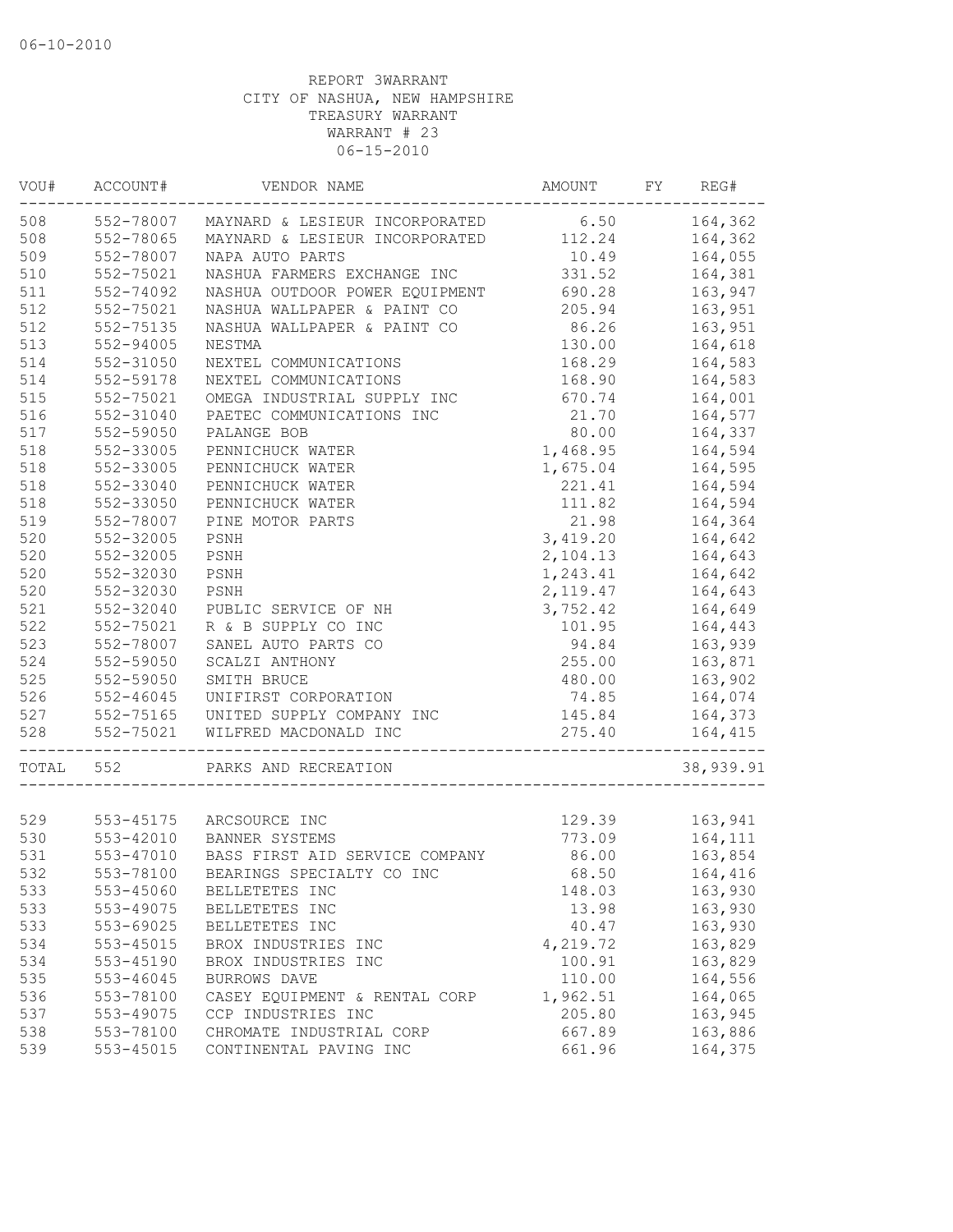| VOU#  | ACCOUNT#      | VENDOR NAME                              | AMOUNT    | FY | REG#                     |
|-------|---------------|------------------------------------------|-----------|----|--------------------------|
| 540   | 553-45060     | CORRIVEAU ROUTHIER INC                   | 136.00    |    | 164,350                  |
| 540   | 553-75023     | CORRIVEAU ROUTHIER INC                   | 99.98     |    | 164,350                  |
| 541   | 553-78100     | EASTERN NEW ENGLAND HYDRAULICS           | 780.00    |    | 164,130                  |
| 542   | 553-64040     | ESRI                                     | 249.90    |    | 164,598                  |
| 543   | 553-49075     | GRAINGER                                 | 723.81    |    | 163,874                  |
| 544   | 553-59100     | HOP SALES AND SERVICE                    | 2,025.47  |    | 163,814                  |
| 545   | 553-59135     | J P PEST SERVICES                        | 65.00     |    | 163,978                  |
| 546   | 553-59105     | JAN-PRO CLEANING SYSTEMS NORTH           | 620.00    |    | 164,399                  |
| 547   | $553 - 46045$ | LEHIGH OUTFITTERS                        | 164.00    |    | 163,916                  |
| 548   | 553-59100     | LEMELIN ENVIRONMENTAL SERVICES           | 681.31    |    | 164,339                  |
| 549   | 553-49075     | LIBERTY INTN'L TRUCKS OF NH LL           | 71.64     |    | 164,359                  |
| 549   | 553-78100     | LIBERTY INTN'L TRUCKS OF NH LL           | 681.15    |    | 164,359                  |
| 550   | 553-49075     | MAC MULKIN CHEVROLET INC                 | 20.89     |    | 164,352                  |
| 551   | 553-59100     | MASS CRANE & HOIST SERVICE INC           | 114.55    |    | 163,842                  |
| 552   | 553-78100     | MILL METALS CORP                         | 195.00    |    | 164,028                  |
| 553   | 553-49075     | NAPA AUTO PARTS                          | 104.82    |    | 164,055                  |
| 553   | 553-69025     | NAPA AUTO PARTS                          | 1,295.86  |    | 164,055                  |
| 553   | 553-78100     | NAPA AUTO PARTS                          | 297.43    |    | 164,055                  |
| 554   | 553-78075     | NASHUA COLLISION CENTER INC              | 505.00    |    | 164,038                  |
| 555   | 553-45060     | NASHUA LUMBER COMPANY INC                | 111.00    |    | 164,363                  |
| 556   | 553-34015     | NATIONAL GRID                            | 255.16    |    | 164,615                  |
| 557   | 553-78035     | NEW G.H. BERLIN OIL COMPANY              | 2,753.45  |    | 163,970                  |
| 558   | 553-31050     | NEXTEL COMMUNICATIONS                    | 205.24    |    | 164,583                  |
| 558   | 553-59178     | NEXTEL COMMUNICATIONS                    | 206.70    |    | 164,583                  |
| 559   | 553-49075     | NH BRAGG & SONS INC                      | 928.13    |    | 163,796                  |
| 560   | 553-33005     | PENNICHUCK WATER                         | 419.74    |    | 164,595                  |
| 561   | 553-49075     | PHOENIX SCREEN PRINTING                  | 2,591.40  |    | 164,086                  |
| 562   | 553-32005     | PUBLIC SERVICE OF NH                     | 3, 265.45 |    | 164,649                  |
| 563   | 553-69030     | R WHITE EQUIPMENT CENTER INC             | 198.00    |    | 164,365                  |
| 564   | 553-49075     | ROBBINS AUTO PARTS                       | 24.50     |    | 164,324                  |
| 565   | 553-49075     | SAFETY-KLEEN SYSTEMS INC                 | 220.24    |    | 163,827                  |
| 566   | 553-49075     | SANEL AUTO PARTS CO                      | 419.81    |    | 163,939                  |
| 566   | 553-69025     | SANEL AUTO PARTS CO                      | 1,029.41  |    | 163,939                  |
| 566   | 553-78100     | SANEL AUTO PARTS CO                      | 385.09    |    | 163,939                  |
| 567   | 553-64192     | SNAP ON TOOLS                            | 495.00    |    | 163,828                  |
| 568   | 553-41015     | STAPLES BUSINESS ADVANTAGE               | 65.10     |    | 164,117                  |
| 569   | 553-49075     | TST EQUIPMENT INC                        | 85.00     |    | 163,900                  |
| 569   | 553-78100     | TST EQUIPMENT INC                        | 186.00    |    | 163,900                  |
| 570   | 553-46045     | UNIFIRST CORPORATION                     | 802.20    |    | 164,074                  |
| 571   |               | 553-43005 UNITED PARCEL SERVICE          | 22.11     |    | 164,658                  |
| 572   |               | 553-49075 USP OF NEW ENGLAND             | 4,160.04  |    | 164,047                  |
| TOTAL | 553           | STREET DEPARTMENT                        | .         |    | $- - - - -$<br>36,848.83 |
|       |               |                                          |           |    |                          |
| 573   | 555-64040     | ESRI                                     | 124.95    |    | 164,598                  |
| 574   |               | 555-59105 JAN-PRO CLEANING SYSTEMS NORTH | 860.00    |    | 164,399                  |
| 575   | 555-64192     | M & M ELECTRICAL SUPPLY CO INC           | 99.94     |    | 164,348                  |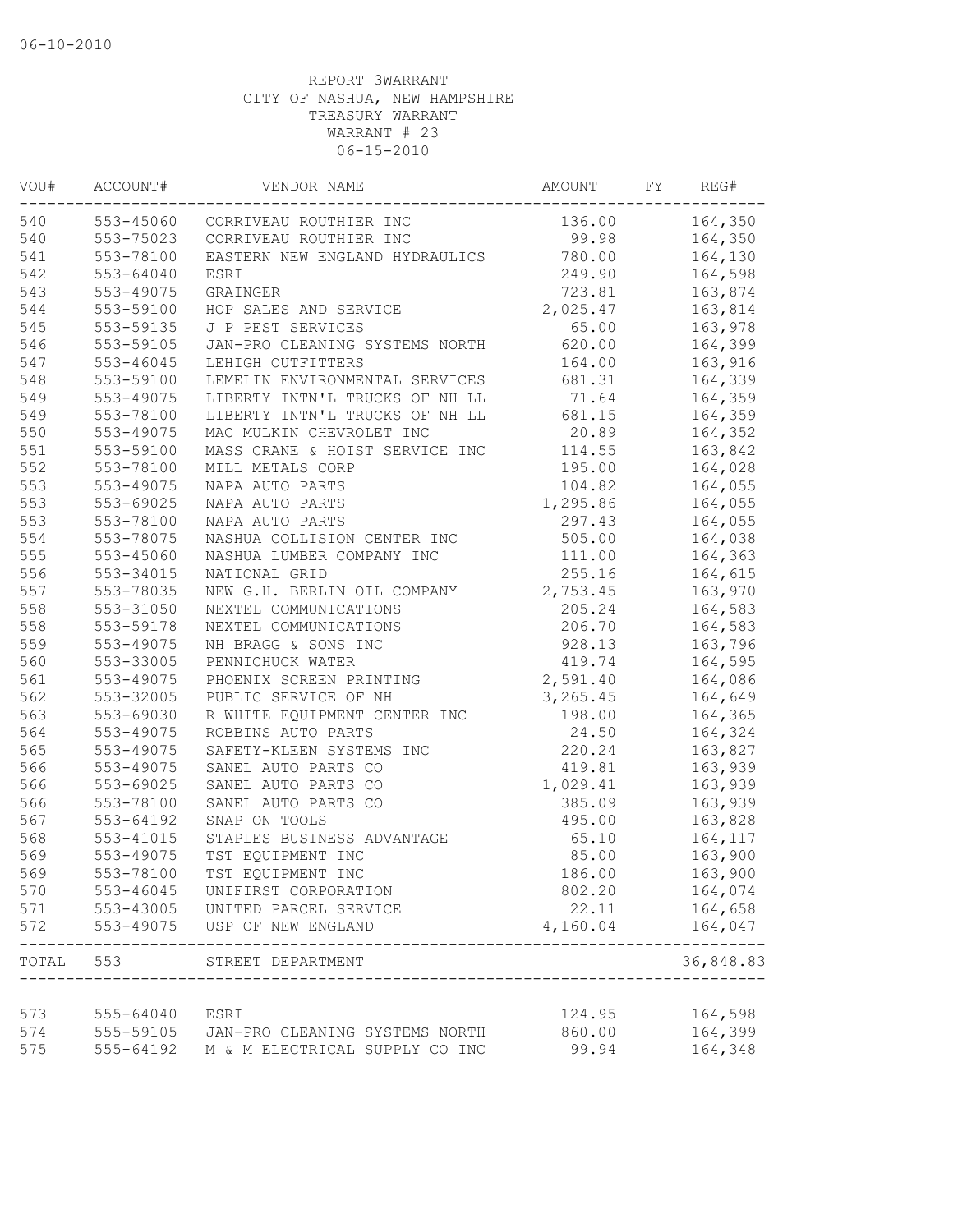| VOU#  | ACCOUNT#      | VENDOR NAME                                                            | AMOUNT                 | FY | REG#     |
|-------|---------------|------------------------------------------------------------------------|------------------------|----|----------|
| 576   | 555-59100     | NASHUA OUTDOOR POWER EQUIPMENT                                         | 30.00                  |    | 163,947  |
| 576   | 555-64192     | NASHUA OUTDOOR POWER EQUIPMENT                                         | 149.95                 |    | 163,947  |
| 577   | 555-31050     | NEXTEL COMMUNICATIONS                                                  | 217.21                 |    | 164,583  |
| 577   | 555-59178     | NEXTEL COMMUNICATIONS                                                  | 6.99                   |    | 164,583  |
| 578   | 555-78140     | NORTH AMERICAN EQUIPMENT UPFIT                                         | 283.75                 |    | 164,015  |
| 579   | 555-31040     | PAETEC COMMUNICATIONS INC                                              | 39.78                  |    | 164,577  |
| 580   | 555-45285     | PERMA-LINE CORP OF NEW ENGLAND                                         | 85.43                  |    | 163,813  |
| 581   | 555-32025     | PSNH                                                                   | 1,465.45               |    | 164,643  |
| 581   | 555-32025     | PSNH                                                                   | 218.80                 |    | 164,644  |
| 582   | $555 - 41015$ | STAPLES BUSINESS ADVANTAGE                                             | 45.36                  |    | 164,117  |
| TOTAL | 555           | TRAFFIC DEPARTMENT                                                     |                        |    | 3,627.61 |
| 583   | 557-75023     | GAGNON'S ELECTRICAL SERVICE IN                                         | 497.30                 |    | 164,027  |
| 584   | 557-75023     | HOME DEPOT CREDIT SERVICES                                             | 139.54                 |    | 164,588  |
| 585   | 557-64035     | MUNICIPAL SUPPLY SALES CO                                              | 2,413.58               |    | 164,003  |
| 586   | 557-59178     | NEXTEL COMMUNICATIONS                                                  | 6.99                   |    | 164,583  |
| 587   | 557-31040     | PAETEC COMMUNICATIONS INC                                              | 2.72                   |    | 164,577  |
| 588   | 557-33005     | PENNICHUCK WATER                                                       | 63.21                  |    | 164,595  |
| 589   | 557-32005     | PSNH                                                                   | 280.16                 |    | 164,644  |
| 590   | 557-49075     | W E AUBUCHON COMPANY INC                                               | 12.54                  |    | 163,807  |
| 590   | 557-75023     | W E AUBUCHON COMPANY INC                                               | 10.79                  |    | 163,807  |
| TOTAL | 557           | PARKING LOTS                                                           |                        |    | 3,426.83 |
|       |               |                                                                        |                        |    |          |
| 591   | 561-75023     | HOME DEPOT CREDIT SERVICES                                             | 290.64                 |    | 164,588  |
| 592   | 561-75055     | JENNINGS EXCAVATION INC                                                | 600.00                 |    | 163,811  |
| 593   | $561 - 74085$ | NASHUA OUTDOOR POWER EQUIPMENT                                         | 61.79                  |    | 163,947  |
| 594   | 561-32005     | PSNH                                                                   | 123.70                 |    | 164,644  |
| 595   | 561-74085     | RICHEY & CLAPPER INC                                                   | 86.95                  |    | 163,787  |
| 596   | 561-75023     | W E AUBUCHON COMPANY INC                                               | 78.28                  |    | 163,807  |
| TOTAL | 561           | EDGEWOOD CEMETERY                                                      |                        |    | 1,241.36 |
| 597   | 562-33005     | PENNICHUCK WATER                                                       | 65.24                  |    | 164,595  |
|       |               | -------------------------------------<br>TOTAL 562 SUBURBAN CEMETERIES |                        |    | 65.24    |
|       |               |                                                                        | ______________________ |    |          |
| 598   |               | 563-34015 NATIONAL GRID                                                | 23.47                  |    | 164,615  |
| 599   |               | 563-31040 PAETEC COMMUNICATIONS INC                                    | 8.47                   |    | 164,577  |
| 600   | 563-45195     | PETTY CASH                                                             | 40.00                  |    | 163,773  |
| 600   |               | 563-74085 PETTY CASH                                                   | 3.90                   |    | 163,773  |
| 601   | 563-78007     | SANEL AUTO PARTS CO                                                    | 29.77                  |    | 163,939  |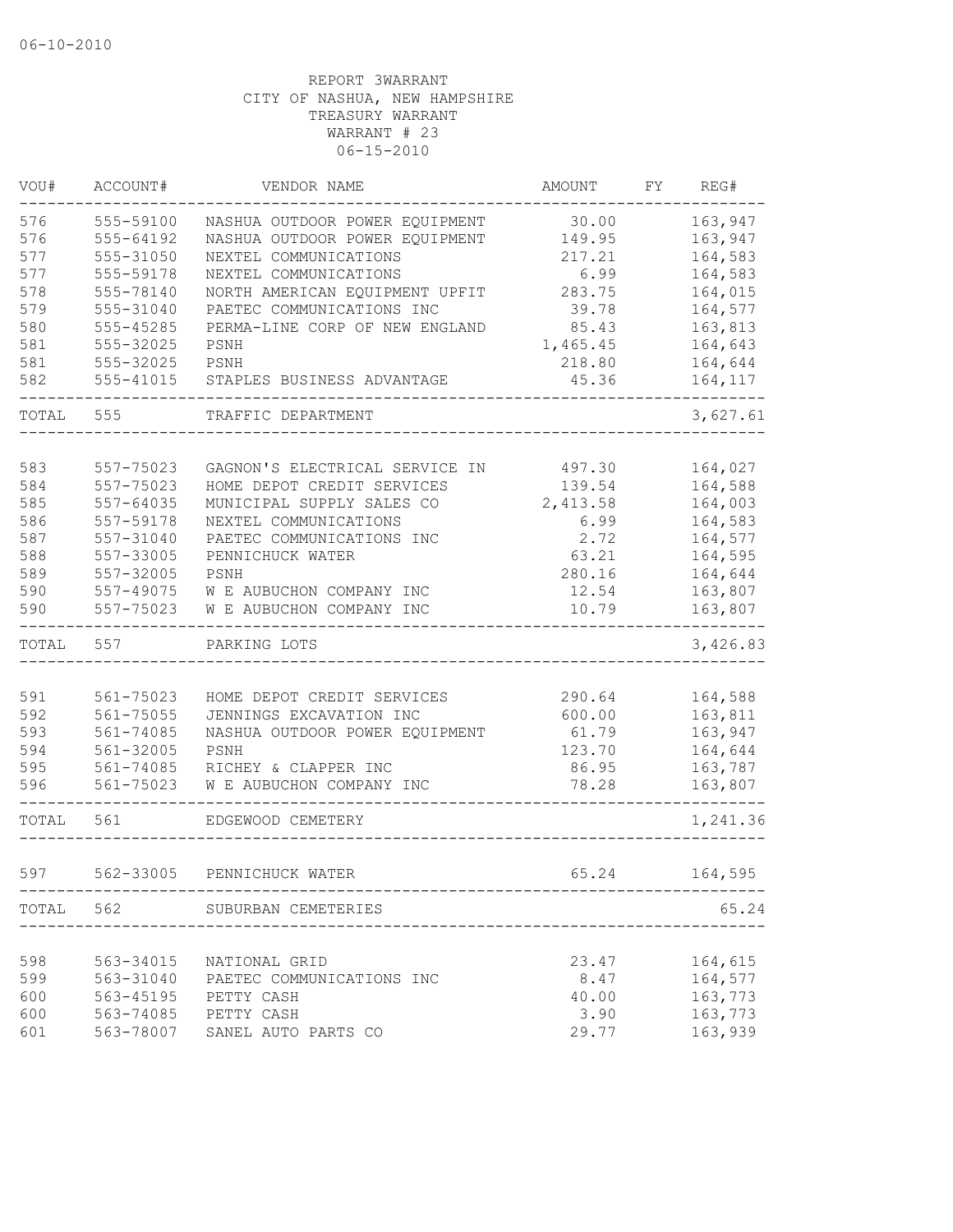|                   | VOU# ACCOUNT#                       |                                                              |                  | FY REG#                             |
|-------------------|-------------------------------------|--------------------------------------------------------------|------------------|-------------------------------------|
|                   |                                     | TOTAL 563 WOODLAWN CEMETERY                                  |                  | 105.61                              |
| 602               | 603 571-59100                       | 571-41015 STAPLES BUSINESS ADVANTAGE<br>TEC                  | 314.28<br>97.10  | 164,117<br>164,343                  |
|                   | TOTAL 571                           | COMMUNITY DEVELOPMENT                                        |                  | 411.38                              |
| 604<br>605        | 572-95005<br>572-51010              | AMERICAN PLANNING ASSOC<br>HILLSBOROUGH COUNTY TREASURER     | 1,627.00         | 164,660<br>16.44 164,371            |
| 606<br>607<br>608 | 572-91005<br>572-31050<br>572-91005 | HOUSTON ROGER<br>NEXTEL COMMUNICATIONS<br>PETTY CASH         | 156.00<br>74.25  | 164,557<br>12.24 164,583<br>163,773 |
| 608<br>609        |                                     | 572-98029 PETTY CASH<br>572-49075 STAPLES BUSINESS ADVANTAGE | 103.48<br>457.48 | 163,773<br>164,117                  |
|                   | TOTAL 572                           | PLANNING DEPARTMENT                                          |                  | 2,446.89                            |
| 610               | 575-45050                           | ACTRACE                                                      | 660.00           | 163,873                             |
| 611               | 575-41015                           | ALPHAGRAPHICS                                                | 27.00            | 163,942                             |
| 612               | 575-94005                           | ANDREWS JULIE                                                | 25.00            | 164,129                             |
| 613               | $575 - 45050$                       | BAKER & TAYLOR                                               | 111.68           | 163,853                             |
| 614               | 575-45085                           | BAKER & TAYLOR ENTERTAINMENT                                 | 93.18            | 163,848                             |
| 614               | 575-45315                           | BAKER & TAYLOR ENTERTAINMENT                                 | 1,559.20         | 163,848                             |
| 615               | 575-45904                           | BOSTON HERALD                                                | 598.00           | 164,653                             |
| 616               | 575-57010                           | CDW GOVERNMENT INC                                           | 1,275.00         | 164,613                             |
| 617               | 575-91015                           | DESCHENES SUSAN                                              | 179.00           | 164,089                             |
| 617               | 575-94005                           | DESCHENES SUSAN                                              | 90.00            | 164,089                             |
| 618               | 575-45050                           | <b>GALE</b>                                                  | 55.35            | 164,060                             |
| 619               | 575-45220                           | GAYLORD BROS INC                                             | 343.00           | 164,377                             |
| 620               | 575-91015                           | HINDERER JENNIFER                                            | 144.00           | 164,559                             |
| 620               | 575-94005                           | HINDERER JENNIFER                                            | 90.00            | 164,559                             |
| 621               | 575-91015                           | HOSKING JENNIFER                                             | 155.19           | 164,370                             |
| 622               | 575-75105                           | JOHNSON'S ELECTRIC INC                                       | 203.82           | 163,862                             |
| 623               | 575-45903                           | MARCIVE INC                                                  | 1,425.00         | 164,579                             |
| 624               | 575-45050                           | MARSHALL CAVENDISH CORP                                      | 161.73           | 163,922                             |
| 625               | 575-91015                           | MATERA KERSTEN                                               | 148.00           | 164,560                             |
| 626               | 575-57010                           | MV COMMUNICATIONS INC                                        | 141.00           | 163,798                             |
| 627               | 575-34015                           | NATIONAL GRID                                                | 97.27            | 164,615                             |
| 628               | 575-31040                           | NEXTEL COMMUNICATIONS                                        | 76.59            | 164,583                             |
| 629               | 575-95005                           | NHLTA                                                        | 140.00           | 164,654                             |
| 630               | 575-31040                           | PAETEC COMMUNICATIONS INC                                    | 10.85            | 164,577                             |
| 631               | 575-45050                           | <b>PDR</b>                                                   | 77.90            | 164,446                             |
| 632               | 575-45050                           | PERMA-BOUND                                                  | 569.00           | 164,372                             |
| 633               | 575-45090                           | PETTY CASH                                                   | 50.40            | 164,558                             |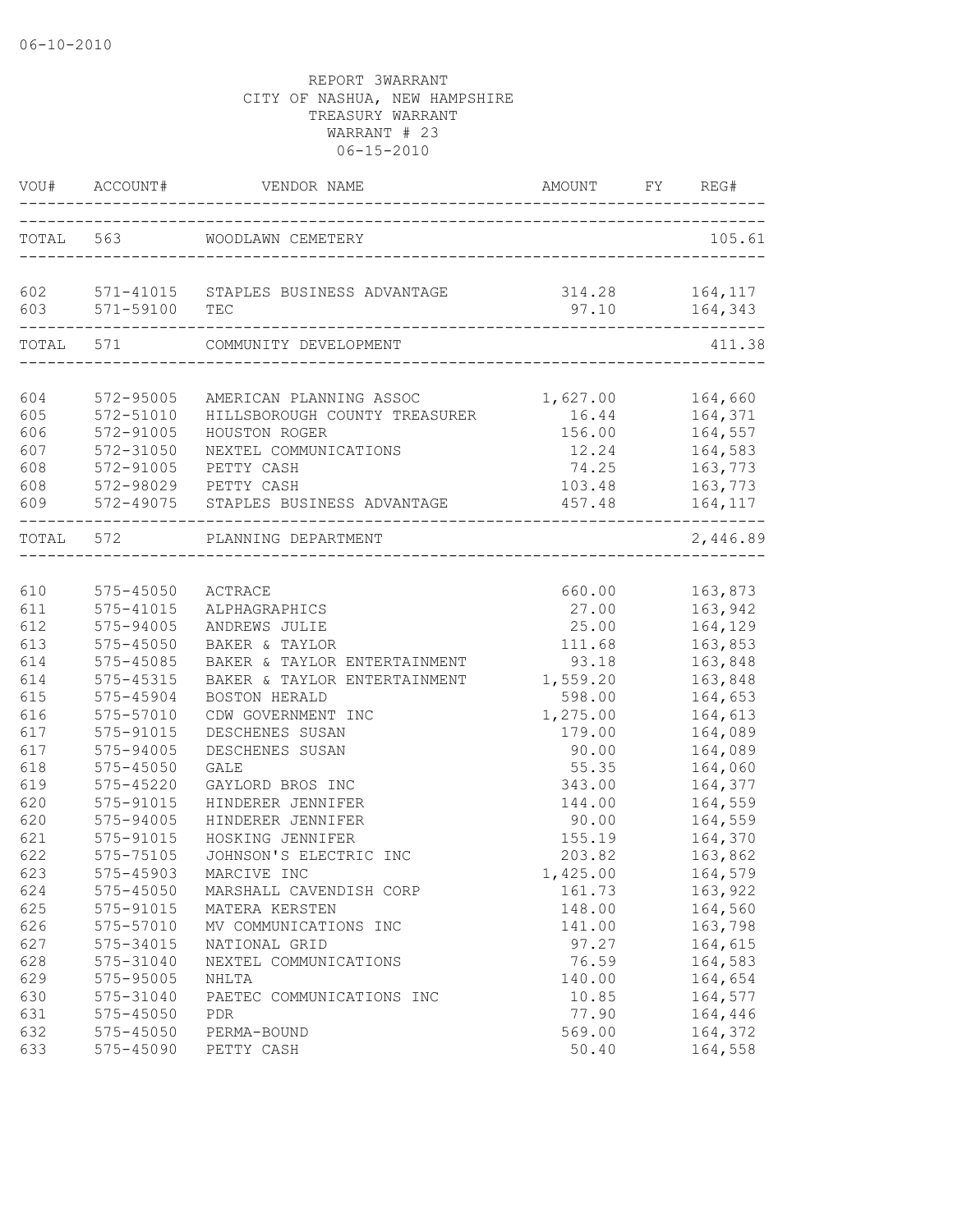| VOU#  | ACCOUNT#           | VENDOR NAME                            | AMOUNT          | FΥ | REG#               |
|-------|--------------------|----------------------------------------|-----------------|----|--------------------|
| 633   | 575-45150          | PETTY CASH                             | 44.70           |    | 164,558            |
| 633   | 575-45220          | PETTY CASH                             | 25.00           |    | 164,558            |
| 633   | 575-45315          | PETTY CASH                             | 14.99           |    | 164,558            |
| 633   | 575-73015          | PETTY CASH                             | 25.00           |    | 164,558            |
| 633   | 575-78100          | PETTY CASH                             | 8.00            |    | 164,558            |
| 634   | 575-32005          | PUBLIC SERVICE OF NH                   | 6,811.53        |    | 164,649            |
| 635   | 575-45085          | RANDOM HOUSE INC                       | 76.50           |    | 164,123            |
| 636   | 575-42015          | REXEL CLS                              | 864.30          |    | 164,283            |
| 637   | 575-45220          | SAM'S CLUB DIRECT                      | 83.88           |    | 164,600            |
| 638   | $575 - 45050$      | SIMON & SCHUSTER                       | 30.14           |    | 163,849            |
| 639   | $575 - 41015$      | STAPLES BUSINESS ADVANTAGE             | 1,042.75        |    | 164,117            |
| 640   | 575-91015          | TAGGART LINDA                          | 205.00          |    | 163,956            |
| 641   | 575-91005          | WILLMORE SUSAN M                       | 70.43           |    | 164,046            |
| 642   | 575-91015          | ZAYA ALISON                            | 147.00          |    | 163,990            |
| 642   | 575-94005          | ZAYA ALISON                            | 90.00           |    | 163,990            |
| TOTAL | 575                | PUBLIC LIBRARIES                       |                 |    | 18,046.38          |
|       |                    |                                        |                 |    |                    |
| 643   | 576-91005          | COLLINS MARK                           | 65.50           |    | 164,563            |
| 644   | 576-91005          | FINDLEY MICHAEL                        | 121.40          |    | 164,561            |
| 644   | 576-94005          | FINDLEY MICHAEL                        | 200.00          |    | 164,561            |
| 645   | 576-94005          | PEARSON VUE                            | 1,560.00        |    | 164,625            |
| 646   | 576-62022          | PETTY CASH                             | 46.96           |    | 163,773            |
| 646   | 576-91005          | PETTY CASH                             | 63.00           |    | 163,773            |
| 646   | 576-94005          | PETTY CASH                             | 70.00           |    | 163,773            |
| 647   | 576-91005          | TRACY WILLIAM                          | 154.50          |    | 164,562            |
| 648   | 576-49025          | U S GREEN BUILDING COUNCIL             | 107.50          |    | 164,633            |
| TOTAL | 576                | BUILDING DEPARTMENT                    |                 |    | 2,388.86           |
| 649   | 577-91010          |                                        |                 |    |                    |
| 650   | 577-31050          | HAMMOND CRAIG<br>NEXTEL COMMUNICATIONS | 216.00<br>50.69 |    | 164,564<br>164,583 |
| 650   | 577-31065          | NEXTEL COMMUNICATIONS                  | 79.98           |    | 164,583            |
|       |                    |                                        |                 |    |                    |
| TOTAL | 577                | CODE ENFORCEMENT                       |                 |    | 346.67             |
|       |                    |                                        |                 |    |                    |
|       | 220, 371 581-49050 | AC MOORE INC                           | 64.01           |    | 163,883            |
|       | 220,372 581-53103  | ACUCARE NURSING PROFESSIONALS          | 2,448.19        |    | 164,150            |
|       | 220, 373 581-53101 | ADULT LEARNING CENTER                  | 26,000.00       |    | 164,077            |
|       | 220,374 581-42110  | ALARMAX DISTRIBUTORS INC               | 900.09          |    | 164,142            |
|       | 220, 375 581-46040 | ALEC'S SHOE STORE INC                  | 252.85          |    | 163,921            |
|       | 220,376 581-91005  | ALVES ARELINDA                         | 45.50           |    | 164,290            |
| 651   | 581-53100          | ANACOMP INC                            | 114.57          |    | 163,831            |
|       | 220,377 581-59130  | ANGELO LEN                             | 120.00          |    | 164,335            |
|       | 220,378 581-49050  | ARBOR SCIENTIFIC                       | 39.31           |    | 163,822            |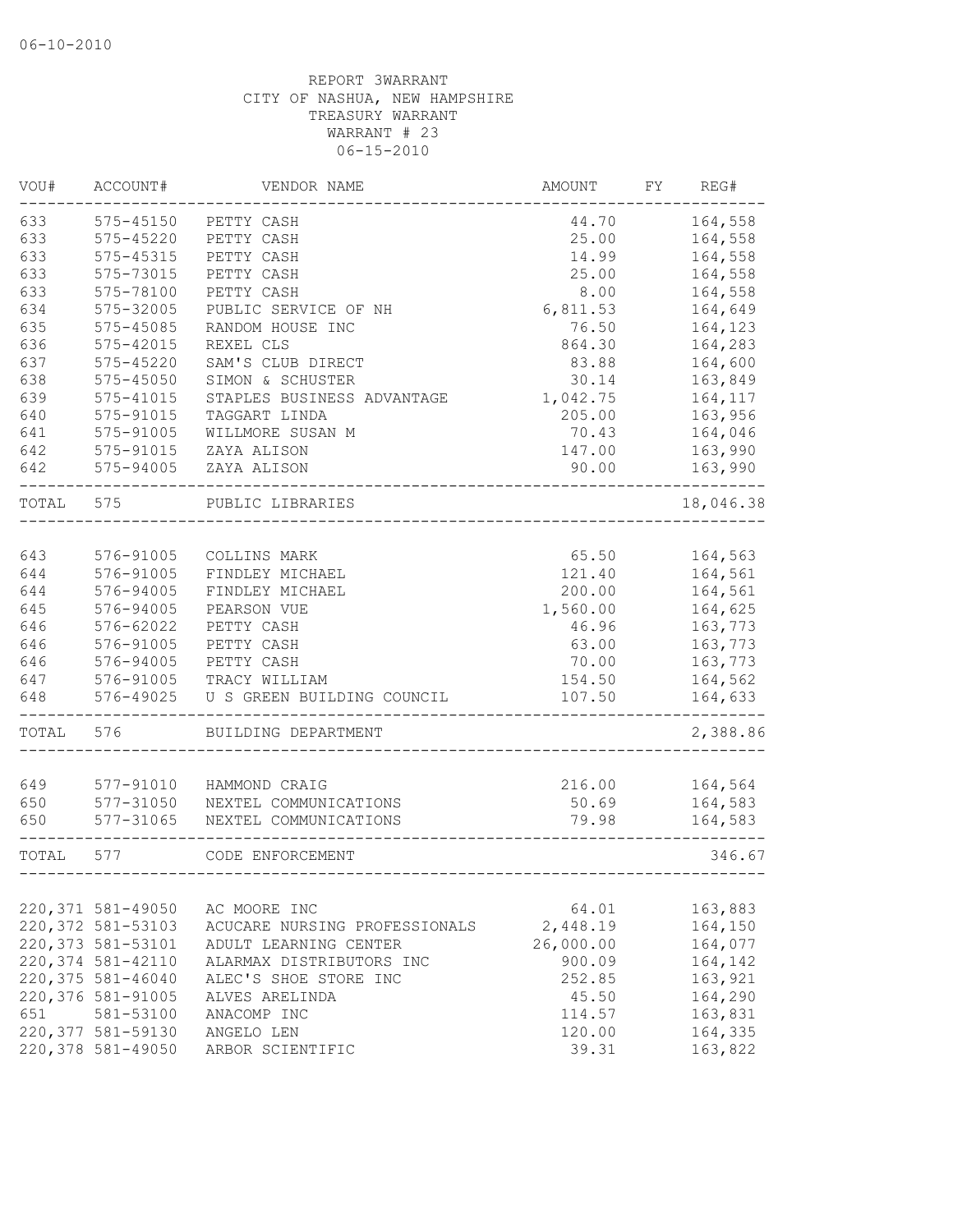| VOU# | ACCOUNT#           | VENDOR NAME                    | AMOUNT    | FY | REG#    |
|------|--------------------|--------------------------------|-----------|----|---------|
|      | 220,379 581-91005  | ARCARO JANICE                  | 109.15    |    | 164,149 |
|      | 220,380 581-59130  | AYERS BRADFORD                 | 80.00     |    | 164,294 |
|      | 220,381 581-49075  | B & S LOCKSMITH INC            | 272.86    |    | 163,988 |
|      | 220,382 581-91005  | BAGLEY MARCIA                  | 80.13     |    | 164,295 |
|      | 220,383 581-74092  | BAILEY DAVID                   | 140.00    |    | 163,844 |
|      | 220,384 581-49050  | BARNES & NOBLE INC             | 1,141.80  |    | 163,780 |
|      | 220,385 581-91005  | BATES DIANE                    | 76.50     |    | 164,207 |
|      | 220,386 581-31005  | BAYRING COMMUNICATIONS         | 2,387.05  |    | 164,673 |
|      | 220,387 581-49050  | BELLETETES INC                 | 308.15    |    | 163,930 |
|      | 220,387 581-49075  | BELLETETES INC                 | 169.48    |    | 163,930 |
|      | 220,388 581-59130  | BENSON WILLIAM                 | 40.00     |    | 164,268 |
|      | 220,389 581-59130  | BERRIMAN ED                    | 72.00     |    | 164,477 |
|      | 220,390 581-49050  | BINGHAM LUMBER INC             | 1,878.59  |    | 163,815 |
|      | 220,391 581-49050  | BIO-RAD LABORATORIES           | 476.00    |    | 164,287 |
|      | 220,392 581-59130  | BLAZE MIKE                     | 120.00    |    | 163,818 |
|      | 220,393 581-59130  | BOLDUC KEVIN                   | 60.00     |    | 164,278 |
|      | 220,394 581-59130  | BRAUCH ANDREW                  | 140.00    |    | 164,331 |
|      | 220,395 581-94010  | BREEN CARA                     | 1,040.00  |    | 164,357 |
|      | 220,396 581-94010  | BRITENRIKER DEBORAH            | 1,077.60  |    | 164,262 |
|      | 220,397 581-59130  | BURKHART DENNIS                | 80.00     |    | 163,914 |
|      | 220,398 581-49035  | CAMBIUM LEARNING INC           | 106.34    |    | 164,242 |
|      | 220,398 581-49050  | CAMBIUM LEARNING INC           | 272.15    |    | 164,242 |
|      | 220,399 581-59130  | CAMPBELL BRIAN                 | 92.00     |    | 164,266 |
|      | 220,400 581-55015  | CANFIELD BRAD                  | 950.00    |    | 164,213 |
|      | 220,401 581-42130  | CAPP INC                       | 564.80    |    | 164,133 |
|      | 220,402 581-49050  | CAROLINA BIOLOGICAL SUPPLY CO  | 511.42    |    | 164,374 |
|      | 220,403 581-49050  | CARTRIDGE WORLD                | 26.98     |    | 164,258 |
|      | 220,404 581-59130  | CASSAVAUGH MICHAEL             | 60.00     |    | 164,466 |
|      | 220,405 581-49050  | $CEN-COM$                      | 1,579.50  |    | 163,797 |
|      | 220,406 581-42010  | CENTRAL PAPER PRODUCTS CO      | 8,409.36  |    | 164,378 |
|      | 220,406 581-42020  | CENTRAL PAPER PRODUCTS CO      | 6, 211.05 |    | 164,378 |
|      | 220,407 581-59130  | CHERBONNEAU MARK               | 80.00     |    | 163,928 |
|      | 220,408 581-59130  | CINO SARAH                     | 80.00     |    | 164,473 |
|      | 220,409 581-91005  | COCHRANE DONALD                | 284.50    |    | 164,309 |
|      | 220, 410 581-49075 | COFFEE PAUSE                   | 80.00     |    | 164,340 |
|      | 220, 411 581-49050 | COLLEGE BOARD                  | 840.00    |    | 164,286 |
|      | 220, 412 581-53103 | COMPASSIONATE STAFFING LLC     | 225.00    |    | 163,959 |
|      | 220, 413 581-49050 | COMPUTER HUT OF N E INC        | 1,393.50  |    | 164,383 |
|      | 220, 413 581-64045 | COMPUTER HUT OF N E INC        | 2,027.00  |    | 164,383 |
|      | 220, 413 581-75023 | COMPUTER HUT OF N E INC        | 768.00    |    | 164,383 |
|      | 220, 414 581-91005 | CONRAD MARK                    | 287.83    |    | 164,155 |
|      | 220, 415 581-32005 | CONSTELLATION NEWENERGY INC    | 93,037.48 |    | 164,674 |
|      | 220, 416 581-49050 | COUSIN'S VIDEO INC             | 83.50     |    | 164,310 |
|      | 220, 417 581-95005 | CRISIS PREVENTION INSTITUTE IN | 100.00    |    | 164,136 |
|      | 220, 418 581-59130 | DEL GENIO LEONARD              | 180.00    |    | 164,259 |
|      | 220, 419 581-44005 | DESIGNS BY SKIP                | 335.00    |    | 164,481 |
|      | 220,420 581-91005  | DICHARD ALLAN                  | 101.88    |    | 164,461 |
|      | 220, 421 581-49075 | DILLON HELEN                   | 77.60     |    | 164,152 |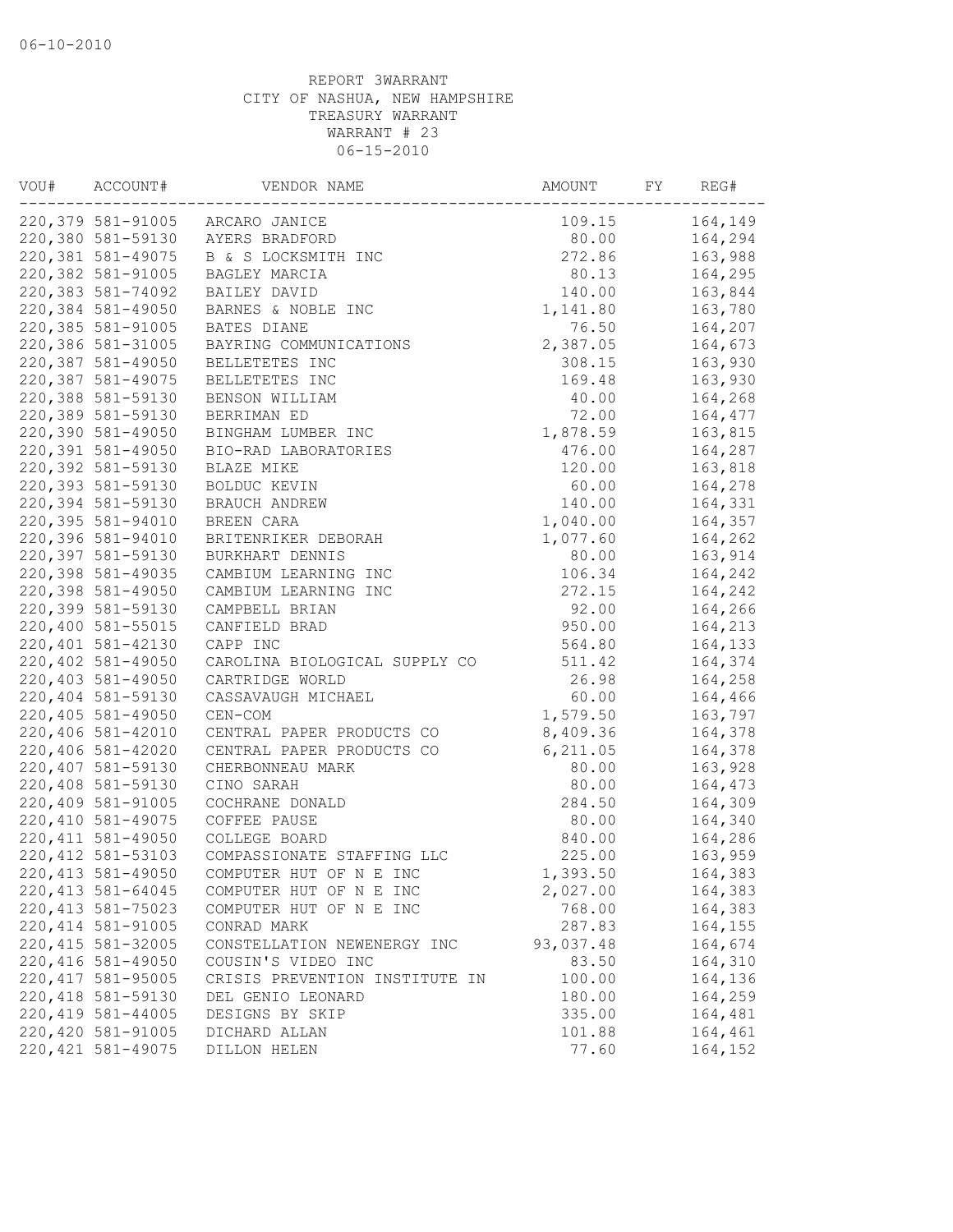| VOU# | ACCOUNT#           | VENDOR NAME                            | AMOUNT             | FY | REG#    |
|------|--------------------|----------------------------------------|--------------------|----|---------|
|      | 220, 422 581-91005 | DONOHUE BRUCE                          | 36.00              |    | 164,302 |
|      | 220, 423 581-91005 | DONOVAN DANIEL                         | 11.60              |    | 164,455 |
|      | 220, 424 581-59130 | DOW LOREN                              | 80.00              |    | 164,474 |
|      | 220, 425 581-49050 | DOWNES & READER HARDWOOD CO IN         | 7,493.50           |    | 163,823 |
|      | 220,426 581-59130  | DRESCHER STEPHEN                       | 80.00              |    | 163,967 |
|      | 220, 427 581-59130 | DRISCOLL CHARLIE                       | 80.00              |    | 164,280 |
|      | 220,428 581-49050  | DURACO EXPRESS CHICAGO                 | 431.14             |    | 164,336 |
|      | 220, 429 581-91005 | DUSTIN MARIANNE                        | 189.75             |    | 164,156 |
|      | 220,430 581-91005  | DYER JENNIFER                          | 85.50              |    | 163,934 |
|      | 220, 431 581-45910 | EBSCO INFORMATION SERVICES             | 191.99             |    | 164,376 |
|      | 220, 432 581-49035 | EDUCATION NORTHWEST                    | 126.00             |    | 164,368 |
|      | 220, 433 581-49050 | EDUCATIONAL INSIGHTS INC               | 692.97             |    | 164,140 |
|      | 220, 434 581-59130 | EMOND ED                               | 60.00              |    | 164,276 |
|      | 220, 435 581-91005 | ESSON VIRGINIA                         | 18.00              |    | 164,161 |
|      | 220,436 581-59130  | EVANS DICK                             | 140.00             |    | 163,810 |
|      | 220, 437 581-42130 | F W WEBB COMPANY                       | 1,706.63           |    | 163,859 |
|      | 220,438 581-31005  | FAIRPOINT COMMUNICATIONS INC           | 28.59              |    | 164,666 |
|      | 220, 439 581-31005 | FAIRPOINT COMMUNICATIONS INC           | 116.28             |    | 164,667 |
|      | 220,440 581-34015  | FAIRPOINT COMMUNICATIONS INC           | 31.20              |    | 164,669 |
|      | 220, 441 581-34015 | FAIRPOINT COMMUNICATIONS INC           | 34.47              |    | 164,670 |
|      | 220, 442 581-34015 | FAIRPOINT COMMUNICATIONS INC           | 31.20              |    | 164,671 |
|      | 220, 443 581-31005 | FAIRPOINT COMMUNICATIONS INC           | 28.59              |    | 164,672 |
|      | 220, 444 581-49075 | FASTENAL COMPANY                       | 114.99             |    | 164,000 |
|      | 220, 445 581-75023 | FIMBEL PAUNET CORP                     | 400.00             |    | 164,069 |
|      | 220,446 581-55005  | FIRST STUDENT INC                      | 4,449.32           |    | 164,192 |
|      | 220,446 581-55005  | FIRST STUDENT INC                      | 4,528.99           |    | 164,193 |
|      | 220,446 581-55005  | FIRST STUDENT INC                      | 540.32             |    | 164,194 |
|      | 220,446 581-55015  | FIRST STUDENT INC                      | 119,049.30         |    | 164,192 |
|      | 220,446 581-55015  | FIRST STUDENT INC                      | 45,857.32          |    | 164,193 |
|      | 220,446 581-55018  | FIRST STUDENT INC                      | 1,582.83           |    | 164,192 |
|      | 220,446 581-55025  | FIRST STUDENT INC                      | 211, 216.50        |    | 164,192 |
|      |                    |                                        |                    |    |         |
|      | 220,446 581-55025  | FIRST STUDENT INC<br>FIRST STUDENT INC | 5,480.00<br>479.86 |    | 164,193 |
|      | 220,446 581-55035  |                                        |                    |    | 164,192 |
|      | 220,446 581-55035  | FIRST STUDENT INC                      | 1,450.00           |    | 164,193 |
|      | 220, 447 581-59130 | FISCHER THOMAS                         | 90.00              |    | 164,256 |
|      | 220,448 581-49050  | FISHER SCIENTIFIC                      | 228.30             |    | 164,173 |
|      | 220,449 581-59130  | FLETCHER JIM                           | 172.00             |    | 164,301 |
|      | 220,450 581-49050  | FLINN SCIENTIFIC INC                   | 90.88              |    | 163,863 |
|      | 220, 451 581-45910 | FOLLETT LIBRARY RESOURCES              | 795.00             |    | 163,812 |
|      | 220,451 581-49030  | FOLLETT LIBRARY RESOURCES              | 2,340.82           |    | 163,812 |
|      | 220,452 581-49050  | FREY SCIENTIFIC                        | 158.49             |    | 163,892 |
|      | 220, 453 581-59130 | FULTON JOHN                            | 60.00              |    | 164,254 |
|      | 220,454 581-94010  | GALIPEAU AMI                           | 1,040.00           |    | 164,367 |
|      | 220, 455 581-49050 | GAMBLE MUSIC CO                        | 63.50              |    | 163,865 |
|      | 220, 455 581-72035 | GAMBLE MUSIC CO                        | 16.00              |    | 163,865 |
|      | 220,456 581-91005  | GAUTHIER ANN                           | 13.62              |    | 164,248 |
|      | 220, 457 581-59130 | GAY DEREK                              | 60.00              |    | 164,297 |
|      | 220,458 581-42130  | GRAINGER                               | 2,048.92           |    | 163,874 |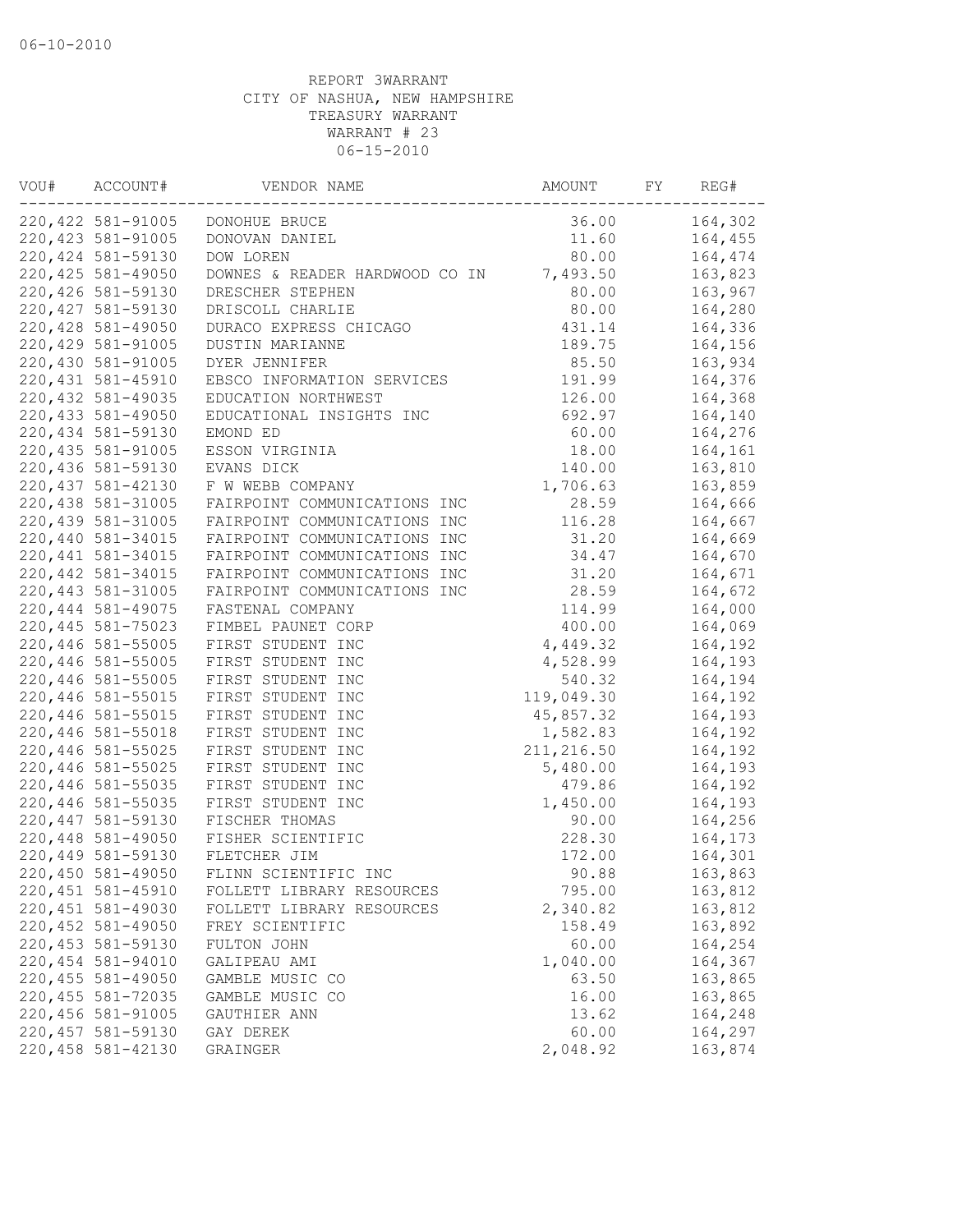| VOU# | ACCOUNT#           | VENDOR NAME                    | AMOUNT    | FY | REG#    |
|------|--------------------|--------------------------------|-----------|----|---------|
|      | 220,459 581-94030  | GRANT HEIDI S                  | 100.00    |    | 164,257 |
|      | 220,460 581-56030  | GREATER NASHUA MENTAL HEALTH   | 11,690.40 |    | 164,626 |
|      | 220,461 581-59130  | GRENIER KENNETH                | 60.00     |    | 164,470 |
|      | 220,462 581-91005  | GUAL WENDY                     | 15.75     |    | 164,220 |
|      | 220, 463 581-49025 | GUIDANCE GROUP INC (THE)       | 191.24    |    | 164,318 |
|      | 220,464 581-49050  | HAAN CRAFTS CORP               | 674.00    |    | 164,219 |
|      | 220,465 581-94010  | HARRINGTON MICHAEL             | 914.40    |    | 164,075 |
|      | 220,466 581-74092  | HARRIS EQUIPMENT REPAIR SERVIC | 332.84    |    | 164,360 |
|      | 220,467 581-59130  | HARRIS STEPHEN                 | 60.00     |    | 164,223 |
|      | 220,468 581-91005  | HATFIELD ELAINE                | 11.38     |    | 163,821 |
|      | 220,469 581-49050  | HEALEY CHARLES                 | 84.00     |    | 164,180 |
|      | 220,470 581-94010  | HICKS NANCY                    | 1,072.80  |    | 164,308 |
|      | 220, 471 581-49035 | HM RECEIVABLES CO LLC          | 184.53    |    | 164,329 |
|      | 220, 471 581-49095 | HM RECEIVABLES CO LLC          | 1,005.09  |    | 164,329 |
|      | 220, 472 581-59130 | HOEMKE CRAIG                   | 60.00     |    | 164,314 |
|      | 220, 473 581-94010 | HOFFMAN GARY                   | 1,970.30  |    | 164,315 |
|      | 220, 474 581-49050 | HOME DEPOT CREDIT SERVICES     | 199.33    |    | 164,208 |
|      | 220, 475 581-55018 | HOOKSETT SCHOOL DISTRICT       | 2,250.00  |    | 164,341 |
|      | 220,476 581-59130  | HOPKINS JOHN                   | 80.00     |    | 164,272 |
|      | 220, 477 581-59130 | HOUDE WILLIAM                  | 80.00     |    | 164,267 |
|      | 220, 478 581-49050 | HUDSON TRUE VALUE HARDWARE INC | 335.76    |    | 164,026 |
|      | 220, 479 581-49025 | HUMAN RELATIONS MEDIA          | 307.90    |    | 164,177 |
|      | 220,480 581-94010  | HYATT TIFFANY                  | 1,041.60  |    | 164,453 |
|      | 220,481 581-41040  | INTEGRATED OFFICE SOLUTIONS    | 1,140.00  |    | 164,304 |
|      | 220,481 581-49050  | INTEGRATED OFFICE SOLUTIONS    | 1,900.00  |    | 164,304 |
|      | 220,482 581-49050  | J W PEPPER & SON INC           | 1,804.72  |    | 163,877 |
|      | 220,483 581-59130  | JACKSON ART                    | 80.00     |    | 164,251 |
|      | 220,484 581-59130  | JACKSON BRIAN                  | 120.00    |    | 164,274 |
|      | 220,485 581-59130  | JASKOLKA JOHN                  | 80.00     |    | 164,058 |
|      | 220,486 581-59130  | JENNINGS WILLIAM JR            | 90.00     |    | 164,275 |
|      | 220,487 581-49910  | JOHN DEERE LANDSCAPES/LESCO    | 6,472.80  |    | 164,179 |
|      | 220,488 581-44005  | JOSTENS INC                    | 1,368.51  |    | 164,162 |
|      | 220,489 581-59130  | KEANE GARRETT                  | 80.00     |    | 163,806 |
|      | 220,490 581-49050  | KELVIN                         | 59.30     |    | 164,444 |
|      | 220,491 581-64040  | KEYSCAN INC                    | 139.99    |    | 164,465 |
|      | 220, 492 581-42110 | KEYSTONE BATTERY               | 606.72    |    | 164,174 |
|      | 220,493 581-94010  | KLAYTON DENYELLE               | 2,200.00  |    | 164,205 |
|      | 220,494 581-59130  | KOBILARCSIK MICHAEL            | 80.00     |    | 164,296 |
|      | 220,495 581-91005  | KOSOW CARMEN                   | 22.50     |    | 164,172 |
|      | 220, 496 581-41015 | LABEL STORE                    | 257.00    |    | 164,235 |
|      | 220,497 581-84030  | LACONIA SCHOOL DISTRICT        | 742.75    |    | 164,239 |
|      | 220,498 581-59130  | LAFOND MICHAEL                 | 140.00    |    | 164,255 |
|      | 220,499 581-94010  | LAKANEN KELLY                  | 1,008.00  |    | 164,316 |
|      | 220,500 581-91005  | LALIME MAUREEN                 | 8.00      |    | 164,197 |
|      | 220,501 581-59130  | LANGGUTH AL                    | 140.00    |    | 164,270 |
|      | 220,502 581-94010  | LAVOIE DEANNA                  | 1,077.60  |    | 164,319 |
|      | 220,503 581-49050  | LEARNING CYCLES LLC            | 4,063.50  |    | 164,218 |
|      | 220,504 581-78007  | LIONEL'S WHEEL ALIGNMENT INC   | 335.95    |    | 163,908 |
|      |                    |                                |           |    |         |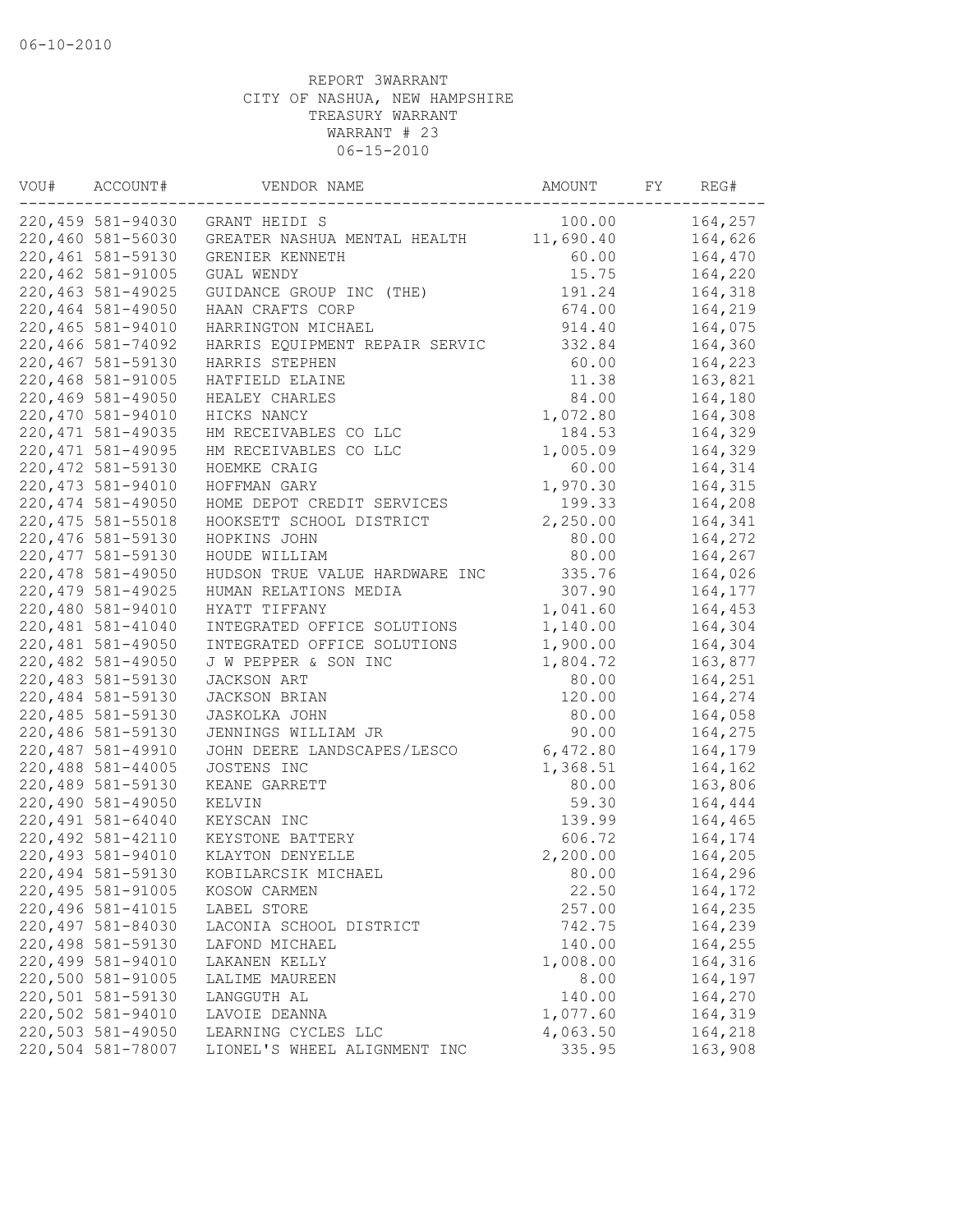| VOU# | ACCOUNT#          | VENDOR NAME                    | AMOUNT    | FY | REG#    |
|------|-------------------|--------------------------------|-----------|----|---------|
|      | 220,505 581-59130 | LIZOTTE TIMOTHY                | 60.00     |    | 164,456 |
|      | 220,506 581-91005 | LUCAS MARK                     | 42.75     |    | 164,342 |
|      | 220,507 581-42110 | M & M ELECTRICAL SUPPLY CO INC | 1,328.87  |    | 164,348 |
|      | 220,507 581-49050 | M & M ELECTRICAL SUPPLY CO INC | 3,348.95  |    | 164,348 |
|      | 220,508 581-59080 | M & N SPORTS LLC               | 3, 116.35 |    | 163,938 |
|      | 220,508 581-74092 | M & N SPORTS LLC               | 719.25    |    | 163,938 |
|      | 220,509 581-59130 | MAKARAWICZ WILLIAM             | 80.00     |    | 163,839 |
|      | 220,510 581-49050 | MARKET BASKET                  | 1,024.05  |    | 163,952 |
|      | 220,510 581-49050 | MARKET BASKET                  | 143.48    |    | 163,953 |
|      | 220,511 581-94030 | MARTIN JAN                     | 130.00    |    | 164,565 |
|      | 220,512 581-59130 | MCCARTHY PHIL                  | 60.00     |    | 164,057 |
|      | 220,513 581-53103 | MCCARTNEY AMY                  | 5,656.00  |    | 164,291 |
|      | 220,514 581-59130 | MCCREA BRETT                   | 80.00     |    | 164,298 |
|      | 220,515 581-49050 | MCGRAW HILL COMPANIES          | 6, 104.56 |    | 163,909 |
|      | 220,516 581-47010 | MEDCO SUPPLY INC               | 1,590.71  |    | 164,178 |
|      | 220,517 581-59130 | MESSIER DENIS                  | 152.00    |    | 164,462 |
|      | 220,518 581-49095 | METRITECH INC                  | 200.00    |    | 164,282 |
|      | 220,519 581-59130 | MILLER ALBERT                  | 60.00     |    | 164,265 |
|      | 220,520 581-91005 | MILLER JOE                     | 61.90     |    | 164,292 |
|      | 220,521 581-49050 | MODERN SCHOOL SUPPLIES INC     | 236.91    |    | 163,929 |
|      | 220,522 581-49050 | MOORE MEDICAL LLC              | 195.95    |    | 163,969 |
|      | 220,523 581-59130 | MORAN LINDSAY                  | 40.00     |    | 164,253 |
|      | 220,524 581-59130 | MORGAN MICHAEL                 | 60.00     |    | 163,804 |
|      | 220,525 581-53100 | MULTI-STATE BILLING SERVICES L | 1,093.97  |    | 164,293 |
|      | 220,526 581-59130 | MURPHY DENNIS JR               | 180.00    |    | 163,915 |
|      | 220,527 581-94010 | MURRAY SHAUNA                  | 259.20    |    | 164,327 |
|      | 220,528 581-49050 | NASCO                          | 602.42    |    | 164,379 |
|      | 220,529 581-45910 | NASHUA HIGH SCHOOL NORTH       | 64.00     |    | 164,572 |
|      | 220,530 581-49050 | NASHUA OUTDOOR POWER EQUIPMENT | 232.84    |    | 163,947 |
|      | 220,531 581-34015 | NATIONAL GRID                  | 1,474.39  |    | 164,677 |
|      | 220,532 581-49050 | NATIONAL SCIENCE TEACHERS' ASS | 111.37    |    | 164,196 |
|      | 220,533 581-42010 | NATIONWIDE SALES & SERVICE     | 515.52    |    | 164,160 |
|      | 220,534 581-49050 | NCS PEARSON INC                | 104.00    |    | 164,186 |
|      | 220,535 581-74092 |                                |           |    |         |
|      |                   | NELSON PIANO SERVICE/FRANK J N | 450.00    |    | 163,917 |
|      | 220,536 581-31005 | NEXTEL COMMUNICATIONS          | 2,335.28  |    | 164,576 |
|      | 220,537 581-84055 | NFI NORTH INC                  | 2,233.80  |    | 164,138 |
|      | 220,538 581-44005 | NHIAA                          | 140.00    |    | 163,809 |
|      | 220,539 581-49050 | NORTHCENTER FOODSERVICE        | 1,793.23  |    | 164,189 |
|      | 220,540 581-83009 | NORTHEAST DELTA DENTAL         | 7,614.83  |    | 164,664 |
|      | 220,541 581-94010 | NORWAY LOUISE                  | 2,120.00  |    | 164,228 |
|      | 220,542 581-91005 | O'CONNOR MARIANNE              | 58.00     |    | 164,216 |
|      | 220,543 581-59130 | ODIERNA ROBERT                 | 170.00    |    | 164,252 |
|      | 220,544 581-94010 | OKONAK JACQUELINE              | 1,041.60  |    | 164,245 |
|      | 220,545 581-49050 | P J CURRIER LUMBER CO          | 1,374.37  |    | 164,176 |
|      | 220,546 581-91005 | PAPANICOLAOU PAULA             | 55.38     |    | 164,168 |
|      | 220,547 581-59130 | PAQUIN RAY                     | 60.00     |    | 164,311 |
|      | 220,548 581-49075 | PASEK                          | 699.33    |    | 164,004 |
|      | 220,549 581-42120 | PAVEMENT COATING INC           | 58.95     |    | 164,482 |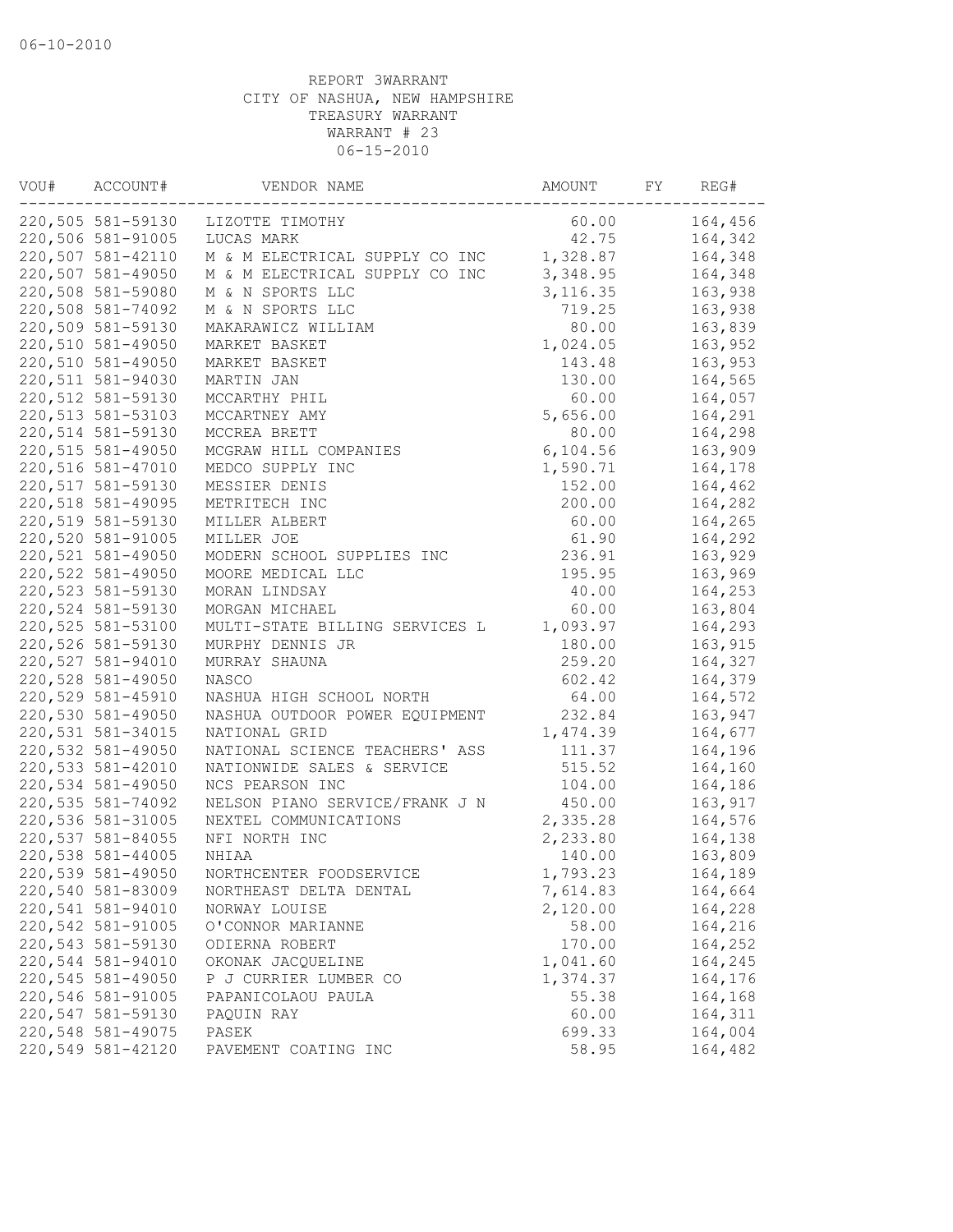| VOU# | ACCOUNT#           | VENDOR NAME                                  | AMOUNT           | FY | REG#    |
|------|--------------------|----------------------------------------------|------------------|----|---------|
|      | 220,550 581-49050  | PAXTON-PATTERSON                             | 1,060.00         |    | 163,963 |
|      | 220,551 581-49050  | PEAP                                         | 26.00            |    | 164,471 |
|      | 220,552 581-33005  | PENNICHUCK WATER WORKS INC                   | 7,542.78         |    | 164,580 |
|      | 220,553 581-53100  | PERFORMANCE REHAB INC.                       | 5,163.14         |    | 164,226 |
|      | 220,554 581-43005  | PETTY CASH                                   | 52.62            |    | 164,566 |
|      | 220,554 581-49050  | PETTY CASH                                   | 18.97            |    | 164,566 |
|      | 220,555 581-43005  | PETTY CASH                                   | 31.82            |    | 164,567 |
|      | 220, 555 581-49075 | PETTY CASH                                   | 19.98            |    | 164,567 |
|      | 220,556 581-43005  | PETTY CASH                                   | 27.78            |    | 164,568 |
|      | 220,556 581-49050  | PETTY CASH                                   | 14.07            |    | 164,568 |
|      | 220,557 581-47010  | PETTY CASH                                   | 12.42            |    | 164,569 |
|      | 220,558 581-49050  | PETTY CASH                                   | 39.26            |    | 164,570 |
|      | 220,559 581-43005  | PITNEY BOWES                                 | 2,432.40         |    | 164,648 |
|      | 220,560 581-49050  | PITSCO INC                                   | 2,679.26         |    | 163,785 |
|      | 220,561 581-91005  | PLACE PATRICIA                               | 53.50            |    | 164,151 |
|      | 220,562 581-49050  | PLASTIC SUPPLY INC                           | 276.35           |    | 164,200 |
|      | 220,563 581-94010  | PLOUFFE MARY E                               | 715.20           |    | 164,241 |
|      | 220,564 581-49050  | POPPLERS MUSIC INC                           | 44.35            |    | 164,157 |
|      | 220,565 581-59130  | POWERS PAUL                                  | 80.00            |    | 164,273 |
|      | 220,566 581-49050  | PRESSTEK INC                                 | 538.50           |    | 164,480 |
|      | 220,567 581-32005  | PSNH                                         | 1,976.01         |    | 164,651 |
|      | 220,568 581-32005  | PUBLIC SERVICE OF NH                         | 16,544.59        |    | 164,649 |
|      | 220,569 581-49050  | RASMUSSEN VERONICA                           | 44.75            |    | 164,230 |
|      | 220,570 581-53103  | READYNURSE STAFFING SERVICES                 | 1,011.15         |    | 163,870 |
|      | 220,571 581-49050  | REALLY GOOD STUFF INC                        | 204.22           |    | 164,148 |
|      | 220,572 581-59130  | REDDICK BARRY                                | 60.00            |    | 164,312 |
|      | 220,573 581-59130  | REYNOLDS BARRY                               | 60.00            |    | 164,475 |
|      | 220,574 581-59130  | ROBICHAUD GERARD                             | 60.00            |    | 164,250 |
|      | 220,575 581-59130  | ROBICHAUD ROGER                              | 280.00           |    | 164,061 |
|      | 220,576 581-59130  | ROY GEORGE                                   | 60.00            |    | 164,285 |
|      | 220,577 581-49050  | SANE                                         | 1,281.00         |    | 164,181 |
|      | 220,578 581-78007  | SANEL AUTO PARTS CO                          | 69.18            |    | 163,939 |
|      | 220,578 581-78007  | SANEL AUTO PARTS CO                          | 38.28            |    | 163,940 |
|      | 220,579 581-59130  | SARETTE GREG                                 | 120.00           |    | 164,284 |
|      | 220,580 581-49050  | SARGENT-WELCH                                | 238.93           |    | 163,845 |
|      | 220,581 581-59130  | SAWYER THOMAS                                | 80.00            |    | 164,269 |
|      | 220,582 581-59130  | SCHIAVONE ROBERT                             | 90.00            |    | 164,464 |
|      | 220,583 581-49050  | SCHOLASTIC INCORPORATED                      | 325.00           |    | 164,382 |
|      | 220,584 581-47010  |                                              |                  |    | 163,808 |
|      | 220,585 581-41015  | SCHOOL HEALTH CORP                           | 103.37<br>138.68 |    | 164,163 |
|      | 220,585 581-49050  | SCHOOL SPECIALTY INC<br>SCHOOL SPECIALTY INC | 8,999.93         |    | 164,163 |
|      | 220,586 581-49050  | SEARS COMMERCIAL ONE                         | 79.99            |    | 164,599 |
|      | 220,587 581-94010  |                                              | 1,008.00         |    | 164,358 |
|      |                    | SELLNER LINDA                                |                  |    |         |
|      | 220,588 581-59130  | SIDWAY ROBERT                                | 60.00            |    | 164,300 |
|      | 220,589 581-91005  | SILLICH MOLLY                                | 84.50            |    | 164,183 |
|      | 220,590 581-42110  | SIMPLEXGRINNELL                              | 1,766.42         |    | 163,793 |
|      | 220,590 581-49050  | SIMPLEXGRINNELL                              | 1,722.00         |    | 163,793 |
|      | 220,591 581-74092  | SIROIS & SON APPLIANCE REPAIRS               | 60.00            |    | 164,389 |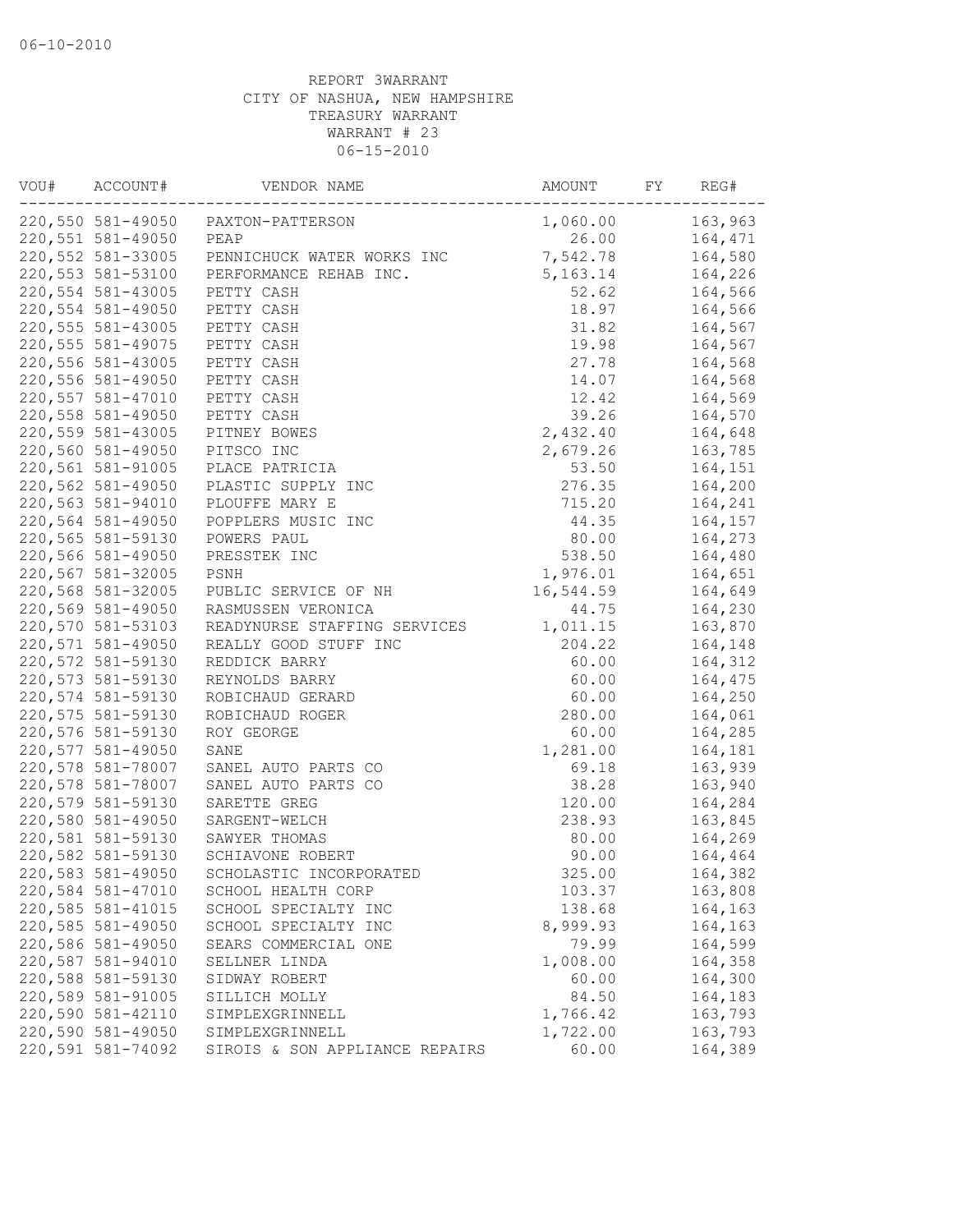| VOU# | ACCOUNT#                               | VENDOR NAME                                       | AMOUNT    | FY | REG#    |
|------|----------------------------------------|---------------------------------------------------|-----------|----|---------|
|      | 220,592 581-49050                      | SNOW PATRICIA                                     | 347.85    |    | 164,154 |
|      | 220,593 581-49050                      | SOCIAL STUDIES SCHOOL SERVICE                     | 32.95     |    | 163,885 |
|      | 220,594 581-59130                      | SOUBOSKY WILLIAM                                  | 180.00    |    | 163,899 |
|      | 220,595 581-53100                      | SOUTHERN NH SPEECH-LANGUAGE                       | 170.00    |    | 164,306 |
|      | 220,596 581-31005                      | SPRINT                                            | 15.12     |    | 164,668 |
|      | 220,597 581-41015                      | STAPLES BUSINESS ADVANTAGE                        | 1,240.35  |    | 164,033 |
|      | 220,597 581-41015                      | STAPLES BUSINESS ADVANTAGE                        | 222.65    |    | 164,034 |
|      | 220,597 581-41045                      | STAPLES BUSINESS ADVANTAGE                        | 200.68    |    | 164,033 |
|      | 220,597 581-49050                      | STAPLES BUSINESS ADVANTAGE                        | 4,779.52  |    | 164,033 |
|      | 220,597 581-49050                      | STAPLES BUSINESS ADVANTAGE                        | 345.74    |    | 164,034 |
|      | 220,597 581-49075                      | STAPLES BUSINESS ADVANTAGE                        | 4,954.13  |    | 164,033 |
|      | 220,597 581-63085                      | STAPLES BUSINESS ADVANTAGE                        | $-129.99$ |    | 164,033 |
|      | 220,598 581-53100                      | STATE OF NH CRIMINAL RECORDS                      | 663.00    |    | 164,571 |
|      | 220,599 581-59130                      | STEARNS DALE                                      | 60.00     |    | 164,260 |
|      | 220,600 581-49035                      | SUNDANCE/NEWBRIDGE                                | 155.76    |    | 164,334 |
|      | 220,601 581-49075                      | SURPLUS OFFICE EQUIPMENT INC                      | 149.00    |    | 163,820 |
|      | 220,602 581-59130                      | SWIESZ CHESTER                                    | 160.00    |    | 164,079 |
|      | 220,603 581-91005                      | SWINDELL LORNE                                    | 26.20     |    | 164,185 |
|      | 220,604 581-45910                      | TAUNTON DIRECT INC                                | 29.95     |    | 164,676 |
|      | 220,605 581-54015                      | TELEGRAPH PUBLISHING COMPANY                      | 800.00    |    | 164,678 |
|      | 220,606 581-59130                      | THOMAS DOUGLAS                                    | 80.00     |    | 164,271 |
|      | 220,607 581-49035                      | TOADSTOOL BOOKSHOP                                | 418.92    |    | 163,887 |
|      | 220,608 581-49050                      | TOLEDO P E SUPPLY CO                              | 431.86    |    | 164,175 |
|      | 220,609 581-42120                      | TOTAL AIR SUPPLY INC                              | 523.76    |    | 164,025 |
|      | 220,610 581-78007                      | TOWERS MOTOR PARTS CORP                           | 83.00     |    | 164,059 |
|      | 220,611 581-49050                      | TREASURER STATE OF NH                             | 150.00    |    | 164,590 |
|      | 220,612 581-49050                      | TRIARCO                                           | 16.75     |    | 164,233 |
|      | 220,613 581-74092                      | UNITED MACHINE REPAIR INC                         | 4,713.55  |    | 164,396 |
|      | 220,614 581-42120                      | UNITED SUPPLY INC                                 | 2,324.82  |    | 164,212 |
|      | 220,615 581-53100                      | UNIVERSAL RECYCLING TECH LLC                      | 503.36    |    | 164,398 |
|      | 220,616 581-83102                      | UNUM LIFE INSURANCE CO OF AMER                    | 1,484.03  |    | 164,328 |
|      |                                        |                                                   | 1,901.75  |    |         |
|      | 220,616 581-83103<br>220,617 581-59130 | UNUM LIFE INSURANCE CO OF AMER<br>VEILLEUX GERALD | 170.00    |    | 164,328 |
|      |                                        |                                                   | 80.00     |    | 163,931 |
|      | 220,618 581-59130                      | VELINO JAMES L                                    |           |    | 164,052 |
|      | 220,619 581-31005                      | VERIZON BUSINESS                                  | 4,412.68  |    | 163,779 |
|      | 220,620 581-91005                      | VERLEY ALAN                                       | 65.50     |    | 164,349 |
|      | 220,621 581-49075                      | VETRI KATHLEEN                                    | 85.00     |    | 164,227 |
|      | 220,622 581-59130                      | VIENS PAUL                                        | 160.00    |    | 164,279 |
|      | 220,623 581-47010                      | WALMART COMMUNITY                                 | 142.72    |    | 164,122 |
|      | 220,623 581-49050                      | WALMART COMMUNITY                                 | 729.69    |    | 164,122 |
|      | 220,623 581-49075                      | WALMART COMMUNITY                                 | 41.76     |    | 164,122 |
|      | 220,624 581-41045                      | WB MASON COMPANY INC                              | 3,438.75  |    | 163,824 |
|      | 220,624 581-49050                      | WB MASON COMPANY INC                              | 393.75    |    | 163,824 |
|      | 220,625 581-59130                      | WEBSTER DAVID                                     | 140.00    |    | 164,051 |
|      | 220,626 581-59130                      | WESINGER, PAUL                                    | 60.00     |    | 164,484 |
|      | 220,627 581-47010                      | WILLIAM V. MACGILL & COMPANY                      | 185.84    |    | 163,890 |
|      | 220,628 581-75023                      | WILLIAMS COMMUNICATIONS SERVIC                    | 914.00    |    | 164,217 |
|      | 220,629 581-49050                      | WORTHINGTON DIRECT INC                            | 798.90    |    | 164,166 |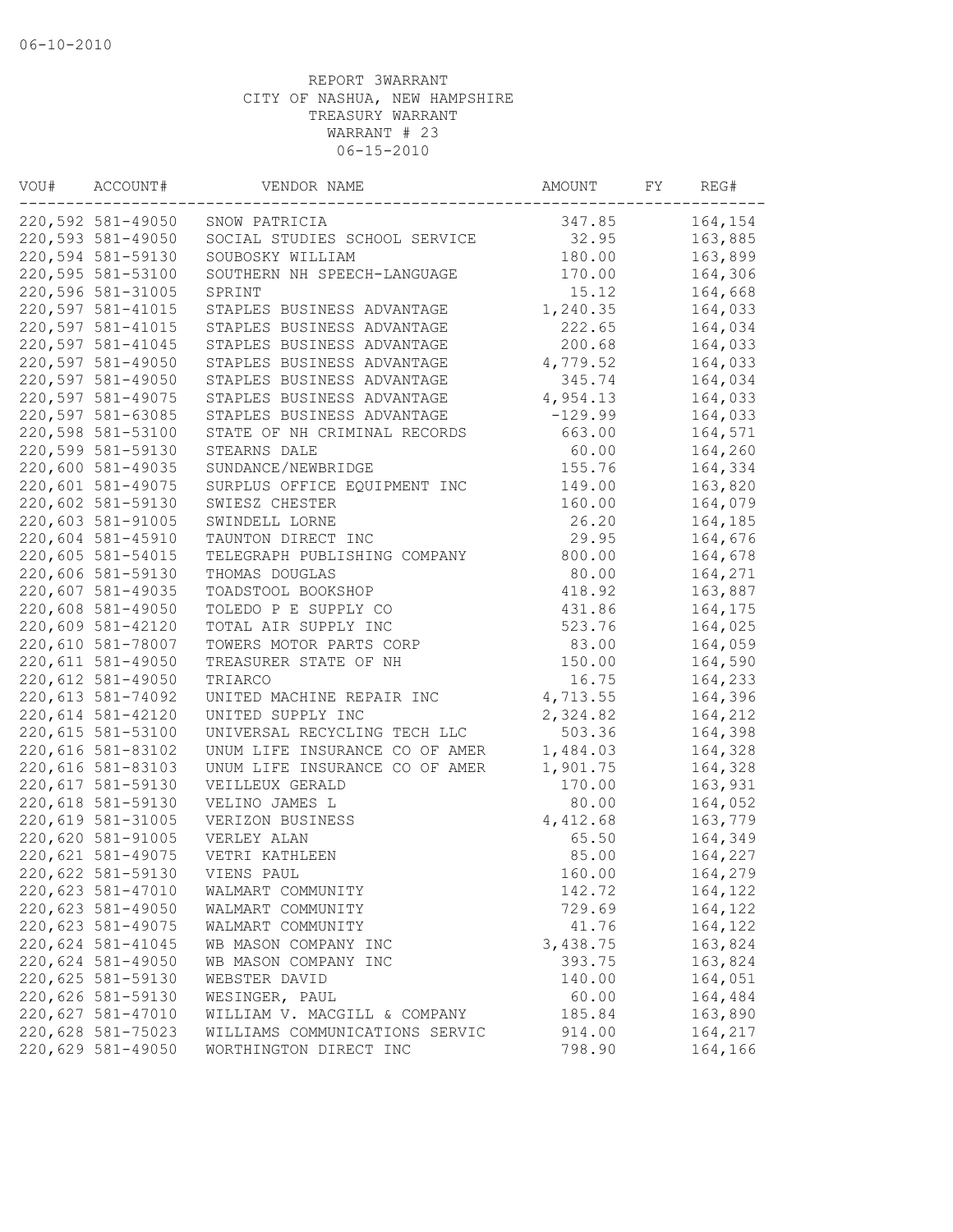| VOU#              | ACCOUNT#                               | VENDOR NAME                                       | AMOUNT                       | FY. | REG#                          |
|-------------------|----------------------------------------|---------------------------------------------------|------------------------------|-----|-------------------------------|
|                   | 220,630 581-53101<br>220,631 581-59130 | YOUTH COUNCIL (THE)<br>ZWICKER DAVE               | 4,512.50<br>60.00            |     | 164,211<br>164,261            |
|                   |                                        | TOTAL 581 SCHOOL DEPARTMENT                       |                              |     | 769, 412.16                   |
| 652<br>653<br>654 | 590-23532<br>590-23532<br>590-24576    | FIRE TECH & SAFETY OF NEW ENGL<br>GRAINGER<br>TEC | 335.00<br>344.25<br>4,186.50 |     | 164,067<br>163,874<br>164,343 |
| TOTAL             | 590                                    | PRIOR YEAR OBLIGATIONS                            |                              |     | 4,865.75                      |
| 655               | 599-64045                              | PROVANTAGE                                        | 200.25                       |     | 164,101                       |
| TOTAL             | 599                                    | "CERF" - EQUIPMENT PURCHASES                      |                              |     | 200.25                        |
|                   |                                        |                                                   |                              |     |                               |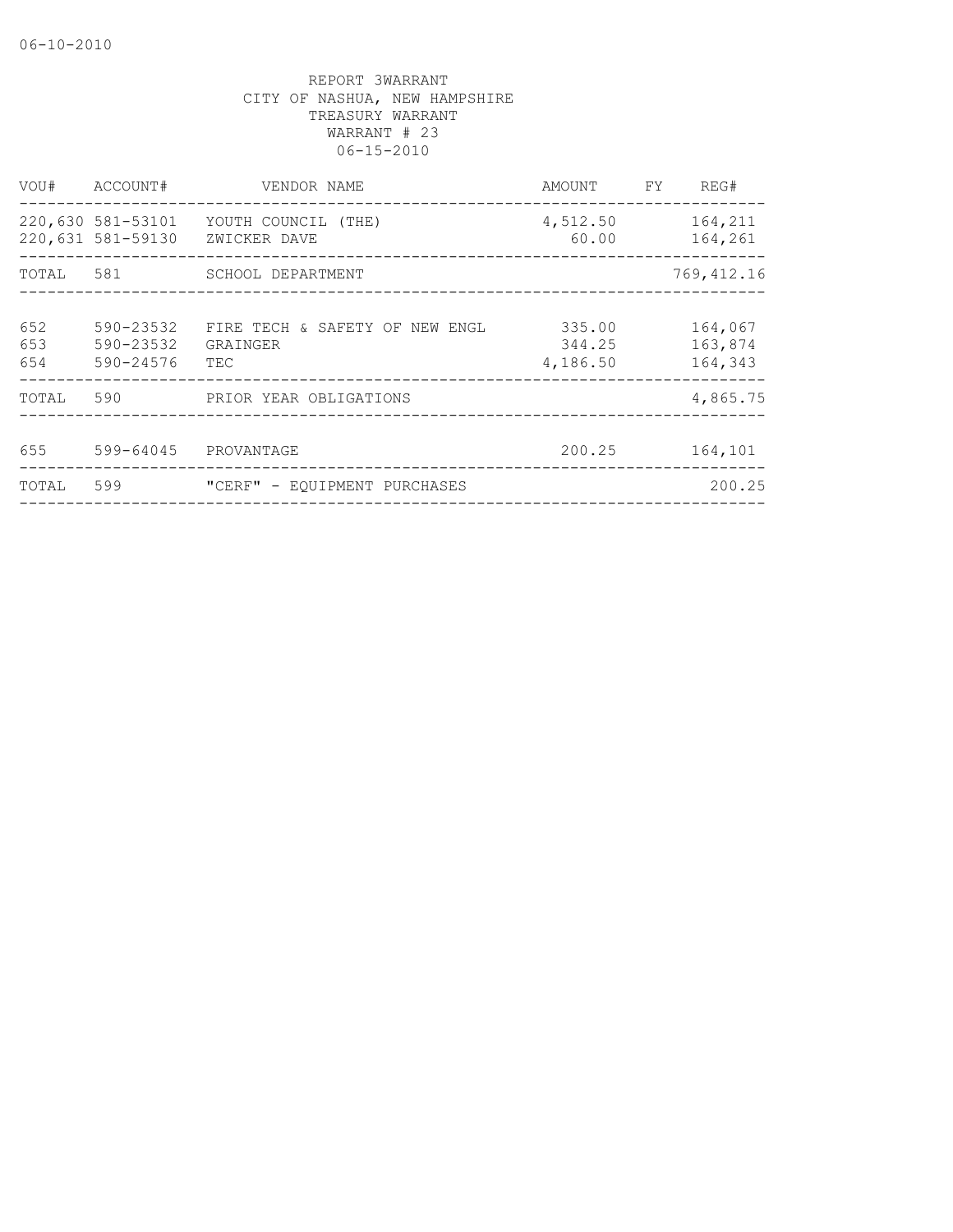| VOU#             | ACCOUNT#                 | VENDOR NAME                                                 | AMOUNT                | FY. | REG#               |
|------------------|--------------------------|-------------------------------------------------------------|-----------------------|-----|--------------------|
| 656<br>657       | $622 - 06$<br>$622 - 06$ | HEWLETT PACKARD COMPANY<br>INCEPTION TECHNOLOGIES INC       | 5,972.00<br>20,500.00 |     | 163,875<br>164,418 |
| TOTAL            | $622 - 06$               | CAP IMP - INFORMATION TECH<br>ELECTRONIC RECORDS MANAGEMENT |                       |     | 26,472.00          |
| $220,632$ 681-44 |                          | COLLIN                                                      | 1,123.00              |     | 164,191            |
| TOTAL            | 681-44                   | CAP IMP - SCHOOL<br>BLDG IMPROVEMENTS-440 AMHERST           |                       |     | 1,123.00           |
|                  |                          |                                                             |                       |     |                    |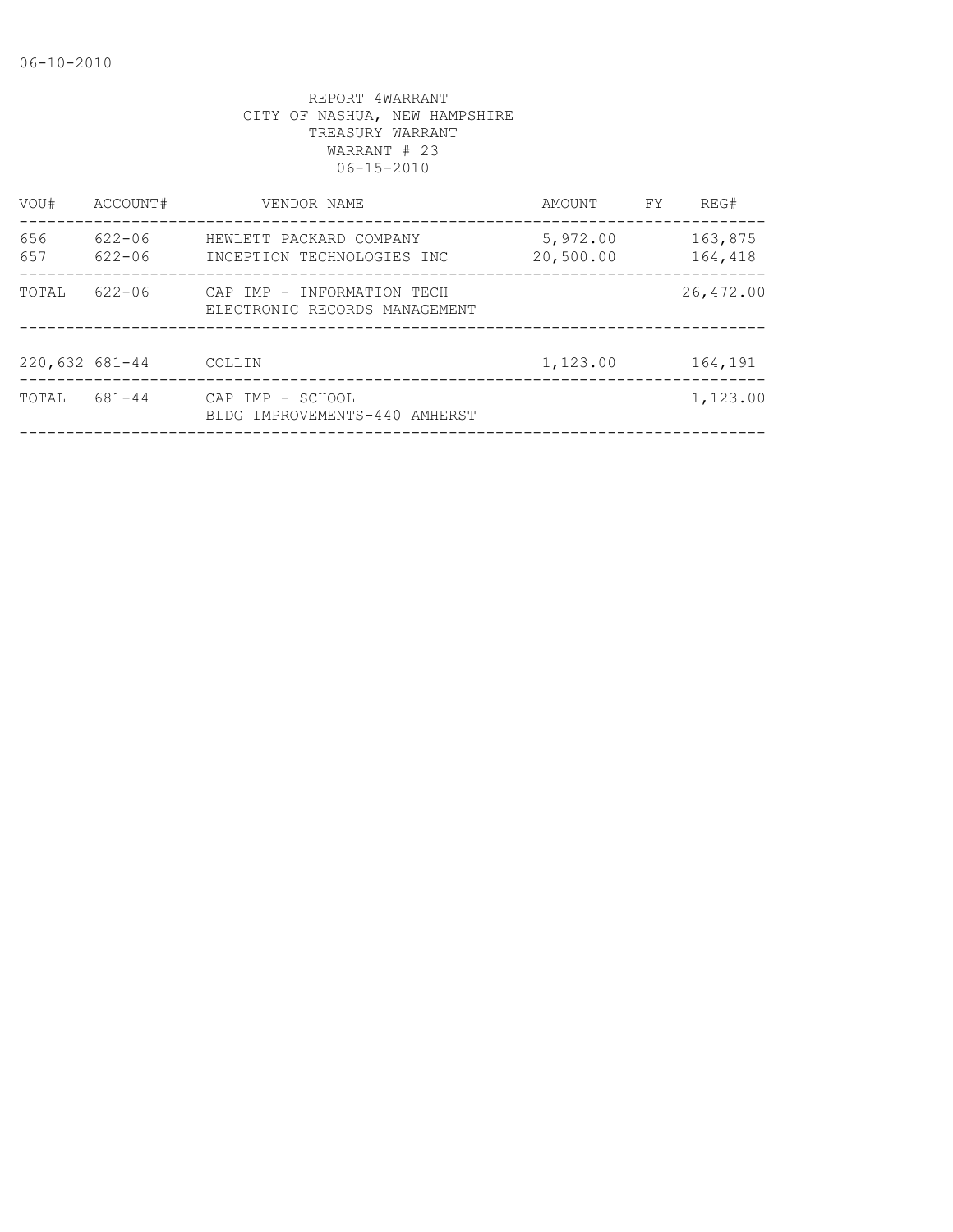| VOU#  | ACCOUNT# PROGRAM | VENDOR NAME                           |            | AMOUNT FY REG# |
|-------|------------------|---------------------------------------|------------|----------------|
| 658   | 722-41060        | 3735 STAPLES BUSINESS ADVANTAGE       | 202.05     | 164,117        |
| 659   | 722-53025        | 3735 TPP GLOBAL SERVICES LLC          | 1,264.90   | 164,451        |
| 660   | 722-53140        | 3735 BERRY DUNN MCNEIL & PARKER       | 21,568.00  | 164,224        |
| 661   | 722-53140        | 3735 CAREER CONNECTIONS               | 841.49     | 163,893        |
| 662   | 722-64045        | 3735 NETWORK HARDWARE RESALE          | 254.96     | 164,323        |
| 663   | 722-91025        | 3735 PETTY CASH                       | 2.10       | 163,773        |
| TOTAL |                  | 722 CPF-INFORMATION TECHNOLOGY        | 24, 133.50 |                |
| 664   | 753-53030        | 3713 CLD CONSULTING ENGINEERS INC     | 6,035.24   | 163,843        |
| 665   | 753-53075        | 3740 HAYNER/SWANSON INC               | 18,586.01  | 164,214        |
| TOTAL | 753              | CPF-STREET DEPT                       | 24,621.25  |                |
|       |                  |                                       |            |                |
| 666   |                  | 792-53030 3791 HAZEN & SAWYER, PC     | 16,376.86  | 164,114        |
| 667   |                  | 792-59232 3742 PARK CONSTRUCTION CORP | 151,344.40 | 163,869        |
| TOTAL |                  | 792 CPF-WASTEWATER USER FUND          | 167,721.26 |                |
|       |                  |                                       |            |                |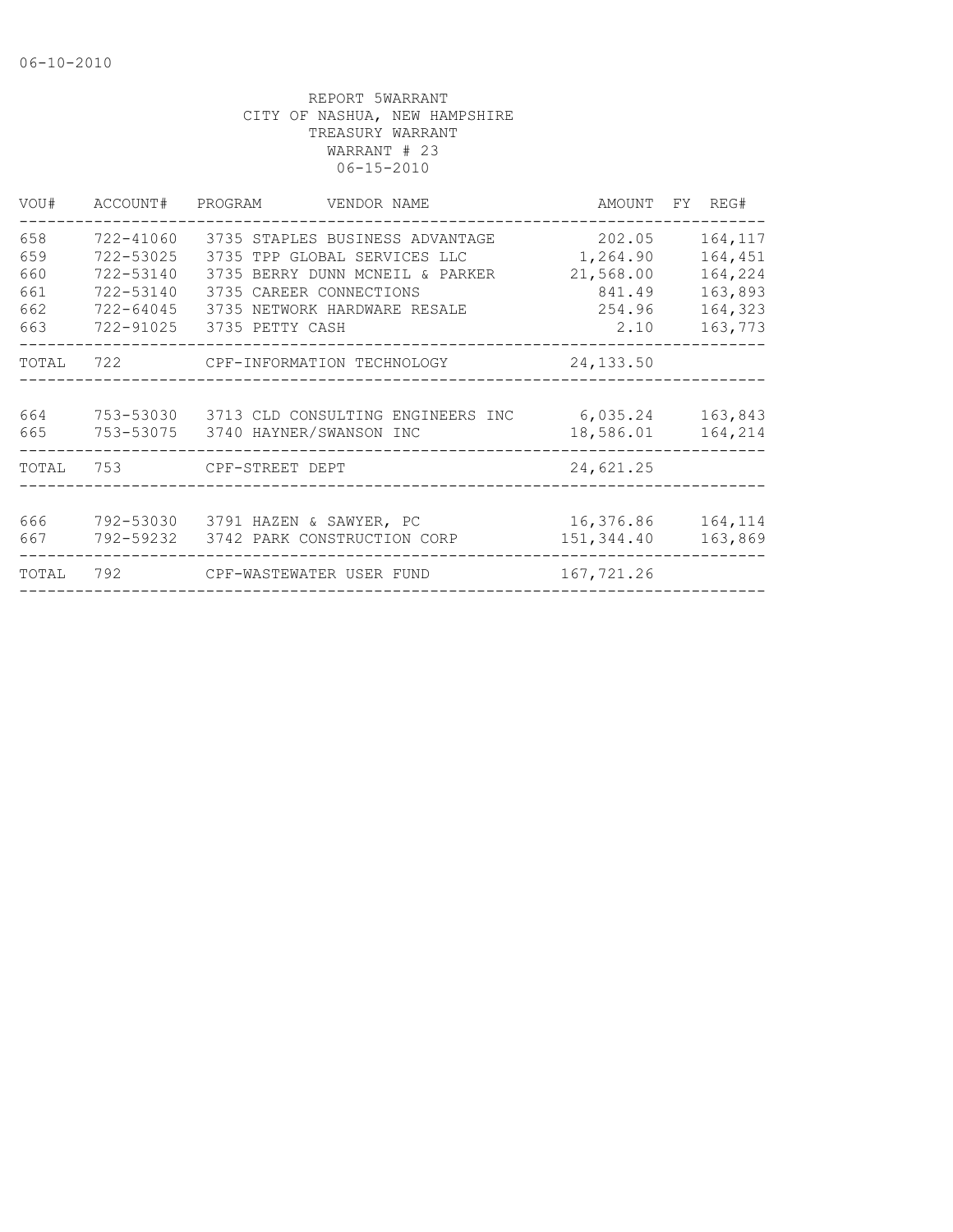| 668<br>164,628<br>801-31005<br>28.59<br>FAIRPOINT COMMUNICATIONS<br>669<br>7.88<br>164,577<br>801-31040<br>PAETEC COMMUNICATIONS INC<br>670<br>801-31050<br>99.33<br>164,583<br>NEXTEL COMMUNICATIONS<br>671<br>801-32005<br>254.54<br>PSNH<br>164,644<br>672<br>801-32005<br>779.46<br>164,649<br>PUBLIC SERVICE OF NH<br>673<br>801-33005<br>237.87<br>164,595<br>PENNICHUCK WATER<br>673<br>73.28<br>801-34015<br>164,595<br>PENNICHUCK WATER<br>674<br>46.18<br>164,578<br>801-43005<br>FEDEX<br>675<br>801-45191<br>BROX INDUSTRIES INC<br>383.92<br>163,829<br>676<br>801-45305<br>9,686.46<br>163,840<br>CHARKIT CHEMICAL CORPORATION<br>677<br>801-46030<br>163,852<br>TEXAS AMERICA SAFETY COMPANY<br>330.59<br>678<br>CCP INDUSTRIES INC<br>801-46045<br>59.17<br>163,945<br>679<br>801-46045<br>516.75<br>M & N SPORTS LLC<br>163,938<br>680<br>801-48005<br>SHATTUCK MALONE OIL CO<br>903.97<br>164,575<br>680<br>801-48005<br>SHATTUCK MALONE OIL CO<br>1,039.58<br>164,575<br>680<br>801-48005<br>SHATTUCK MALONE OIL CO<br>316.40<br>164,575<br>681<br>2,118.55<br>163,961<br>801-53030<br>CMA ENGINEERS INC<br>682<br>801-53030<br>LANDTEC NORTH AMERICA<br>545.00<br>164,107<br>683<br>801-53030<br>SANBORN HEAD & ASSOCIATES INC<br>4,638.23<br>164,631<br>684<br>801-53130<br>AMERISCI BOSTON<br>30.00<br>163,897<br>685<br>801-53130<br>COLUMBIA ANALYTICAL SERVICES I<br>807.00<br>163,972<br>686<br>801-53130<br>9,015.50<br>ENDYNE INC<br>163,975<br>687<br>801-59100<br>NORTHEAST SCALE CO INC<br>750.00<br>163,790<br>688<br>2,225.52<br>801-59100<br>ROUTHIER & SONS INC<br>163,944<br>689<br>801-59100<br>UNIVERSAL RECYCLING TECH LLC<br>13,099.47<br>164,398<br>690<br>BILL'S WORLD CLASS CLEANING IN<br>780.00<br>164,344<br>801-59105 |
|----------------------------------------------------------------------------------------------------------------------------------------------------------------------------------------------------------------------------------------------------------------------------------------------------------------------------------------------------------------------------------------------------------------------------------------------------------------------------------------------------------------------------------------------------------------------------------------------------------------------------------------------------------------------------------------------------------------------------------------------------------------------------------------------------------------------------------------------------------------------------------------------------------------------------------------------------------------------------------------------------------------------------------------------------------------------------------------------------------------------------------------------------------------------------------------------------------------------------------------------------------------------------------------------------------------------------------------------------------------------------------------------------------------------------------------------------------------------------------------------------------------------------------------------------------------------------------------------------------------------------------------------------------------------------------------------------------------------------------------------------------------------|
|                                                                                                                                                                                                                                                                                                                                                                                                                                                                                                                                                                                                                                                                                                                                                                                                                                                                                                                                                                                                                                                                                                                                                                                                                                                                                                                                                                                                                                                                                                                                                                                                                                                                                                                                                                      |
|                                                                                                                                                                                                                                                                                                                                                                                                                                                                                                                                                                                                                                                                                                                                                                                                                                                                                                                                                                                                                                                                                                                                                                                                                                                                                                                                                                                                                                                                                                                                                                                                                                                                                                                                                                      |
|                                                                                                                                                                                                                                                                                                                                                                                                                                                                                                                                                                                                                                                                                                                                                                                                                                                                                                                                                                                                                                                                                                                                                                                                                                                                                                                                                                                                                                                                                                                                                                                                                                                                                                                                                                      |
|                                                                                                                                                                                                                                                                                                                                                                                                                                                                                                                                                                                                                                                                                                                                                                                                                                                                                                                                                                                                                                                                                                                                                                                                                                                                                                                                                                                                                                                                                                                                                                                                                                                                                                                                                                      |
|                                                                                                                                                                                                                                                                                                                                                                                                                                                                                                                                                                                                                                                                                                                                                                                                                                                                                                                                                                                                                                                                                                                                                                                                                                                                                                                                                                                                                                                                                                                                                                                                                                                                                                                                                                      |
|                                                                                                                                                                                                                                                                                                                                                                                                                                                                                                                                                                                                                                                                                                                                                                                                                                                                                                                                                                                                                                                                                                                                                                                                                                                                                                                                                                                                                                                                                                                                                                                                                                                                                                                                                                      |
|                                                                                                                                                                                                                                                                                                                                                                                                                                                                                                                                                                                                                                                                                                                                                                                                                                                                                                                                                                                                                                                                                                                                                                                                                                                                                                                                                                                                                                                                                                                                                                                                                                                                                                                                                                      |
|                                                                                                                                                                                                                                                                                                                                                                                                                                                                                                                                                                                                                                                                                                                                                                                                                                                                                                                                                                                                                                                                                                                                                                                                                                                                                                                                                                                                                                                                                                                                                                                                                                                                                                                                                                      |
|                                                                                                                                                                                                                                                                                                                                                                                                                                                                                                                                                                                                                                                                                                                                                                                                                                                                                                                                                                                                                                                                                                                                                                                                                                                                                                                                                                                                                                                                                                                                                                                                                                                                                                                                                                      |
|                                                                                                                                                                                                                                                                                                                                                                                                                                                                                                                                                                                                                                                                                                                                                                                                                                                                                                                                                                                                                                                                                                                                                                                                                                                                                                                                                                                                                                                                                                                                                                                                                                                                                                                                                                      |
|                                                                                                                                                                                                                                                                                                                                                                                                                                                                                                                                                                                                                                                                                                                                                                                                                                                                                                                                                                                                                                                                                                                                                                                                                                                                                                                                                                                                                                                                                                                                                                                                                                                                                                                                                                      |
|                                                                                                                                                                                                                                                                                                                                                                                                                                                                                                                                                                                                                                                                                                                                                                                                                                                                                                                                                                                                                                                                                                                                                                                                                                                                                                                                                                                                                                                                                                                                                                                                                                                                                                                                                                      |
|                                                                                                                                                                                                                                                                                                                                                                                                                                                                                                                                                                                                                                                                                                                                                                                                                                                                                                                                                                                                                                                                                                                                                                                                                                                                                                                                                                                                                                                                                                                                                                                                                                                                                                                                                                      |
|                                                                                                                                                                                                                                                                                                                                                                                                                                                                                                                                                                                                                                                                                                                                                                                                                                                                                                                                                                                                                                                                                                                                                                                                                                                                                                                                                                                                                                                                                                                                                                                                                                                                                                                                                                      |
|                                                                                                                                                                                                                                                                                                                                                                                                                                                                                                                                                                                                                                                                                                                                                                                                                                                                                                                                                                                                                                                                                                                                                                                                                                                                                                                                                                                                                                                                                                                                                                                                                                                                                                                                                                      |
|                                                                                                                                                                                                                                                                                                                                                                                                                                                                                                                                                                                                                                                                                                                                                                                                                                                                                                                                                                                                                                                                                                                                                                                                                                                                                                                                                                                                                                                                                                                                                                                                                                                                                                                                                                      |
|                                                                                                                                                                                                                                                                                                                                                                                                                                                                                                                                                                                                                                                                                                                                                                                                                                                                                                                                                                                                                                                                                                                                                                                                                                                                                                                                                                                                                                                                                                                                                                                                                                                                                                                                                                      |
|                                                                                                                                                                                                                                                                                                                                                                                                                                                                                                                                                                                                                                                                                                                                                                                                                                                                                                                                                                                                                                                                                                                                                                                                                                                                                                                                                                                                                                                                                                                                                                                                                                                                                                                                                                      |
|                                                                                                                                                                                                                                                                                                                                                                                                                                                                                                                                                                                                                                                                                                                                                                                                                                                                                                                                                                                                                                                                                                                                                                                                                                                                                                                                                                                                                                                                                                                                                                                                                                                                                                                                                                      |
|                                                                                                                                                                                                                                                                                                                                                                                                                                                                                                                                                                                                                                                                                                                                                                                                                                                                                                                                                                                                                                                                                                                                                                                                                                                                                                                                                                                                                                                                                                                                                                                                                                                                                                                                                                      |
|                                                                                                                                                                                                                                                                                                                                                                                                                                                                                                                                                                                                                                                                                                                                                                                                                                                                                                                                                                                                                                                                                                                                                                                                                                                                                                                                                                                                                                                                                                                                                                                                                                                                                                                                                                      |
|                                                                                                                                                                                                                                                                                                                                                                                                                                                                                                                                                                                                                                                                                                                                                                                                                                                                                                                                                                                                                                                                                                                                                                                                                                                                                                                                                                                                                                                                                                                                                                                                                                                                                                                                                                      |
|                                                                                                                                                                                                                                                                                                                                                                                                                                                                                                                                                                                                                                                                                                                                                                                                                                                                                                                                                                                                                                                                                                                                                                                                                                                                                                                                                                                                                                                                                                                                                                                                                                                                                                                                                                      |
|                                                                                                                                                                                                                                                                                                                                                                                                                                                                                                                                                                                                                                                                                                                                                                                                                                                                                                                                                                                                                                                                                                                                                                                                                                                                                                                                                                                                                                                                                                                                                                                                                                                                                                                                                                      |
|                                                                                                                                                                                                                                                                                                                                                                                                                                                                                                                                                                                                                                                                                                                                                                                                                                                                                                                                                                                                                                                                                                                                                                                                                                                                                                                                                                                                                                                                                                                                                                                                                                                                                                                                                                      |
|                                                                                                                                                                                                                                                                                                                                                                                                                                                                                                                                                                                                                                                                                                                                                                                                                                                                                                                                                                                                                                                                                                                                                                                                                                                                                                                                                                                                                                                                                                                                                                                                                                                                                                                                                                      |
| 691<br>190.44<br>164,583<br>801-59178<br>NEXTEL COMMUNICATIONS                                                                                                                                                                                                                                                                                                                                                                                                                                                                                                                                                                                                                                                                                                                                                                                                                                                                                                                                                                                                                                                                                                                                                                                                                                                                                                                                                                                                                                                                                                                                                                                                                                                                                                       |
| 692<br>801-59238<br>37.24<br>163,831<br>ANACOMP INC                                                                                                                                                                                                                                                                                                                                                                                                                                                                                                                                                                                                                                                                                                                                                                                                                                                                                                                                                                                                                                                                                                                                                                                                                                                                                                                                                                                                                                                                                                                                                                                                                                                                                                                  |
| 693<br>801-59239<br>STAPLES BUSINESS ADVANTAGE<br>188.57<br>164,117                                                                                                                                                                                                                                                                                                                                                                                                                                                                                                                                                                                                                                                                                                                                                                                                                                                                                                                                                                                                                                                                                                                                                                                                                                                                                                                                                                                                                                                                                                                                                                                                                                                                                                  |
| 694<br>801-59245<br>D & R TOWING INC<br>300.00<br>164,351                                                                                                                                                                                                                                                                                                                                                                                                                                                                                                                                                                                                                                                                                                                                                                                                                                                                                                                                                                                                                                                                                                                                                                                                                                                                                                                                                                                                                                                                                                                                                                                                                                                                                                            |
| 695<br>801-64040<br>250.50<br>ESRI<br>164,598                                                                                                                                                                                                                                                                                                                                                                                                                                                                                                                                                                                                                                                                                                                                                                                                                                                                                                                                                                                                                                                                                                                                                                                                                                                                                                                                                                                                                                                                                                                                                                                                                                                                                                                        |
| 696<br>7.00<br>801-64050<br>COMCAST<br>164,606                                                                                                                                                                                                                                                                                                                                                                                                                                                                                                                                                                                                                                                                                                                                                                                                                                                                                                                                                                                                                                                                                                                                                                                                                                                                                                                                                                                                                                                                                                                                                                                                                                                                                                                       |
| 697<br>801-64192<br>PETTY CASH<br>35.00<br>163,773                                                                                                                                                                                                                                                                                                                                                                                                                                                                                                                                                                                                                                                                                                                                                                                                                                                                                                                                                                                                                                                                                                                                                                                                                                                                                                                                                                                                                                                                                                                                                                                                                                                                                                                   |
| 698<br>357.00<br>801-69028<br>TOTER INC<br>163,855                                                                                                                                                                                                                                                                                                                                                                                                                                                                                                                                                                                                                                                                                                                                                                                                                                                                                                                                                                                                                                                                                                                                                                                                                                                                                                                                                                                                                                                                                                                                                                                                                                                                                                                   |
| 699<br>801-75023<br>BELLETETES INC<br>27.52<br>163,930                                                                                                                                                                                                                                                                                                                                                                                                                                                                                                                                                                                                                                                                                                                                                                                                                                                                                                                                                                                                                                                                                                                                                                                                                                                                                                                                                                                                                                                                                                                                                                                                                                                                                                               |
| 700<br>87.09<br>801-75023<br>HOME DEPOT CREDIT SERVICES<br>164,588                                                                                                                                                                                                                                                                                                                                                                                                                                                                                                                                                                                                                                                                                                                                                                                                                                                                                                                                                                                                                                                                                                                                                                                                                                                                                                                                                                                                                                                                                                                                                                                                                                                                                                   |
| 701<br>801-75023<br>LOWE'S<br>11.66<br>164,612                                                                                                                                                                                                                                                                                                                                                                                                                                                                                                                                                                                                                                                                                                                                                                                                                                                                                                                                                                                                                                                                                                                                                                                                                                                                                                                                                                                                                                                                                                                                                                                                                                                                                                                       |
| 702<br>801-75023<br>UNLIMITED DOOR SERVICE/STEVEN<br>150.00<br>164,386                                                                                                                                                                                                                                                                                                                                                                                                                                                                                                                                                                                                                                                                                                                                                                                                                                                                                                                                                                                                                                                                                                                                                                                                                                                                                                                                                                                                                                                                                                                                                                                                                                                                                               |
| 21.99<br>163,930<br>703<br>801-75085<br>BELLETETES INC                                                                                                                                                                                                                                                                                                                                                                                                                                                                                                                                                                                                                                                                                                                                                                                                                                                                                                                                                                                                                                                                                                                                                                                                                                                                                                                                                                                                                                                                                                                                                                                                                                                                                                               |
| 704<br>358.19<br>801-75085<br>LOWE'S<br>164,612                                                                                                                                                                                                                                                                                                                                                                                                                                                                                                                                                                                                                                                                                                                                                                                                                                                                                                                                                                                                                                                                                                                                                                                                                                                                                                                                                                                                                                                                                                                                                                                                                                                                                                                      |
| 705<br>801-77020<br>3,542.82<br>164,237<br>CN WOOD CO INC                                                                                                                                                                                                                                                                                                                                                                                                                                                                                                                                                                                                                                                                                                                                                                                                                                                                                                                                                                                                                                                                                                                                                                                                                                                                                                                                                                                                                                                                                                                                                                                                                                                                                                            |
| 1,955.00<br>706<br>801-77020<br>164,112<br>EASTERN NE HYDRAULICS INC                                                                                                                                                                                                                                                                                                                                                                                                                                                                                                                                                                                                                                                                                                                                                                                                                                                                                                                                                                                                                                                                                                                                                                                                                                                                                                                                                                                                                                                                                                                                                                                                                                                                                                 |
| 707<br>1,595.18<br>164,359<br>801-77020<br>LIBERTY INTN'L TRUCKS OF NH LL                                                                                                                                                                                                                                                                                                                                                                                                                                                                                                                                                                                                                                                                                                                                                                                                                                                                                                                                                                                                                                                                                                                                                                                                                                                                                                                                                                                                                                                                                                                                                                                                                                                                                            |
| 708<br>161.28<br>164,093<br>801-77020<br>POWERPLAN                                                                                                                                                                                                                                                                                                                                                                                                                                                                                                                                                                                                                                                                                                                                                                                                                                                                                                                                                                                                                                                                                                                                                                                                                                                                                                                                                                                                                                                                                                                                                                                                                                                                                                                   |
| 709<br>801-77020<br>SOUTHWORTH-MILTON INC<br>870.89<br>163,805                                                                                                                                                                                                                                                                                                                                                                                                                                                                                                                                                                                                                                                                                                                                                                                                                                                                                                                                                                                                                                                                                                                                                                                                                                                                                                                                                                                                                                                                                                                                                                                                                                                                                                       |
| 710<br>801-78065<br>2,218.35<br>164,362<br>MAYNARD & LESIEUR INCORPORATED                                                                                                                                                                                                                                                                                                                                                                                                                                                                                                                                                                                                                                                                                                                                                                                                                                                                                                                                                                                                                                                                                                                                                                                                                                                                                                                                                                                                                                                                                                                                                                                                                                                                                            |
| 711<br>801-78100<br>DONOVAN EQUIPMENT CO INC<br>366.00<br>163,826                                                                                                                                                                                                                                                                                                                                                                                                                                                                                                                                                                                                                                                                                                                                                                                                                                                                                                                                                                                                                                                                                                                                                                                                                                                                                                                                                                                                                                                                                                                                                                                                                                                                                                    |
| 163,826<br>711<br>801-78100<br>DONOVAN EQUIPMENT CO INC<br>$-309.73$                                                                                                                                                                                                                                                                                                                                                                                                                                                                                                                                                                                                                                                                                                                                                                                                                                                                                                                                                                                                                                                                                                                                                                                                                                                                                                                                                                                                                                                                                                                                                                                                                                                                                                 |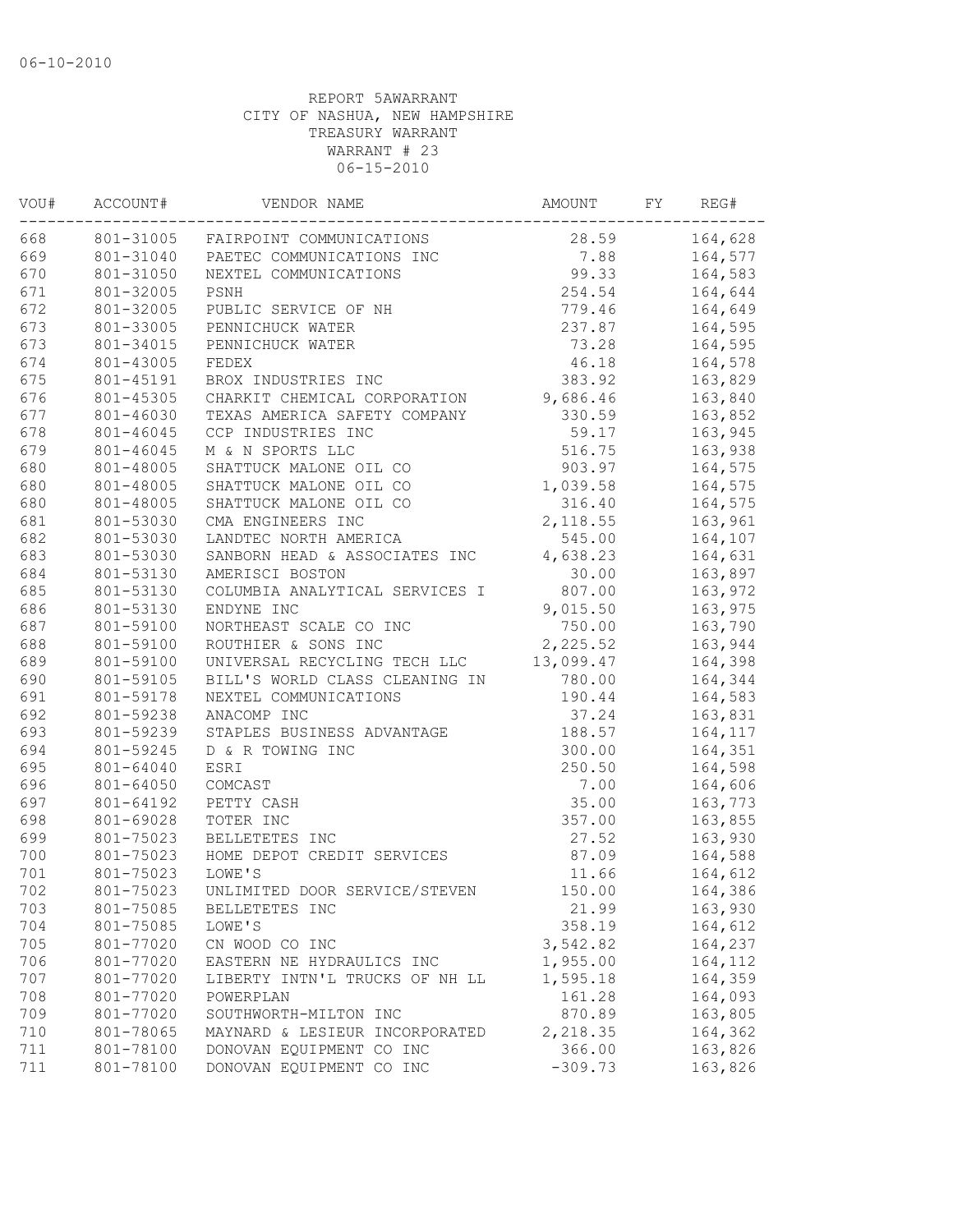| VOU#  | ACCOUNT#<br>VENDOR NAME |                                | AMOUNT    | FY | REG#      |  |
|-------|-------------------------|--------------------------------|-----------|----|-----------|--|
| 712   | 801-78100               | FREIGHTLINER OF NH INC         | 1, 145.24 |    | 164,073   |  |
| 713   | 801-78100               | NAPA AUTO PARTS                | 13.29     |    | 164,055   |  |
| 713   | 801-78100               | NAPA AUTO PARTS                | 333.28    |    | 164,055   |  |
| 714   | 801-78100               | NEW G.H. BERLIN OIL COMPANY    | 319.53    |    | 163,970   |  |
| 715   | 801-78100               | SANEL AUTO PARTS CO            | 291.25    |    | 163,940   |  |
| 715   | 801-78100               | SANEL AUTO PARTS CO            | 88.51     |    | 163,940   |  |
| 715   | 801-78100               | SANEL AUTO PARTS CO            | 121.19    |    | 163,940   |  |
| 716   | 801-78100               | TST EQUIPMENT INC              | 271.00    |    | 163,900   |  |
| 717   | 801-98035               | PETTY CASH                     | 13.73     |    | 163,773   |  |
| TOTAL | 801                     | SOLID WASTE DISPOSAL           |           |    | 63,792.25 |  |
|       |                         |                                |           |    |           |  |
| 718   | $802 - 215 - 00$        | ARTZ LAWRENCE                  | 210.04    |    | 164,438   |  |
| 719   | $802 - 215 - 00$        | BATZOYANIS VICKY               | 324.29    |    | 164,437   |  |
| 720   | $802 - 215 - 00$        | PAMNANI MARESH                 | 124.46    |    | 164,439   |  |
| 721   | $802 - 215 - 00$        | WEILGOSZINSKI FRANCIS          | 134.71    |    | 164,435   |  |
| 722   | 802-31005               | BAYRING COMMUNICATIONS         | 60.42     |    | 164,623   |  |
| 723   | 802-31005               | CELLULAR SOLUTIONS INC         | 105.00    |    | 163,996   |  |
| 724   | 802-31005               | FAIRPOINT COMMUNICATIONS       | 94.68     |    | 164,628   |  |
| 725   | 802-31005               | NEXTEL COMMUNICATIONS          | 139.47    |    | 164,583   |  |
| 725   | 802-31005               | NEXTEL COMMUNICATIONS          | 79.89     |    | 164,583   |  |
| 726   | 802-31040               | PAETEC COMMUNICATIONS INC      | 7.34      |    | 164,577   |  |
| 727   | 802-32005               | PSNH                           | 1,326.48  |    | 164,644   |  |
| 728   | 802-33005               | PENNICHUCK WATER               | 926.14    |    | 164,595   |  |
| 729   | 802-41015               | MOORE MEDICAL LLC              | 300.30    |    | 164,066   |  |
| 730   | 802-41015               | STAPLES BUSINESS ADVANTAGE     | 201.71    |    | 164,117   |  |
| 731   | 802-45101               | BASF CORPORATION               | 20,788.40 |    | 164,436   |  |
| 732   | 802-45103               | JCI JONES CHEMICALS INC        | 2,646.96  |    | 164,394   |  |
| 733   | 802-45106               | KEMIRA WATER SOLUTIONS INC     | 7,598.76  |    | 163,968   |  |
| 734   | 802-45175               | ARCSOURCE INC                  | 98.40     |    | 163,941   |  |
| 735   | 802-46045               | LEHIGH OUTFITTERS              | 50.00     |    | 163,916   |  |
| 736   | 802-46045               | UNIFIRST CORPORATION           | 159.27    |    | 164,074   |  |
| 736   | 802-46045               | UNIFIRST CORPORATION           | 705.77    |    | 164,074   |  |
| 737   | $802 - 467$             | HILLSBOROUGH COUNTY TREASURER  | 109.76    |    | 164,371   |  |
| 738   | 802-48005               | SHATTUCK MALONE OIL CO         | 3,352.44  |    | 164,575   |  |
| 738   | 802-48005               | SHATTUCK MALONE OIL CO         | 3,352.44  |    | 164,575   |  |
| 739   | 802-49070               | WILKEM SCIENTIFIC LTD          | 850.00    |    | 163,794   |  |
| 740   | 802-49075               | FEDEX                          | 74.22     |    | 164,578   |  |
| 741   | 802-53030               | CHEMSERVE ENVIRONMENTAL ANALYS | 175.42    |    | 164,031   |  |
| 742   | 802-53030               | EASTERN ANALYTICAL INC         | 65.00     |    | 163,936   |  |
| 743   | 802-53030               | HACH COMPANY                   | 1,725.00  |    | 164,062   |  |
| 744   | 802-59100               | ANSWERING SERVICES OF NH LLC   | 77.00     |    | 163,985   |  |
| 745   | 802-59100               | CRITTER CONTROL OF NASHUA      | 495.00    |    | 164,198   |  |
| 746   | 802-59100               | FIRST STUDENT INC              | 118.29    |    | 164,182   |  |
| 747   | 802-59100               | HVAC UNLIMITED LLC             | 2,995.00  |    | 164,440   |  |
| 748   | 802-59105               | GREENLEAF WILLIAM              | 340.00    |    | 163,999   |  |
| 749   | 802-59230               | BROX INDUSTRIES INC            | 5,598.72  |    | 163,829   |  |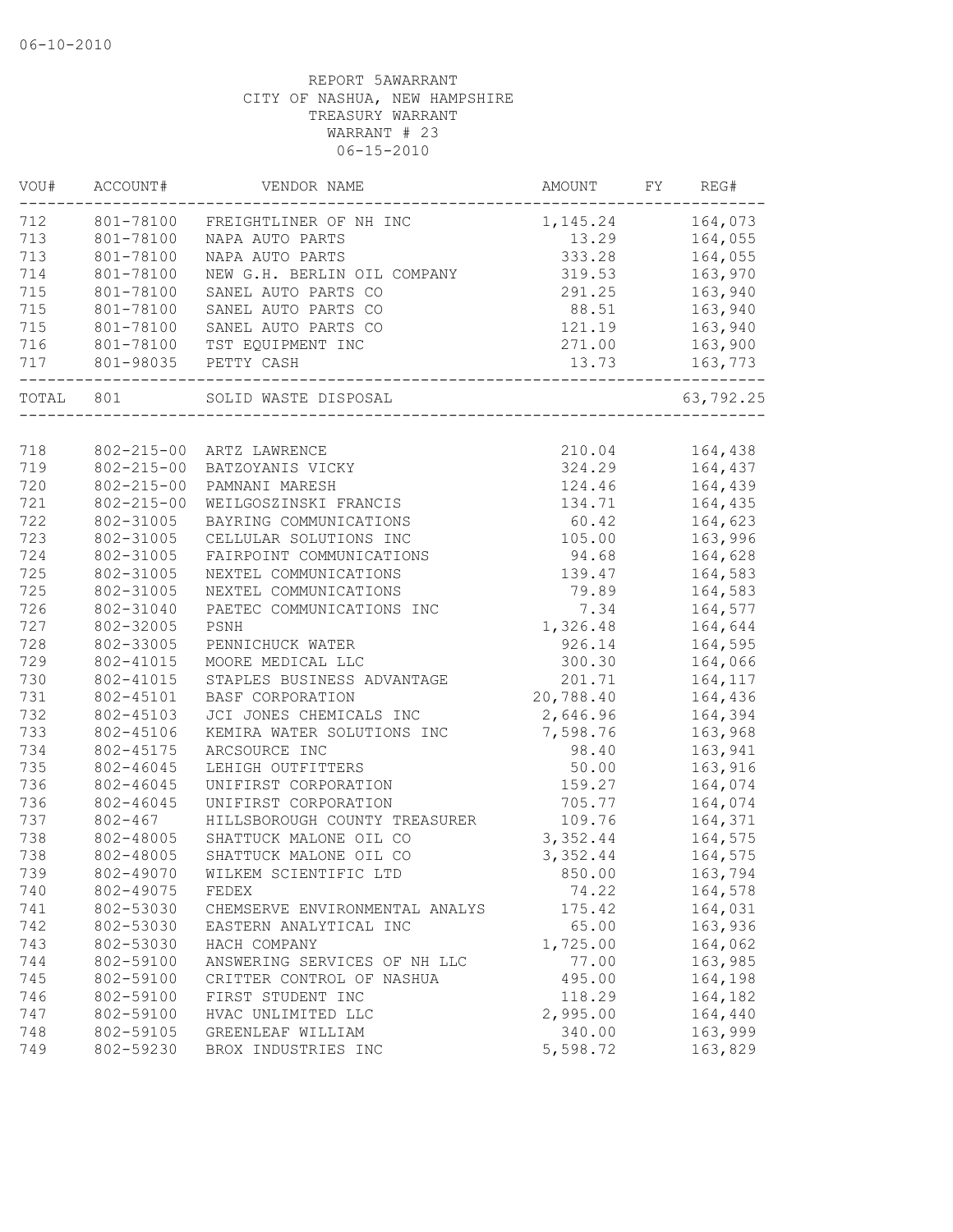| VOU#  | ACCOUNT#  | VENDOR NAME                    | AMOUNT    | FY.  | REG#               |
|-------|-----------|--------------------------------|-----------|------|--------------------|
| 750   | 802-59230 | CORRIVEAU ROUTHIER INC         | 51.00     |      | 164,350            |
| 751   | 802-59230 | PETTY CASH                     |           | 5.00 |                    |
| 752   | 802-59238 | ANACOMP INC                    | 48.21     |      | 163,831            |
| 753   | 802-59238 | OFFICE EQUIPMENT FINANCE SERVI | 79.65     |      | 164,627            |
| 754   | 802-59239 | STAPLES BUSINESS ADVANTAGE     | 189.24    |      | 164,117            |
| 755   | 802-59275 | PENNICHUCK                     | 8,069.33  |      | 164,629            |
| 756   | 802-59320 | CN WOOD CO INC                 | 531.58    |      | 164,237            |
| 757   | 802-59320 | DUNN BATTERY LLC               | 260.85    |      | 164,020            |
| 758   | 802-59320 | HOWARD P FAIRFIELD, LLC        | 325.96    |      | 164,264            |
| 759   | 802-59320 | MAYNARD & LESIEUR INCORPORATED | 692.80    |      | 164,362            |
| 760   | 802-59320 | SANEL AUTO PARTS CO            | 56.31     |      | 163,940            |
| 761   | 802-64040 | ESRI                           | 249.90    |      | 164,598            |
| 761   | 802-64040 | ESRI                           | 124.95    |      | 164,598            |
| 762   | 802-64192 | BELLETETES INC                 | 11.68     |      | 163,930            |
| 763   | 802-64192 | GRAINGER                       | 99.72     |      | 163,874            |
| 764   | 802-64192 | HOME DEPOT CREDIT SERVICES     | 121.01    |      | 164,588            |
| 765   | 802-64192 | LAB SAFETY SUPPY INC           | 318.47    |      | 164,116            |
| 766   | 802-77045 | UNITED SUPPLY COMPANY INC      | 58.05     |      | 164,373            |
| 767   | 802-77050 | CUES INC                       | 331.92    |      | 164,049            |
| 768   | 802-77050 | HOME DEPOT CREDIT SERVICES     | 182.84    |      |                    |
| 769   | 802-77050 | SANEL AUTO PARTS CO            | 140.98    |      | 164,588<br>163,940 |
| 770   | 802-77065 | CLEAR EDGE                     | 4,382.00  |      |                    |
| 771   | 802-77066 | MCMASTER-CARR SUPPLY CO        | 132.17    |      | 164,095<br>163,925 |
| 772   | 802-77067 | BELLETETES INC                 | 26.07     |      | 163,930            |
| 773   | 802-77067 | GRAINGER                       | 13.34     |      | 163,874            |
| 774   | 802-77067 | M & M ELECTRICAL SUPPLY CO INC | 150.62    |      | 164,348            |
| 775   | 802-77067 | PINE MOTOR PARTS               | 48.42     |      | 164,364            |
| 776   | 802-77068 | UNITED SUPPLY COMPANY INC      | 32.88     |      | 164,373            |
| 777   | 802-77069 | BEARINGS SPECIALTY CO INC      | 53.12     |      | 164,081            |
| 778   | 802-77069 | BELLETETES INC                 | 11.68     |      | 163,930            |
| 779   | 802-77069 | HOME DEPOT CREDIT SERVICES     | $-160.30$ |      | 164,588            |
| 779   | 802-77069 | HOME DEPOT CREDIT SERVICES     | 223.08    |      | 164,589            |
| 780   | 802-77069 | MCMASTER-CARR SUPPLY CO        | 423.72    |      | 163,925            |
| 781   | 802-77069 | PINE MOTOR PARTS               | 99.95     |      | 164,364            |
| 782   | 802-77069 | UNITED SUPPLY COMPANY INC      | 52.48     |      | 164,373            |
| 783   | 802-77072 | HIGHLAND POWER                 | 1,854.90  |      | 164,097            |
| 784   | 802-91010 | PETTY CASH                     | 30.00     |      | 163,773            |
| 785   | 802-94005 | KNOLLMEYER STEPHEN             | 100.00    |      | 164,630            |
| 786   | 802-94005 | NHWPCA                         | 60.00     |      |                    |
| 787   | 802-95005 | KNOLLMEYER STEPHEN             | 100.00    |      | 164,609<br>164,630 |
| 788   | 802-95010 |                                | 2,280.00  |      | 164,637            |
|       |           | TELVENT                        | 50.00     |      |                    |
| 789   | 802-95075 | TODIS CURT                     |           |      | 164,441            |
| 790   | 802-95075 | TREASURER STATE OF NH          | 50.00     |      | 164,587            |
| TOTAL | 802       | SEWERAGE DISPOSAL SYSTEM       |           |      | 77, 374.36         |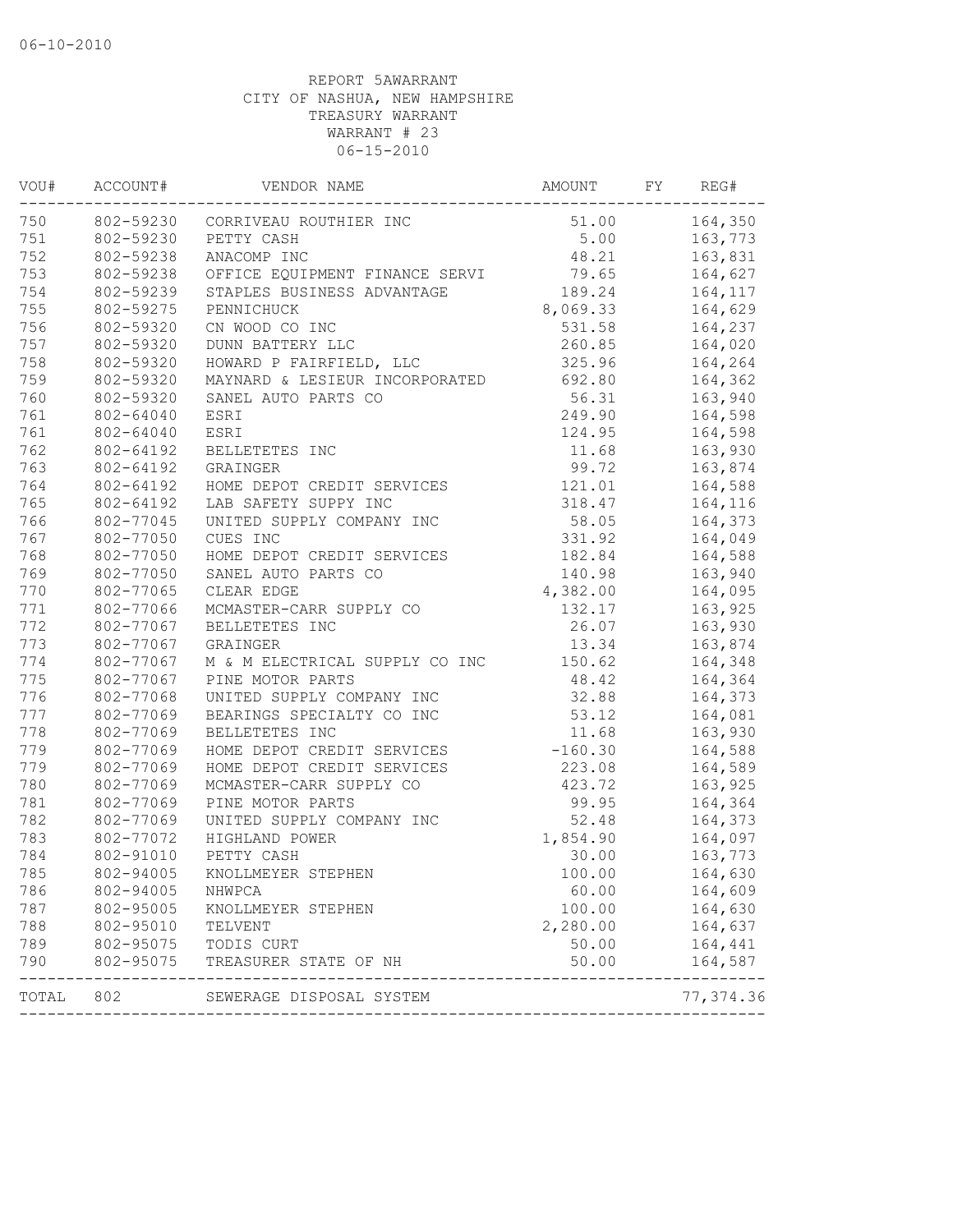| VOU#                                          | ACCOUNT#                                                                                    | VENDOR NAME                                                                                                                                                                                                                                 | AMOUNT                              | FΥ | REG#                                                                      |  |
|-----------------------------------------------|---------------------------------------------------------------------------------------------|---------------------------------------------------------------------------------------------------------------------------------------------------------------------------------------------------------------------------------------------|-------------------------------------|----|---------------------------------------------------------------------------|--|
| 791<br>792                                    | 915-94010<br>915-94010                                                                      | DUFFINA CYNTHIA<br>OSBORNE NOELLE                                                                                                                                                                                                           | 328.50<br>1,473.75                  |    | 164,573<br>164,110                                                        |  |
| TOTAL                                         | 915                                                                                         | HUMAN RESOURCE TRUST FUND                                                                                                                                                                                                                   |                                     |    |                                                                           |  |
| 793                                           | 941-05079                                                                                   | M & N SPORTS LLC                                                                                                                                                                                                                            | 595.00                              |    |                                                                           |  |
| TOTAL                                         | 941                                                                                         | HEALTH & COMM SVCS TRUST FUND                                                                                                                                                                                                               |                                     |    |                                                                           |  |
| 794<br>795                                    | $951 - 05055$<br>$951 - 05055$                                                              | 1,500.00<br>DORSEY MAUREEN<br>1,500.00<br>DORSEY-BUNNELL MARY                                                                                                                                                                               |                                     |    | 164,432<br>164,430                                                        |  |
| TOTAL                                         | 951                                                                                         | PWD & ENG TRUST FUND                                                                                                                                                                                                                        |                                     |    | 3,000.00                                                                  |  |
| 796<br>797<br>798<br>799<br>800<br>801<br>802 | $952 - 46005$<br>952-59020<br>952-75021<br>952-75021<br>952-75021<br>952-75021<br>952-75021 | M & N SPORTS LLC<br>165.00<br>SIGN DESIGN<br>130.00<br>BROX INDUSTRIES INC<br>141.66<br>F W WEBB COMPANY<br>169.14<br>HOME DEPOT CREDIT SERVICES<br>243.18<br>JOHN DEERE LANDSCAPES/LESCO<br>92.86<br>NASHUA WALLPAPER & PAINT CO<br>142.45 |                                     |    | 163,938<br>163,879<br>163,829<br>163,859<br>164,589<br>164,179<br>163,951 |  |
| TOTAL                                         | 952                                                                                         | PARK & RECREATION TRUST FUND                                                                                                                                                                                                                |                                     |    | 1,084.29                                                                  |  |
| 803<br>804<br>TOTAL                           | 961-05069<br>$961 - 05069$<br>961                                                           | BEDARD JERRY<br>GATE CITY MONUMENT INC<br>EDGEWOOD CEMETERY TRUST FUND                                                                                                                                                                      | 675.00<br>314.00                    |    | 164,404<br>164,593<br>989.00                                              |  |
| 805<br>TOTAL                                  | 963-45185<br>963                                                                            | HARDY DORIC INC<br>WOODLAWN CEMETERY TRUST FUND                                                                                                                                                                                             | 585.00                              |    | 163,948<br>585.00                                                         |  |
| 806                                           | $974 - 20$                                                                                  | NEIGHBORHOOD HOUSING SRVS OF                                                                                                                                                                                                                | 5,046.92                            |    | 164,091                                                                   |  |
| TOTAL                                         | 974                                                                                         | URBAN PROGRAM TRUST FUND                                                                                                                                                                                                                    |                                     |    | 5,046.92                                                                  |  |
| 807<br>808<br>809<br>810                      | 975-01660<br>975-31040<br>975-33005<br>975-34015                                            | EATON & BERUBE INSURANCE AGENC<br>BAYRING COMMUNICATIONS<br>PENNICHUCK WATER<br>NATIONAL GRID                                                                                                                                               | 2,911.08<br>25.00<br>18.18<br>73.68 |    | 164,657<br>164,623<br>164,595<br>164,615                                  |  |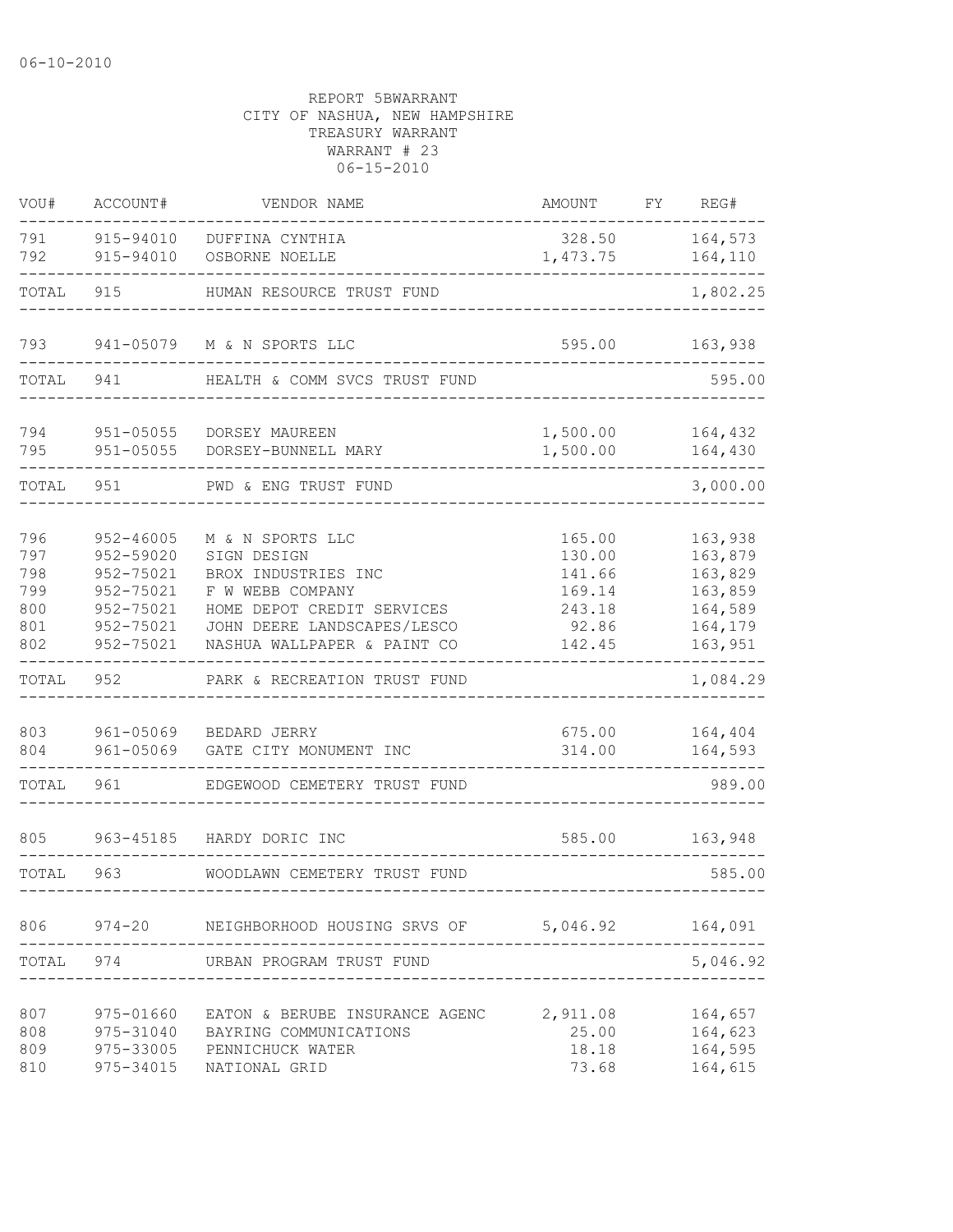|                                 | VOU# ACCOUNT#                                                         | VENDOR NAME                                                                                                                           | AMOUNT FY                                | REG#                                                |
|---------------------------------|-----------------------------------------------------------------------|---------------------------------------------------------------------------------------------------------------------------------------|------------------------------------------|-----------------------------------------------------|
| 811<br>812<br>813<br>814<br>815 | 975-45050<br>$975 - 45050$<br>975-45085<br>975-51005<br>975-59100     | BAKER & TAYLOR<br>INGRAM LIBRARY SERVICES<br>MICROMARKETING LLC<br>BARRADALE O'CONNELL NEWKIRK & 94.00<br>NASHUA SYMPHONY ASSOCIATION | 1,095.74<br>829.00<br>405.49<br>2,174.00 | 163,853<br>164,102<br>163,927<br>163,937<br>164,656 |
| 816<br>817<br>818               | 975-75023<br>975-91015<br>975-91015                                   | DESCHENES SUSAN<br>ANDREWS JULIE<br>HOSKING JENNIFER                                                                                  | 80.00<br>113.85<br>113.85                | 164,089<br>164,129<br>164,370                       |
|                                 |                                                                       | TOTAL 975 LIBRARY TRUST FUND                                                                                                          |                                          | 7,933.87                                            |
| 220,63                          | 981-49050<br>220,63 981-49050<br>220,63 981-49050<br>220,63 981-64192 | GOPHER<br>STAPLES BUSINESS ADVANTAGE<br>STEVE WEISS MUSIC INC<br>NATIONAL MUSIC INC                                                   | 82.88<br>277.22<br>478.40<br>1,108.00    | 164,143<br>164,034<br>164,463<br>164,397            |
|                                 |                                                                       | TOTAL 981 SCHOOL TRUST FUND                                                                                                           |                                          | 1,946.50                                            |
|                                 |                                                                       | 819 982-05053 NAKAJIMA MIKU                                                                                                           |                                          |                                                     |
|                                 |                                                                       | TOTAL 982 SCHOLARSHIP TRUST FUND                                                                                                      |                                          | 15.00                                               |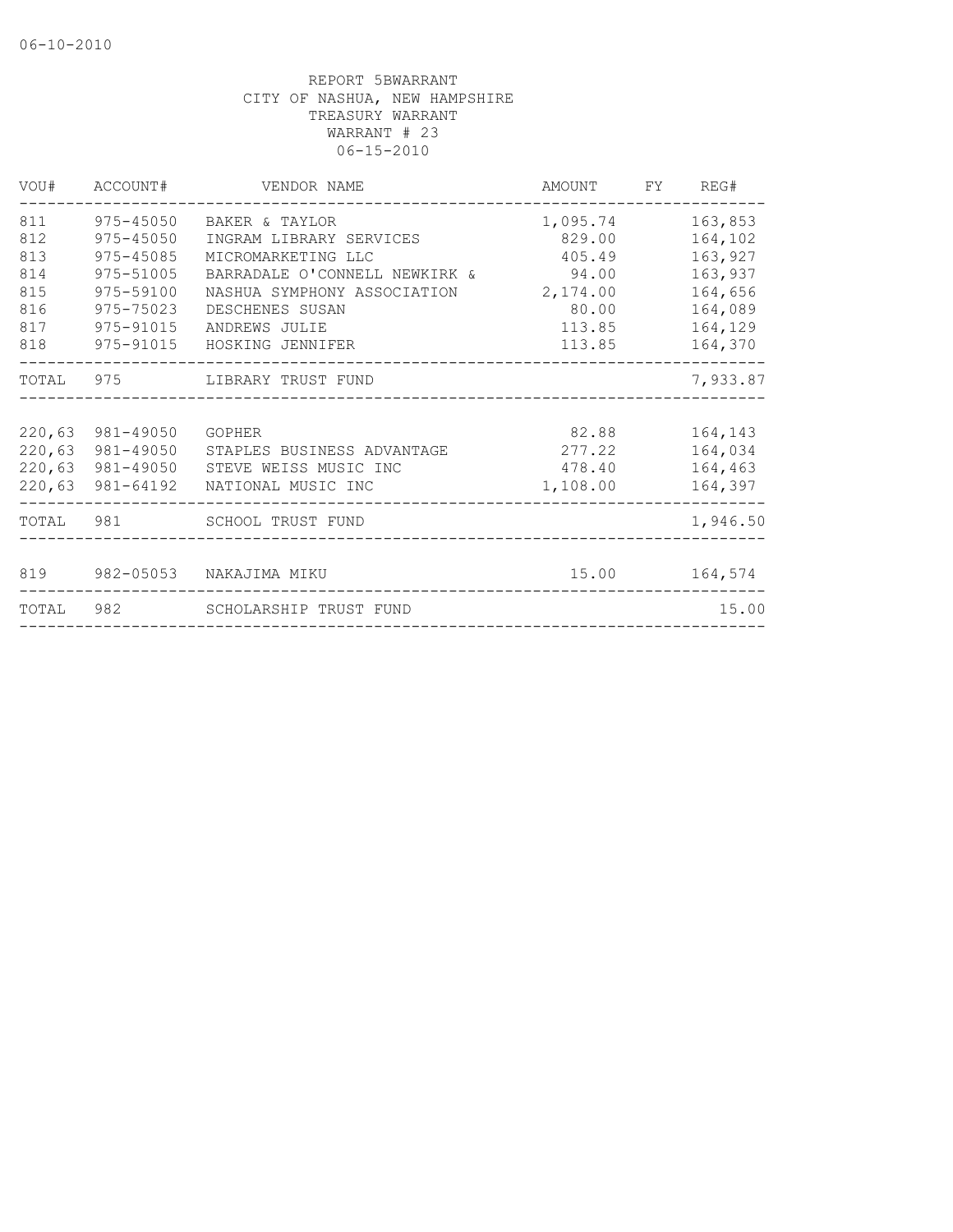|           | ACCOUNT# PAYROLL WEEK ENDING |  |  | AMOUNT |
|-----------|------------------------------|--|--|--------|
|           |                              |  |  |        |
| TOTAL 952 |                              |  |  |        |
|           |                              |  |  |        |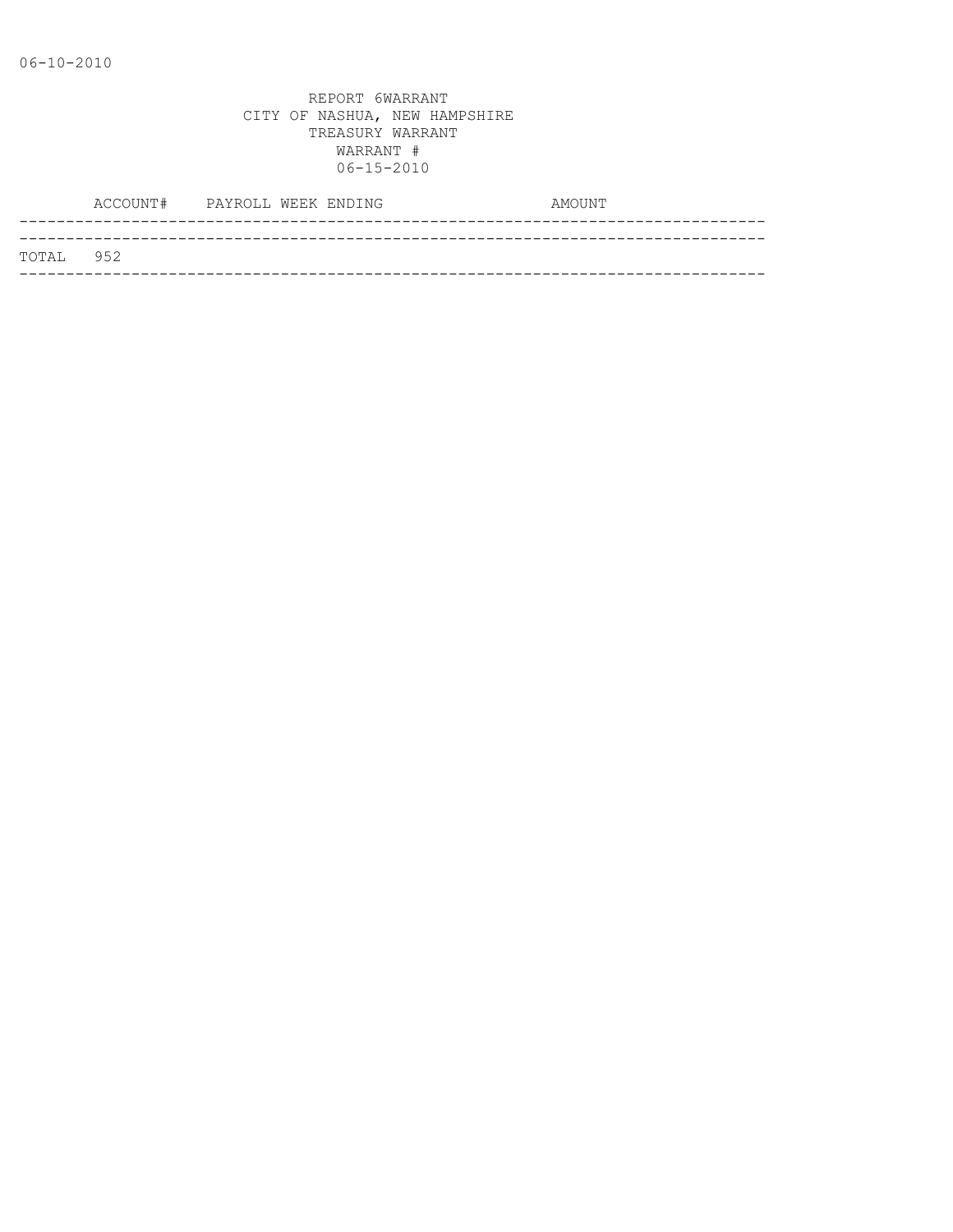|           |                                                                                                                                                                                    | REPORT 7WARRANT<br>CITY OF NASHUA, NEW HAMPSHIRE<br>TREASURY WARRANT<br>WARRANT # 23<br>$06 - 15 - 2010$                                                                                                                                                                                                                                                                                                                  |                                                                                                                                                                                                                                                |             |
|-----------|------------------------------------------------------------------------------------------------------------------------------------------------------------------------------------|---------------------------------------------------------------------------------------------------------------------------------------------------------------------------------------------------------------------------------------------------------------------------------------------------------------------------------------------------------------------------------------------------------------------------|------------------------------------------------------------------------------------------------------------------------------------------------------------------------------------------------------------------------------------------------|-------------|
|           |                                                                                                                                                                                    | ACCOUNT# PAYROLL WEEK ENDING                                                                                                                                                                                                                                                                                                                                                                                              | AMOUNT                                                                                                                                                                                                                                         |             |
|           |                                                                                                                                                                                    | 305-11125  05-JUN-2010<br>305-11125 29-MAY-2010<br>305-11239  05-JUN-2010<br>305-11239 29-MAY-2010                                                                                                                                                                                                                                                                                                                        | 929.81<br>929.81<br>1,044.25<br>1,044.26                                                                                                                                                                                                       |             |
| TOTAL 305 |                                                                                                                                                                                    | SRF - CIVIC & COMM ACTIVITIES                                                                                                                                                                                                                                                                                                                                                                                             |                                                                                                                                                                                                                                                | 3,948.13    |
|           | 308-11441<br>308-11441<br>308-11446<br>308-11446<br>308-11540<br>308-11578<br>308-11578<br>308-11589<br>308-11589<br>308-11608<br>308-11608<br>308-83051<br>308-83051<br>308-83052 | 308-11130  05-JUN-2010<br>308-11130 29-MAY-2010<br>308-11418  05-JUN-2010<br>308-11418 29-MAY-2010<br>05-JUN-2010<br>29-MAY-2010<br>05-JUN-2010<br>29-MAY-2010<br>05-JUN-2010<br>308-11540 29-MAY-2010<br>05-JUN-2010<br>29-MAY-2010<br>05-JUN-2010<br>29-MAY-2010<br>05-JUN-2010<br>29-MAY-2010<br>05-JUN-2010<br>29-MAY-2010<br>05-JUN-2010<br>308-83052 29-MAY-2010<br>308-83102  05-JUN-2010<br>308-83102 29-MAY-2010 | 833.85<br>833.86<br>477.91<br>477.92<br>1,404.69<br>1,404.70<br>670.47<br>670.46<br>1,047.51<br>1,047.51<br>964.36<br>964.36<br>913.72<br>1,005.10<br>952.10<br>952.10<br>2,703.37<br>2,460.29<br>3,387.23<br>3,025.73<br>3,464.12<br>3,464.12 |             |
| TOTAL     | 308                                                                                                                                                                                | SRF - INSURANCE                                                                                                                                                                                                                                                                                                                                                                                                           |                                                                                                                                                                                                                                                | 33, 125. 48 |
|           | 3097-11162<br>3097-11162<br>3097-11408<br>3097-11408<br>3097-12112<br>3097-12112<br>3097-12830<br>3097-12830<br>3097-19138<br>3097-19139<br>3097-19140                             | 05-JUN-2010<br>29-MAY-2010<br>$05 - JUN - 2010$<br>29-MAY-2010<br>$05 - JUN - 2010$<br>29-MAY-2010<br>$05 - JUN - 2010$<br>29-MAY-2010<br>29-MAY-2010<br>29-MAY-2010<br>05-JUN-2010                                                                                                                                                                                                                                       | 627.00<br>627.00<br>570.85<br>654.95<br>466.39<br>481.28<br>331.17<br>20.08<br>3,011.20<br>12,807.65<br>8,972.96                                                                                                                               |             |

3097-19540 29-MAY-2010 21,827.35

 3097-19140 29-MAY-2010 8,972.96 3097-19540 05-JUN-2010 22,146.16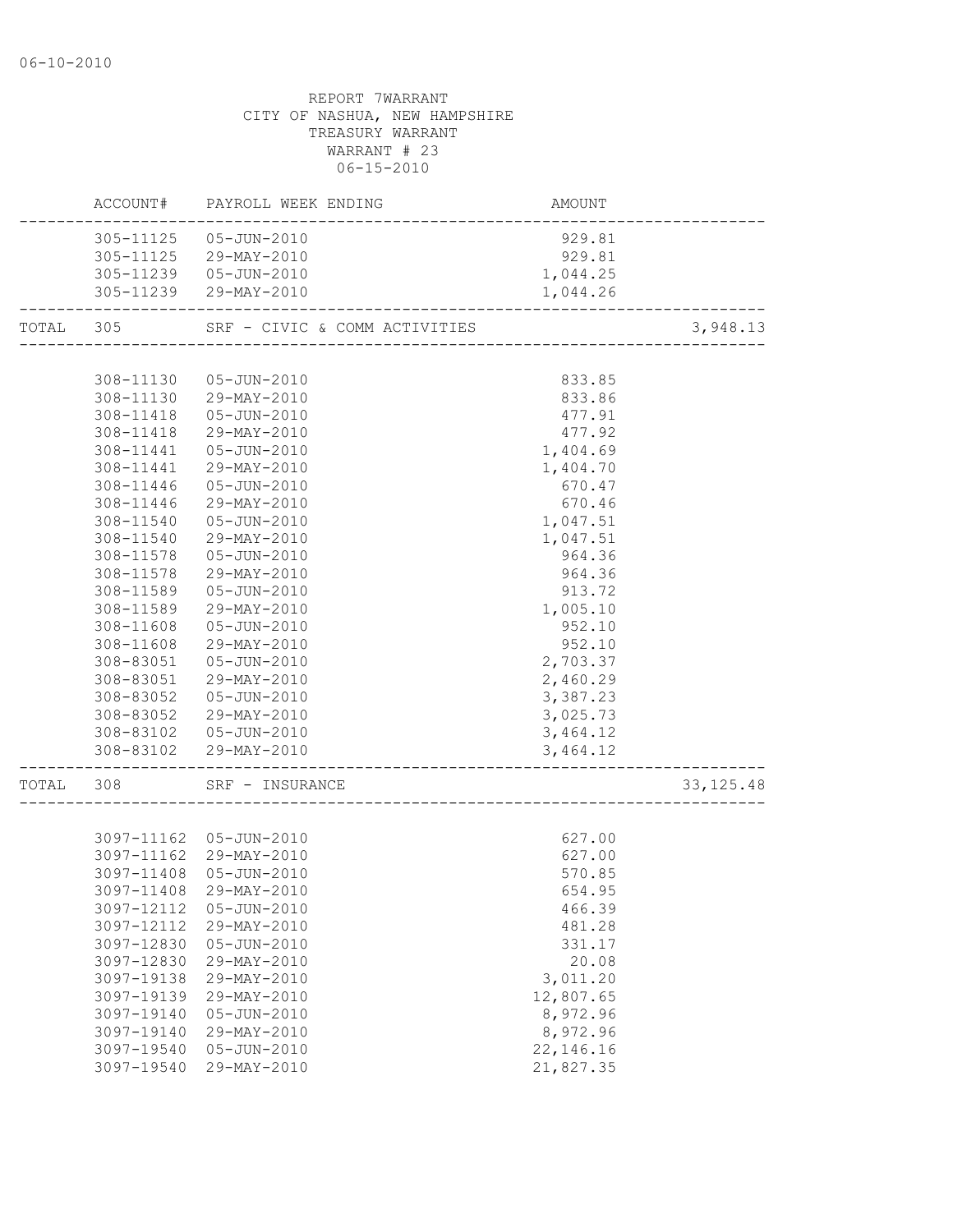|       |                        | ACCOUNT# PAYROLL WEEK ENDING                                             | AMOUNT               |           |
|-------|------------------------|--------------------------------------------------------------------------|----------------------|-----------|
|       |                        | 3097-19544 05-JUN-2010<br>3097-19544 29-MAY-2010                         | 595.91<br>638.00     |           |
|       |                        | 3097-19545 05-JUN-2010<br>3097-19545 29-MAY-2010<br>____________________ | 1,473.45<br>2,254.61 |           |
|       | TOTAL 309              | SRF - FOOD SERVICES                                                      |                      | 86,478.97 |
|       |                        | 3098-13004 05-JUN-2010                                                   | 432.22               |           |
|       |                        | 3098-13004 29-MAY-2010                                                   | 1,240.54             |           |
|       |                        | TOTAL 309 FRESH FRUIT & VEGETABLE GRANT                                  |                      | 1,672.76  |
|       |                        | 3100-12201 05-JUN-2010                                                   | 186.00               |           |
|       |                        | 3100-12201 29-MAY-2010                                                   | 124.00               |           |
|       |                        | TOTAL 310 TITLE I MT PLEASNT FOLLOWCHILD                                 |                      | 310.00    |
|       |                        | 3117-12006 05-JUN-2010                                                   | 550.00               |           |
|       |                        | 3117-12006 29-MAY-2010                                                   | 2,375.00             |           |
|       |                        | TOTAL 311 DRIVER'S EDUCATION                                             |                      | 2,925.00  |
|       |                        |                                                                          |                      |           |
|       |                        | 312-11165  05-JUN-2010                                                   | 739.69               |           |
|       |                        | 312-11165 29-MAY-2010                                                    | 739.70               |           |
|       |                        | 312-11167  05-JUN-2010                                                   | 282.70               |           |
|       | 312-11167              | 29-MAY-2010                                                              | 282.70               |           |
|       | 312-11191              | 05-JUN-2010                                                              | 807.83               |           |
|       | 312-11191<br>312-11445 | 29-MAY-2010<br>05-JUN-2010                                               | 807.83<br>84.21      |           |
|       | 312-11445              | 29-MAY-2010                                                              | 105.27               |           |
|       | 312-11547              | 05-JUN-2010                                                              | 2,170.10             |           |
|       | 312-11547              | 29-MAY-2010                                                              | 2,170.11             |           |
|       | 312-12116              | 05-JUN-2010                                                              | 614.87               |           |
|       | 312-12116              | 29-MAY-2010                                                              | 614.87               |           |
|       | 312-13004              | 05-JUN-2010                                                              | 980.25               |           |
|       |                        | 312-13004 29-MAY-2010                                                    | 447.48               |           |
| TOTAL | 312                    | SRF - FINANCIAL SERVICES                                                 |                      | 10,847.61 |
|       | 3122-12006             | 05-JUN-2010                                                              | 925.00               |           |
|       | 3122-12006             | 29-MAY-2010                                                              | 12,050.00            |           |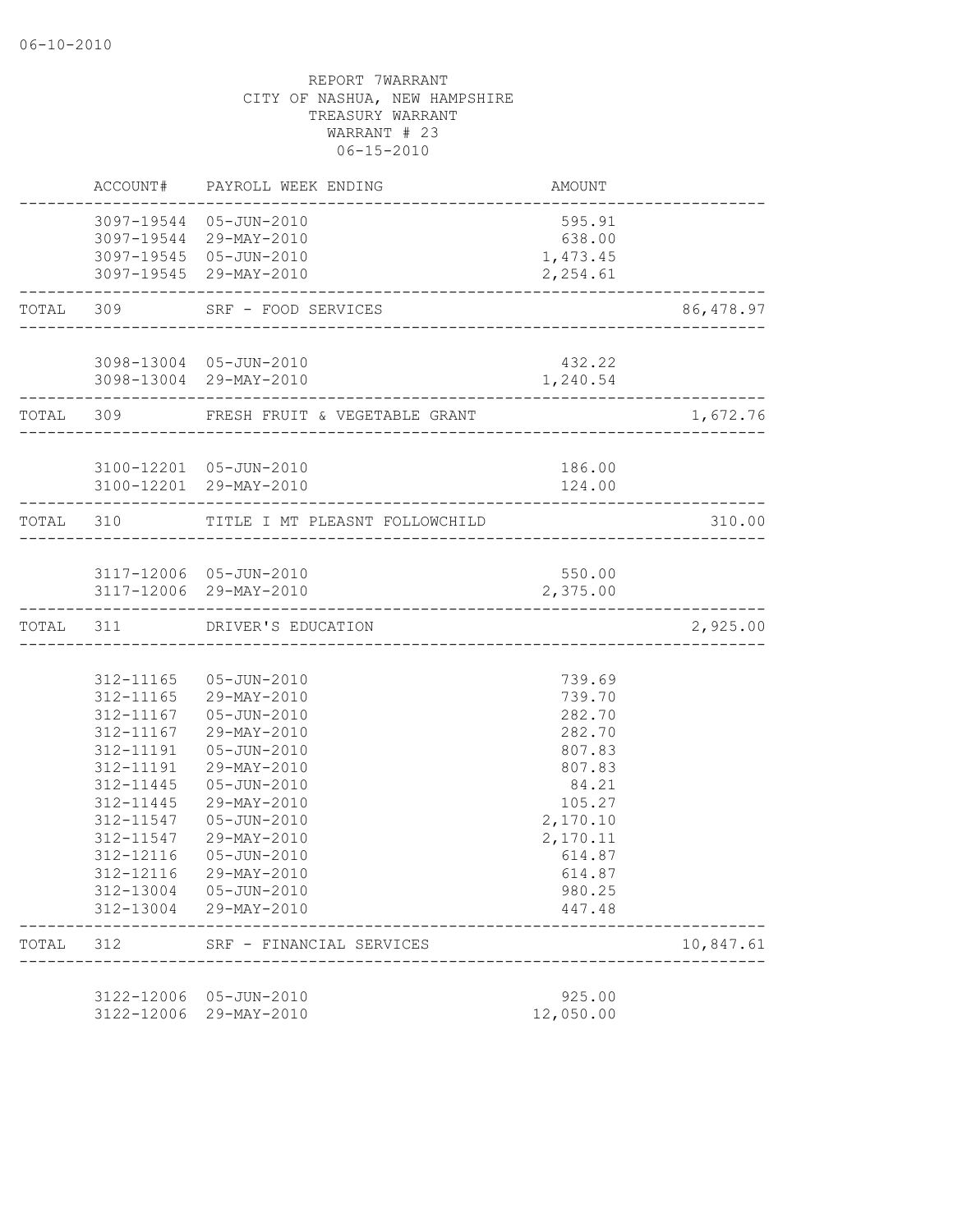|       |                                                               | ACCOUNT# PAYROLL WEEK ENDING<br>------------------------                                                                                                                                                                                                                            | AMOUNT                                                                                                                                    |           |
|-------|---------------------------------------------------------------|-------------------------------------------------------------------------------------------------------------------------------------------------------------------------------------------------------------------------------------------------------------------------------------|-------------------------------------------------------------------------------------------------------------------------------------------|-----------|
|       |                                                               | TOTAL 312 ADULT ED/CONTINUING ED                                                                                                                                                                                                                                                    |                                                                                                                                           |           |
|       |                                                               | 3130-13133  05-JUN-2010<br>3130-13133 29-MAY-2010                                                                                                                                                                                                                                   | 450.00<br>4,837.50                                                                                                                        |           |
|       |                                                               | ---------------------------<br>------------------------------<br>TOTAL 313 FIFTH BLOCK OJDDP                                                                                                                                                                                        |                                                                                                                                           | 5,287.50  |
|       |                                                               | 3230-12006 29-MAY-2010                                                                                                                                                                                                                                                              | 825.00                                                                                                                                    |           |
|       | ---------------------                                         | TOTAL 323 ADULT BASIC ED HS ALTERNATIVE                                                                                                                                                                                                                                             |                                                                                                                                           | 825.00    |
|       | ________________________                                      | 3245-11860 29-MAY-2010                                                                                                                                                                                                                                                              | 1,373.08                                                                                                                                  |           |
|       |                                                               | TOTAL 324 YOUTH SAFE HAVEN-PAL                                                                                                                                                                                                                                                      |                                                                                                                                           | 1,373.08  |
|       |                                                               | 3260-11726 29-MAY-2010                                                                                                                                                                                                                                                              | 1,915.12                                                                                                                                  |           |
|       |                                                               | TOTAL 326 NH ALTERNATE ASSESS COACH                                                                                                                                                                                                                                                 |                                                                                                                                           | 1,915.12  |
|       | 331-13038<br>331-13044<br>331-15002<br>331-18036<br>331-18036 | 331-11250  05-JUN-2010<br>331-11250 29-MAY-2010<br>331-11561  05-JUN-2010<br>331-11561 29-MAY-2010<br>331-12115  05-JUN-2010<br>331-12115 29-MAY-2010<br>331-13038  05-JUN-2010<br>29-MAY-2010<br>331-13044 05-JUN-2010<br>29-MAY-2010<br>05-JUN-2010<br>05-JUN-2010<br>29-MAY-2010 | 699.95<br>699.94<br>1,145.27<br>1,145.27<br>570.25<br>570.25<br>414.69<br>276.46<br>1,417.51<br>794.34<br>229.05<br>12,492.08<br>3,429.39 |           |
|       |                                                               | TOTAL 331 SRF - POLICE DEPARTMENT                                                                                                                                                                                                                                                   |                                                                                                                                           | 23,884.45 |
|       |                                                               | 332-13004 05-JUN-2010<br>332-13004 29-MAY-2010                                                                                                                                                                                                                                      | 108.32<br>108.32                                                                                                                          |           |
| TOTAL | 332                                                           | SRF - FIRE DEPARTMENT                                                                                                                                                                                                                                                               |                                                                                                                                           | 216.64    |
|       |                                                               |                                                                                                                                                                                                                                                                                     |                                                                                                                                           |           |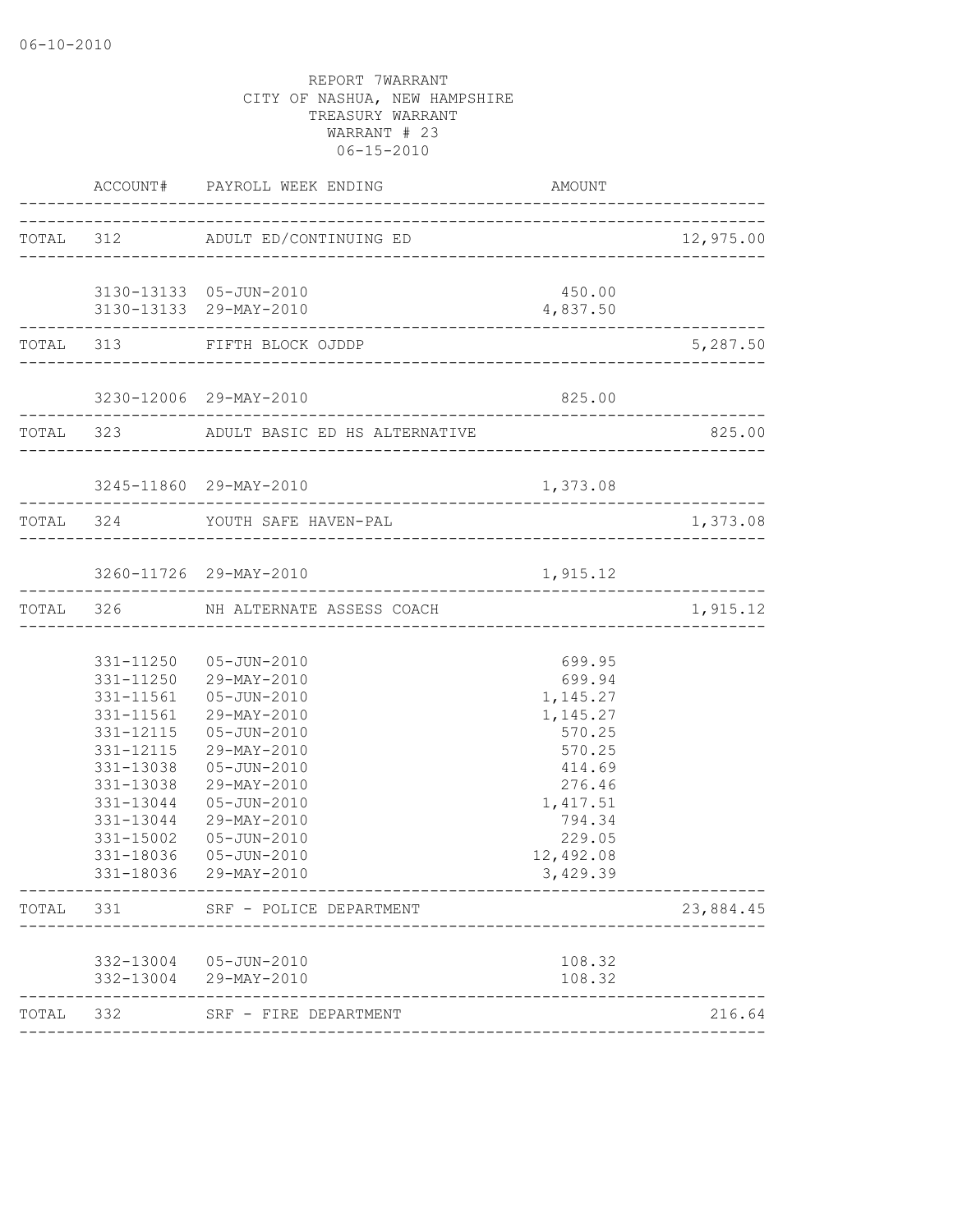|           | ACCOUNT#   | PAYROLL WEEK ENDING            | AMOUNT   |            |
|-----------|------------|--------------------------------|----------|------------|
|           | 341-01210  | 05-JUN-2010                    | 435.31   |            |
|           | 341-01210  | 29-MAY-2010                    | 870.62   |            |
|           | 341-11024  | 05-JUN-2010                    | 380.86   |            |
|           | 341-11024  | 29-MAY-2010                    | 380.86   |            |
|           | 341-11235  | 05-JUN-2010                    | 1,167.80 |            |
|           | 341-11235  | 29-MAY-2010                    | 1,167.80 |            |
|           | 341-11484  | $05 - JUN - 2010$              | 840.00   |            |
|           | 341-11484  | 29-MAY-2010                    | 1,360.00 |            |
|           | 341-11563  | 05-JUN-2010                    | 966.25   |            |
|           | 341-11563  | 29-MAY-2010                    | 966.24   |            |
|           | 341-12037  | 05-JUN-2010                    | 107.27   |            |
|           | 341-12037  | 29-MAY-2010                    | 107.27   |            |
|           | 341-12101  | 05-JUN-2010                    | 171.67   |            |
|           |            | 341-12101 29-MAY-2010          | 171.67   |            |
| TOTAL     | 341        | SRF - COMMUNITY SERVICES       |          | 9,093.62   |
|           |            |                                |          |            |
|           | 342-11499  | 05-JUN-2010                    | 1,064.00 |            |
|           | 342-11499  | 29-MAY-2010                    | 1,064.00 |            |
|           | 342-11584  | 05-JUN-2010                    | 1,569.73 |            |
|           | 342-11584  | 29-MAY-2010                    | 1,569.74 |            |
|           | 342-12000  | 05-JUN-2010                    | 654.03   |            |
|           | 342-12000  | 29-MAY-2010                    | 654.03   |            |
| TOTAL     | 342        | SRF - COMMUNITY HEALTH         |          | 6, 575.53  |
|           |            |                                |          |            |
|           | 3440-12006 | 05-JUN-2010                    | 3,398.27 |            |
|           |            | 3440-12006 29-MAY-2010         | 5,136.49 |            |
|           |            | 3440-12078 05-JUN-2010         | 109.00   |            |
|           | 3440-12078 | 29-MAY-2010                    | 2,810.00 |            |
| TOTAL 344 |            | AFTER SCHOOL PROGRAM           |          | 11, 453.76 |
|           |            |                                |          |            |
|           |            | 3450-11162 05-JUN-2010         | 657.75   |            |
|           |            | 3450-11162 29-MAY-2010         | 657.75   |            |
|           |            | 3450-11860 29-MAY-2010         | 8,066.87 |            |
| TOTAL     | 345        | 21 ST CENTURY ELEM. AFTER SCHL |          | 9,382.37   |
|           |            |                                |          |            |
|           | 3460-11860 | 29-MAY-2010                    | 3,195.87 |            |
|           | 3460-12006 | 05-JUN-2010                    | 684.30   |            |
|           | 3460-12006 | 29-MAY-2010                    | 3,495.55 |            |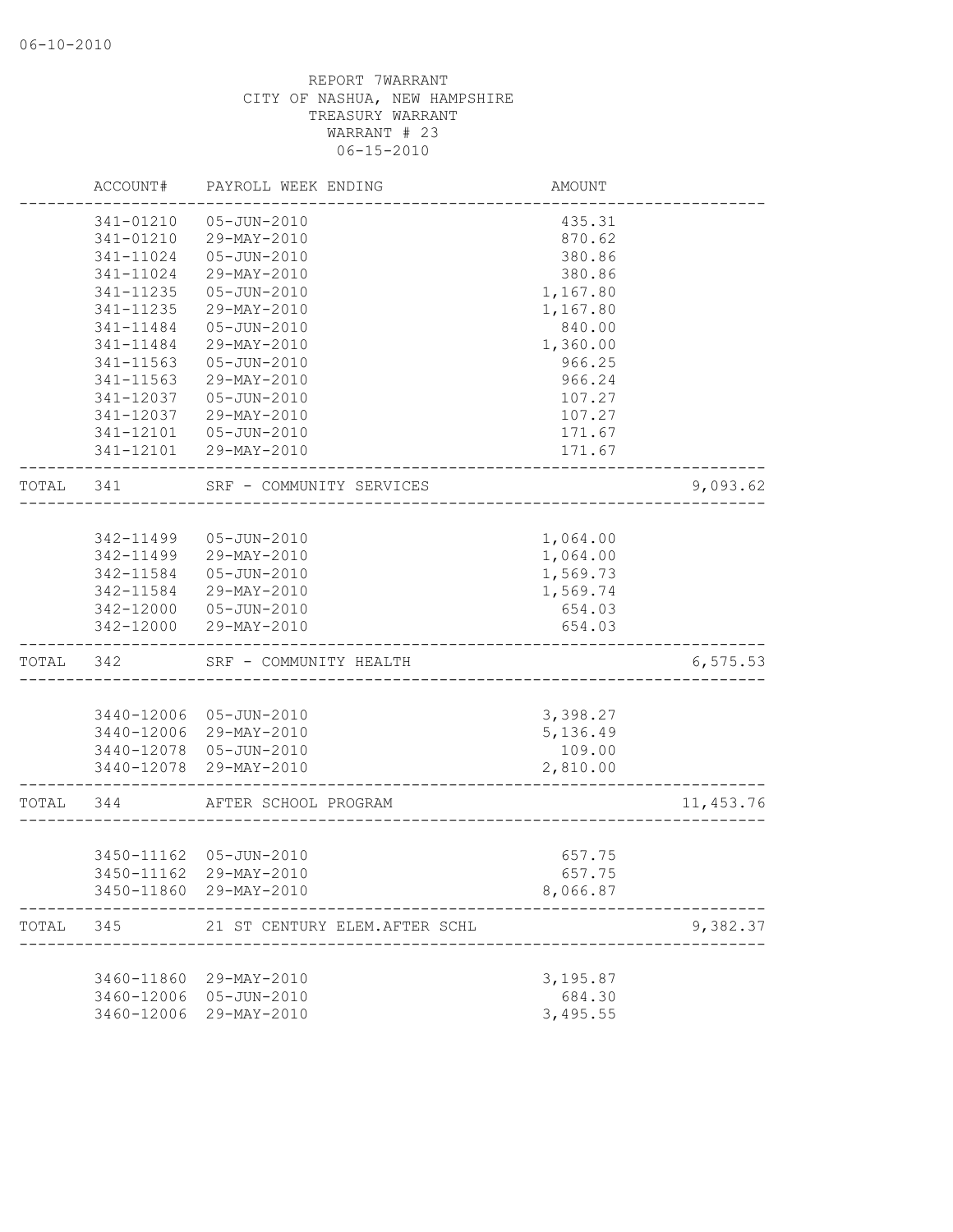|           |                          | ACCOUNT# PAYROLL WEEK ENDING                     | <b>AMOUNT</b>    |           |
|-----------|--------------------------|--------------------------------------------------|------------------|-----------|
| TOTAL     | 346                      | 21 ST CENTURY AFTER SCH MIDDLE                   |                  | 7,375.72  |
|           |                          |                                                  |                  |           |
|           |                          | 3468-11162 05-JUN-2010                           | 606.10           |           |
|           |                          | 3468-11162 29-MAY-2010                           | 627.00           |           |
|           |                          | 3468-11870 29-MAY-2010                           | 4,461.44         |           |
|           |                          | 3468-19230 29-MAY-2010                           | 17,968.75        |           |
| TOTAL     | 346                      | SMALLER LEARNING COMMUNITY                       |                  | 23,663.29 |
|           |                          |                                                  |                  |           |
|           |                          | 3500-11726 29-MAY-2010                           | 24,409.20        |           |
|           |                          | 3500-11805 29-MAY-2010                           | 1,438.27         |           |
|           |                          | 3500-12201 05-JUN-2010<br>3500-12201 29-MAY-2010 | 155.00<br>186.00 |           |
| TOTAL     | 350                      | TITLE IIA HQT                                    |                  | 26,188.47 |
|           |                          |                                                  |                  |           |
|           |                          | 3509-13133 29-MAY-2010                           | 9,937.50         |           |
| TOTAL     | 350                      | TITLE 11A TEACHER QUALITY                        |                  | 9,937.50  |
|           |                          | 352-11562  05-JUN-2010                           |                  |           |
|           |                          | 352-11562 29-MAY-2010                            | 410.15<br>410.16 |           |
| TOTAL     | -------------<br>352 200 | SRF - PARKS AND RECREATION                       |                  | 820.31    |
|           |                          | 3530-11870 29-MAY-2010                           | 750.00           |           |
|           |                          | 3530-13032 05-JUN-2010                           | 258.68           |           |
|           |                          | 3530-13032 29-MAY-2010                           | 160.56           |           |
| TOTAL 353 |                          | ADULT BASIC ED DIPLOMA PROGRAM                   |                  | 1,169.24  |
|           |                          |                                                  |                  |           |
|           |                          | 3600-11515 29-MAY-2010                           | 3,372.50         |           |
| TOTAL     | 360                      | DROP OUT PREVENTION/ADULT ED                     |                  | 3,372.50  |
|           |                          | $05 - JUN - 2010$                                |                  |           |
|           | 374-01126<br>374-01126   | 29-MAY-2010                                      | 936.79<br>936.79 |           |
|           | 374-01210                | $05 - JUN - 2010$                                | 537.15           |           |
|           | 374-01210                | 29-MAY-2010                                      | 537.15           |           |
|           | 374-0705P                | $05 - JUN - 2010$                                | 1,219.29         |           |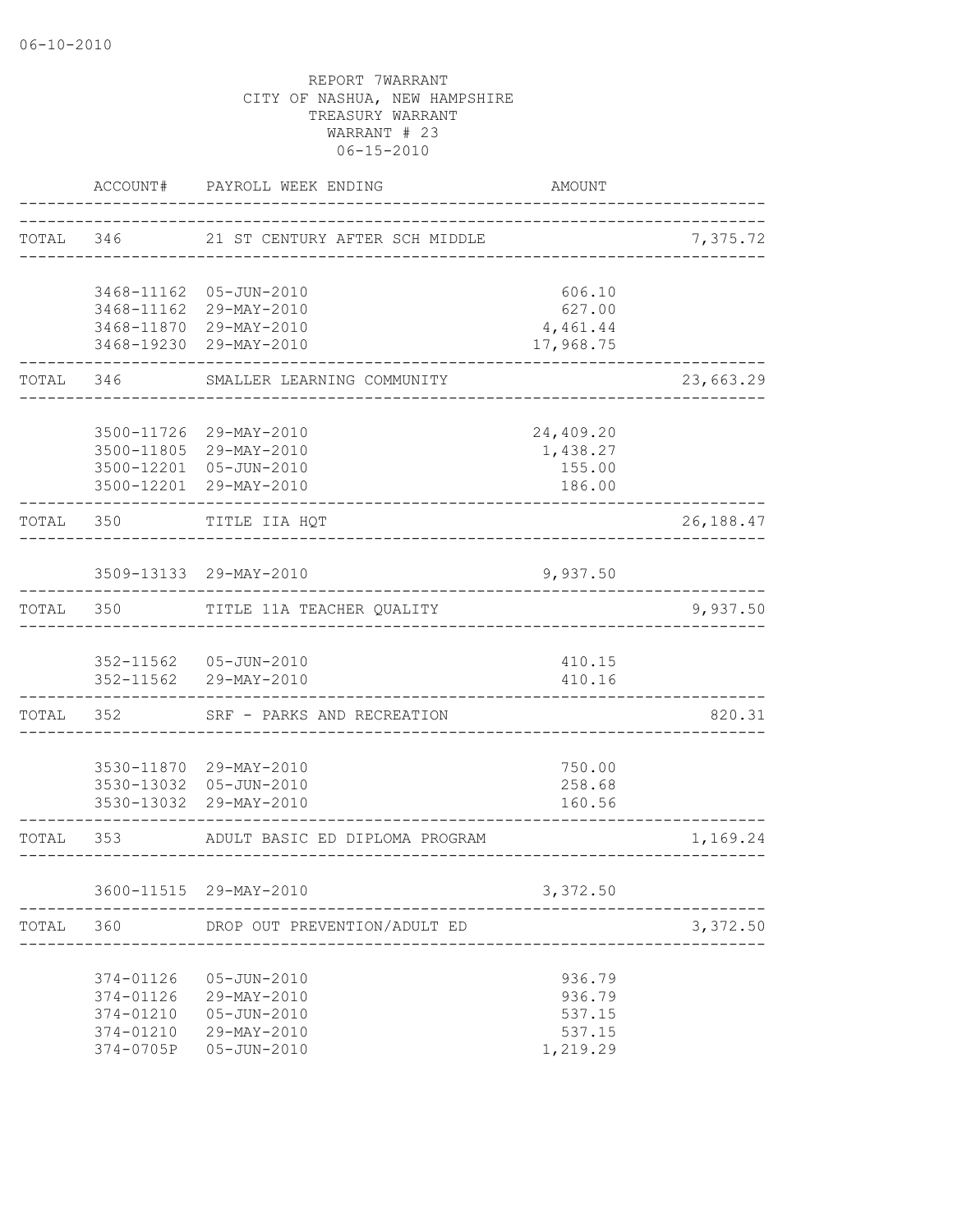| 374-0705P<br>29-MAY-2010<br>1,328.86<br>374-07235<br>05-JUN-2010<br>1,673.82<br>1,083.28<br>374-07235<br>29-MAY-2010<br>374-0734P<br>29-MAY-2010<br>480.97<br>374-0734R<br>05-JUN-2010<br>120.24<br>374-0734R<br>29-MAY-2010<br>120.24<br>374-09003<br>05-JUN-2010<br>537.16<br>374-09003<br>29-MAY-2010<br>537.16<br>374-11131<br>$05 - JUN - 2010$<br>644.95<br>374-11131<br>29-MAY-2010<br>644.96<br>374-11149<br>$05 - JUN - 2010$<br>1,839.01<br>374-11149<br>1,839.00<br>29-MAY-2010<br>374-11168<br>05-JUN-2010<br>952.10<br>374-11168<br>29-MAY-2010<br>952.10<br>374-11653<br>05-JUN-2010<br>240.49<br>374-11653<br>29-MAY-2010<br>240.49<br>374-11676<br>$05 - JUN - 2010$<br>902.76<br>902.76<br>374-11676<br>29-MAY-2010<br>761.50<br>374-11677<br>05-JUN-2010<br>761.50<br>374-11677<br>29-MAY-2010<br>374-11679<br>05-JUN-2010<br>902.42<br>374-11679<br>29-MAY-2010<br>902.42<br>374-11680<br>$05 - JUN - 2010$<br>814.26<br>374-11680<br>29-MAY-2010<br>814.27<br>374-11683<br>$05 - JUN - 2010$<br>1,711.99<br>374-11683<br>29-MAY-2010<br>1,711.98<br>374-11688<br>05-JUN-2010<br>604.92<br>604.92<br>374-11688<br>29-MAY-2010<br>1,293.12<br>374-11751<br>05-JUN-2010<br>1,293.12<br>374-11751<br>29-MAY-2010<br>374-13004 05-JUN-2010<br>226.85<br>374-13004<br>29-MAY-2010<br>181.48<br>31,792.27<br>TOTAL<br>374<br>SRF - URBAN PROGRAMS<br>3,108.66<br>3750-11726 29-MAY-2010<br>3750-11870 05-JUN-2010<br>600.00<br>3750-11870<br>29-MAY-2010<br>750.00<br>1,545.00<br>3750-12111<br>$05 - JUN - 2010$<br>3750-12111<br>29-MAY-2010<br>1,489.18<br>3750-12135<br>$05 - JUN - 2010$<br>278.40<br>3750-12135<br>29-MAY-2010<br>278.40<br>3750-12198<br>29-MAY-2010<br>15,966.40<br>3750-12201<br>29-MAY-2010<br>$-62.00$<br>3750-13133<br>29-MAY-2010<br>800.00 | ACCOUNT#   | PAYROLL WEEK ENDING | AMOUNT   |  |
|---------------------------------------------------------------------------------------------------------------------------------------------------------------------------------------------------------------------------------------------------------------------------------------------------------------------------------------------------------------------------------------------------------------------------------------------------------------------------------------------------------------------------------------------------------------------------------------------------------------------------------------------------------------------------------------------------------------------------------------------------------------------------------------------------------------------------------------------------------------------------------------------------------------------------------------------------------------------------------------------------------------------------------------------------------------------------------------------------------------------------------------------------------------------------------------------------------------------------------------------------------------------------------------------------------------------------------------------------------------------------------------------------------------------------------------------------------------------------------------------------------------------------------------------------------------------------------------------------------------------------------------------------------------------------------------------------------------------------------------------------------------------------------------|------------|---------------------|----------|--|
|                                                                                                                                                                                                                                                                                                                                                                                                                                                                                                                                                                                                                                                                                                                                                                                                                                                                                                                                                                                                                                                                                                                                                                                                                                                                                                                                                                                                                                                                                                                                                                                                                                                                                                                                                                                       |            |                     |          |  |
|                                                                                                                                                                                                                                                                                                                                                                                                                                                                                                                                                                                                                                                                                                                                                                                                                                                                                                                                                                                                                                                                                                                                                                                                                                                                                                                                                                                                                                                                                                                                                                                                                                                                                                                                                                                       |            |                     |          |  |
|                                                                                                                                                                                                                                                                                                                                                                                                                                                                                                                                                                                                                                                                                                                                                                                                                                                                                                                                                                                                                                                                                                                                                                                                                                                                                                                                                                                                                                                                                                                                                                                                                                                                                                                                                                                       |            |                     |          |  |
|                                                                                                                                                                                                                                                                                                                                                                                                                                                                                                                                                                                                                                                                                                                                                                                                                                                                                                                                                                                                                                                                                                                                                                                                                                                                                                                                                                                                                                                                                                                                                                                                                                                                                                                                                                                       |            |                     |          |  |
|                                                                                                                                                                                                                                                                                                                                                                                                                                                                                                                                                                                                                                                                                                                                                                                                                                                                                                                                                                                                                                                                                                                                                                                                                                                                                                                                                                                                                                                                                                                                                                                                                                                                                                                                                                                       |            |                     |          |  |
|                                                                                                                                                                                                                                                                                                                                                                                                                                                                                                                                                                                                                                                                                                                                                                                                                                                                                                                                                                                                                                                                                                                                                                                                                                                                                                                                                                                                                                                                                                                                                                                                                                                                                                                                                                                       |            |                     |          |  |
|                                                                                                                                                                                                                                                                                                                                                                                                                                                                                                                                                                                                                                                                                                                                                                                                                                                                                                                                                                                                                                                                                                                                                                                                                                                                                                                                                                                                                                                                                                                                                                                                                                                                                                                                                                                       |            |                     |          |  |
|                                                                                                                                                                                                                                                                                                                                                                                                                                                                                                                                                                                                                                                                                                                                                                                                                                                                                                                                                                                                                                                                                                                                                                                                                                                                                                                                                                                                                                                                                                                                                                                                                                                                                                                                                                                       |            |                     |          |  |
|                                                                                                                                                                                                                                                                                                                                                                                                                                                                                                                                                                                                                                                                                                                                                                                                                                                                                                                                                                                                                                                                                                                                                                                                                                                                                                                                                                                                                                                                                                                                                                                                                                                                                                                                                                                       |            |                     |          |  |
|                                                                                                                                                                                                                                                                                                                                                                                                                                                                                                                                                                                                                                                                                                                                                                                                                                                                                                                                                                                                                                                                                                                                                                                                                                                                                                                                                                                                                                                                                                                                                                                                                                                                                                                                                                                       |            |                     |          |  |
|                                                                                                                                                                                                                                                                                                                                                                                                                                                                                                                                                                                                                                                                                                                                                                                                                                                                                                                                                                                                                                                                                                                                                                                                                                                                                                                                                                                                                                                                                                                                                                                                                                                                                                                                                                                       |            |                     |          |  |
|                                                                                                                                                                                                                                                                                                                                                                                                                                                                                                                                                                                                                                                                                                                                                                                                                                                                                                                                                                                                                                                                                                                                                                                                                                                                                                                                                                                                                                                                                                                                                                                                                                                                                                                                                                                       |            |                     |          |  |
|                                                                                                                                                                                                                                                                                                                                                                                                                                                                                                                                                                                                                                                                                                                                                                                                                                                                                                                                                                                                                                                                                                                                                                                                                                                                                                                                                                                                                                                                                                                                                                                                                                                                                                                                                                                       |            |                     |          |  |
|                                                                                                                                                                                                                                                                                                                                                                                                                                                                                                                                                                                                                                                                                                                                                                                                                                                                                                                                                                                                                                                                                                                                                                                                                                                                                                                                                                                                                                                                                                                                                                                                                                                                                                                                                                                       |            |                     |          |  |
|                                                                                                                                                                                                                                                                                                                                                                                                                                                                                                                                                                                                                                                                                                                                                                                                                                                                                                                                                                                                                                                                                                                                                                                                                                                                                                                                                                                                                                                                                                                                                                                                                                                                                                                                                                                       |            |                     |          |  |
|                                                                                                                                                                                                                                                                                                                                                                                                                                                                                                                                                                                                                                                                                                                                                                                                                                                                                                                                                                                                                                                                                                                                                                                                                                                                                                                                                                                                                                                                                                                                                                                                                                                                                                                                                                                       |            |                     |          |  |
|                                                                                                                                                                                                                                                                                                                                                                                                                                                                                                                                                                                                                                                                                                                                                                                                                                                                                                                                                                                                                                                                                                                                                                                                                                                                                                                                                                                                                                                                                                                                                                                                                                                                                                                                                                                       |            |                     |          |  |
|                                                                                                                                                                                                                                                                                                                                                                                                                                                                                                                                                                                                                                                                                                                                                                                                                                                                                                                                                                                                                                                                                                                                                                                                                                                                                                                                                                                                                                                                                                                                                                                                                                                                                                                                                                                       |            |                     |          |  |
|                                                                                                                                                                                                                                                                                                                                                                                                                                                                                                                                                                                                                                                                                                                                                                                                                                                                                                                                                                                                                                                                                                                                                                                                                                                                                                                                                                                                                                                                                                                                                                                                                                                                                                                                                                                       |            |                     |          |  |
|                                                                                                                                                                                                                                                                                                                                                                                                                                                                                                                                                                                                                                                                                                                                                                                                                                                                                                                                                                                                                                                                                                                                                                                                                                                                                                                                                                                                                                                                                                                                                                                                                                                                                                                                                                                       |            |                     |          |  |
|                                                                                                                                                                                                                                                                                                                                                                                                                                                                                                                                                                                                                                                                                                                                                                                                                                                                                                                                                                                                                                                                                                                                                                                                                                                                                                                                                                                                                                                                                                                                                                                                                                                                                                                                                                                       |            |                     |          |  |
|                                                                                                                                                                                                                                                                                                                                                                                                                                                                                                                                                                                                                                                                                                                                                                                                                                                                                                                                                                                                                                                                                                                                                                                                                                                                                                                                                                                                                                                                                                                                                                                                                                                                                                                                                                                       |            |                     |          |  |
|                                                                                                                                                                                                                                                                                                                                                                                                                                                                                                                                                                                                                                                                                                                                                                                                                                                                                                                                                                                                                                                                                                                                                                                                                                                                                                                                                                                                                                                                                                                                                                                                                                                                                                                                                                                       |            |                     |          |  |
|                                                                                                                                                                                                                                                                                                                                                                                                                                                                                                                                                                                                                                                                                                                                                                                                                                                                                                                                                                                                                                                                                                                                                                                                                                                                                                                                                                                                                                                                                                                                                                                                                                                                                                                                                                                       |            |                     |          |  |
|                                                                                                                                                                                                                                                                                                                                                                                                                                                                                                                                                                                                                                                                                                                                                                                                                                                                                                                                                                                                                                                                                                                                                                                                                                                                                                                                                                                                                                                                                                                                                                                                                                                                                                                                                                                       |            |                     |          |  |
|                                                                                                                                                                                                                                                                                                                                                                                                                                                                                                                                                                                                                                                                                                                                                                                                                                                                                                                                                                                                                                                                                                                                                                                                                                                                                                                                                                                                                                                                                                                                                                                                                                                                                                                                                                                       |            |                     |          |  |
|                                                                                                                                                                                                                                                                                                                                                                                                                                                                                                                                                                                                                                                                                                                                                                                                                                                                                                                                                                                                                                                                                                                                                                                                                                                                                                                                                                                                                                                                                                                                                                                                                                                                                                                                                                                       |            |                     |          |  |
|                                                                                                                                                                                                                                                                                                                                                                                                                                                                                                                                                                                                                                                                                                                                                                                                                                                                                                                                                                                                                                                                                                                                                                                                                                                                                                                                                                                                                                                                                                                                                                                                                                                                                                                                                                                       |            |                     |          |  |
|                                                                                                                                                                                                                                                                                                                                                                                                                                                                                                                                                                                                                                                                                                                                                                                                                                                                                                                                                                                                                                                                                                                                                                                                                                                                                                                                                                                                                                                                                                                                                                                                                                                                                                                                                                                       |            |                     |          |  |
|                                                                                                                                                                                                                                                                                                                                                                                                                                                                                                                                                                                                                                                                                                                                                                                                                                                                                                                                                                                                                                                                                                                                                                                                                                                                                                                                                                                                                                                                                                                                                                                                                                                                                                                                                                                       |            |                     |          |  |
|                                                                                                                                                                                                                                                                                                                                                                                                                                                                                                                                                                                                                                                                                                                                                                                                                                                                                                                                                                                                                                                                                                                                                                                                                                                                                                                                                                                                                                                                                                                                                                                                                                                                                                                                                                                       |            |                     |          |  |
|                                                                                                                                                                                                                                                                                                                                                                                                                                                                                                                                                                                                                                                                                                                                                                                                                                                                                                                                                                                                                                                                                                                                                                                                                                                                                                                                                                                                                                                                                                                                                                                                                                                                                                                                                                                       |            |                     |          |  |
|                                                                                                                                                                                                                                                                                                                                                                                                                                                                                                                                                                                                                                                                                                                                                                                                                                                                                                                                                                                                                                                                                                                                                                                                                                                                                                                                                                                                                                                                                                                                                                                                                                                                                                                                                                                       |            |                     |          |  |
|                                                                                                                                                                                                                                                                                                                                                                                                                                                                                                                                                                                                                                                                                                                                                                                                                                                                                                                                                                                                                                                                                                                                                                                                                                                                                                                                                                                                                                                                                                                                                                                                                                                                                                                                                                                       |            |                     |          |  |
|                                                                                                                                                                                                                                                                                                                                                                                                                                                                                                                                                                                                                                                                                                                                                                                                                                                                                                                                                                                                                                                                                                                                                                                                                                                                                                                                                                                                                                                                                                                                                                                                                                                                                                                                                                                       |            |                     |          |  |
|                                                                                                                                                                                                                                                                                                                                                                                                                                                                                                                                                                                                                                                                                                                                                                                                                                                                                                                                                                                                                                                                                                                                                                                                                                                                                                                                                                                                                                                                                                                                                                                                                                                                                                                                                                                       |            |                     |          |  |
|                                                                                                                                                                                                                                                                                                                                                                                                                                                                                                                                                                                                                                                                                                                                                                                                                                                                                                                                                                                                                                                                                                                                                                                                                                                                                                                                                                                                                                                                                                                                                                                                                                                                                                                                                                                       |            |                     |          |  |
|                                                                                                                                                                                                                                                                                                                                                                                                                                                                                                                                                                                                                                                                                                                                                                                                                                                                                                                                                                                                                                                                                                                                                                                                                                                                                                                                                                                                                                                                                                                                                                                                                                                                                                                                                                                       |            |                     |          |  |
|                                                                                                                                                                                                                                                                                                                                                                                                                                                                                                                                                                                                                                                                                                                                                                                                                                                                                                                                                                                                                                                                                                                                                                                                                                                                                                                                                                                                                                                                                                                                                                                                                                                                                                                                                                                       |            |                     |          |  |
|                                                                                                                                                                                                                                                                                                                                                                                                                                                                                                                                                                                                                                                                                                                                                                                                                                                                                                                                                                                                                                                                                                                                                                                                                                                                                                                                                                                                                                                                                                                                                                                                                                                                                                                                                                                       |            |                     |          |  |
|                                                                                                                                                                                                                                                                                                                                                                                                                                                                                                                                                                                                                                                                                                                                                                                                                                                                                                                                                                                                                                                                                                                                                                                                                                                                                                                                                                                                                                                                                                                                                                                                                                                                                                                                                                                       |            |                     |          |  |
|                                                                                                                                                                                                                                                                                                                                                                                                                                                                                                                                                                                                                                                                                                                                                                                                                                                                                                                                                                                                                                                                                                                                                                                                                                                                                                                                                                                                                                                                                                                                                                                                                                                                                                                                                                                       |            |                     |          |  |
|                                                                                                                                                                                                                                                                                                                                                                                                                                                                                                                                                                                                                                                                                                                                                                                                                                                                                                                                                                                                                                                                                                                                                                                                                                                                                                                                                                                                                                                                                                                                                                                                                                                                                                                                                                                       |            |                     |          |  |
|                                                                                                                                                                                                                                                                                                                                                                                                                                                                                                                                                                                                                                                                                                                                                                                                                                                                                                                                                                                                                                                                                                                                                                                                                                                                                                                                                                                                                                                                                                                                                                                                                                                                                                                                                                                       |            |                     |          |  |
|                                                                                                                                                                                                                                                                                                                                                                                                                                                                                                                                                                                                                                                                                                                                                                                                                                                                                                                                                                                                                                                                                                                                                                                                                                                                                                                                                                                                                                                                                                                                                                                                                                                                                                                                                                                       | 3750-19000 | 29-MAY-2010         | 1,750.00 |  |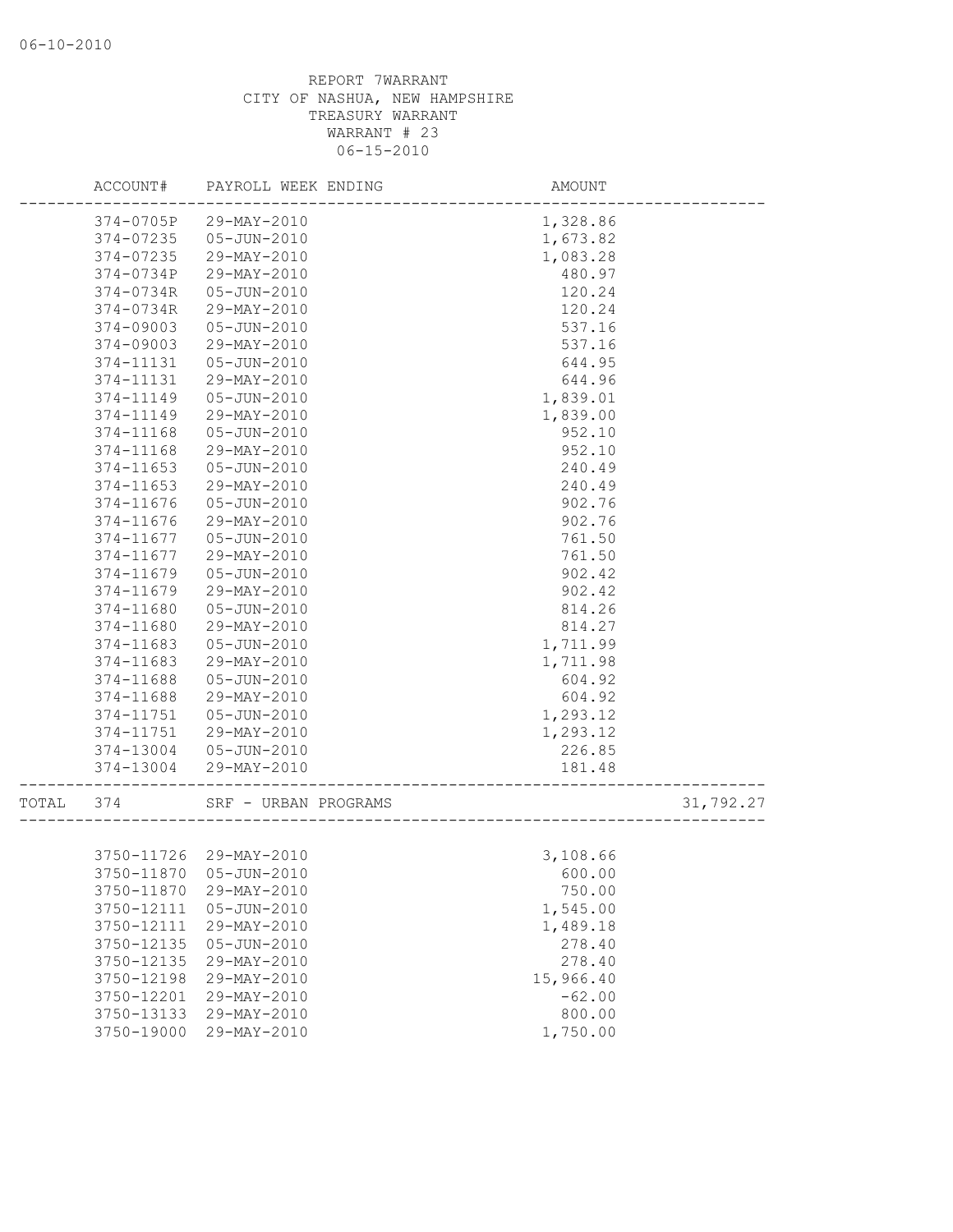|           | ACCOUNT#                 | PAYROLL WEEK ENDING                              | AMOUNT                            |           |
|-----------|--------------------------|--------------------------------------------------|-----------------------------------|-----------|
| TOTAL 375 |                          | TITLE I ARRA GRANT                               | _________________________________ | 26,504.04 |
|           |                          |                                                  |                                   |           |
|           |                          | 3760-11726 29-MAY-2010                           | 8,135.93                          |           |
|           |                          | 3760-11802 29-MAY-2010                           | 2,011.53                          |           |
|           |                          | 3760-11805 29-MAY-2010                           | 1,383.57                          |           |
|           | 3760-11870               | 29-MAY-2010                                      | 2,843.02                          |           |
|           | 3760-12111               | $05 - JUN - 2010$                                | 5,006.58                          |           |
|           | 3760-12111               | 29-MAY-2010                                      | 5,187.46                          |           |
|           | 3760-12126               | 05-JUN-2010                                      | 598.33                            |           |
|           | 3760-12126               | 29-MAY-2010                                      | 598.33                            |           |
|           | 3760-12135               | 29-MAY-2010                                      | 41.76                             |           |
|           | 3760-12198               | 29-MAY-2010                                      | 50,148.55                         |           |
|           | 3760-12201               | 05-JUN-2010                                      | 2,653.08                          |           |
|           | 3760-12201<br>3760-13133 | 29-MAY-2010                                      | 7,787.78                          |           |
|           | 3760-13133               | 05-JUN-2010<br>29-MAY-2010                       | 36.15<br>2,300.00                 |           |
|           |                          | 3760-19000 05-JUN-2010                           | 1,756.54                          |           |
|           |                          | 3760-19000 29-MAY-2010                           | 4,904.16                          |           |
|           |                          |                                                  |                                   |           |
| TOTAL     | 376                      | TITLE I                                          |                                   | 95,392.77 |
|           |                          |                                                  |                                   |           |
|           |                          |                                                  |                                   |           |
|           |                          | 3770-11515 05-JUN-2010<br>3770-11515 29-MAY-2010 | 1,137.50<br>1,125.00              |           |
|           |                          | 3770-12078 05-JUN-2010                           | 1,377.50                          |           |
|           |                          | 3770-12078 29-MAY-2010                           | 3,506.25                          |           |
|           |                          | 3770-13133 05-JUN-2010                           | 82.50                             |           |
|           |                          |                                                  |                                   |           |
| TOTAL 377 |                          | TITLE III ENHANCE ENG. LANGUAGE                  |                                   | 7,228.75  |
|           |                          |                                                  |                                   |           |
|           |                          | 3900-11726 29-MAY-2010                           | 2,356.84                          |           |
|           |                          | 3900-12111 05-JUN-2010                           | 418.16                            |           |
|           | 3900-12111               | 29-MAY-2010                                      | 418.16                            |           |
|           | 3900-13133               | 05-JUN-2010                                      | 300.00                            |           |
|           |                          | 3900-13133 29-MAY-2010                           | 2,000.00                          |           |
|           |                          | 3900-19000 29-MAY-2010                           | 1,569.23                          |           |
| TOTAL     | 390                      | VOC ED SECONDARY PERKINS                         |                                   | 7,062.39  |
|           |                          | 3927-13133 29-MAY-2010                           | 250.00                            |           |
|           |                          |                                                  |                                   |           |
| TOTAL     | 392                      | CULINARY ARTS                                    |                                   | 250.00    |
|           |                          |                                                  |                                   |           |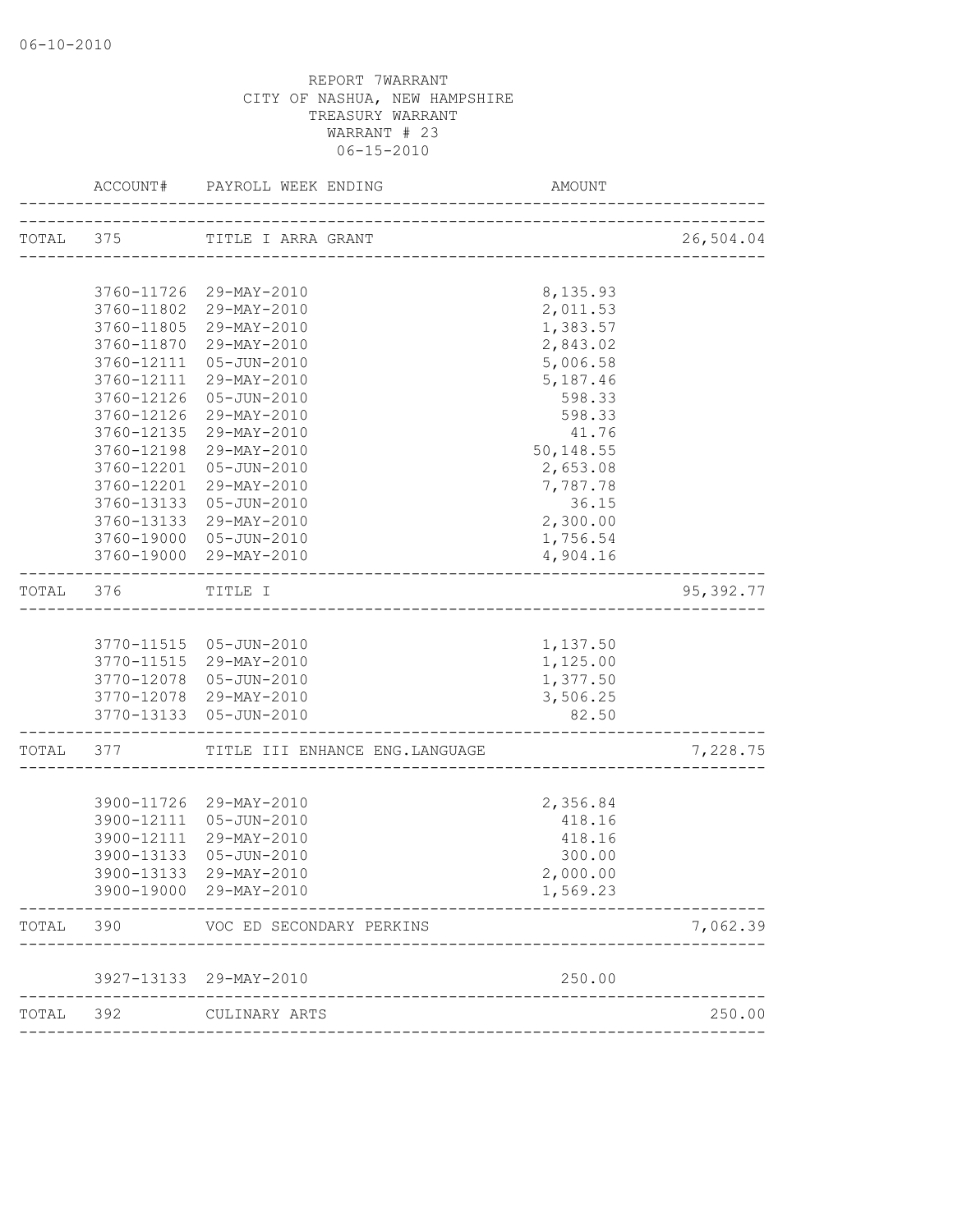|                    | ACCOUNT# PAYROLL WEEK ENDING                                  | AMOUNT     |            |
|--------------------|---------------------------------------------------------------|------------|------------|
|                    | 3937-19000 29-MAY-2010<br>___________________________________ | 825.20     |            |
| TOTAL 393 DAY CARE |                                                               |            | 825.20     |
|                    |                                                               |            |            |
|                    | 3940-11726 29-MAY-2010                                        | 13,719.76  |            |
|                    | 3940-11803 29-MAY-2010                                        | 2,285.15   |            |
|                    | 3940-12111 05-JUN-2010                                        | 14,826.26  |            |
|                    | 3940-12111 29-MAY-2010                                        | 21, 434.16 |            |
|                    | 3940-12198 29-MAY-2010                                        | 461.56     |            |
|                    | 3940-13133 29-MAY-2010                                        | 537.50     |            |
|                    | TOTAL 394 ARRA IDEA SPEC ED                                   |            | 53, 264.39 |
|                    |                                                               |            |            |
|                    | 3950-11726 29-MAY-2010                                        | 72,339.77  |            |
|                    | 3950-12201 05-JUN-2010                                        | 248.00     |            |
|                    | 3950-12201 29-MAY-2010                                        | 186.00     |            |
|                    | TOTAL 395 IDEA B SPECIAL EDUCATION                            |            | 72,773.77  |
|                    |                                                               |            |            |
|                    | 3960-11726 29-MAY-2010                                        | 2,279.03   |            |
|                    | TOTAL 396 SPECIAL EDUCATION PRE-SCHOOL                        |            | 2,279.03   |
|                    |                                                               |            |            |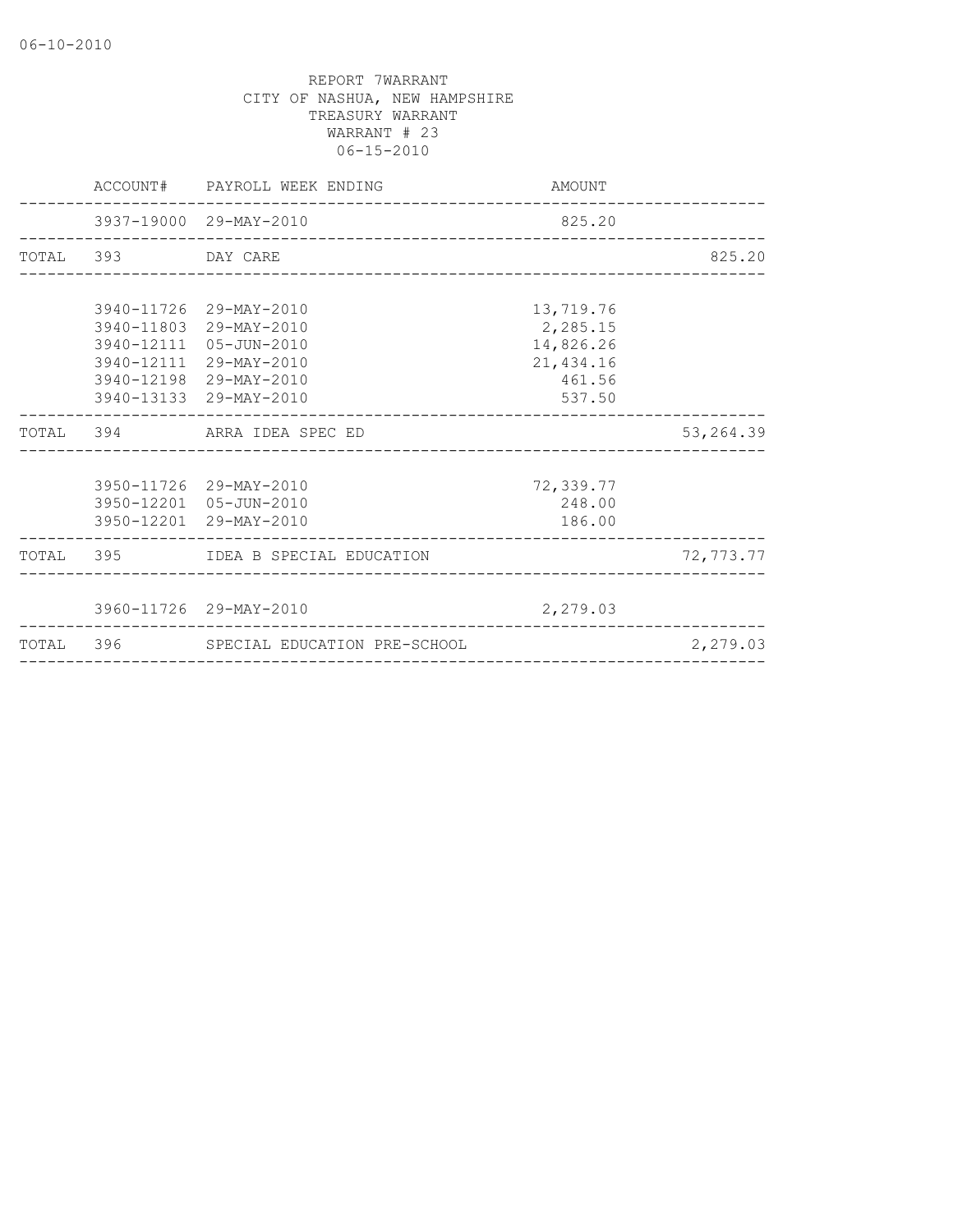|       | ACCOUNT#               | PAYROLL WEEK ENDING        | AMOUNT               |           |
|-------|------------------------|----------------------------|----------------------|-----------|
|       | 501-11033              | 05-JUN-2010                | 827.74               |           |
|       | 501-11033              | 29-MAY-2010                | 827.74               |           |
|       | 501-11445              | $05 - JUN - 2010$          | 336.86               |           |
|       | $501 - 11445$          | 29-MAY-2010                | 421.07               |           |
|       | 501-11463              | $05 - JUN - 2010$          | 598.73               |           |
|       | $501 - 11463$          | 29-MAY-2010                | 598.73               |           |
|       | 501-11470              | $05 - JUN - 2010$          | 852.14               |           |
|       | $501 - 11470$          | 29-MAY-2010                | 447.36               |           |
|       | 501-11471              | 05-JUN-2010                | 1,990.00             |           |
|       | 501-11471              | 29-MAY-2010                | 1,990.00             |           |
|       | 501-11611              | 29-MAY-2010                | 2,132.51             |           |
| TOTAL | 501                    | MAYOR'S OFFICE             |                      | 11,022.88 |
|       |                        |                            |                      |           |
|       | 502-11113              | $05 - JUN - 2010$          | 1,571.35             |           |
|       | 502-11113              | 29-MAY-2010                | 1,571.35             |           |
|       | $502 - 11195$          | 05-JUN-2010                | 2,059.24             |           |
|       | 502-11195              | 29-MAY-2010                | 2,059.23             |           |
|       | 502-11219              | $05 - JUN - 2010$          | 1,819.34             |           |
|       | 502-11219              | 29-MAY-2010                | 1,819.33             |           |
|       | 502-11518              | 05-JUN-2010                | 1,716.88             |           |
|       | 502-11518              | 29-MAY-2010                | 1,716.88             |           |
| TOTAL | 502                    | LEGAL DEPARTMENT           |                      | 14,333.60 |
|       |                        |                            |                      |           |
|       | 503-11071              | 05-JUN-2010                | 1,240.66             |           |
|       | 503-11071              | 29-MAY-2010                | 1,240.67             |           |
|       | 503-12092              | 05-JUN-2010                | 505.03               |           |
|       | 503-12092              | 29-MAY-2010                | 538.70               |           |
|       | 503-13004              | 29-MAY-2010                | $-33.67$             |           |
|       | 503-18005              | $05 - JUN - 2010$          | 18,750.00            |           |
|       | 503-58005              | $05 - JUN - 2010$          | 151.50               |           |
| TOTAL | 503                    | BOARD OF ALDERMEN          | ____________________ | 22,392.89 |
|       |                        |                            |                      |           |
|       | 511-11247              | $05 - JUN - 2010$          | 666.36               |           |
|       | 511-11247              | 29-MAY-2010                | 666.36               |           |
|       | 511-11248              | 05-JUN-2010                | 1,401.24             |           |
|       | 511-11248              | 29-MAY-2010                | 2,415.04             |           |
| TOTAL | 511                    | CITI-STAT                  |                      | 5,149.00  |
|       |                        |                            |                      |           |
|       |                        |                            |                      |           |
|       | 512-11005<br>512-11005 | 05-JUN-2010<br>29-MAY-2010 | 902.42<br>902.42     |           |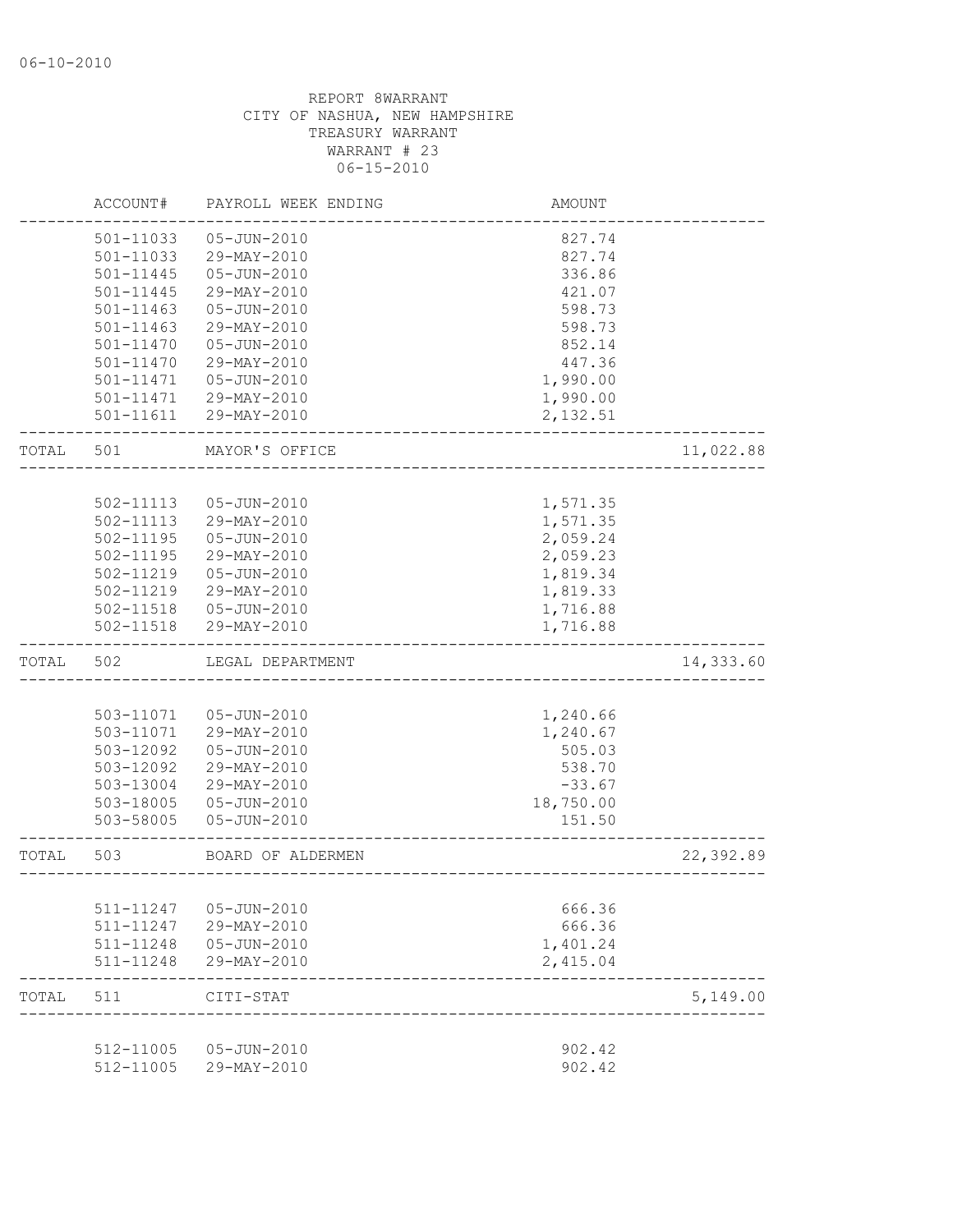|       | ACCOUNT#  | PAYROLL WEEK ENDING | AMOUNT   |            |
|-------|-----------|---------------------|----------|------------|
|       | 512-11050 | 05-JUN-2010         | 721.04   |            |
|       | 512-11050 | 29-MAY-2010         | 721.04   |            |
|       | 512-11064 | 05-JUN-2010         | 983.29   |            |
|       | 512-11064 | 29-MAY-2010         | 983.28   |            |
|       | 512-11073 | 05-JUN-2010         | 1,585.82 |            |
|       | 512-11073 | 29-MAY-2010         | 1,585.80 |            |
|       | 512-11134 | $05 - JUN - 2010$   | 773.25   |            |
|       | 512-11134 | 29-MAY-2010         | 773.25   |            |
|       | 512-11165 | $05 - JUN - 2010$   | 1,882.09 |            |
|       | 512-11165 | 29-MAY-2010         | 1,882.12 |            |
|       | 512-11167 | 05-JUN-2010         | 282.69   |            |
|       | 512-11167 | 29-MAY-2010         | 282.69   |            |
|       | 512-11173 | 05-JUN-2010         | 1,404.70 |            |
|       | 512-11173 | 29-MAY-2010         | 1,404.70 |            |
|       | 512-11177 | 05-JUN-2010         | 1,941.85 |            |
|       | 512-11177 | 29-MAY-2010         | 1,941.85 |            |
|       | 512-11222 | 05-JUN-2010         | 985.73   |            |
|       | 512-11222 | 29-MAY-2010         | 985.73   |            |
|       | 512-11224 | $05 - JUN - 2010$   | 981.20   |            |
|       | 512-11224 | 29-MAY-2010         | 981.19   |            |
|       | 512-11232 | 05-JUN-2010         | 1,035.98 |            |
|       | 512-11232 | 29-MAY-2010         | 1,035.98 |            |
|       | 512-11265 | 05-JUN-2010         | 858.44   |            |
|       | 512-11265 | 29-MAY-2010         | 858.44   |            |
|       | 512-11431 | 05-JUN-2010         | 2,129.69 |            |
|       | 512-11431 | 29-MAY-2010         | 2,129.70 |            |
|       | 512-11531 | $05 - JUN - 2010$   | 1,746.69 |            |
|       | 512-11531 | 29-MAY-2010         | 1,746.69 |            |
|       | 512-11684 | 05-JUN-2010         | 852.14   |            |
|       | 512-11684 | 29-MAY-2010         | 852.13   |            |
|       | 512-11714 | $05 - JUN - 2010$   | 929.81   |            |
|       | 512-11714 | 29-MAY-2010         | 929.81   |            |
|       | 512-11740 | $05 - JUN - 2010$   | 1,622.11 |            |
|       | 512-11740 | 29-MAY-2010         | 1,622.11 |            |
|       | 512-12033 | 05-JUN-2010         | 598.30   |            |
|       | 512-12033 | 29-MAY-2010         | 598.30   |            |
|       | 512-12052 | 05-JUN-2010         | 858.36   |            |
|       | 512-12052 | 29-MAY-2010         | 560.13   |            |
|       | 512-12056 | $05 - JUN - 2010$   | 378.10   |            |
|       | 512-12056 | 29-MAY-2010         | 360.44   |            |
|       | 512-12749 | 05-JUN-2010         | 607.36   |            |
|       | 512-12749 | 29-MAY-2010         | 607.37   |            |
|       | 512-13004 | 05-JUN-2010         | 133.90   |            |
|       | 512-13004 | 29-MAY-2010         | 241.19   |            |
| TOTAL | 512       | FINANCIAL SERVICES  |          | 48, 181.32 |
|       |           |                     |          |            |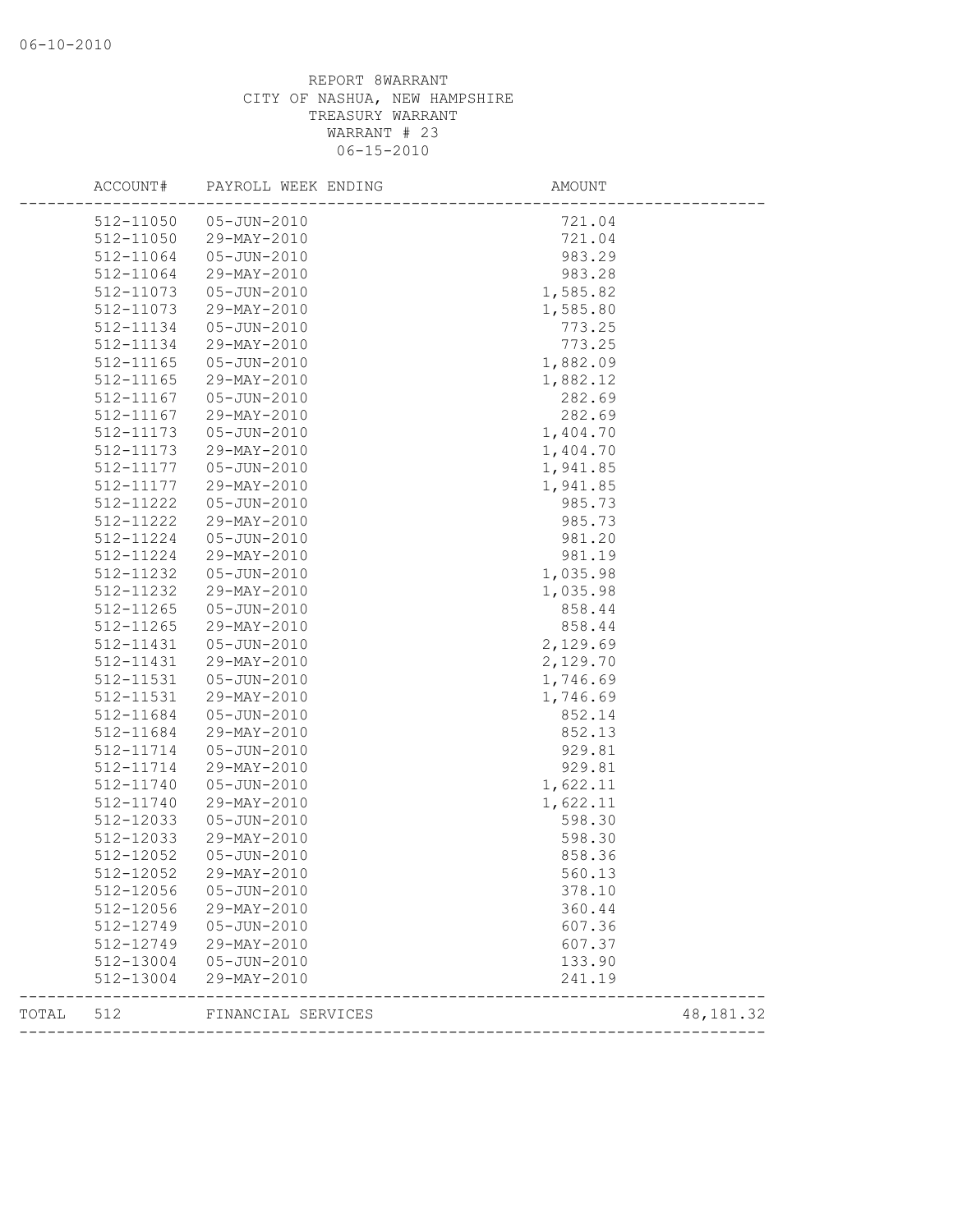|           | ACCOUNT#               | PAYROLL WEEK ENDING        | AMOUNT                 |           |
|-----------|------------------------|----------------------------|------------------------|-----------|
|           | 513-11117              | 05-JUN-2010                | 1,579.19               |           |
|           | 513-11117              | 29-MAY-2010                | 1,579.18               |           |
|           | 513-11171              | 05-JUN-2010                | 2,634.50               |           |
|           | 513-11171              | 29-MAY-2010                | 2,634.50               |           |
|           | 513-11213              | 05-JUN-2010                | 1,255.86               |           |
|           | 513-11213              | 29-MAY-2010                | 1,255.87               |           |
|           | 513-11223              | 05-JUN-2010                | 755.86                 |           |
|           | 513-11223              | 29-MAY-2010                | 755.86                 |           |
| TOTAL 513 |                        | CITY CLERK'S OFFICE        | ______________________ | 12,450.82 |
|           |                        |                            |                        |           |
|           | 515-11031              | 05-JUN-2010                | 1,075.15               |           |
|           | 515-11031              | 29-MAY-2010                | 1,075.15               |           |
|           | 515-11350<br>515-11350 | 05-JUN-2010<br>29-MAY-2010 | 929.81<br>929.81       |           |
|           | 515-11446              | 05-JUN-2010                | 223.49                 |           |
|           | 515-11446              | 29-MAY-2010                | 223.48                 |           |
|           | 515-12028              | 05-JUN-2010                | 592.27                 |           |
|           | 515-12028              | 29-MAY-2010                | 592.28                 |           |
|           |                        |                            |                        |           |
| TOTAL     | 515                    | HUMAN RESOURCES            |                        | 5,641.44  |
|           |                        |                            |                        |           |
|           | 516-11147              | 05-JUN-2010                | 620.14                 |           |
|           | 516-11147              | 29-MAY-2010                | 620.14                 |           |
|           | 516-11148              | 05-JUN-2010                | 961.95                 |           |
|           | 516-11148              | 29-MAY-2010                | 961.94                 |           |
|           | 516-11459              | 05-JUN-2010                | 1,240.67               |           |
|           | 516-11459              | 29-MAY-2010                | 1,240.67               |           |
|           |                        | 516-11573  05-JUN-2010     | 917.02                 |           |
|           | 516-11573              | 29-MAY-2010                | 917.02                 |           |
| TOTAL     | 516                    | PURCHASING DEPARTMENT      |                        | 7,479.55  |
|           |                        |                            |                        |           |
|           |                        | 517-11198  05-JUN-2010     | 1,102.37               |           |
|           |                        | 517-11198 29-MAY-2010      | 1,102.39               |           |
|           | 517-11266              | $05 - JUN - 2010$          | 626.08                 |           |
|           | 517-11266              | 29-MAY-2010                | 626.08                 |           |
|           | 517-11420              | $05 - JUN - 2010$          | 722.90                 |           |
|           | 517-11420              | 29-MAY-2010                | 722.90                 |           |
|           | 517-12063              | $05 - JUN - 2010$          | 290.48                 |           |
|           | 517-12063              | 29-MAY-2010                | 290.48                 |           |
|           | 517-13020              | $05 - JUN - 2010$          | 108.44                 |           |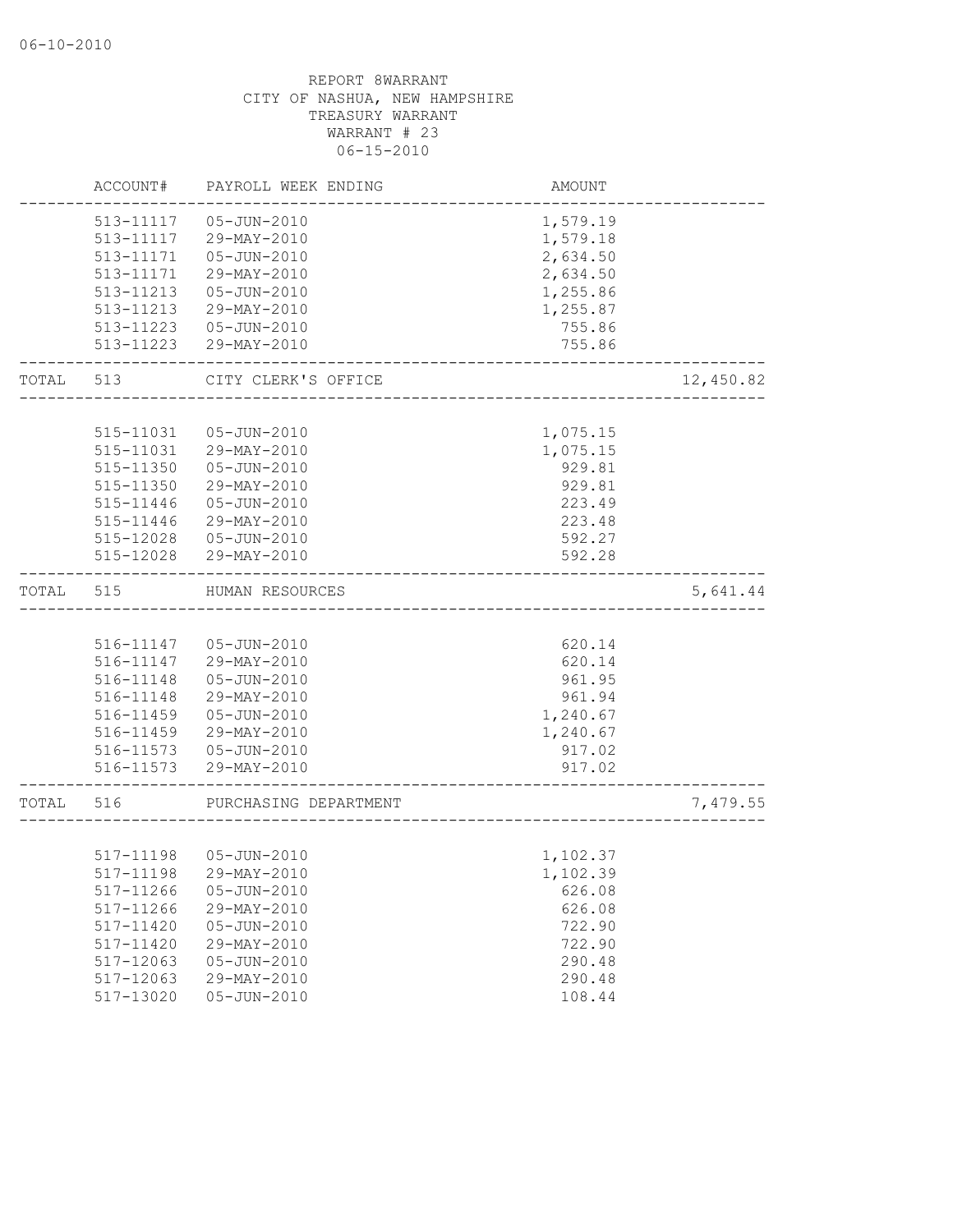|           |                        |                                                 | AMOUNT               |           |
|-----------|------------------------|-------------------------------------------------|----------------------|-----------|
|           |                        |                                                 |                      | 5,592.12  |
|           |                        |                                                 |                      |           |
|           |                        | 519-11014  05-JUN-2010                          | 1,095.79             |           |
|           |                        | 519-11014 29-MAY-2010                           | 1,095.80             |           |
|           | 519-11016              | 05-JUN-2010                                     | 961.95               |           |
|           | 519-11016              | 29-MAY-2010                                     | 961.94               |           |
|           | 519-11017              | 05-JUN-2010                                     | 803.70               |           |
|           | 519-11017              | 29-MAY-2010                                     | 803.69               |           |
|           | 519-11115              | 05-JUN-2010                                     | 1,929.25             |           |
|           |                        | 519-11115 29-MAY-2010                           | 1,929.25             |           |
|           | 519-11146              | 05-JUN-2010                                     | 837.26               |           |
|           | 519-11146              | 29-MAY-2010                                     | 837.27               |           |
|           | 519-11153              | 05-JUN-2010                                     | 604.92               |           |
|           | 519-11153              | 29-MAY-2010                                     | 604.92               |           |
|           | 519-11154              | 05-JUN-2010                                     | 634.65               |           |
|           | 519-11154              | 29-MAY-2010                                     | 634.65               |           |
|           | 519-11205              | 05-JUN-2010                                     | 796.05               |           |
|           |                        | 519-11205 29-MAY-2010                           | 796.04               |           |
|           |                        | 519-11241  05-JUN-2010                          | 1,367.59             |           |
|           |                        | 519-11241 29-MAY-2010                           | 1,367.59             |           |
| TOTAL 519 |                        | ASSESSORS                                       |                      | 18,062.31 |
|           |                        |                                                 |                      |           |
|           |                        | 520-12077  05-JUN-2010<br>520-12077 29-MAY-2010 | 266.12<br>266.12     |           |
|           |                        |                                                 |                      |           |
|           |                        | TOTAL 520 HUNT BUILDING                         |                      | 532.24    |
|           |                        |                                                 |                      |           |
|           |                        | 522-11127  05-JUN-2010                          | 1,674.48             |           |
|           |                        | 522-11127 29-MAY-2010                           | 1,674.48             |           |
|           | 522-11128              | 05-JUN-2010                                     | 1,124.40             |           |
|           | 522-11128              | 29-MAY-2010                                     | 1,124.40             |           |
|           | 522-11286              | 05-JUN-2010                                     | 591.61               |           |
|           | 522-11286              | 29-MAY-2010                                     | 591.62               |           |
|           | 522-11356              | $05 - JUN - 2010$                               | 952.10               |           |
|           | 522-11356              | 29-MAY-2010                                     | 952.10               |           |
|           | 522-11429              | $05 - JUN - 2010$                               | 1,819.34             |           |
|           | 522-11429              | 29-MAY-2010                                     | 1,819.34             |           |
|           | 522-11641              | $05 - JUN - 2010$                               | 1,375.55             |           |
|           | 522-11641              | 29-MAY-2010                                     | 1,375.55             |           |
|           | 522-11652              | $05 - JUN - 2010$<br>29-MAY-2010                | 1,446.40             |           |
|           | 522-11652<br>522-11721 | $05 - JUN - 2010$                               | 1,446.40<br>1,518.76 |           |
|           | 522-11721              | 29-MAY-2010                                     | 1,518.77             |           |
|           |                        |                                                 |                      |           |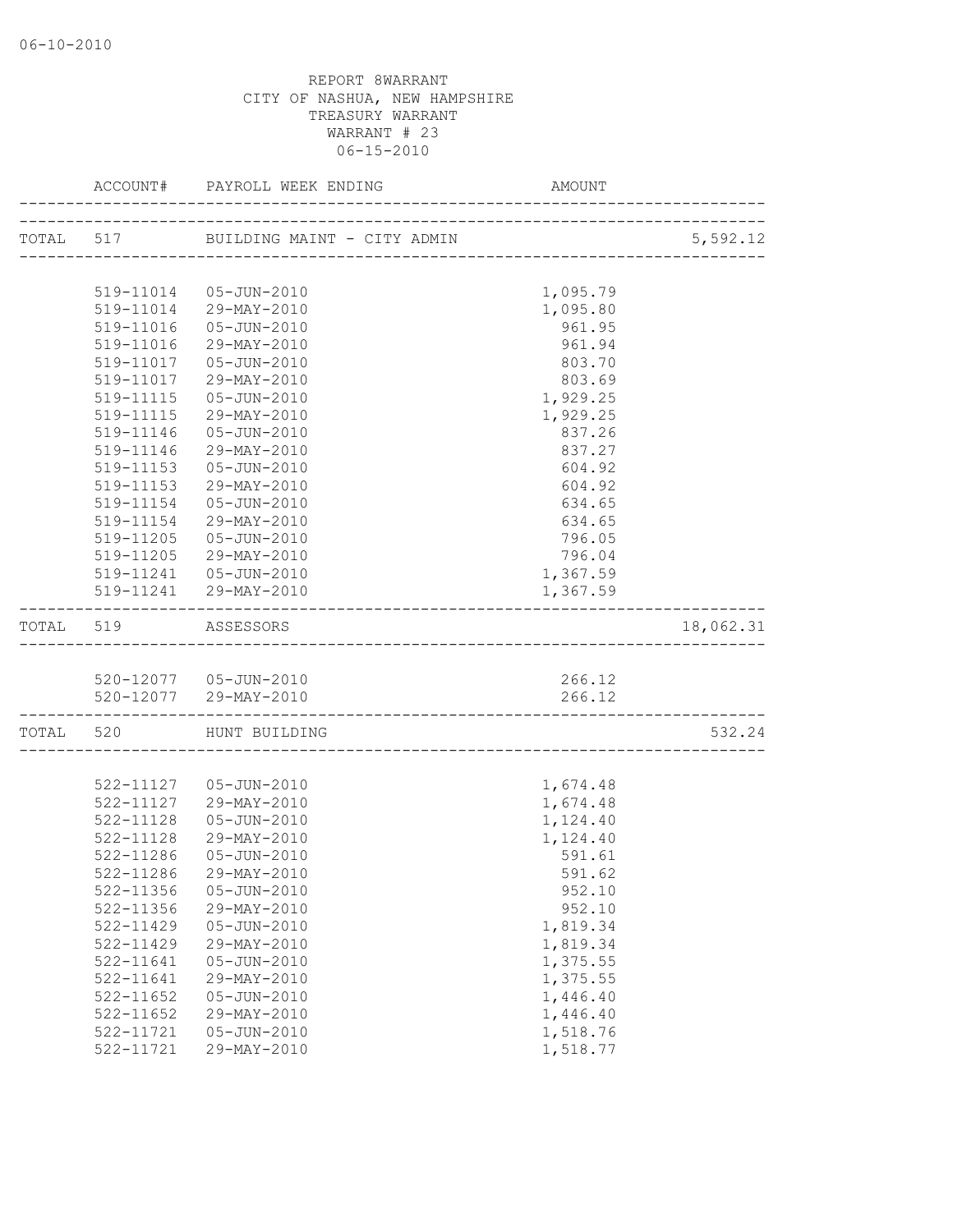|           | ACCOUNT#  | PAYROLL WEEK ENDING    | AMOUNT                    |           |
|-----------|-----------|------------------------|---------------------------|-----------|
|           | 522-11724 | 05-JUN-2010            | 1,331.47                  |           |
|           | 522-11724 | 29-MAY-2010            | 1,331.47                  |           |
|           | 522-11725 | 05-JUN-2010            | 974.61                    |           |
|           | 522-11725 | 29-MAY-2010            | 974.62                    |           |
|           | 522-11729 | 05-JUN-2010            | 2,177.09                  |           |
|           |           | 522-11729 29-MAY-2010  | 2,177.09                  |           |
|           | 522-13004 | 29-MAY-2010            | 38.35                     |           |
| TOTAL 522 |           | INFORMATION TECHNOLOGY |                           | 30,010.00 |
|           |           |                        |                           |           |
|           |           | 523-11332  05-JUN-2010 | 981.52                    |           |
|           |           | 523-11332 29-MAY-2010  | 981.52                    |           |
| TOTAL 523 |           | GIS                    |                           | 1,963.04  |
|           |           |                        | _________________________ |           |
|           | 531-11065 | 05-JUN-2010            | 1,110.43                  |           |
|           | 531-11065 | 29-MAY-2010            | 1,110.43                  |           |
|           | 531-11085 | 05-JUN-2010            | 899.54                    |           |
|           | 531-11085 | 29-MAY-2010            | 899.54                    |           |
|           | 531-11114 | 05-JUN-2010            | 2,297.84                  |           |
|           | 531-11114 | 29-MAY-2010            | 2,297.83                  |           |
|           | 531-11129 | 05-JUN-2010            | 1,331.19                  |           |
|           | 531-11129 | 29-MAY-2010            | 1,331.19                  |           |
|           | 531-11164 | 05-JUN-2010            | 1,149.90                  |           |
|           | 531-11164 | 29-MAY-2010            | 1,149.90                  |           |
|           | 531-11166 | 05-JUN-2010            | 2,515.45                  |           |
|           | 531-11166 | 29-MAY-2010            | 2,515.43                  |           |
|           | 531-11170 | 05-JUN-2010            | 1,474.43                  |           |
|           | 531-11170 | 29-MAY-2010            | 1,474.44                  |           |
|           | 531-11201 | 05-JUN-2010            | 659.34                    |           |
|           | 531-11201 | 29-MAY-2010            | 659.34                    |           |
|           | 531-11203 | $05 - JUN - 2010$      | 659.67                    |           |
|           | 531-11203 | 29-MAY-2010            | 659.67                    |           |
|           | 531-11226 | $05 - JUN - 2010$      | 750.00                    |           |
|           | 531-11226 | 29-MAY-2010            | 750.00                    |           |
|           |           | 531-11242  05-JUN-2010 | 1,119.60                  |           |
|           | 531-11242 | 29-MAY-2010            | 1,119.60                  |           |
|           | 531-11245 | $05 - JUN - 2010$      | 621.25                    |           |
|           | 531-11245 | 29-MAY-2010            | 621.26                    |           |
|           | 531-11257 | $05 - JUN - 2010$      | 2,673.80                  |           |
|           | 531-11257 | 29-MAY-2010            | 2,673.80                  |           |
|           | 531-11287 | 05-JUN-2010            | 846.15                    |           |
|           | 531-11287 | 29-MAY-2010            | 846.15                    |           |
|           | 531-11398 | 05-JUN-2010            | 624.40                    |           |
|           | 531-11398 | 29-MAY-2010            | 624.41                    |           |
|           | 531-11477 | $05 - JUN - 2010$      | 1,337.72                  |           |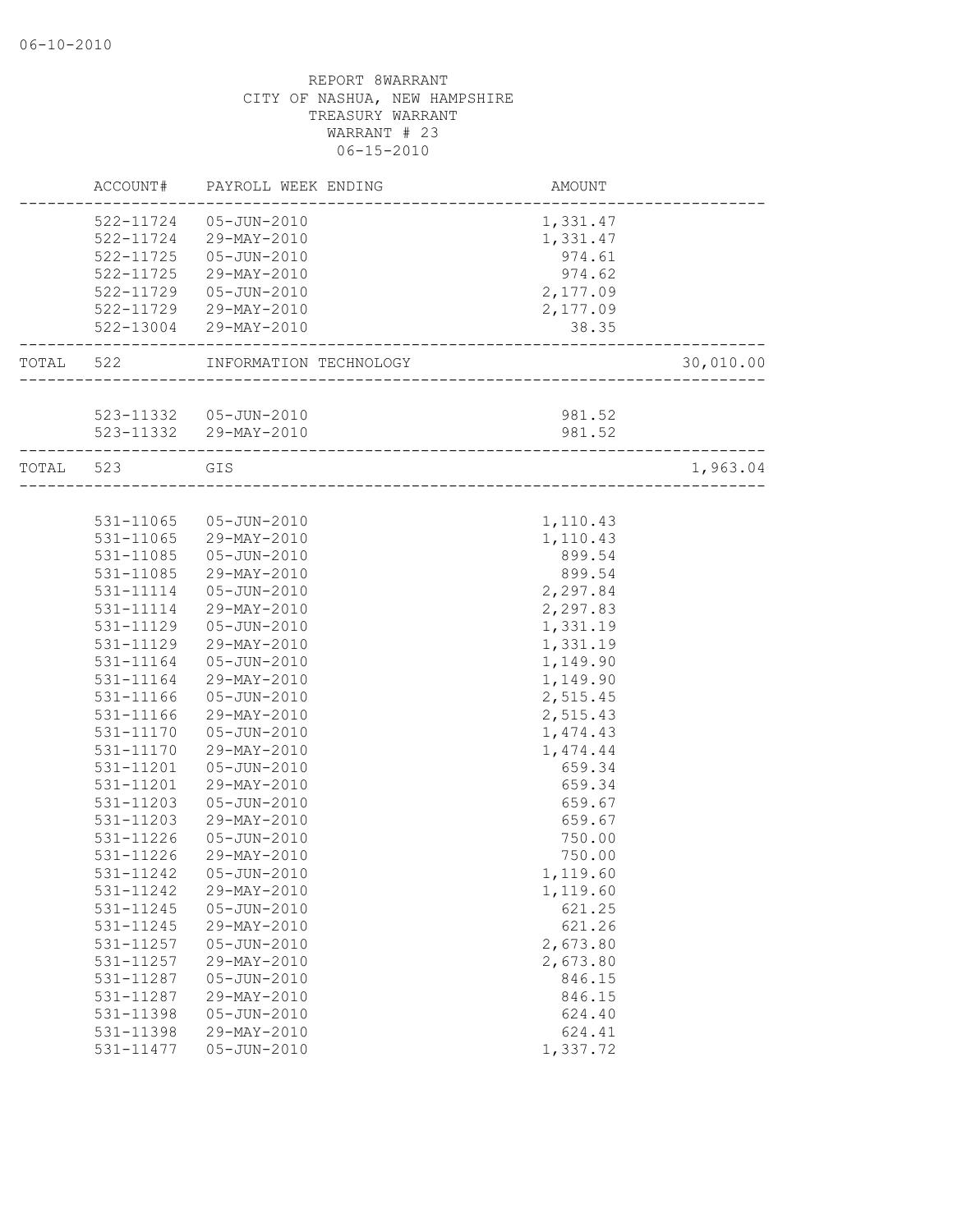| ACCOUNT#      | PAYROLL WEEK ENDING | AMOUNT      |
|---------------|---------------------|-------------|
| 531-11477     | 29-MAY-2010         | 1,337.73    |
| 531-11487     | 05-JUN-2010         | 1,366.19    |
| 531-11487     | 29-MAY-2010         | 1,366.19    |
| 531-11495     | $05 - JUN - 2010$   | 1,011.98    |
| 531-11495     | 29-MAY-2010         | 1,011.98    |
| 531-11498     | 05-JUN-2010         | 856.76      |
| 531-11498     | 29-MAY-2010         | 856.76      |
| $531 - 11516$ | 05-JUN-2010         | 854.66      |
| 531-11516     | 29-MAY-2010         | 854.66      |
| 531-11534     | 05-JUN-2010         | 1,460.10    |
| 531-11534     | 29-MAY-2010         | 1,460.11    |
| 531-11535     | 05-JUN-2010         | 13,054.58   |
| 531-11535     | 29-MAY-2010         | 13,054.58   |
| 531-11537     | 05-JUN-2010         | 14, 132. 16 |
| 531-11537     | 29-MAY-2010         | 14, 132. 15 |
| 531-11538     | 05-JUN-2010         | 899.54      |
| 531-11538     | 29-MAY-2010         | 899.54      |
| 531-11539     | 05-JUN-2010         | 1,533.60    |
| 531-11539     | 29-MAY-2010         | 1,533.61    |
| 531-11544     | 05-JUN-2010         | 4,164.50    |
| 531-11544     | 29-MAY-2010         | 4,164.50    |
| 531-11549     | 05-JUN-2010         | 9,830.31    |
| 531-11549     | 29-MAY-2010         | 9,830.31    |
| 531-11550     | 05-JUN-2010         | 934.00      |
| 531-11550     | 29-MAY-2010         | 934.00      |
| 531-11552     | $05 - JUN - 2010$   | 18,776.51   |
| 531-11552     | 29-MAY-2010         | 18,776.51   |
| 531-11555     | 05-JUN-2010         | 26, 141.80  |
| 531-11555     | 29-MAY-2010         | 26,369.12   |
| 531-11558     | 05-JUN-2010         | 77,973.13   |
| 531-11558     | 29-MAY-2010         | 77,973.12   |
| 531-11561     | $05 - JUN - 2010$   | 13,743.10   |
| 531-11561     | 29-MAY-2010         | 13,743.08   |
| 531-11567     | 05-JUN-2010         | 33, 353.40  |
| 531-11567     | 29-MAY-2010         | 33, 353.40  |
| 531-11569     | 05-JUN-2010         | 1,184.40    |
| 531-11569     | 29-MAY-2010         | 1,184.40    |
| 531-11618     | $05 - JUN - 2010$   | 2,829.75    |
| 531-11618     | 29-MAY-2010         | 2,829.75    |
| 531-11622     | $05 - JUN - 2010$   | 2,976.99    |
| 531-11622     | 29-MAY-2010         | 2,977.00    |
| 531-11636     | $05 - JUN - 2010$   | 988.60      |
| 531-11636     | 29-MAY-2010         | 988.60      |
| 531-11664     | $05 - JUN - 2010$   | 1,142.61    |
| 531-11664     | 29-MAY-2010         | 1,142.61    |
| 531-11665     | $05 - JUN - 2010$   | 782.01      |
| 531-11665     | 29-MAY-2010         | 782.02      |
| 531-11719     | $05 - JUN - 2010$   | 926.11      |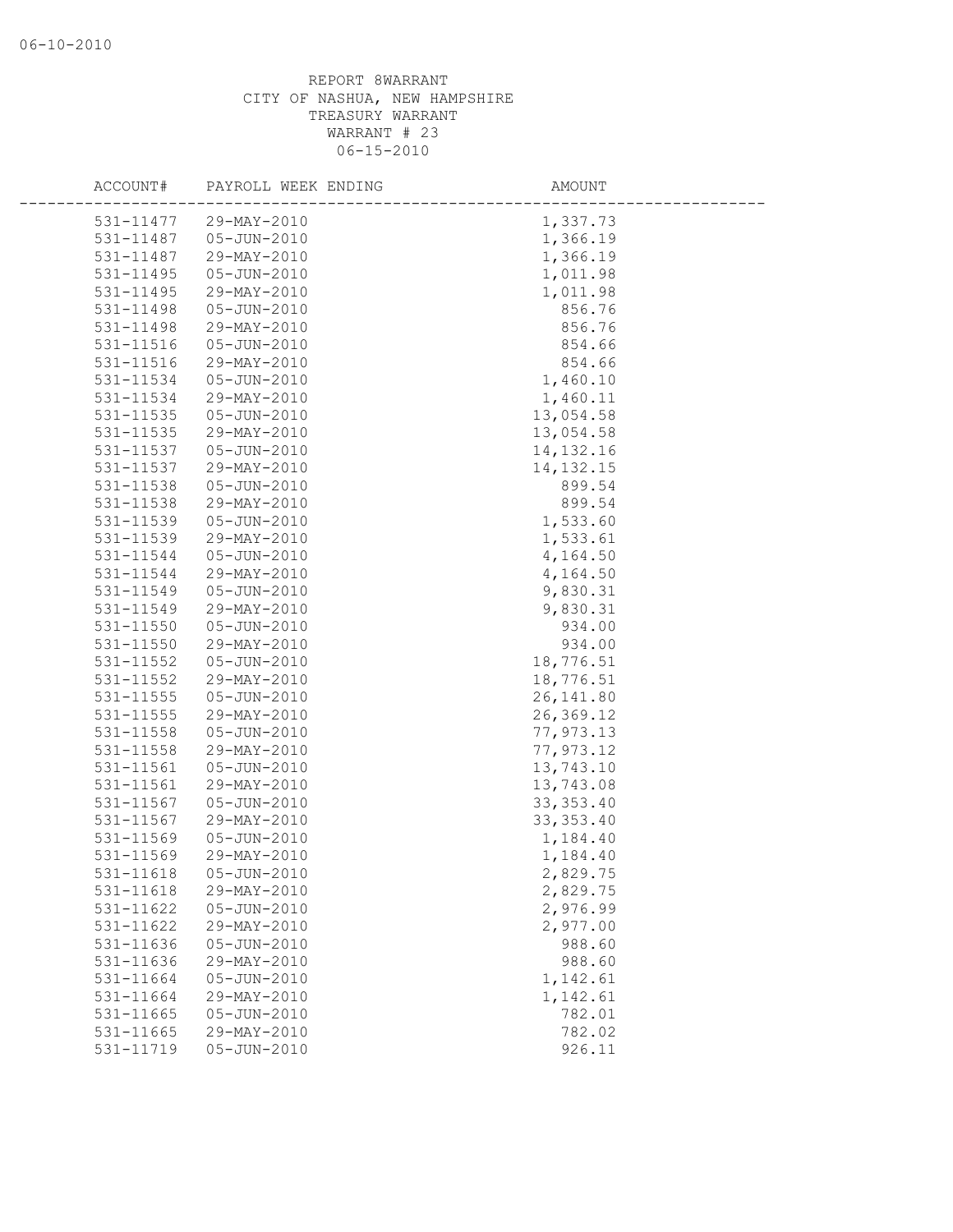|       | ACCOUNT#  | PAYROLL WEEK ENDING    | AMOUNT    |             |
|-------|-----------|------------------------|-----------|-------------|
|       | 531-11719 | 29-MAY-2010            | 926.11    |             |
|       | 531-11732 | 05-JUN-2010            | 6,490.60  |             |
|       | 531-11732 | 29-MAY-2010            | 6,490.60  |             |
|       | 531-12020 | 05-JUN-2010            | 951.68    |             |
|       | 531-12020 | 29-MAY-2010            | 951.68    |             |
|       | 531-12042 | 05-JUN-2010            | 2,248.02  |             |
|       | 531-12042 | 29-MAY-2010            | 1,908.21  |             |
|       | 531-12066 | $05 - JUN - 2010$      | 684.12    |             |
|       | 531-12066 | 29-MAY-2010            | 684.11    |             |
|       | 531-12068 | 05-JUN-2010            | 752.56    |             |
|       | 531-12068 | 29-MAY-2010            | 752.56    |             |
|       | 531-12071 | 05-JUN-2010            | 258.96    |             |
|       | 531-12071 | 29-MAY-2010            | 258.97    |             |
|       | 531-12119 | 05-JUN-2010            | 1,130.25  |             |
|       | 531-12119 | 29-MAY-2010            | 1,130.25  |             |
|       | 531-13004 | 05-JUN-2010            | 3,730.62  |             |
|       | 531-13004 | 29-MAY-2010            | 2,146.79  |             |
|       | 531-13038 | 05-JUN-2010            | 1,485.16  |             |
|       | 531-13038 | 29-MAY-2010            | 1,035.71  |             |
|       | 531-13040 | 05-JUN-2010            | 2,941.45  |             |
|       | 531-13040 | 29-MAY-2010            | 1,993.02  |             |
|       | 531-13044 | $05 - JUN - 2010$      | 6,498.40  |             |
|       | 531-13044 | 29-MAY-2010            | 711.76    |             |
|       | 531-13047 | 05-JUN-2010            | 21,336.99 |             |
|       | 531-13047 | 29-MAY-2010            | 6,348.13  |             |
|       | 531-13048 | 05-JUN-2010            | 8,394.49  |             |
|       | 531-13048 | 29-MAY-2010            | 6,306.49  |             |
|       | 531-15002 | 05-JUN-2010            | 46,017.71 |             |
|       | 531-17002 | 05-JUN-2010            | 200.00    |             |
|       | 531-17006 | 29-MAY-2010            | 1,300.00  |             |
| TOTAL | 531       | POLICE DEPARTMENT      |           | 637, 341.62 |
|       |           |                        |           |             |
|       |           | 532-11024  05-JUN-2010 | 2,060.39  |             |
|       | 532-11024 | 29-MAY-2010            | 2,060.39  |             |
|       | 532-11036 | 05-JUN-2010            | 1,873.48  |             |
|       | 532-11036 | 29-MAY-2010            | 1,873.48  |             |
|       | 532-11063 | $05 - JUN - 2010$      | 1,343.44  |             |
|       | 532-11063 | 29-MAY-2010            | 1,343.44  |             |
|       | 532-11066 | $05 - JUN - 2010$      | 1,330.14  |             |
|       | 532-11066 | 29-MAY-2010            | 1,330.14  |             |
|       | 532-11069 | $05 - JUN - 2010$      | 2,700.57  |             |
|       | 532-11069 | 29-MAY-2010            | 2,700.58  |             |
|       | 532-11111 | $05 - JUN - 2010$      | 2,183.76  |             |
|       | 532-11111 | 29-MAY-2010            | 2,183.76  |             |
|       | 532-11207 | $05 - JUN - 2010$      | 6,697.95  |             |
|       | 532-11207 | 29-MAY-2010            | 6,697.95  |             |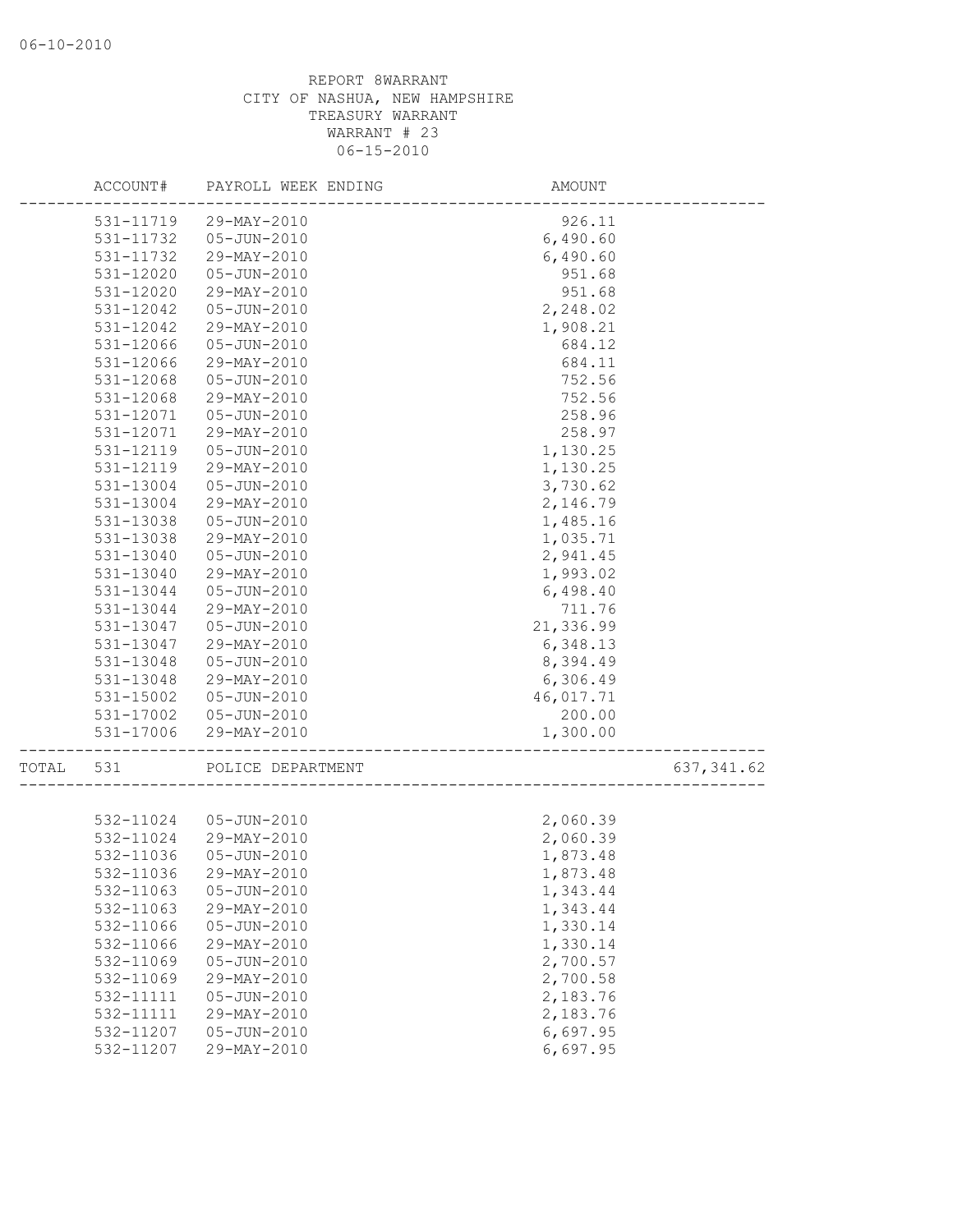|       | ACCOUNT#  | PAYROLL WEEK ENDING | AMOUNT      |            |
|-------|-----------|---------------------|-------------|------------|
|       | 532-11281 | 05-JUN-2010         | 981.65      |            |
|       | 532-11281 | 29-MAY-2010         | 981.65      |            |
|       | 532-11285 | 05-JUN-2010         | 8,222.77    |            |
|       | 532-11285 | 29-MAY-2010         | 8,222.77    |            |
|       | 532-11291 | 05-JUN-2010         | 7,049.83    |            |
|       | 532-11291 | 29-MAY-2010         | 7,161.27    |            |
|       | 532-11298 | 05-JUN-2010         | 1,077.63    |            |
|       | 532-11298 | 29-MAY-2010         | 964.20      |            |
|       | 532-11300 | 05-JUN-2010         | 35,639.68   |            |
|       | 532-11300 | 29-MAY-2010         | 58,303.12   |            |
|       | 532-11303 | 05-JUN-2010         | 1,203.00    |            |
|       | 532-11303 | 29-MAY-2010         | 1,203.00    |            |
|       | 532-11305 | 05-JUN-2010         | 3,597.07    |            |
|       | 532-11305 | 29-MAY-2010         | 4,800.07    |            |
|       | 532-11309 | 05-JUN-2010         | 107, 176.16 |            |
|       | 532-11309 | 29-MAY-2010         | 107, 419.25 |            |
|       | 532-11660 | 05-JUN-2010         | 1,513.39    |            |
|       | 532-11660 | 29-MAY-2010         | 1,513.38    |            |
|       | 532-11663 | 05-JUN-2010         | 1,483.58    |            |
|       | 532-11663 | 29-MAY-2010         | 1,483.58    |            |
|       | 532-11666 | 05-JUN-2010         | 1,498.40    |            |
|       | 532-11666 | 29-MAY-2010         | 1,498.40    |            |
|       | 532-11669 | 05-JUN-2010         | 1,498.40    |            |
|       | 532-11669 | 29-MAY-2010         | 1,498.40    |            |
|       | 532-12070 | 05-JUN-2010         | 36,718.25   |            |
|       | 532-12070 | 29-MAY-2010         | 27,482.72   |            |
|       | 532-13004 | 05-JUN-2010         | 1,218.10    |            |
|       | 532-13004 | 29-MAY-2010         | 38.60       |            |
|       | 532-13018 | 05-JUN-2010         | 1,209.46    |            |
|       | 532-13018 | 29-MAY-2010         | 780.59      |            |
|       | 532-13024 | $05 - JUN - 2010$   | 607.48      |            |
|       | 532-13024 | 29-MAY-2010         | 1,193.36    |            |
|       | 532-13050 | 05-JUN-2010         | 11,862.61   |            |
|       | 532-13050 | 29-MAY-2010         | 9,465.62    |            |
|       | 532-15002 | 05-JUN-2010         | 46,579.50   |            |
|       | 532-19231 | 05-JUN-2010         | 1,366.83    |            |
|       | 532-19231 | 29-MAY-2010         | 1,381.14    |            |
|       | 532-19232 | 05-JUN-2010         | 2,015.53    |            |
|       | 532-19232 | 29-MAY-2010         | 2,029.99    |            |
|       | 532-19233 | 05-JUN-2010         | 3,000.19    |            |
|       | 532-19233 | 29-MAY-2010         | 3,014.65    |            |
|       | 532-19234 | 05-JUN-2010         | 1,893.54    |            |
|       | 532-19234 | 29-MAY-2010         | 1,908.00    |            |
| TOTAL | 532       | FIRE DEPARTMENT     |             | 556,136.28 |
|       |           |                     |             |            |
|       | 535-19230 | 05-JUN-2010         | 96.15       |            |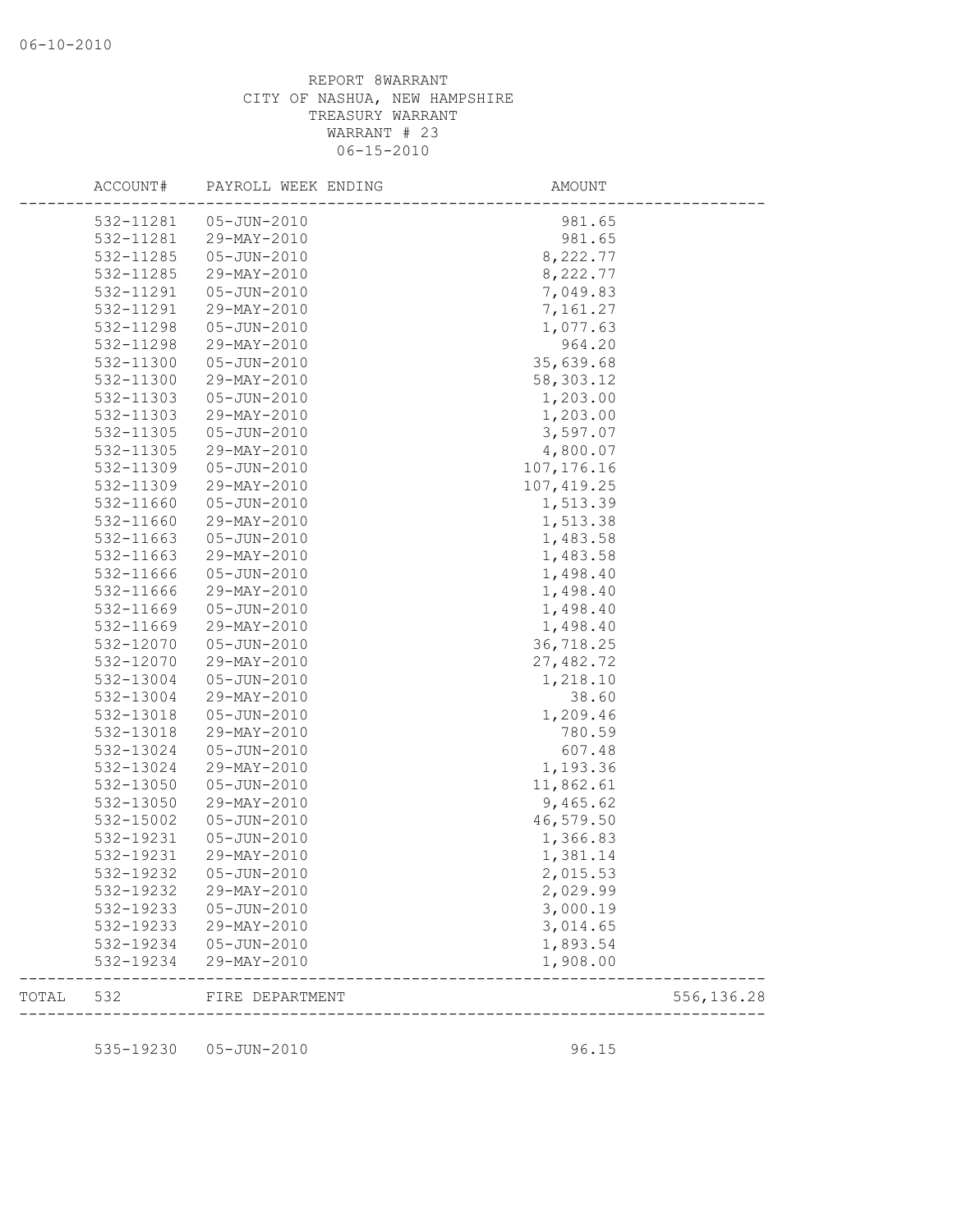|           |               | ACCOUNT# PAYROLL WEEK ENDING                                   | AMOUNT   |           |
|-----------|---------------|----------------------------------------------------------------|----------|-----------|
|           |               | 535-19230 29-MAY-2010<br>------------------------------------- | 96.15    |           |
|           |               | TOTAL 535 EMERGENCY MANAGEMENT                                 |          | 192.30    |
|           |               |                                                                |          |           |
|           |               | 536-11200  05-JUN-2010                                         | 424.27   |           |
|           |               | 536-11200 29-MAY-2010                                          | 424.27   |           |
|           |               | 536-12137  05-JUN-2010                                         | 1,200.12 |           |
|           |               | 536-12137 29-MAY-2010                                          | 1,200.12 |           |
|           |               | TOTAL 536 CITYWIDE COMMUNICATIONS                              |          | 3,248.78  |
|           |               |                                                                |          |           |
|           | 541-11024     | 05-JUN-2010                                                    | 253.90   |           |
|           |               | 541-11024 29-MAY-2010                                          | 253.90   |           |
|           | 541-11104     | 05-JUN-2010                                                    | 1,014.26 |           |
|           | 541-11104     | 29-MAY-2010                                                    | 1,014.26 |           |
|           |               | 541-11240  05-JUN-2010                                         | 1,503.01 |           |
|           |               | 541-11240 29-MAY-2010                                          | 1,503.02 |           |
|           |               | 541-11346  05-JUN-2010                                         | 435.30   |           |
| TOTAL 541 |               | COMMUNITY SERVICES DIVISION                                    |          | 5,977.65  |
|           |               |                                                                |          |           |
|           |               | 542-11024  05-JUN-2010                                         | 634.76   |           |
|           |               | 542-11024 29-MAY-2010                                          | 634.77   |           |
|           |               | 542-11426  05-JUN-2010                                         | 1,364.20 |           |
|           |               | 542-11426 29-MAY-2010                                          | 1,364.20 |           |
|           |               | 542-11584  05-JUN-2010                                         | 3,600.68 |           |
|           |               | 542-11584 29-MAY-2010                                          | 3,600.68 |           |
|           | 542-12044     | 05-JUN-2010                                                    | 80.50    |           |
|           | 542-12109     | 05-JUN-2010                                                    | 96.00    |           |
|           | 542-12109     | 29-MAY-2010                                                    | 144.00   |           |
|           | 542-12582     | 05-JUN-2010                                                    | 606.03   |           |
|           |               | 542-12582 29-MAY-2010                                          | 606.03   |           |
| TOTAL     | 542           | COMMUNITY HEALTH                                               |          | 12,731.85 |
|           |               |                                                                |          |           |
|           | 543-11380     | $05 - JUN - 2010$                                              | 952.97   |           |
|           | 543-11380     | 29-MAY-2010                                                    | 952.97   |           |
|           | 543-11438     | $05 - JUN - 2010$                                              | 1,286.71 |           |
|           | 543-11438     | 29-MAY-2010                                                    | 1,286.72 |           |
|           | 543-11602     | $05 - JUN - 2010$                                              | 883.76   |           |
|           | $543 - 11602$ | 29-MAY-2010                                                    | 883.76   |           |
|           | $543 - 11604$ | $05 - JUN - 2010$                                              | 1,528.64 |           |
|           | $543 - 11604$ | 29-MAY-2010                                                    | 1,528.64 |           |
|           | 543-11605     | $05 - JUN - 2010$                                              | 956.86   |           |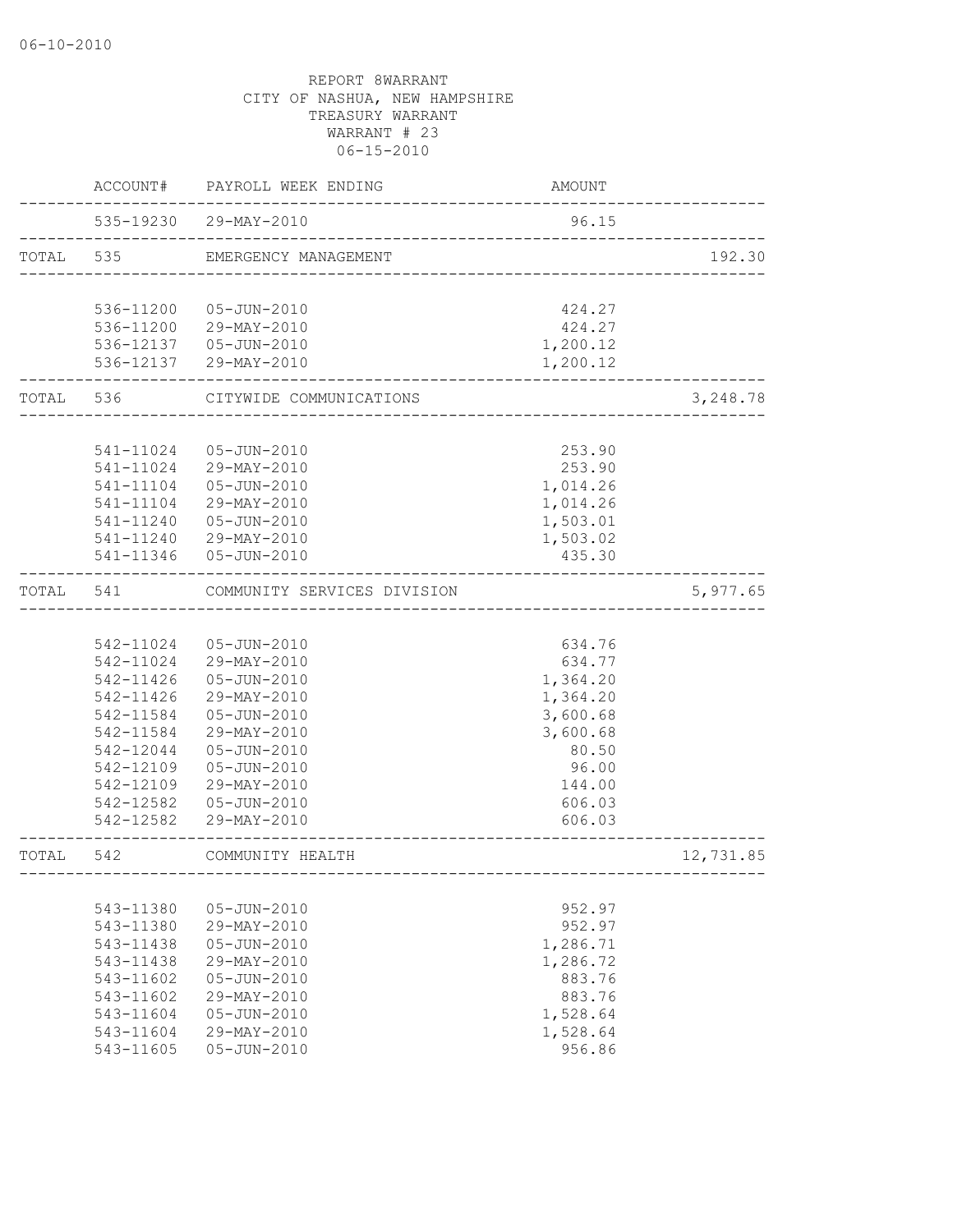|           | ACCOUNT# PAYROLL WEEK ENDING         | AMOUNT   |           |
|-----------|--------------------------------------|----------|-----------|
|           | 543-11605 29-MAY-2010                | 956.86   |           |
|           | 543-31050 05-JUN-2010                | 17.00    |           |
|           | TOTAL 543 ENVIRONMENTAL HEALTH DEPT. |          | 11,234.89 |
|           |                                      |          |           |
|           | 544-11008  05-JUN-2010               | 744.55   |           |
|           | 544-11008 29-MAY-2010                | 744.55   |           |
|           | 544-11099  05-JUN-2010               | 1,423.00 |           |
|           | 544-11099 29-MAY-2010                | 1,423.00 |           |
|           | 544-11112  05-JUN-2010               | 852.14   |           |
|           | 544-11112 29-MAY-2010                | 852.14   |           |
|           | 544-11367  05-JUN-2010               | 833.85   |           |
|           | 544-11367 29-MAY-2010                | 833.85   |           |
|           | 544-11777  05-JUN-2010               | 1,289.91 |           |
|           | 544-11777 29-MAY-2010                | 1,289.91 |           |
|           | 544-12101  05-JUN-2010               | 515.08   |           |
|           | 544-12101 29-MAY-2010                | 515.08   |           |
|           | TOTAL 544 WELFARE ADMINISTRATION     |          | 11,317.06 |
|           |                                      |          |           |
|           |                                      |          |           |
|           | 551-11024  05-JUN-2010               | 637.15   |           |
|           | 551-11024 29-MAY-2010                | 637.15   |           |
|           | 551-11028  05-JUN-2010               | 544.44   |           |
| 551-11028 | 29-MAY-2010                          | 544.44   |           |
|           | 551-11057  05-JUN-2010               | 899.04   |           |
|           | 551-11057 29-MAY-2010                | 899.04   |           |
| 551-11094 | 05-JUN-2010                          | 306.26   |           |
|           | 551-11094 29-MAY-2010                | 306.26   |           |
|           | 551-11097  05-JUN-2010               | 1,076.08 |           |
| 551-11097 | 29-MAY-2010                          | 1,076.08 |           |
| 551-11211 | 05-JUN-2010                          | 613.89   |           |
| 551-11211 | 29-MAY-2010                          | 613.89   |           |
| 551-11249 | 05-JUN-2010                          | 1,320.00 |           |
| 551-11249 | 29-MAY-2010                          | 1,320.01 |           |
| 551-11268 | 05-JUN-2010                          | 647.22   |           |
| 551-11268 | 29-MAY-2010                          | 647.22   |           |
| 551-11273 | $05 - JUN - 2010$                    | 1,687.49 |           |
| 551-11273 | 29-MAY-2010                          | 1,687.48 |           |
| 551-11435 | $05 - JUN - 2010$                    | 909.67   |           |
| 551-11435 | 29-MAY-2010                          | 909.67   |           |
| 551-11462 | $05 - JUN - 2010$                    | 1,034.29 |           |
| 551-11462 | 29-MAY-2010                          | 1,034.29 |           |
| 551-11638 | $05 - JUN - 2010$                    | 1,177.18 |           |
| 551-11638 | 29-MAY-2010                          | 1,177.18 |           |
| 551-13004 | $05 - JUN - 2010$                    | 320.24   |           |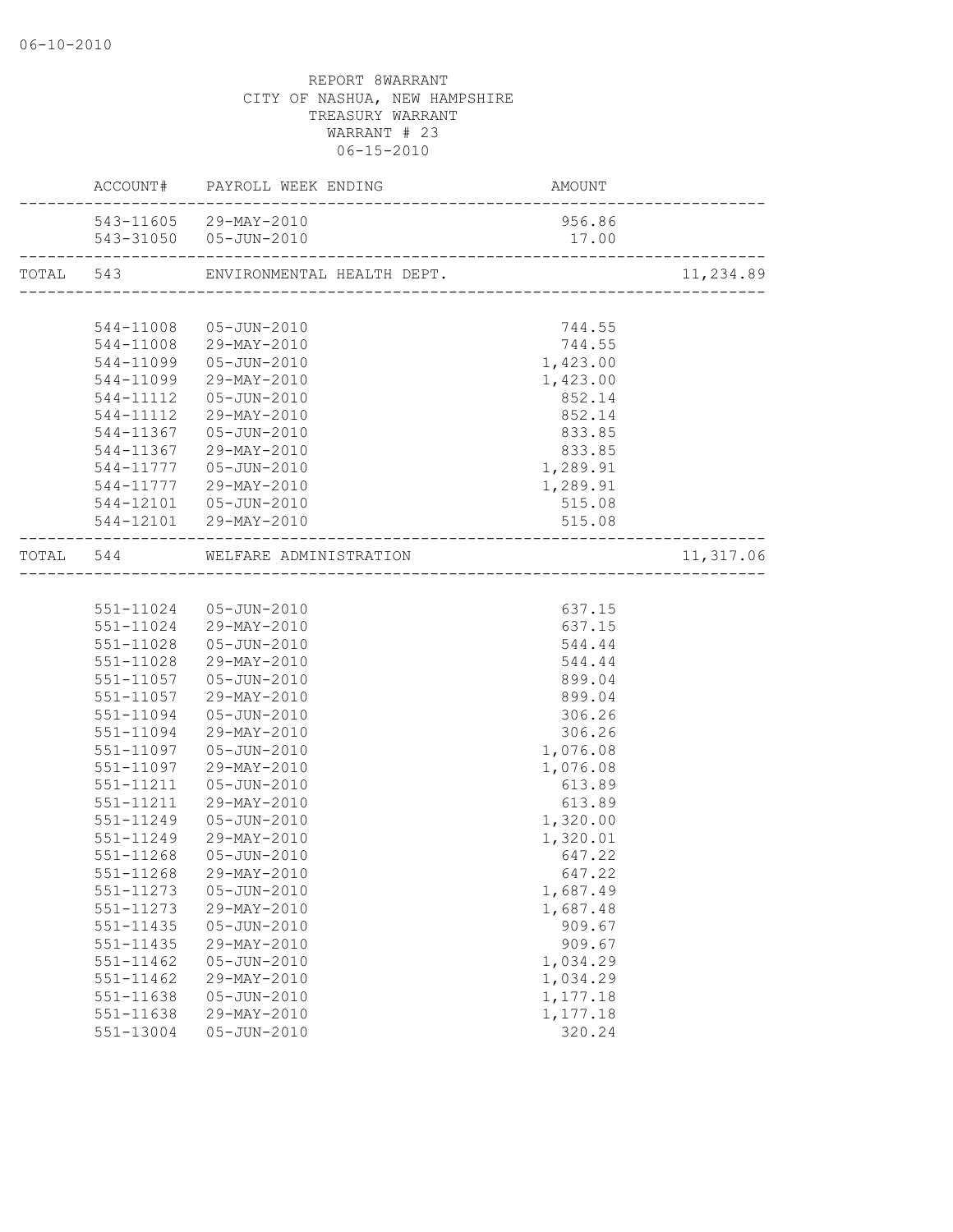|       |                        | ACCOUNT# PAYROLL WEEK ENDING                  |          |           |
|-------|------------------------|-----------------------------------------------|----------|-----------|
|       |                        |                                               |          |           |
|       |                        |                                               |          |           |
|       | 552-11024              | 05-JUN-2010                                   | 686.24   |           |
|       | 552-11024              | 29-MAY-2010                                   | 686.24   |           |
|       | 552-11077              | 05-JUN-2010                                   | 1,293.11 |           |
|       | 552-11077              | 29-MAY-2010                                   | 1,293.11 |           |
|       | 552-11087              | 05-JUN-2010                                   | 819.60   |           |
|       | 552-11087              | 29-MAY-2010                                   | 819.60   |           |
|       | 552-11143              | 05-JUN-2010                                   | 858.40   |           |
|       | 552-11143              | 29-MAY-2010                                   | 858.40   |           |
|       | 552-11324              | 05-JUN-2010                                   | 4,137.16 |           |
|       | 552-11324              | 29-MAY-2010                                   | 4,137.16 |           |
|       | 552-11339              | 05-JUN-2010                                   | 2,944.00 |           |
|       | 552-11339              | 29-MAY-2010                                   | 2,974.56 |           |
|       | 552-11342              | 05-JUN-2010                                   | 772.80   |           |
|       | 552-11342              | 29-MAY-2010                                   | 772.80   |           |
|       | 552-11343              | 05-JUN-2010                                   | 2,598.00 |           |
|       | 552-11343              | 29-MAY-2010                                   | 2,602.80 |           |
|       | 552-11407              | 05-JUN-2010                                   | 4,545.12 |           |
|       | 552-11407              | 29-MAY-2010                                   | 4,545.12 |           |
|       | 552-11492              | 05-JUN-2010                                   | 817.60   |           |
|       | 552-11492              | 29-MAY-2010                                   | 817.60   |           |
|       |                        | 05-JUN-2010                                   | 410.16   |           |
|       | 552-11562<br>552-11562 | 29-MAY-2010                                   | 410.16   |           |
|       |                        |                                               |          |           |
|       | 552-11580              | 05-JUN-2010                                   | 985.56   |           |
|       | 552-11580              | 29-MAY-2010                                   | 985.56   |           |
|       | 552-11672              | 05-JUN-2010                                   | 1,446.40 |           |
|       | 552-11672              | 29-MAY-2010                                   | 1,446.40 |           |
|       | 552-11750              | 05-JUN-2010                                   | 802.72   |           |
|       | 552-11750              | 29-MAY-2010                                   | 802.72   |           |
|       | 552-12156              | 05-JUN-2010                                   | 4,373.50 |           |
|       | 552-12156              | 29-MAY-2010                                   | 5,845.00 |           |
|       | 552-12158              | 05-JUN-2010                                   | 221.00   |           |
|       | 552-13004              | 05-JUN-2010                                   | 3,391.77 |           |
|       | 552-13004              | 29-MAY-2010                                   | 1,490.89 |           |
|       |                        | 552-17002  05-JUN-2010                        | 500.00   |           |
|       |                        | 552-59050 29-MAY-2010<br>____________________ | 840.00   |           |
| TOTAL | 552                    | PARKS AND RECREATION                          |          | 62,931.26 |
|       |                        |                                               |          |           |
|       | 553-11024              | 05-JUN-2010                                   | 352.27   |           |
|       | 553-11024              | 29-MAY-2010                                   | 301.27   |           |
|       | 553-11078              | 05-JUN-2010                                   | 1,495.05 |           |
|       | 553-11078              | 29-MAY-2010                                   | 1,495.05 |           |
|       | 553-11098              | $05 - JUN - 2010$                             | 1,014.00 |           |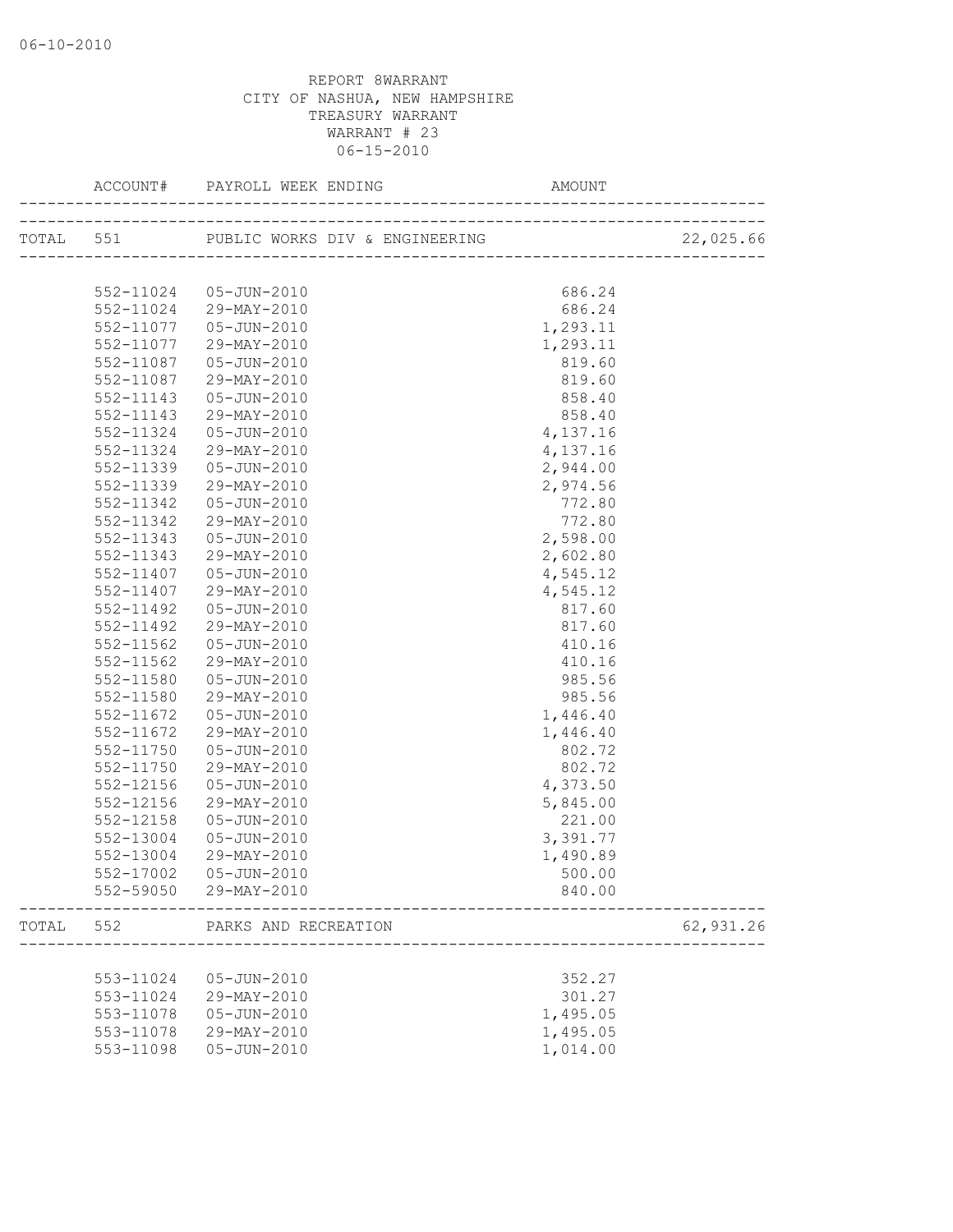|       | ACCOUNT#  | PAYROLL WEEK ENDING    | AMOUNT    |           |
|-------|-----------|------------------------|-----------|-----------|
|       | 553-11098 | 29-MAY-2010            | 1,014.00  |           |
|       | 553-11169 | $05 - JUN - 2010$      | 1,046.24  |           |
|       | 553-11169 | 29-MAY-2010            | 1,046.23  |           |
|       | 553-11192 | 05-JUN-2010            | 957.92    |           |
|       | 553-11192 | 29-MAY-2010            | 957.93    |           |
|       | 553-11279 | 05-JUN-2010            | 6,000.80  |           |
|       | 553-11279 | 29-MAY-2010            | 6,000.80  |           |
|       | 553-11327 | 05-JUN-2010            | 4,137.18  |           |
|       | 553-11327 | 29-MAY-2010            | 4,137.16  |           |
|       | 553-11375 | $05 - JUN - 2010$      | 818.80    |           |
|       | 553-11375 | 29-MAY-2010            | 818.80    |           |
|       | 553-11465 | 05-JUN-2010            | 3,270.40  |           |
|       | 553-11465 | 29-MAY-2010            | 3,270.40  |           |
|       | 553-11474 | 05-JUN-2010            | 2,796.40  |           |
|       | 553-11474 | 29-MAY-2010            | 5,091.09  |           |
|       | 553-11475 | $05 - JUN - 2010$      | 2,834.40  |           |
|       | 553-11475 | 29-MAY-2010            | 2,834.40  |           |
|       | 553-11630 | $05 - JUN - 2010$      | 1,575.20  |           |
|       | 553-11630 | 29-MAY-2010            | 1,602.02  |           |
|       | 553-11631 | 05-JUN-2010            | 799.60    |           |
|       | 553-11631 | 29-MAY-2010            | 799.60    |           |
|       | 553-11648 | 05-JUN-2010            | 879.89    |           |
|       | 553-11648 | 29-MAY-2010            | 840.30    |           |
|       | 553-11678 | 05-JUN-2010            | 1,442.84  |           |
|       | 553-11678 | 29-MAY-2010            | 1,442.84  |           |
|       | 553-11759 | 05-JUN-2010            | 14,270.54 |           |
|       | 553-11759 | 29-MAY-2010            | 14,299.42 |           |
|       | 553-11771 | $05 - JUN - 2010$      | 1,851.20  |           |
|       | 553-11771 | 29-MAY-2010            | 1,851.20  |           |
|       | 553-12085 | 05-JUN-2010            | 348.00    |           |
|       | 553-12085 | 29-MAY-2010            | 480.00    |           |
|       | 553-13004 | 05-JUN-2010            | 953.87    |           |
|       | 553-13004 | 29-MAY-2010            | 503.34    |           |
| TOTAL | 553       | STREET DEPARTMENT      |           | 95,630.45 |
|       |           |                        |           |           |
|       |           | 555-11024  05-JUN-2010 | 352.28    |           |
|       | 555-11024 | 29-MAY-2010            | 301.28    |           |
|       | 555-11058 | $05 - JUN - 2010$      | 985.56    |           |
|       | 555-11058 | 29-MAY-2010            | 985.56    |           |
|       | 555-11461 | $05 - JUN - 2010$      | 1,489.36  |           |
|       | 555-11461 | 29-MAY-2010            | 1,489.36  |           |
|       | 555-11505 | $05 - JUN - 2010$      | 1,184.60  |           |
|       | 555-11505 | 29-MAY-2010            | 1,184.60  |           |
|       | 555-11639 | $05 - JUN - 2010$      | 817.60    |           |
|       | 555-11639 | 29-MAY-2010            | 817.60    |           |
|       | 555-11640 | $05 - JUN - 2010$      | 761.60    |           |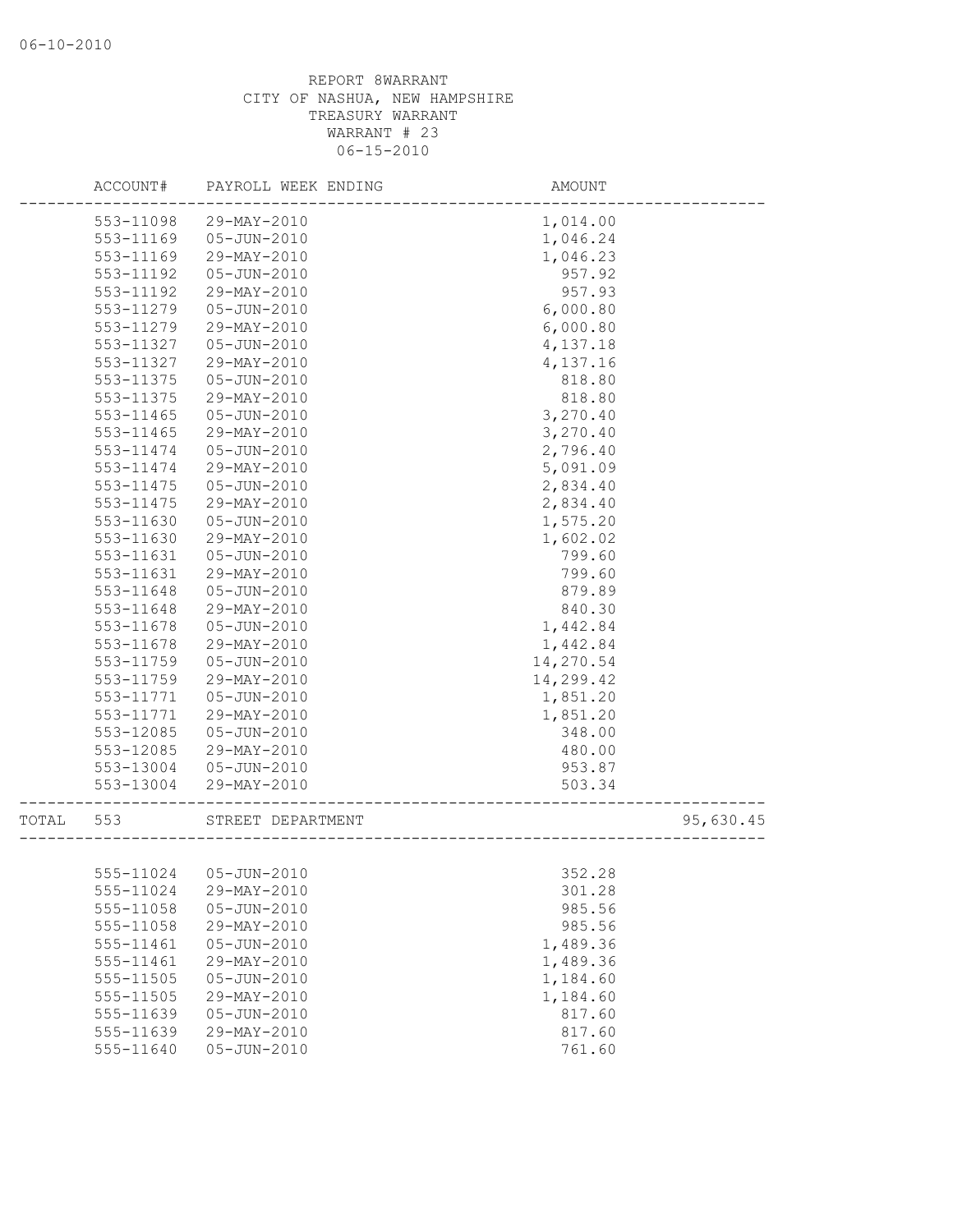|       | ACCOUNT#  | PAYROLL WEEK ENDING | AMOUNT                |           |
|-------|-----------|---------------------|-----------------------|-----------|
|       | 555-11640 | 29-MAY-2010         | 772.80                |           |
|       | 555-11738 | $05 - JUN - 2010$   | 1,941.60              |           |
|       | 555-11738 | 29-MAY-2010         | 1,941.60              |           |
|       | 555-11745 | $05 - JUN - 2010$   | 810.80                |           |
|       | 555-11745 | 29-MAY-2010         | 810.80                |           |
|       | 555-11746 | $05 - JUN - 2010$   | 1,139.75              |           |
|       | 555-11746 | 29-MAY-2010         | 1,139.75              |           |
|       | 555-13004 | $05 - JUN - 2010$   | 369.90                |           |
|       | 555-13004 | 29-MAY-2010         | 523.71                |           |
|       | 555-13068 | 05-JUN-2010         | 254.84                |           |
|       | 555-13068 | 29-MAY-2010         | 254.84                |           |
| TOTAL | 555       | TRAFFIC DEPARTMENT  |                       | 20,329.79 |
|       |           |                     |                       |           |
|       | 557-11024 | 05-JUN-2010         | 637.15                |           |
|       | 557-11024 | 29-MAY-2010         | 637.15                |           |
|       | 557-11161 | $05 - JUN - 2010$   | 1,236.16              |           |
|       | 557-11161 | 29-MAY-2010         | 1,236.16              |           |
|       | 557-11751 | 05-JUN-2010         | 96.14                 |           |
|       | 557-11751 | 29-MAY-2010         | 96.14                 |           |
| TOTAL | 557       | PARKING LOTS        |                       | 3,938.90  |
|       |           |                     |                       |           |
|       | 561-11345 | $05 - JUN - 2010$   | 1,204.95              |           |
|       | 561-11345 | 29-MAY-2010         | 1,204.95              |           |
|       | 561-11651 | 05-JUN-2010         | 860.38                |           |
|       | 561-11651 | 29-MAY-2010         | 860.38                |           |
|       | 561-11658 | $05 - JUN - 2010$   | 1,044.70              |           |
|       | 561-11658 | 29-MAY-2010         | 1,044.70              |           |
|       | 561-12153 | $05 - JUN - 2010$   | 1,480.00              |           |
|       | 561-12153 | 29-MAY-2010         | 1,975.00              |           |
|       | 561-13004 | 29-MAY-2010         | 549.81                |           |
| TOTAL | 561       | EDGEWOOD CEMETERY   |                       | 10,224.87 |
|       |           |                     | --------------------- |           |
|       | 563-11345 | $05 - JUN - 2010$   | 1,159.58              |           |
|       | 563-11345 | 29-MAY-2010         | 1,159.58              |           |
|       | 563-11651 | $05 - JUN - 2010$   | 766.05                |           |
|       | 563-11651 | 29-MAY-2010         | 766.05                |           |
|       | 563-11657 | $05 - JUN - 2010$   | 957.28                |           |
|       | 563-11657 | 29-MAY-2010         | 957.28                |           |
|       | 563-12153 | $05 - JUN - 2010$   | 630.00                |           |
|       | 563-12153 | 29-MAY-2010         | 800.00                |           |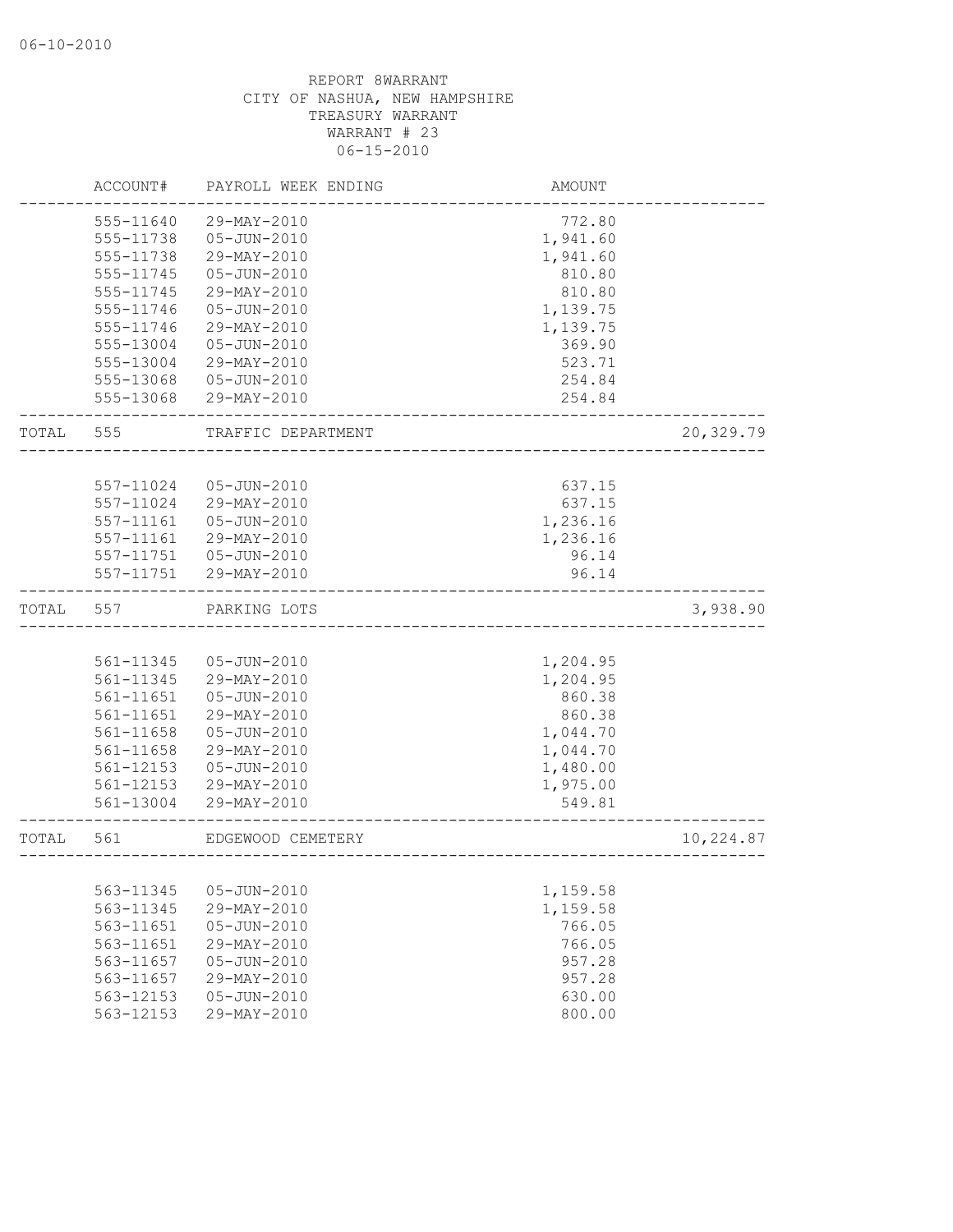|       | ACCOUNT#      | PAYROLL WEEK ENDING   | AMOUNT   |           |
|-------|---------------|-----------------------|----------|-----------|
| TOTAL | 563           | WOODLAWN CEMETERY     |          | 7,195.82  |
|       |               |                       |          |           |
|       | 571-11237     | 05-JUN-2010           | 1,999.68 |           |
|       | 571-11237     | 29-MAY-2010           | 1,999.68 |           |
|       | $571 - 12045$ | 05-JUN-2010           | 285.36   |           |
|       | 571-12045     | 29-MAY-2010           | 304.89   |           |
| TOTAL | 571           | COMMUNITY DEVELOPMENT |          | 4,589.61  |
|       |               |                       |          |           |
|       | 572-11024     | 05-JUN-2010           | 653.11   |           |
|       | 572-11024     | 29-MAY-2010           | 653.12   |           |
|       | 572-11215     | 05-JUN-2010           | 3,635.95 |           |
|       | 572-11215     | 29-MAY-2010           | 3,635.96 |           |
|       | 572-11238     | $05 - JUN - 2010$     | 861.65   |           |
|       | 572-11238     | 29-MAY-2010           | 861.65   |           |
|       | $572 - 11450$ | $05 - JUN - 2010$     | 1,720.01 |           |
|       | 572-11450     | $29-MAY-2010$         | 1,720.02 |           |
|       | $572 - 11522$ | 05-JUN-2010           | 837.26   |           |
|       | 572-11522     | 29-MAY-2010           | 837.26   |           |
|       | 572-11525     | 05-JUN-2010           | 1,032.64 |           |
|       | 572-11525     | 29-MAY-2010           | 1,032.64 |           |
|       | 572-58005     | 05-JUN-2010           | 200.00   |           |
|       | 572-58005     | 29-MAY-2010           | 100.00   |           |
| TOTAL | 572           | PLANNING DEPARTMENT   |          | 17,781.27 |
|       |               |                       |          |           |
|       | 573-11444     | 05-JUN-2010           | 1,666.16 |           |
|       | 573-11444     | 29-MAY-2010           | 1,666.17 |           |
|       | 573-12029     | 05-JUN-2010           | 355.51   |           |
|       | 573-12029     | 29-MAY-2010           | 355.51   |           |
| TOTAL | 573           | ECONOMIC DEVELOPMENT  |          | 4,043.35  |
|       |               |                       |          |           |
|       | 575-11032     | $05 - JUN - 2010$     | 717.24   |           |
|       | 575-11032     | 29-MAY-2010           | 717.24   |           |
|       | 575-11042     | $05 - JUN - 2010$     | 1,418.59 |           |
|       | 575-11042     | 29-MAY-2010           | 1,418.58 |           |
|       | 575-11062     | $05 - JUN - 2010$     | 627.75   |           |
|       | 575-11062     | 29-MAY-2010           | 549.28   |           |
|       | 575-11189     | $05 - JUN - 2010$     | 1,102.42 |           |
|       | 575-11189     | 29-MAY-2010           | 1,102.42 |           |
|       | 575-11246     | $05 - JUN - 2010$     | 1,677.04 |           |
|       | 575-11246     | 29-MAY-2010           | 1,677.05 |           |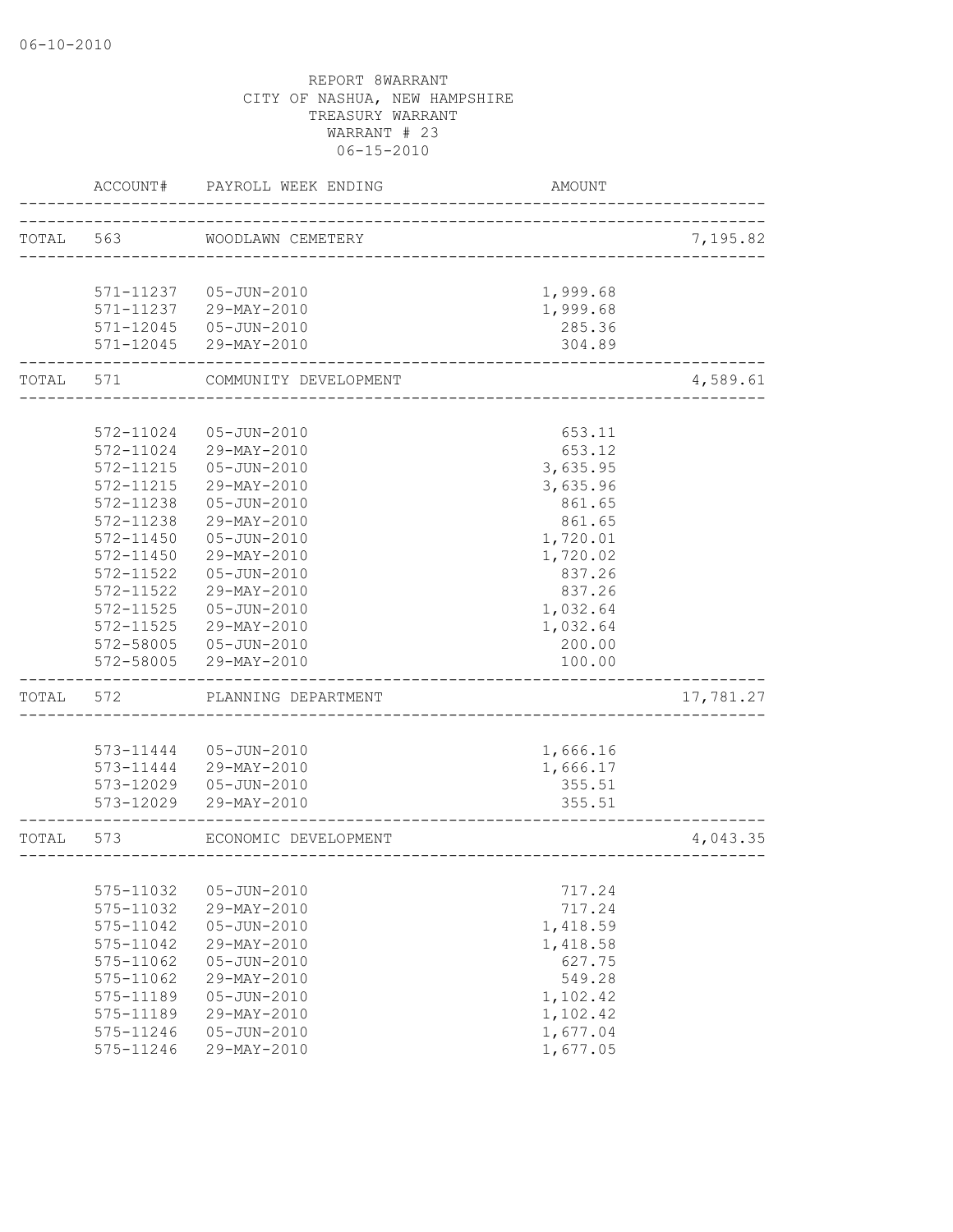|       | ACCOUNT#  | PAYROLL WEEK ENDING | AMOUNT   |           |
|-------|-----------|---------------------|----------|-----------|
|       | 575-11365 | 05-JUN-2010         | 505.19   |           |
|       | 575-11365 | 29-MAY-2010         | 486.25   |           |
|       | 575-11387 | 05-JUN-2010         | 6,854.42 |           |
|       | 575-11387 | 29-MAY-2010         | 6,854.43 |           |
|       | 575-11393 | 05-JUN-2010         | 3,648.26 |           |
|       | 575-11393 | 29-MAY-2010         | 3,648.25 |           |
|       | 575-11400 | 05-JUN-2010         | 8,162.12 |           |
|       | 575-11400 | 29-MAY-2010         | 8,162.13 |           |
|       | 575-11401 | $05 - JUN - 2010$   | 3,999.45 |           |
|       | 575-11401 | 29-MAY-2010         | 3,999.43 |           |
|       | 575-11403 | $05 - JUN - 2010$   | 786.81   |           |
|       | 575-11403 | 29-MAY-2010         | 786.82   |           |
|       | 575-11404 | 05-JUN-2010         | 779.91   |           |
|       | 575-11404 | 29-MAY-2010         | 779.92   |           |
|       | 575-12073 | 05-JUN-2010         | 382.25   |           |
|       | 575-12073 | 29-MAY-2010         | 389.90   |           |
|       | 575-12090 | 05-JUN-2010         | 1,140.26 |           |
|       | 575-12090 | 29-MAY-2010         | 836.16   |           |
|       | 575-12114 | $05 - JUN - 2010$   | 1,352.59 |           |
|       | 575-12114 | 29-MAY-2010         | 1,453.45 |           |
|       | 575-13035 | 29-MAY-2010         | 1,006.96 |           |
| TOTAL | 575       | PUBLIC LIBRARIES    |          | 67,022.57 |
|       |           |                     |          |           |
|       | 576-11059 | 05-JUN-2010         | 1,289.91 |           |
|       | 576-11059 | 29-MAY-2010         | 1,289.91 |           |
|       | 576-11221 | 05-JUN-2010         | 1,065.24 |           |
|       | 576-11221 | 29-MAY-2010         | 1,065.23 |           |
|       | 576-11315 | 05-JUN-2010         | 1,329.77 |           |
|       | 576-11315 | 29-MAY-2010         | 1,329.79 |           |
|       | 576-11361 | 05-JUN-2010         | 4,005.16 |           |
|       | 576-11361 | 29-MAY-2010         | 4,005.15 |           |
|       | 576-11362 | 05-JUN-2010         | 1,087.24 |           |
|       | 576-11362 | 29-MAY-2010         | 1,087.24 |           |
| TOTAL | 576       | BUILDING DEPARTMENT |          | 17,554.64 |
|       |           |                     |          |           |
|       | 577-11067 | $05 - JUN - 2010$   | 1,181.70 |           |
|       | 577-11067 | 29-MAY-2010         | 1,181.69 |           |
|       | 577-11183 | $05 - JUN - 2010$   | 1,691.75 |           |
|       | 577-11183 | 29-MAY-2010         | 1,871.04 |           |
| TOTAL | 577       | CODE ENFORCEMENT    |          | 5,926.18  |
|       |           |                     |          |           |
|       | 581-11012 | 29-MAY-2010         | 3,794.36 |           |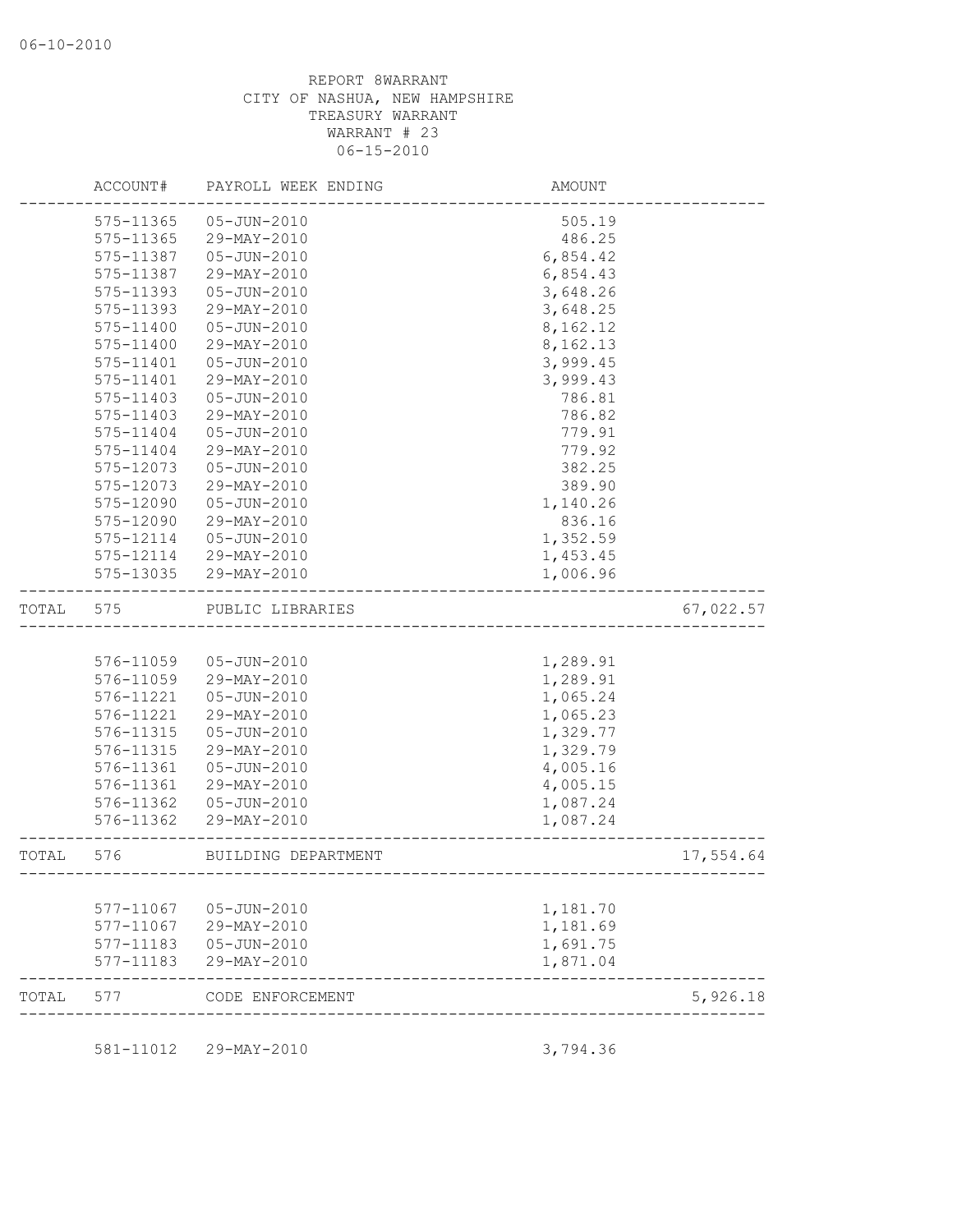| ACCOUNT#  | PAYROLL WEEK ENDING | AMOUNT       |  |
|-----------|---------------------|--------------|--|
| 581-11075 | 29-MAY-2010         | 4,312.64     |  |
| 581-11081 | 29-MAY-2010         | 2,550.00     |  |
| 581-11162 | 05-JUN-2010         | 53,299.19    |  |
| 581-11162 | 29-MAY-2010         | 52,773.04    |  |
| 581-11204 | 05-JUN-2010         | 14,921.60    |  |
| 581-11204 | 29-MAY-2010         | 12,202.88    |  |
| 581-11348 | 29-MAY-2010         | 85,559.94    |  |
| 581-11366 | 05-JUN-2010         | 55, 423.52   |  |
| 581-11366 | 29-MAY-2010         | 57,000.86    |  |
| 581-11396 | 29-MAY-2010         | 39,980.67    |  |
| 581-11402 | 05-JUN-2010         | 2,700.96     |  |
| 581-11402 | 29-MAY-2010         | 3,376.20     |  |
| 581-11408 | 05-JUN-2010         | 18,608.40    |  |
| 581-11408 | 29-MAY-2010         | 17,773.20    |  |
| 581-11486 | 29-MAY-2010         | 44, 135.70   |  |
| 581-11515 | 29-MAY-2010         | 1,262.79     |  |
| 581-11570 | 29-MAY-2010         | 61,660.48    |  |
| 581-11572 | 29-MAY-2010         | 61,460.01    |  |
| 581-11579 | 29-MAY-2010         | 39,079.22    |  |
| 581-11628 | 05-JUN-2010         | 1,406.40     |  |
| 581-11628 | 29-MAY-2010         | 1,406.40     |  |
| 581-11675 | 29-MAY-2010         | 5, 343.75    |  |
| 581-11709 | 29-MAY-2010         | 2,957.14     |  |
| 581-11711 | 29-MAY-2010         | 2,705.80     |  |
| 581-11726 | 29-MAY-2010         | 1,603,369.85 |  |
| 581-11800 | 29-MAY-2010         | 42,690.62    |  |
| 581-11801 | 05-JUN-2010         | 492.10       |  |
| 581-11801 | 29-MAY-2010         | 16,368.49    |  |
| 581-11802 | 29-MAY-2010         | 13,219.98    |  |
| 581-11803 | 05-JUN-2010         | 570.34       |  |
| 581-11803 | 29-MAY-2010         | 16,007.84    |  |
| 581-11805 | 29-MAY-2010         | 36,938.59    |  |
| 581-11812 | 29-MAY-2010         | 2,609.96     |  |
| 581-11816 | 29-MAY-2010         | 3,799.07     |  |
| 581-11830 | 29-MAY-2010         | 3,989.64     |  |
| 581-11845 | 05-JUN-2010         | 692.58       |  |
| 581-11845 | 29-MAY-2010         | 448.14       |  |
| 581-11850 | $05 - JUN - 2010$   | 2,238.87     |  |
| 581-11850 | 29-MAY-2010         | 2,798.60     |  |
| 581-11860 | 29-MAY-2010         | 6,920.46     |  |
| 581-12021 | $05 - JUN - 2010$   | 13,228.00    |  |
| 581-12021 | 29-MAY-2010         | 47,634.71    |  |
| 581-12060 | 05-JUN-2010         | 2,398.96     |  |
| 581-12060 | 29-MAY-2010         | 2,965.29     |  |
| 581-12078 | $05 - JUN - 2010$   | 162.50       |  |
| 581-12078 | 29-MAY-2010         | 2,550.00     |  |
| 581-12081 | 29-MAY-2010         | 2,401.05     |  |
| 581-12084 | 29-MAY-2010         | 250.00       |  |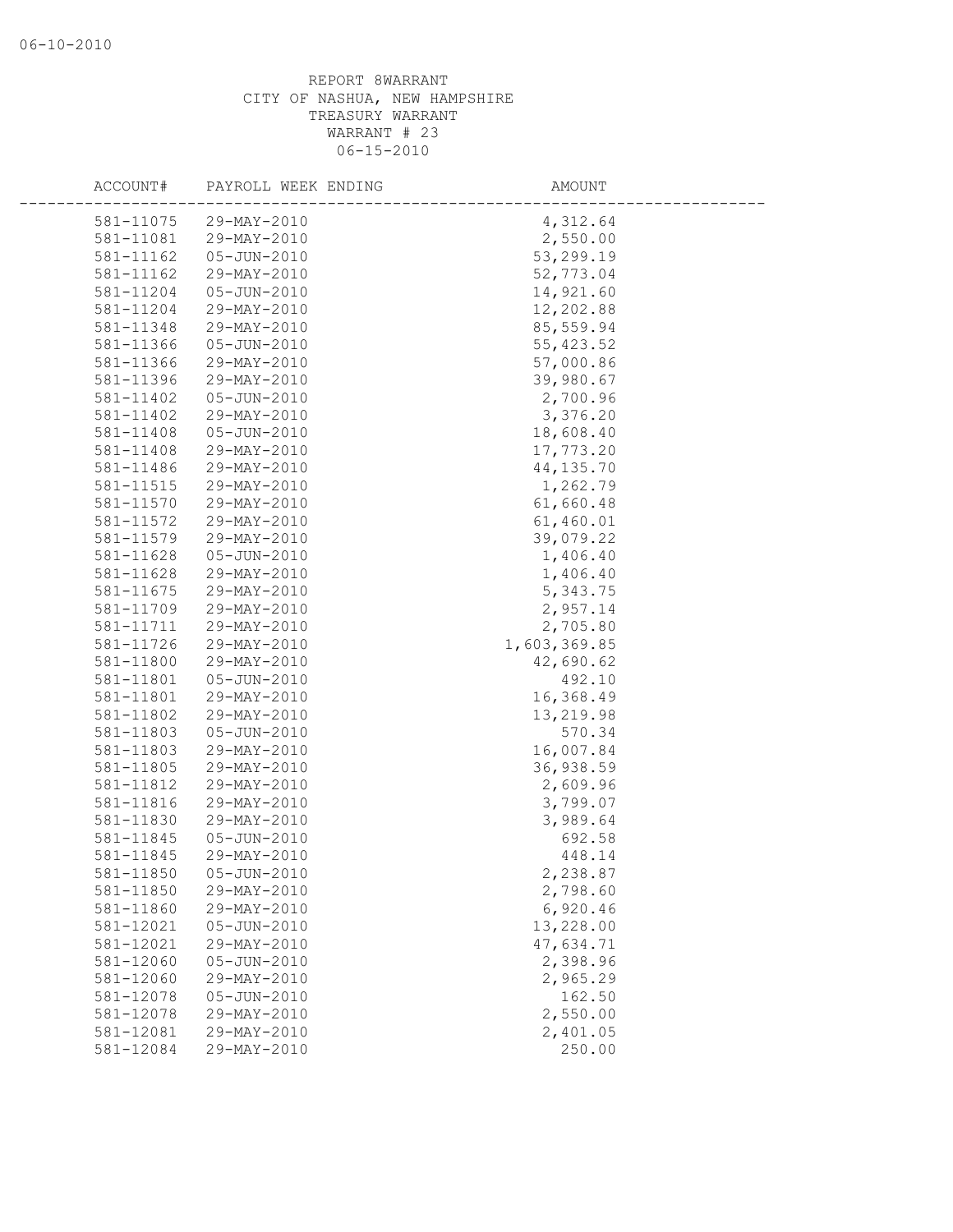|       | ACCOUNT#  | PAYROLL WEEK ENDING | AMOUNT      |              |
|-------|-----------|---------------------|-------------|--------------|
|       | 581-12111 | 05-JUN-2010         | 133, 929.03 |              |
|       | 581-12111 | 29-MAY-2010         | 137, 377.89 |              |
|       | 581-12112 | 05-JUN-2010         | 8,971.14    |              |
|       | 581-12112 | 29-MAY-2010         | 10,098.04   |              |
|       | 581-12126 | 05-JUN-2010         | 7,260.50    |              |
|       | 581-12126 | 29-MAY-2010         | 7,265.32    |              |
|       | 581-12135 | 05-JUN-2010         | 5,397.89    |              |
|       | 581-12135 | 29-MAY-2010         | $-331.05$   |              |
|       | 581-12136 | 05-JUN-2010         | 1,450.48    |              |
|       | 581-12136 | 29-MAY-2010         | 1,071.91    |              |
|       | 581-12138 | 29-MAY-2010         | 89.85       |              |
|       | 581-12141 | 29-MAY-2010         | 1,294.10    |              |
|       | 581-12153 | 05-JUN-2010         | 30.00       |              |
|       | 581-12153 | 29-MAY-2010         | 30.00       |              |
|       | 581-12198 | 29-MAY-2010         | 27,150.99   |              |
|       | 581-12200 | 29-MAY-2010         | 1,223.78    |              |
|       | 581-12201 | 05-JUN-2010         | 23,744.21   |              |
|       | 581-12201 | 29-MAY-2010         | 19,126.25   |              |
|       | 581-13004 | 05-JUN-2010         | 1,985.00    |              |
|       | 581-13004 | 29-MAY-2010         | 60.00       |              |
|       | 581-13021 | 05-JUN-2010         | 139.73      |              |
|       | 581-13021 | 29-MAY-2010         | 219.00      |              |
|       | 581-13032 | 05-JUN-2010         | 164.69      |              |
|       | 581-13032 | 29-MAY-2010         | 670.16      |              |
|       | 581-13120 | 05-JUN-2010         | 873.42      |              |
|       | 581-13120 | 29-MAY-2010         | 4,158.38    |              |
|       | 581-13133 | 05-JUN-2010         | 3,500.00    |              |
|       | 581-13133 | 29-MAY-2010         | 1,198.18    |              |
|       | 581-13137 | 05-JUN-2010         | 105.00      |              |
|       | 581-13137 | 29-MAY-2010         | 475.00      |              |
|       | 581-19000 | 29-MAY-2010         | 7,708.59    |              |
|       | 581-19230 | 29-MAY-2010         | $-5,937.50$ |              |
|       | 581-19240 | 29-MAY-2010         | 901.00      |              |
|       | 581-19310 | 29-MAY-2010         | 114.00      |              |
| TOTAL | 581       | SCHOOL DEPARTMENT   |             | 2,871,955.77 |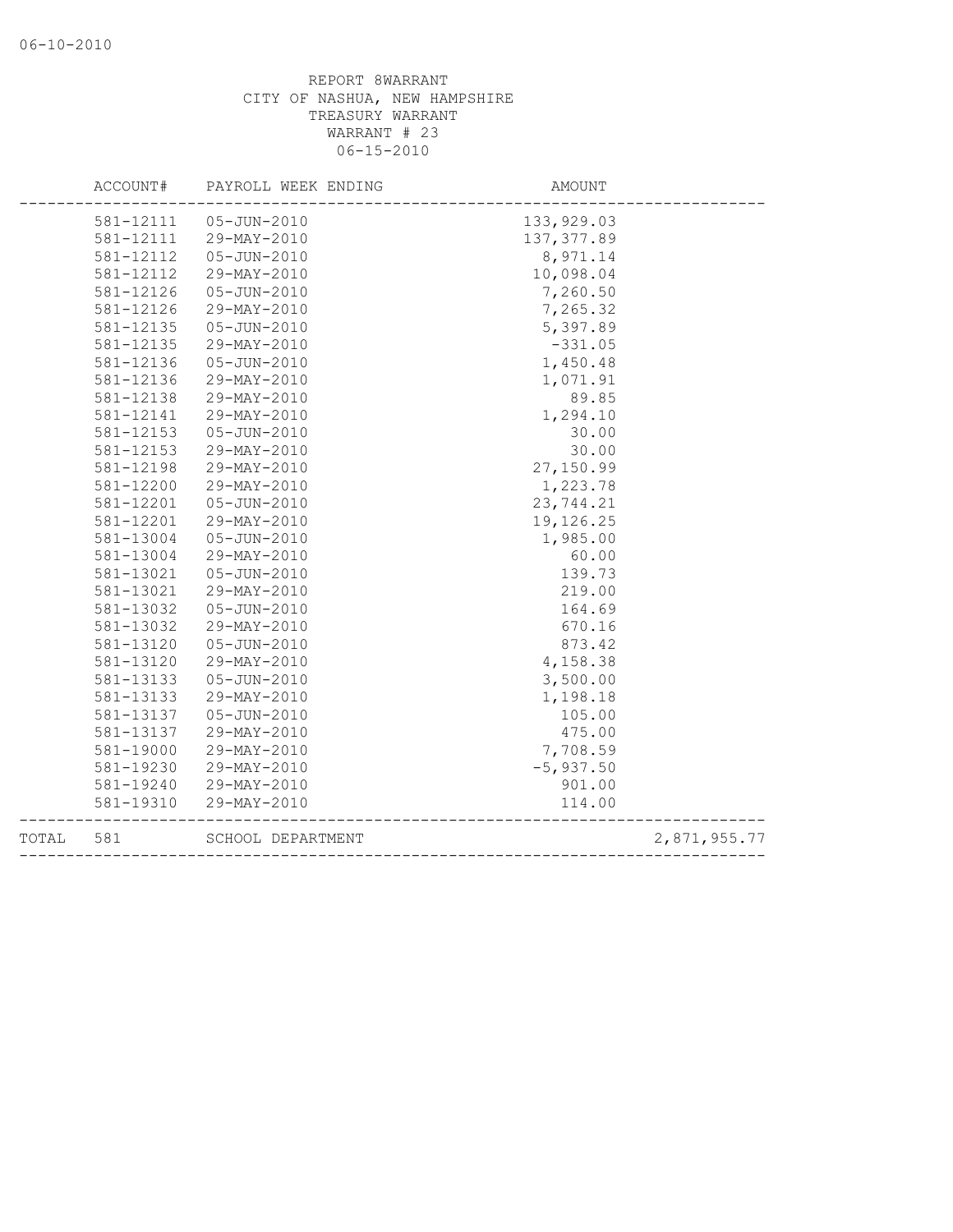|           | ACCOUNT# PAYROLL WEEK ENDING |  |  | AMOUNT |
|-----------|------------------------------|--|--|--------|
|           |                              |  |  |        |
| TOTAL 952 |                              |  |  |        |
|           |                              |  |  |        |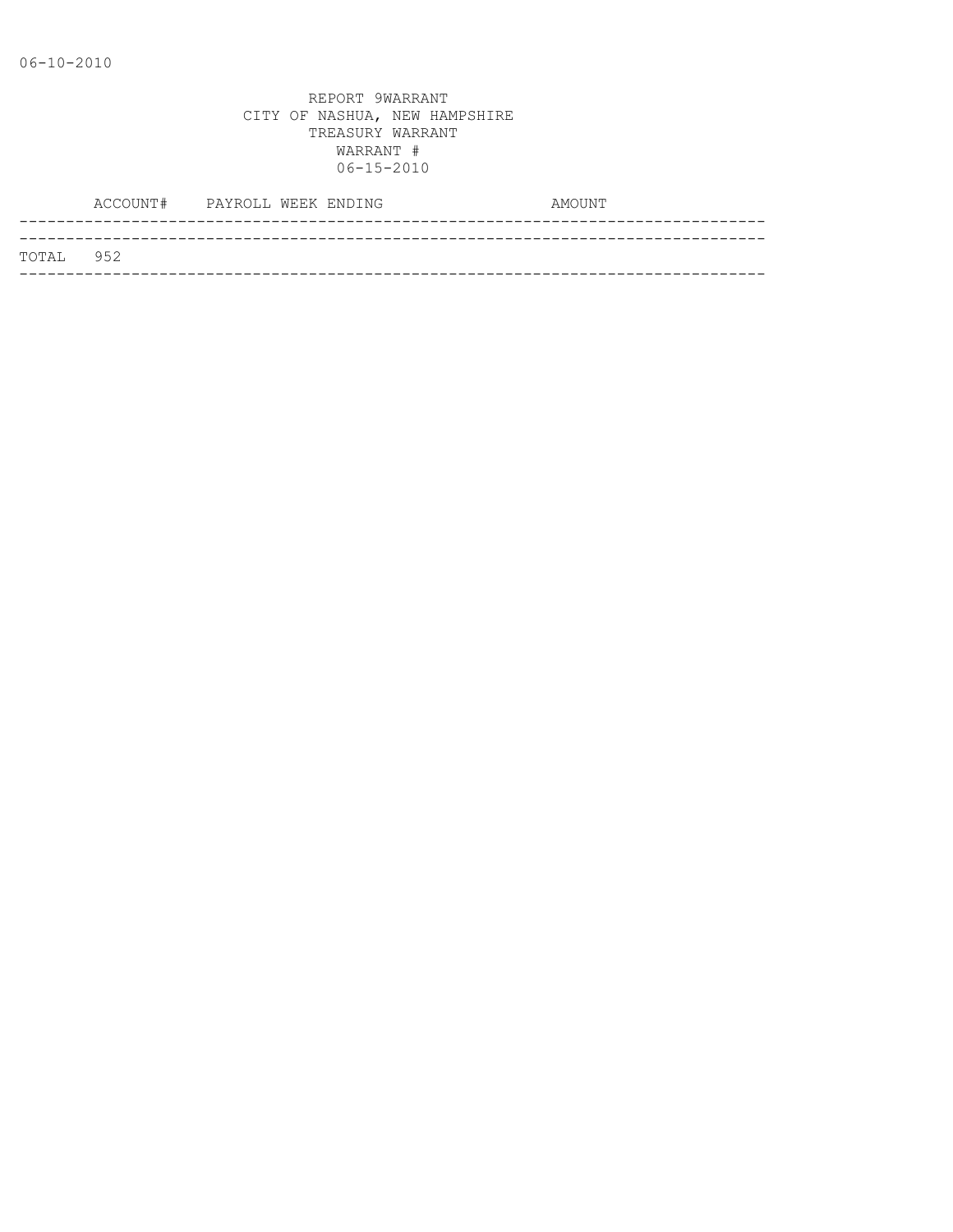| ACCOUNT#  | PAYROLL WEEK ENDING | AMOUNT   |
|-----------|---------------------|----------|
| 801-11008 | 05-JUN-2010         | 592.14   |
| 801-11008 | 29-MAY-2010         | 592.14   |
| 801-11024 | 05-JUN-2010         | 637.15   |
| 801-11024 | 29-MAY-2010         | 637.15   |
| 801-11028 | $05 - JUN - 2010$   | 60.49    |
| 801-11028 | 29-MAY-2010         | 60.49    |
| 801-11064 | $05 - JUN - 2010$   | 140.47   |
| 801-11064 | 29-MAY-2010         | 140.47   |
| 801-11094 | 05-JUN-2010         | 102.09   |
| 801-11094 | 29-MAY-2010         | 102.09   |
| 801-11188 | 05-JUN-2010         | 367.14   |
| 801-11188 | 29-MAY-2010         | 367.14   |
| 801-11190 | 05-JUN-2010         | 409.48   |
| 801-11190 | 29-MAY-2010         | 409.48   |
| 801-11193 | $05 - JUN - 2010$   | 1,000.83 |
| 801-11193 | 29-MAY-2010         | 1,000.83 |
| 801-11211 | $05 - JUN - 2010$   | 68.21    |
| 801-11211 | 29-MAY-2010         | 68.21    |
| 801-11222 | 05-JUN-2010         | 211.23   |
| 801-11222 | 29-MAY-2010         | 211.23   |
| 801-11249 | 05-JUN-2010         | 188.57   |
| 801-11249 | 29-MAY-2010         | 188.57   |
| 801-11268 | $05 - JUN - 2010$   | 138.69   |
| 801-11268 | 29-MAY-2010         | 138.69   |
| 801-11271 | 05-JUN-2010         | 1,150.52 |
| 801-11271 | 29-MAY-2010         | 1,150.52 |
| 801-11276 | 05-JUN-2010         | 4,390.00 |
| 801-11276 | 29-MAY-2010         | 4,199.92 |
| 801-11431 | $05 - JUN - 2010$   | 187.91   |
| 801-11431 | 29-MAY-2010         | 187.91   |
| 801-11435 | $05 - JUN - 2010$   | 272.90   |
| 801-11435 | 29-MAY-2010         | 272.90   |
| 801-11595 | $05 - JUN - 2010$   | 5,714.40 |
| 801-11595 | $05 - JUN - 2010$   | 4,062.00 |
| 801-11595 | 29-MAY-2010         | 5,686.80 |
| 801-11595 | 29-MAY-2010         | 3,249.60 |
| 801-11596 | $05 - JUN - 2010$   | 3,433.60 |
| 801-11596 | 29-MAY-2010         | 3,433.60 |
| 801-11598 | $05 - JUN - 2010$   | 850.40   |
| 801-11598 | 29-MAY-2010         | 850.40   |
| 801-11599 | $05 - JUN - 2010$   | 1,088.52 |
| 801-11599 | $05 - JUN - 2010$   | 1,088.52 |
| 801-11599 | 29-MAY-2010         | 1,088.51 |
| 801-11599 | 29-MAY-2010         | 1,088.52 |
| 801-11606 | $05 - JUN - 2010$   | 708.24   |
| 801-11606 | 29-MAY-2010         | 708.23   |
| 801-11647 | $05 - JUN - 2010$   | 1,401.24 |
| 801-11647 | 29-MAY-2010         | 1,401.23 |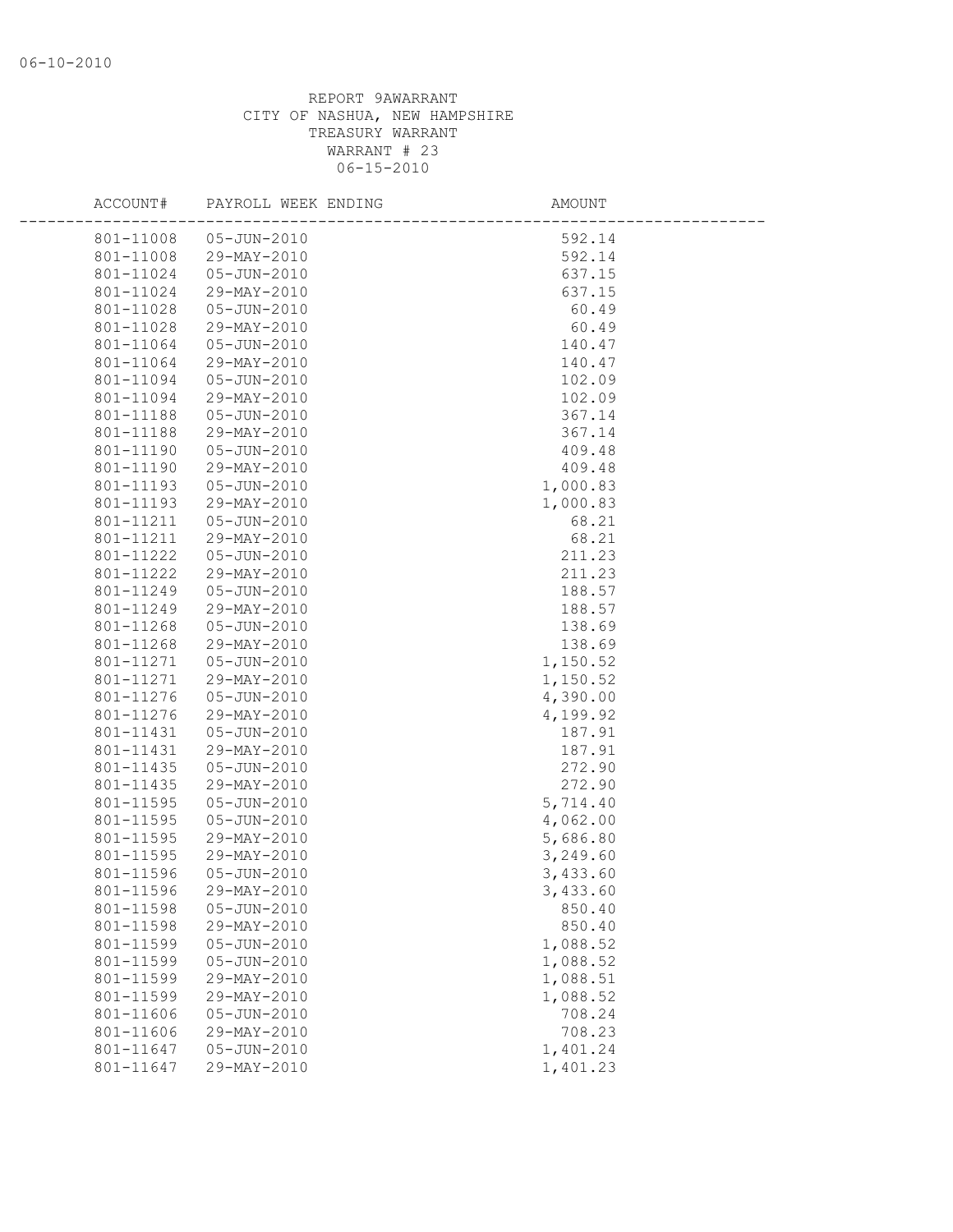|       | ACCOUNT#  | PAYROLL WEEK ENDING   | AMOUNT   |           |
|-------|-----------|-----------------------|----------|-----------|
|       | 801-12085 | 05-JUN-2010           | 384.00   |           |
|       | 801-12085 | 29-MAY-2010           | 480.00   |           |
|       | 801-12594 | 05-JUN-2010           | 4,680.00 |           |
|       | 801-12594 | 29-MAY-2010           | 3,952.00 |           |
|       | 801-13004 | 05-JUN-2010           | 2,788.22 |           |
|       | 801-13004 | 05-JUN-2010           | 5,390.97 |           |
|       | 801-13004 | $05 - JUN - 2010$     | 1,237.63 |           |
|       | 801-13004 | 29-MAY-2010           | 793.81   |           |
|       | 801-13004 | 29-MAY-2010           | 398.41   |           |
|       |           | 801-13004 29-MAY-2010 | 402.61   |           |
| TOTAL | 801       | SOLID WASTE DISPOSAL  |          | 76,007.02 |
|       |           |                       |          |           |
|       | 802-11024 | 05-JUN-2010           | 151.52   |           |
|       | 802-11024 | 05-JUN-2010           | 606.08   |           |
|       | 802-11024 | 29-MAY-2010           | 151.52   |           |
|       | 802-11024 | 29-MAY-2010           | 606.08   |           |
|       | 802-11028 | 05-JUN-2010           | 411.35   |           |
|       | 802-11028 | $05 - JUN - 2010$     | 193.58   |           |
|       | 802-11028 | 29-MAY-2010           | 411.35   |           |
|       | 802-11028 | 29-MAY-2010           | 193.58   |           |
|       | 802-11064 | 05-JUN-2010           | 140.47   |           |
|       | 802-11064 | $05 - JUN - 2010$     | 140.47   |           |
|       | 802-11064 | 29-MAY-2010           | 140.47   |           |
|       | 802-11064 | 29-MAY-2010           | 140.47   |           |
|       | 802-11091 | 05-JUN-2010           | 1,106.97 |           |
|       | 802-11091 | 29-MAY-2010           | 1,106.97 |           |
|       | 802-11092 | $05 - JUN - 2010$     | 801.20   |           |
|       | 802-11092 | 29-MAY-2010           | 807.60   |           |
|       | 802-11094 | 05-JUN-2010           | 306.24   |           |
|       | 802-11094 | 05-JUN-2010           | 306.26   |           |
|       | 802-11094 | 29-MAY-2010           | 306.24   |           |
|       | 802-11094 | 29-MAY-2010           | 306.26   |           |
|       | 802-11096 | 05-JUN-2010           | 937.21   |           |
|       | 802-11096 | 29-MAY-2010           | 937.21   |           |
|       | 802-11102 | $05 - JUN - 2010$     | 1,021.40 |           |
|       | 802-11102 | 29-MAY-2010           | 906.86   |           |
|       | 802-11105 | $05 - JUN - 2010$     | 1,048.55 |           |
|       | 802-11105 | 29-MAY-2010           | 1,012.38 |           |
|       | 802-11124 | 05-JUN-2010           | 739.10   |           |
|       | 802-11124 | 29-MAY-2010           | 739.10   |           |
|       | 802-11155 | $05 - JUN - 2010$     | 1,025.69 |           |
|       | 802-11155 | 29-MAY-2010           | 1,025.69 |           |
|       | 802-11157 | 05-JUN-2010           | 2,575.20 |           |
|       | 802-11157 | 29-MAY-2010           | 2,612.88 |           |
|       | 802-11158 | $05 - JUN - 2010$     | 921.20   |           |
|       | 802-11158 | 29-MAY-2010           | 921.20   |           |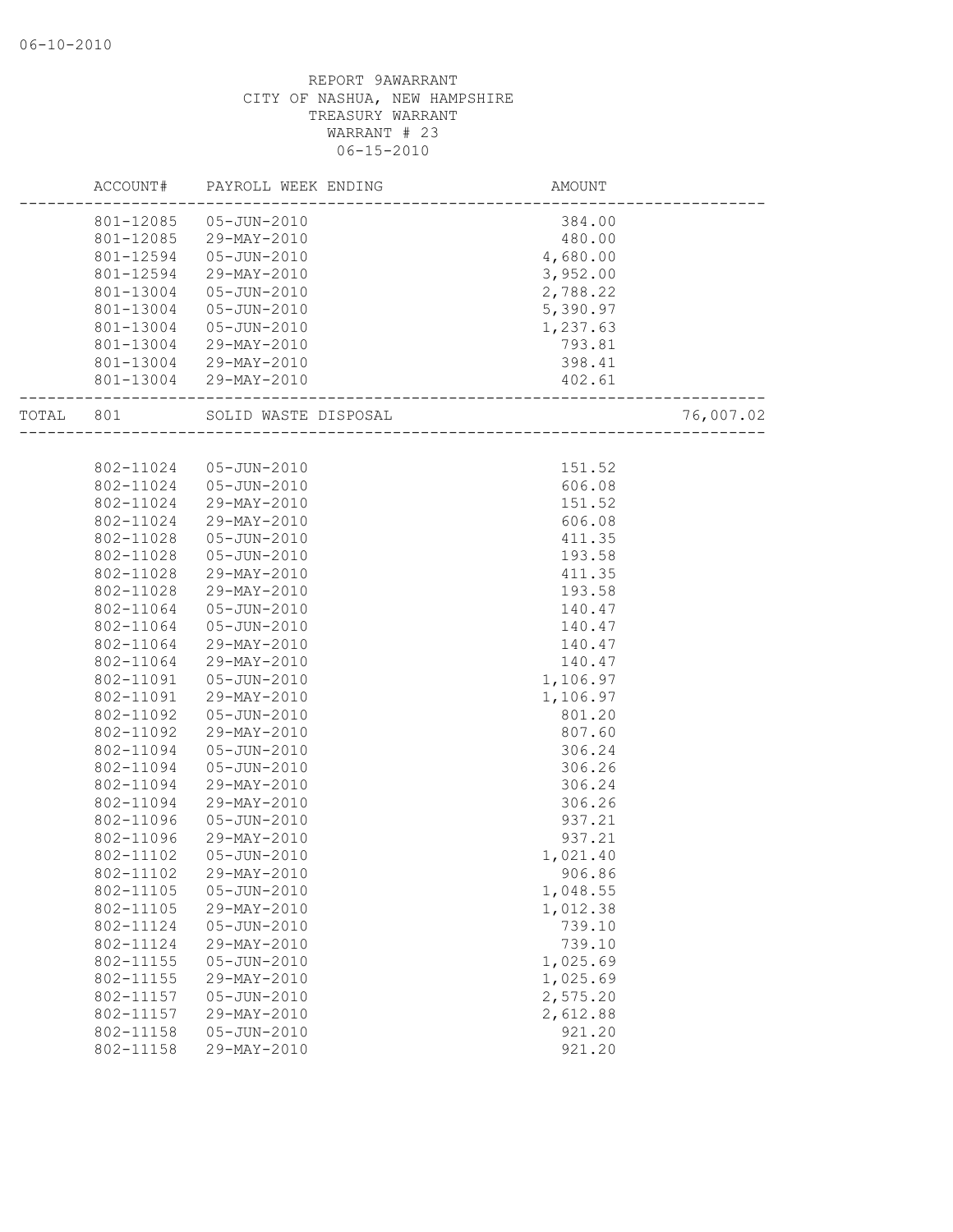| ACCOUNT#  | PAYROLL WEEK ENDING | AMOUNT   |  |
|-----------|---------------------|----------|--|
| 802-11188 | 05-JUN-2010         | 367.15   |  |
| 802-11188 | 29-MAY-2010         | 367.15   |  |
| 802-11190 | $05 - JUN - 2010$   | 409.48   |  |
| 802-11190 | 29-MAY-2010         | 409.48   |  |
| 802-11211 | 05-JUN-2010         | 272.84   |  |
| 802-11211 | $05 - JUN - 2010$   | 409.26   |  |
| 802-11211 | 29-MAY-2010         | 272.84   |  |
| 802-11211 | 29-MAY-2010         | 409.26   |  |
| 802-11222 | 05-JUN-2010         | 211.23   |  |
| 802-11222 | 29-MAY-2010         | 211.23   |  |
| 802-11249 | $05 - JUN - 2010$   | 188.57   |  |
| 802-11249 | $05 - JUN - 2010$   | 188.57   |  |
| 802-11249 | 29-MAY-2010         | 188.57   |  |
| 802-11249 | 29-MAY-2010         | 188.57   |  |
| 802-11260 | $05 - JUN - 2010$   | 1,945.60 |  |
| 802-11260 | 29-MAY-2010         | 1,945.60 |  |
| 802-11268 | $05 - JUN - 2010$   | 46.23    |  |
| 802-11268 | 05-JUN-2010         | 92.46    |  |
| 802-11268 | 29-MAY-2010         | 46.23    |  |
| 802-11268 | 29-MAY-2010         | 92.46    |  |
| 802-11270 | 05-JUN-2010         | 1,087.24 |  |
| 802-11270 | 29-MAY-2010         | 1,087.24 |  |
| 802-11330 | 05-JUN-2010         | 1,110.26 |  |
| 802-11330 | 29-MAY-2010         | 1,110.27 |  |
| 802-11431 | $05 - JUN - 2010$   | 187.91   |  |
| 802-11431 | 29-MAY-2010         | 187.91   |  |
| 802-11435 | 05-JUN-2010         | 454.84   |  |
| 802-11435 | 05-JUN-2010         | 181.93   |  |
| 802-11435 | 29-MAY-2010         | 454.83   |  |
| 802-11435 | 29-MAY-2010         | 181.93   |  |
| 802-11480 | $05 - JUN - 2010$   | 2,792.80 |  |
| 802-11480 | 29-MAY-2010         | 2,792.81 |  |
| 802-11507 | $05 - JUN - 2010$   | 492.48   |  |
| 802-11507 | 29-MAY-2010         | 707.94   |  |
| 802-11513 | $05 - JUN - 2010$   | 6,675.66 |  |
| 802-11513 | 29-MAY-2010         | 6,312.29 |  |
| 802-11514 | 05-JUN-2010         | 2,929.20 |  |
| 802-11514 | 29-MAY-2010         | 2,929.20 |  |
| 802-11681 | $05 - JUN - 2010$   | 315.06   |  |
| 802-11681 | $05 - JUN - 2010$   | 1,260.23 |  |
| 802-11681 | 29-MAY-2010         | 315.06   |  |
| 802-11681 | 29-MAY-2010         | 1,260.23 |  |
| 802-11693 | $05 - JUN - 2010$   | 1,201.21 |  |
| 802-11693 | 29-MAY-2010         | 1,201.21 |  |
| 802-11764 | $05 - JUN - 2010$   | 1,184.61 |  |
| 802-11764 | 29-MAY-2010         | 1,184.61 |  |
| 802-12154 | 05-JUN-2010         | 984.00   |  |
| 802-12154 | 05-JUN-2010         | 704.00   |  |